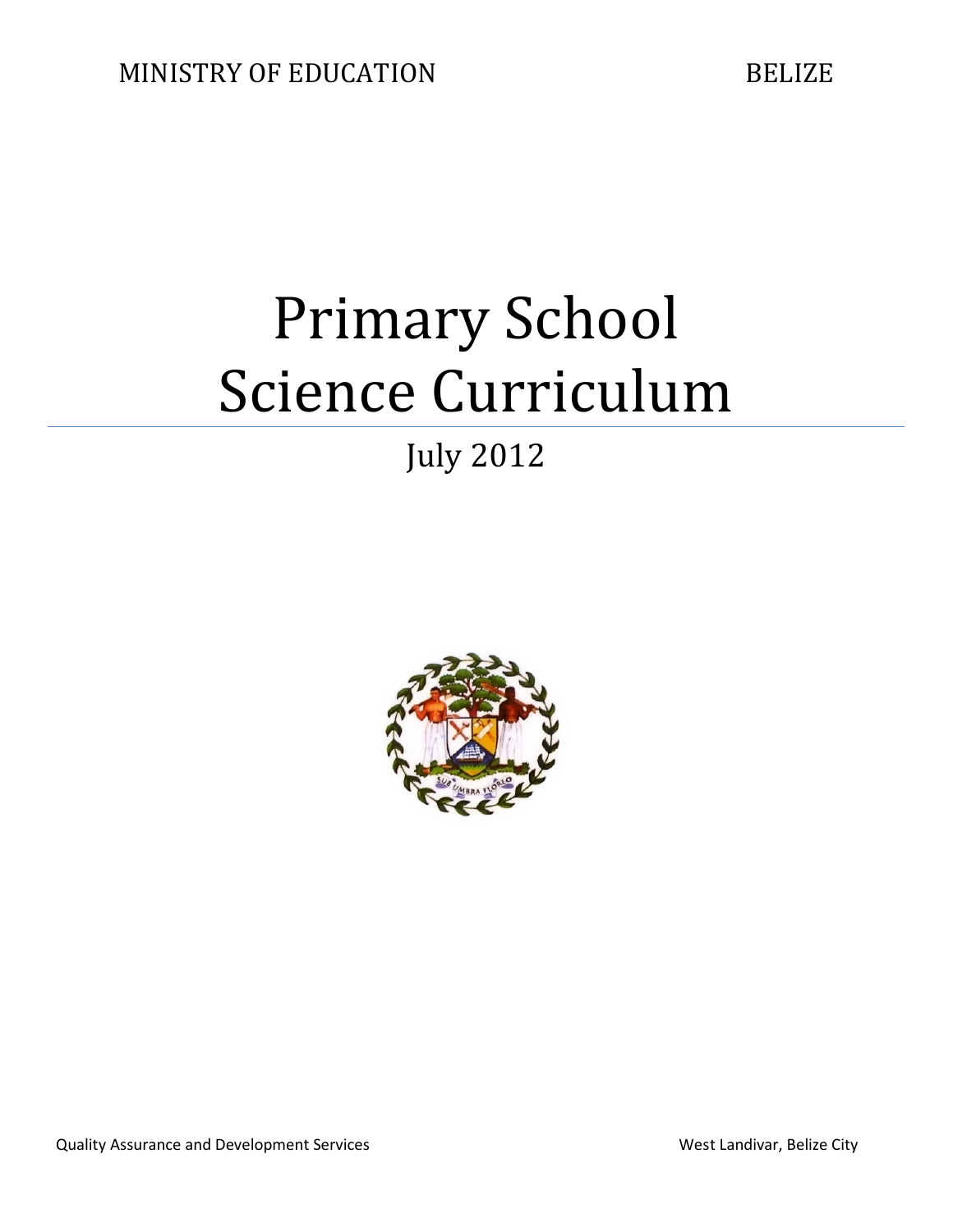**This document, or portions thereof, may be reproduced for any educational purpose.**

## **NO COPYRIGHTS or RESTRICTION OF USE**

**Printed: July 2012**

**The information contained in this document is based on information available at the time of publication and is subject to change. Although every reasonable effort has been made to include accurate information and the elimination of errors, it is possible that some remain. Your suggestions in this regard are greatly welcomed for future revision and printing.**

**Quality Assurance and Development Services**

**P.O. Box 369**

**West Landivar**

**Belize City, Belize**

**Phone: 203-1389 Fax: 223-4532** 

**Email: qads.moe.belize@gmail.com**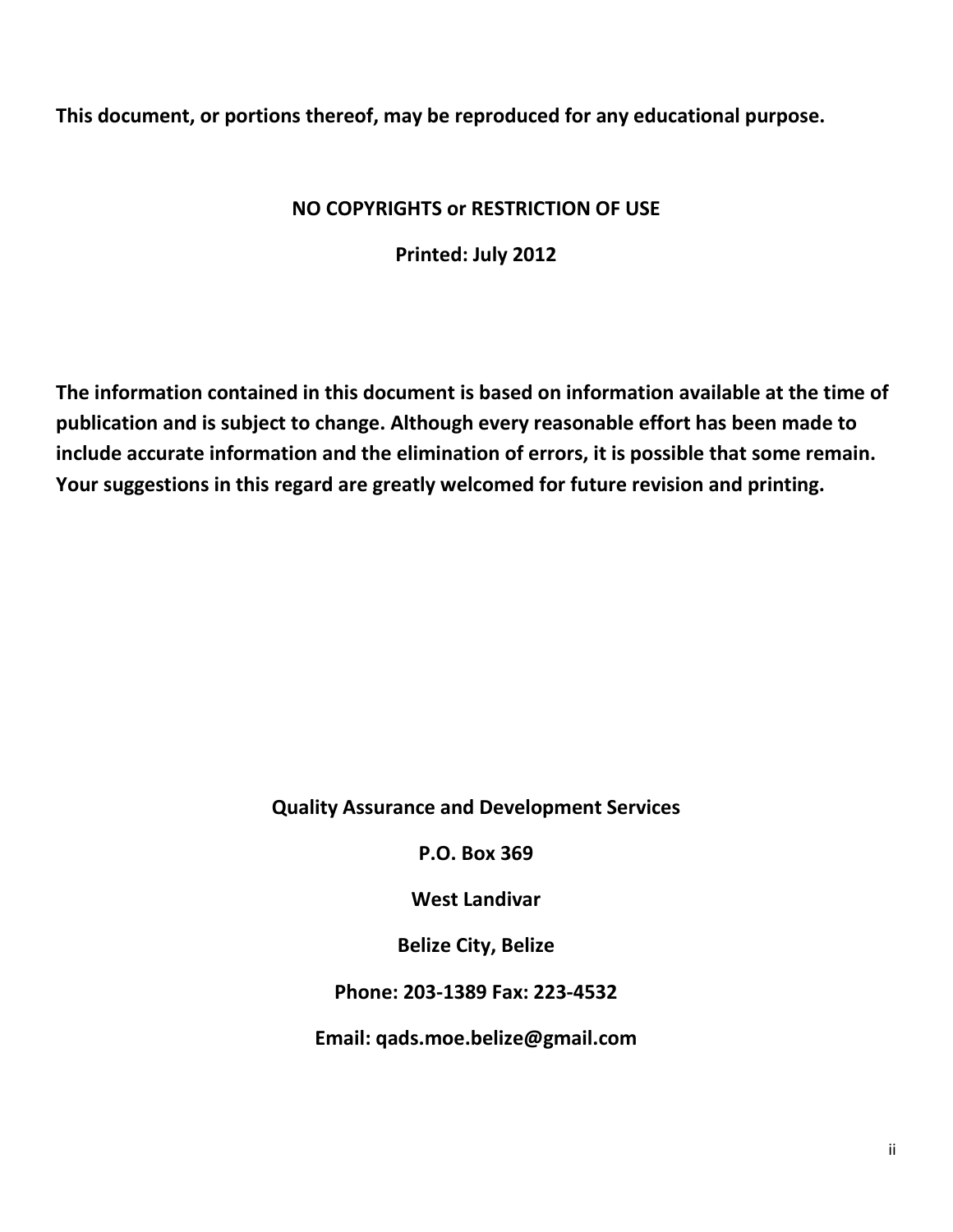## **Table of Contents**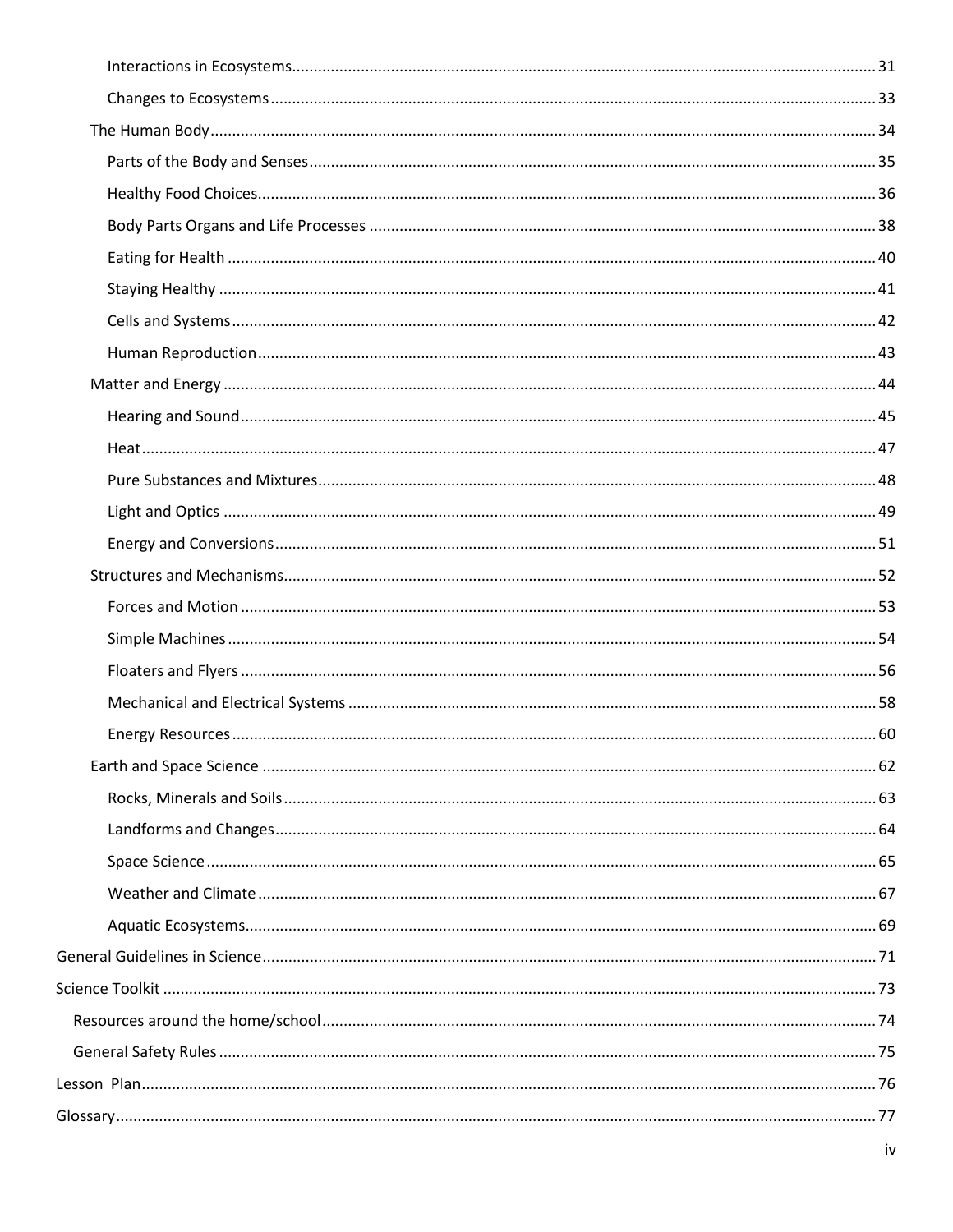## <span id="page-4-0"></span>BELIZE PRIMARY SCIENCE CURRICULUM 2012

## <span id="page-4-1"></span>**Undergirding Principles and Rationale**

Science is a body of knowledge about our world, including the theories, facts, principles, and methods used to investigate our world. This body of knowledge grows, shifts, and changes as scientists inquire and discover new things in order to better understand the universe, its parts and its processes. The knowledge, skills and attitudes developed through the practice of science equip students to be lifelong partners in the development of their multifaceted and constantly changing physical environment. Engagement in practical and meaningful science activities will continue to be one of humankind's finest tools in helping empower individuals and communities to meet the challenges of inevitable changes. Science informs us and will help Belize produce educated citizens who have the knowledge skills and attitudes to lead us into the future in a sustainable way.

Science education is imperative. It enables children to recognize the interdependency of plants, animals and the physical environment; develop critical thinking skills through research and experiments; promotes divergent thinking, leading to invention; and, allows children to transfer knowledge and skills from the classroom to their own life.

### **What Science can do for Children**

A science program of study has an important role to play in the development of children's knowledge, skills and abilities. Learning in science can help to:

- build confidence in children's ability to ask questions and explore or solve problems;
- foster team building through group tasks;
- provide skills to obtain or extract information, evaluate, use and share information;
- enhance reasoning by exploring simple to complex problems and issues;
- embrace respect for multiple perspectives and ways of knowing;
- promote the building of expertise in science as a broad discipline;
- create an awareness of global citizenship, to understand that we are all connected and our actions have impact, both positive and negative, on local, regional and global scales; and
- cultivate a passion for lifelong learning.

#### <span id="page-4-2"></span>**Goals of the Science Program**

The primary science curriculum will:

- encourage children to maintain and expand their sense of wonder and excitement for the natural world;
- enable children to use their knowledge, skills and abilities learned in the science classroom in their daily life;
- enable children to participate in critical discussions, as it pertains to their life;
- enable and encourage children to participate in actions that can make positive change in the world; and
- provide a scientifically literate foundation for future learning.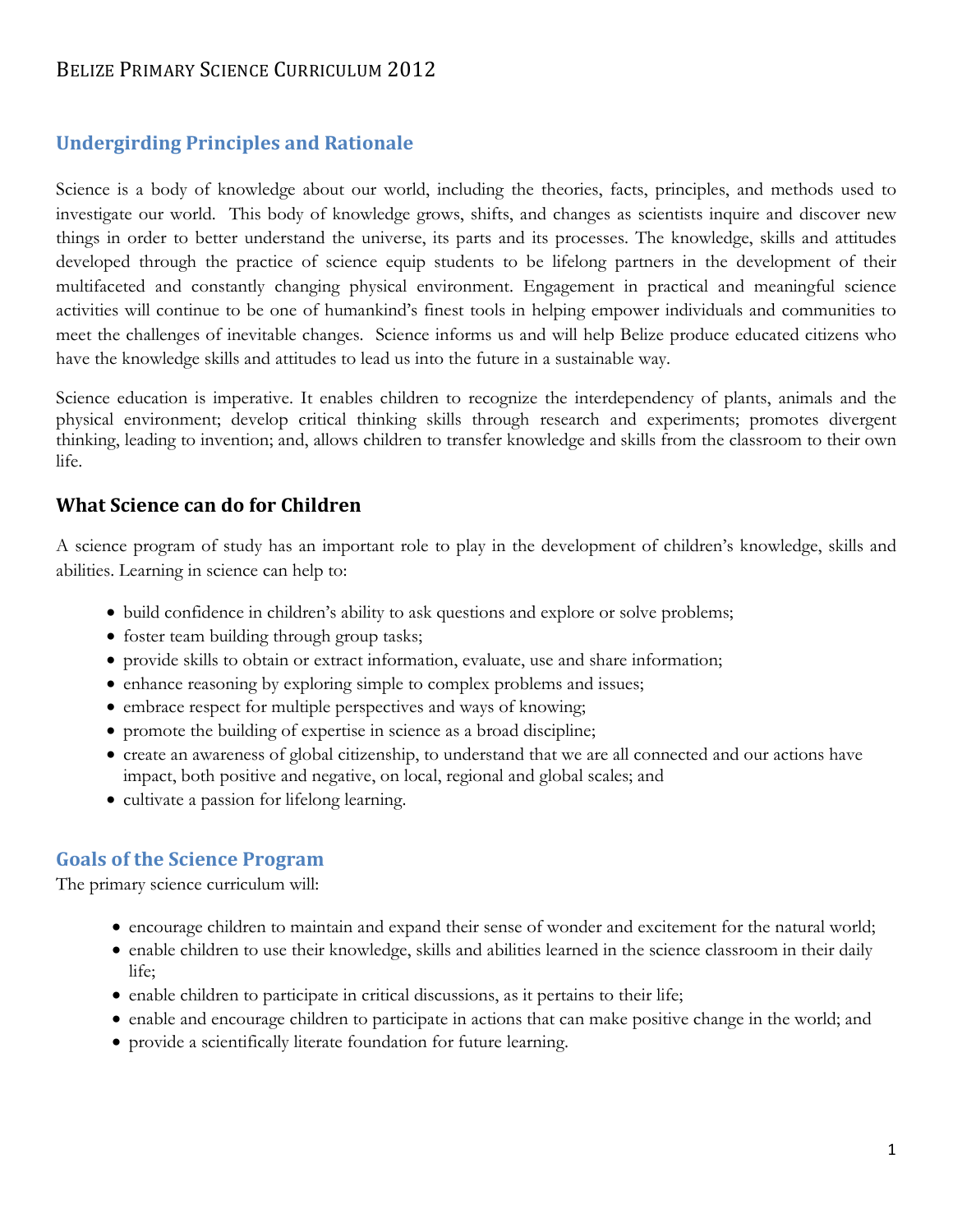## <span id="page-5-0"></span>**Building Science Understanding**

Building understanding in science is a process. It begins with assessing students' prior knowledge, and using this information, learning experiences are designed and facilitated in interactive and meaningful ways to explore the scientific concepts and skills. Progressing through the science curriculum, children will build on their prior knowledge, moving from general to more specific concepts, and learn how to determine what skills are needed for certain situations and how to apply those skills in real life.

Learning in science, the actual instruction by the teacher, should be facilitated through relevant inquiry-based and interactive techniques, where children are actively engaged in the learning process both inside and outside the classroom. Through this experiential form of learning, children will not only enhance their understanding of concepts and application of skills, but also develop attitudes around science that are more positive. Overall, a solid foundation of knowledge and skills, progressing to more specific understanding and application, can help ensure a robust understanding of science now and into the future.

## <span id="page-5-1"></span>**Inquiry and Problem Solving**

Children often bring their own natural curiosity about the world into the classroom; they are intrigued by many things and want to explore. This can be anything from understanding the mechanics of an insect crawling across the floor, to investigating the workings of a complex mechanical system. Children are keen to investigate and discover the answers to "why and how?"

A teacher's role is to help facilitate this natural curiosity and investigative passion. Teachers can help children develop their ideas into questions and problems, find ways to test their ideas, evaluate and reflect on their findings, and propose answer to why and how, as well as questions for future investigations.

Thus, a science program of study that adopts this philosophy can help students by focusing on asking questions and discovering answers; the tool in which to use to facilitate discovering is the scientific inquiry model.

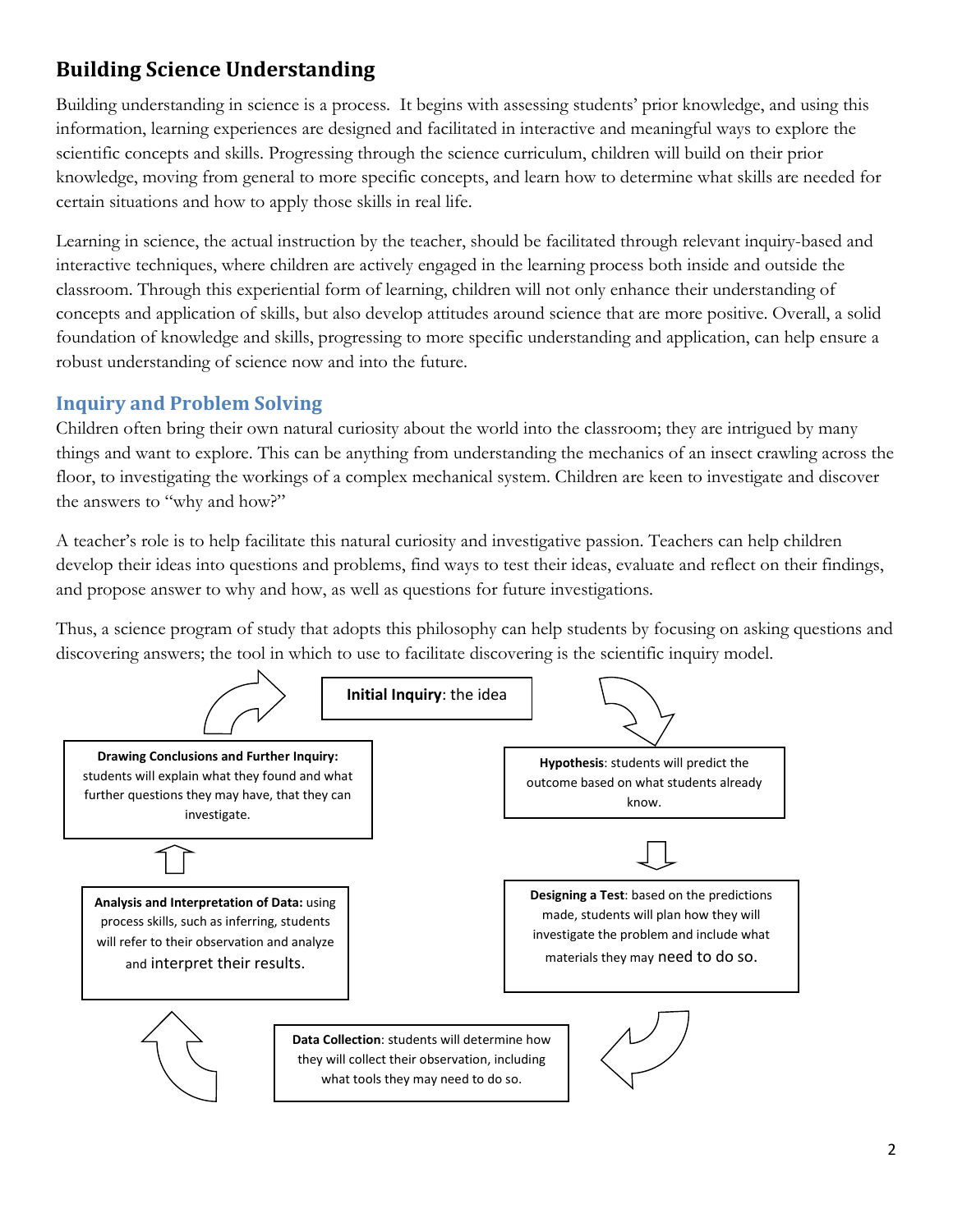Each step of the scientific inquiry process can help children organize their thoughts, observations and relevant scientific information. This can help guide students to posing new questions and investigating new ideas.

## <span id="page-6-0"></span>**Suggested Teaching Strategies for Inquiry**

Teachers can do the following, to help guide students through the inquiry process.

- Propose questions to explore and investigate
- State a hypothesis and prediction
- Propose a plan to carry out an investigation
- Gather information from a variety of sources, using appropriate vocabulary and written and oral techniques
- Assist pupils to make, record and analyze observations
- Communicate with peers and suggest further investigations, build on ideas of others

## **Skills and abilities that children will develop include:**

- o *Formulating Hypotheses (Hypothesizing)*: Making educated guesses based on evidence that can be tested through experimentation.
- o *Predicting*: a component of hypothesizing. Can include forming an idea of an expected result not a guess - but a belief of what will occur based upon present knowledge and understanding, observations and inferences. A prediction should be followed by a written or oral explanation to clarify ideas and reveal any misconceptions or missing information.
- o *Experimenting (making a Plan)*: Designing one's own experiment to test a hypothesis using procedures to obtain reliable data. All basic and integrated skills to formulate a problem, collect data, and pose a solution are used. Doing a teacher-orchestrated science activity is NOT experimenting. Student demonstrates understanding and application of scientific method though inquiry, research and selfdesign of experiment to test a hypothesis.
- o *Inferring*: Interpreting or explaining observations. More than one inference may be presented to explain an observation.
- o *Observing*: Using the 5 senses (see, hear, touch, smell, taste) to find out about objects and events, their characteristics, properties, differences, similarities, and changes. Observations are recorded.
- o *Collecting Data*: Gathering and recording information about observations and measurements in a systematic way.
- o *Classifying*: a component of analyzing and interpreting data. Can include grouping or ordering objects or events according to similarities or differences in properties. Lists, tables, or charts are generated.
- o *Measuring*: a component of collecting data. Can include comparing an unknown quantity with a known (metric units, time, student- generated frames of reference) - Observations are quantified using proper measuring devices and techniques. Measurements are to be recorded in an orderly and systematic fashion with labeled units of measure. Charts, graphs, or tables can be generated manually or with computer software.
- o *Analyzing and Interpreting Data*: Organizing, analyzing, and synthesizing data using tables, graphs, and diagrams to locate patterns that lead to the construction of inferences, predictions, or hypotheses.
- o *Evaluating Procedures*: a component of inferring. Can include describing what worked and what did not, and why; students will identify changes that could be made to improve the investigation and the reasons for change.
- o *Communicating*: Using the written and spoken word, graphs, demonstrations, drawings, diagrams, or tables to transmit information and ideas to others. To reflect the true nature of science, ideas must be shared.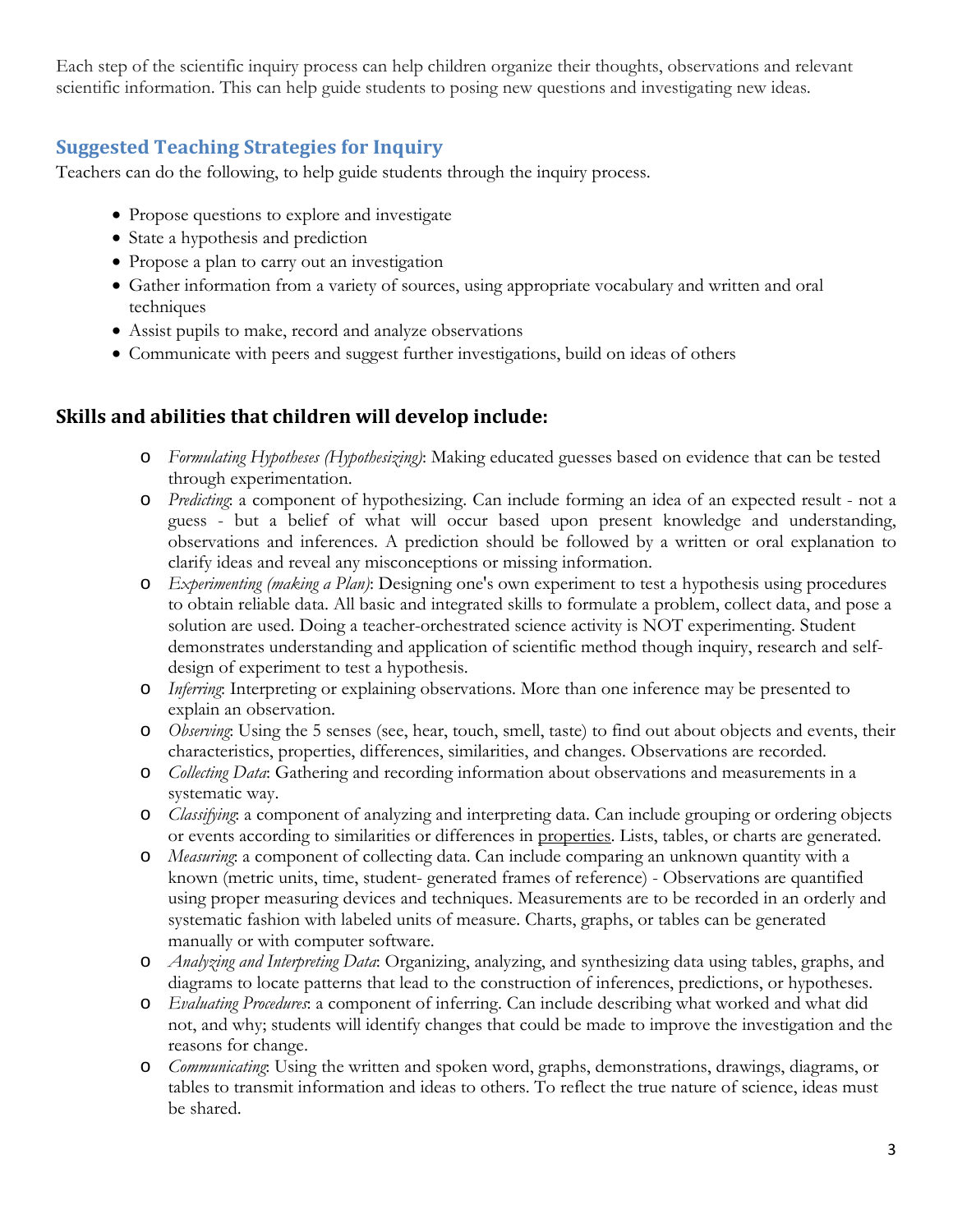## <span id="page-7-0"></span>**Inquiry Skill Development**

Students will work through the following skills development as they progress through the science program of study. Achievements of students, of each skill, will vary by age and grade, as well as depend on students' abilities and background. This template is a guide for teachers to use so that they can incorporate these skills into their lesson plans, as an engaging, interactive way to encourage learning.

| Initiating and<br>Planning | Students will         | Students will           | Students will          | <b>Students will</b>  |
|----------------------------|-----------------------|-------------------------|------------------------|-----------------------|
|                            |                       |                         |                        |                       |
| Asking                     | Ask questions that    | Ask questions that can  | Ask questions that     | Formulate specific    |
| Questions and              | demonstrate curiosity | be answered through     | can be answered        | testable questions    |
| <b>Exploring</b>           | about the natural     | exploration; choose an  | through exploration;   | to investigate        |
|                            | world                 | investigation with      | investigate specific   |                       |
|                            |                       | guidance                | questions              |                       |
| Making a Plan              | Discuss steps of a    | With guidance, create a | Using various          | Plan an               |
|                            | prepared procedure    | procedure to find       | methods, create a      | investigation to a    |
|                            | to find answers       | answers to              | plan to find answers   | question              |
|                            |                       | investigations;         | to questions; build    | independently and     |
|                            |                       | recognize fair tests    | fair tests using plans | use fair tests        |
| Making a                   | "guess" and estimate  | With guidance make      | Predict and/or         | Predict the results   |
| Prediction or              | possible outcomes of  | predictions about       | hypothesize the        | of investigation      |
| Hypothesis                 | procedures            | possible outcomes       | results of an          | based on evidence;    |
|                            |                       | based on experience     | investigation from     | hypothesize how       |
|                            |                       | and/or evidence         | personal experience    | variables are related |
|                            |                       |                         | and/or other           | using evidence        |
|                            |                       |                         | evidence               |                       |

| Performing and<br>Recording                    | Students will                                                                                                 | Students will                                                                                                  | <b>Students will</b>                                                                                      | Students will                                                                                                                                 |
|------------------------------------------------|---------------------------------------------------------------------------------------------------------------|----------------------------------------------------------------------------------------------------------------|-----------------------------------------------------------------------------------------------------------|-----------------------------------------------------------------------------------------------------------------------------------------------|
| Carrying out a<br>Plan                         | Safely use selected<br>tools and materials to<br>explore investigations                                       | Select and use safely,<br>tools and materials to<br>follow the steps in a<br>procedure and/or plan             | Select and use<br>safely, tools and<br>materials to follow<br>the steps in a<br>procedure and/or<br>plan  | Select and safely use<br>tools and materials<br>to follow a plan and<br>modify where<br>necessary                                             |
| Making and<br>Recording<br><b>Observations</b> | Observe and record<br>characteristics of<br>objects and events<br>(e.g. verbally,<br>illustratively, written) | Observe and record<br>multiple characteristics<br>of objects and events<br>with various recording<br>materials | Choosing and using<br>appropriate<br>recording devices,<br>make and record<br>descriptive<br>observations | Using a variety of<br>recording devices<br>and methods, make<br>and record<br>descriptive,<br>qualitative and<br>quantitative<br>observations |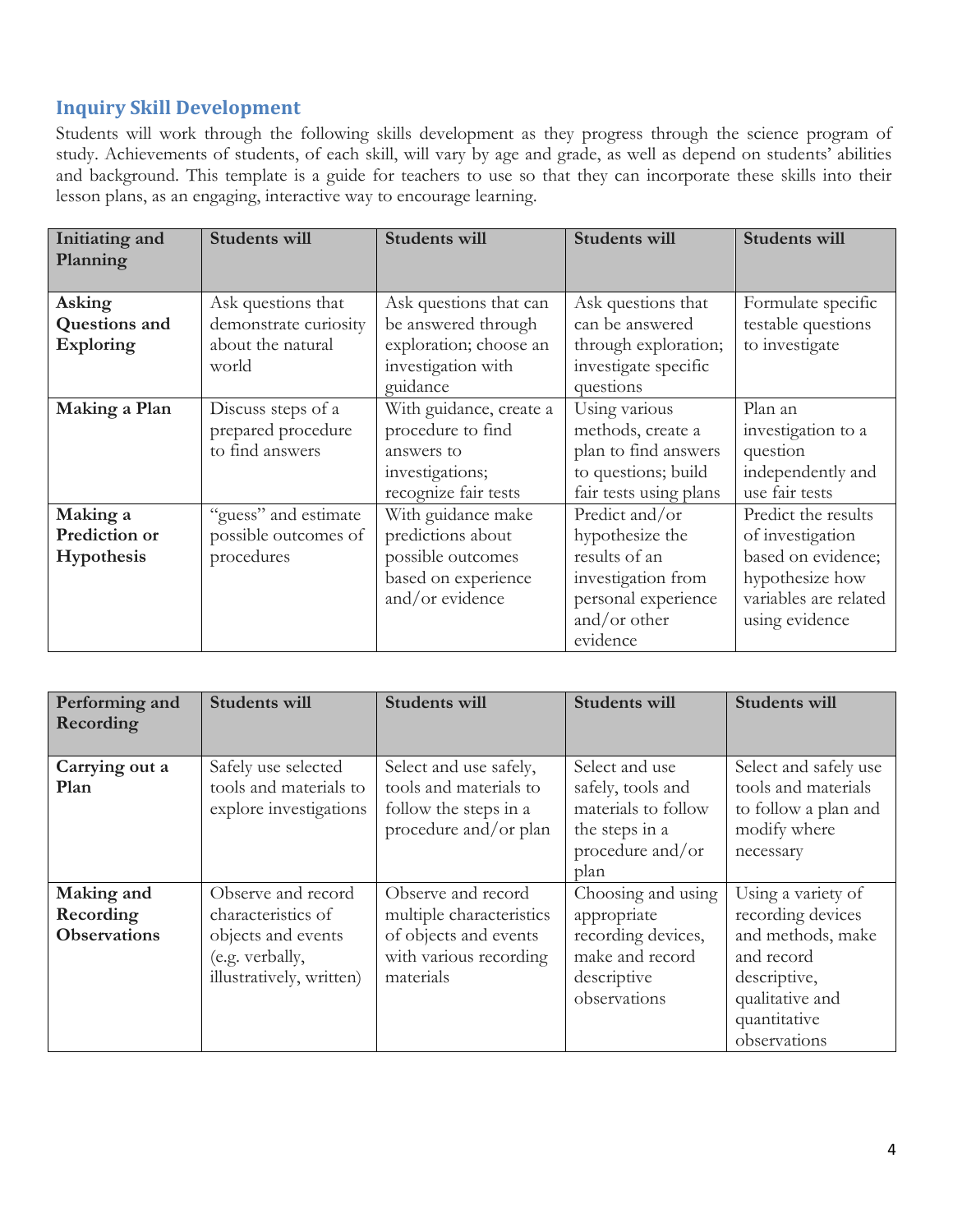| Analyzing and               | <b>Students will</b>                                                              | <b>Students will</b>                                                                                                                                         | <b>Students will</b>                                                                                                                                                            | Students will                                                                                                                                                                                                                                     |
|-----------------------------|-----------------------------------------------------------------------------------|--------------------------------------------------------------------------------------------------------------------------------------------------------------|---------------------------------------------------------------------------------------------------------------------------------------------------------------------------------|---------------------------------------------------------------------------------------------------------------------------------------------------------------------------------------------------------------------------------------------------|
| Interpreting                |                                                                                   |                                                                                                                                                              |                                                                                                                                                                                 |                                                                                                                                                                                                                                                   |
| <b>Analyzing Data</b>       | Discuss data, ask<br>questions of data and<br>be open to other<br>ideas           | With guidance,<br>organize data using<br>charts, graphs, etc and<br>identify patterns in data                                                                | Organize data using<br>a variety of tools<br>and graphic<br>organizers, and<br>identify patterns of<br>similarity and<br>differences in data;<br>summarize data                 | Select and rationalize<br>why tools and/or<br>graphic organizers<br>have been used to<br>organize data;<br>identify patterns in<br>the data and suggest<br>reasons for patterns;<br>provide explanations<br>for differences and<br>summarize data |
| Inferring<br><b>Answers</b> | Suggest possible<br>answers to questions                                          | Infer an answer to the<br>investigation based on<br>observation and<br>experiences                                                                           | Suggest multiple<br>inferences to the<br>investigation based<br>on observation,<br>experience and<br>evidence                                                                   | Suggest inferences<br>and/or pose<br>possible conclusions<br>based on<br>observation,<br>experience and<br>evidence                                                                                                                               |
| Evaluating<br>Procedures    | Describe what<br>occurred, what<br>worked and what did<br>not work                | Evaluate procedures<br>for carrying out a plan<br>and identify changes<br>that could improve the<br>procedure as well as<br>provide reasoning for<br>changes | With guidance,<br>evaluate<br>investigation<br>processes and<br>identify changes<br>that could be made<br>supported with<br>rationalization for<br>changes                      | Evaluate the<br>investigation process<br>used and explain<br>changes that are<br>rationale and well<br>supported                                                                                                                                  |
| Identifying<br>Application  | Identify learning and<br>the relationship of<br>experiences to prior<br>knowledge | Identify how new<br>learning experiences<br>can be applied to other<br>situations and<br>identifying new<br>questions that arose<br>from the investigation   | Identify how new<br>experiences can be<br>applied in multiple,<br>diverse contexts<br>and identify new<br>questions that can<br>use newly learned<br>skills in<br>investigation | Apply new learning<br>and skills to new and<br>different context<br>through<br>investigations                                                                                                                                                     |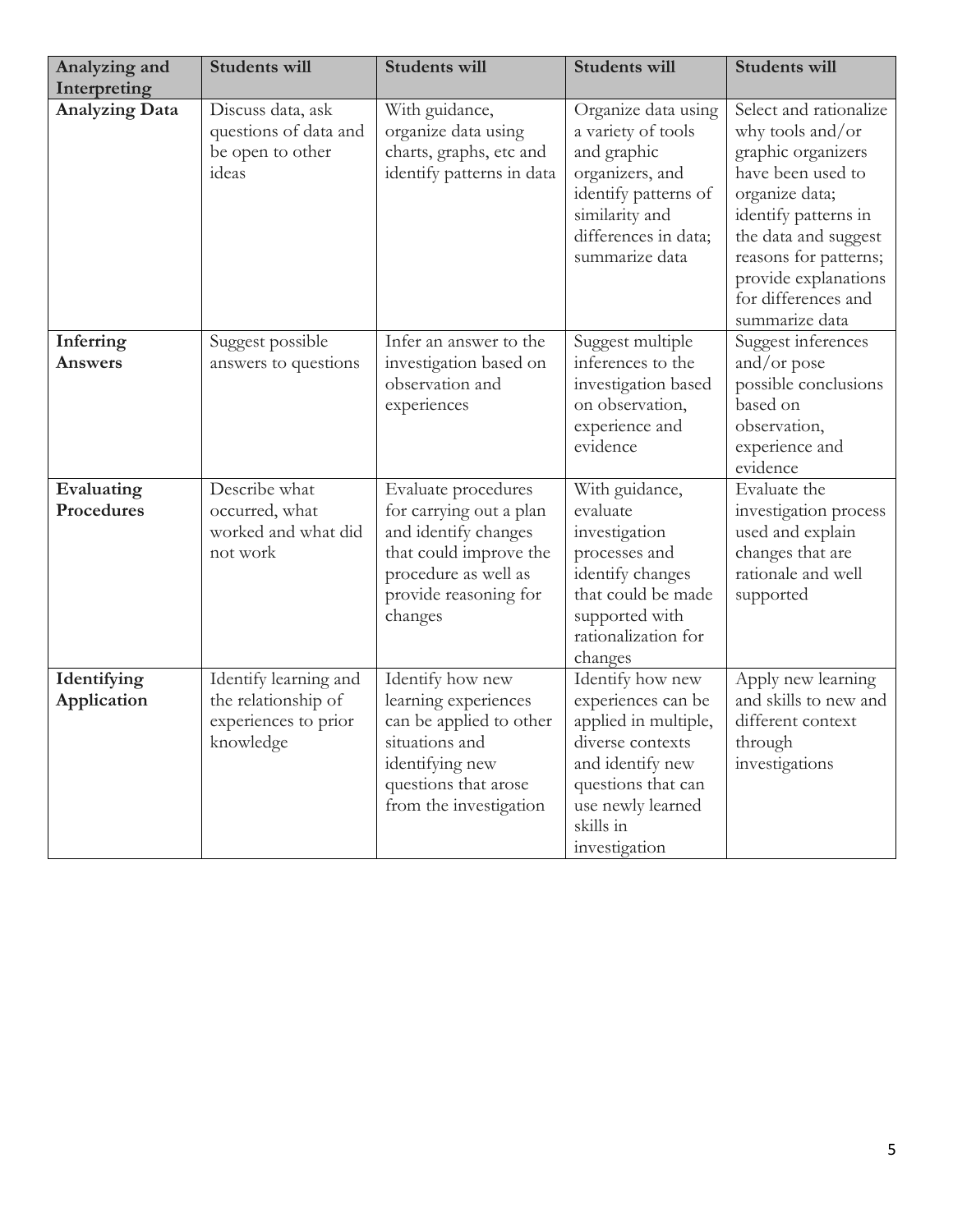## <span id="page-9-0"></span>**Enduring Understanding in Science**

Students need a framework which they can build their science knowledge, skills and abilities. A framework for science learning can be built from the big ideas (general concepts), which help students connect and organize their understanding of their experiences and make sense of the world around them. This enduring understanding is critical because it ensures students retention of knowledge, skills and abilities, even if they have forgotten specific details of what they have learned. This will be important for future application, in the real world (e.g. careers).

### <span id="page-9-1"></span>**Fundamental Concepts in Science**

Below are the big ideas, or concepts, woven throughout the science curriculum that are fundamental to the strand and unit of study.

- **Similarity and Diversity**: these concepts provide the tools for organizing our experience in the world. Students learn to recognize the characteristics that can be used to make distinctions between materials, objects and events.
- **Systems and Interactions**: an important aspect of understanding and interpreting the world is the ability to think about whole systems as being made up of many different parts. The parts of the system interact with each other, and make up the whole. A change in part of a system can have an impact on the entire system.
- **Structures and Functions**: structure refers to the way in which things are put together. Students explore ways that the function or use of an object is related to the form that it takes.
- **Stewardship and Sustainability**: The concepts of change and continuity underlie our understanding focus on the need to use and care for the natural world. Responsible stewardship ensures future generations will enjoy the natural world.

### <span id="page-9-2"></span>**Connections across other Subject Areas:**

Thinking about how the science program of study will connect with other subject areas (e.g. mathematics, social studies), through the concepts learned, as well as skills and abilities, will be important for teachers to think about when planning and facilitating learning. Making connections to other curriculum learning outcomes is promoted as an integral part of teacher planning. Lessons that are interrelated to other learning make it more authentic for the learner. Making connections through planning is at the heart of the teacher's Integrated Unit Plans. Some connections will include practicing skills learned in mathematics, in a science investigation, or thinking about how our actions will impact the environment and what we can do about it, locally, regionally, internationally and at different time scales.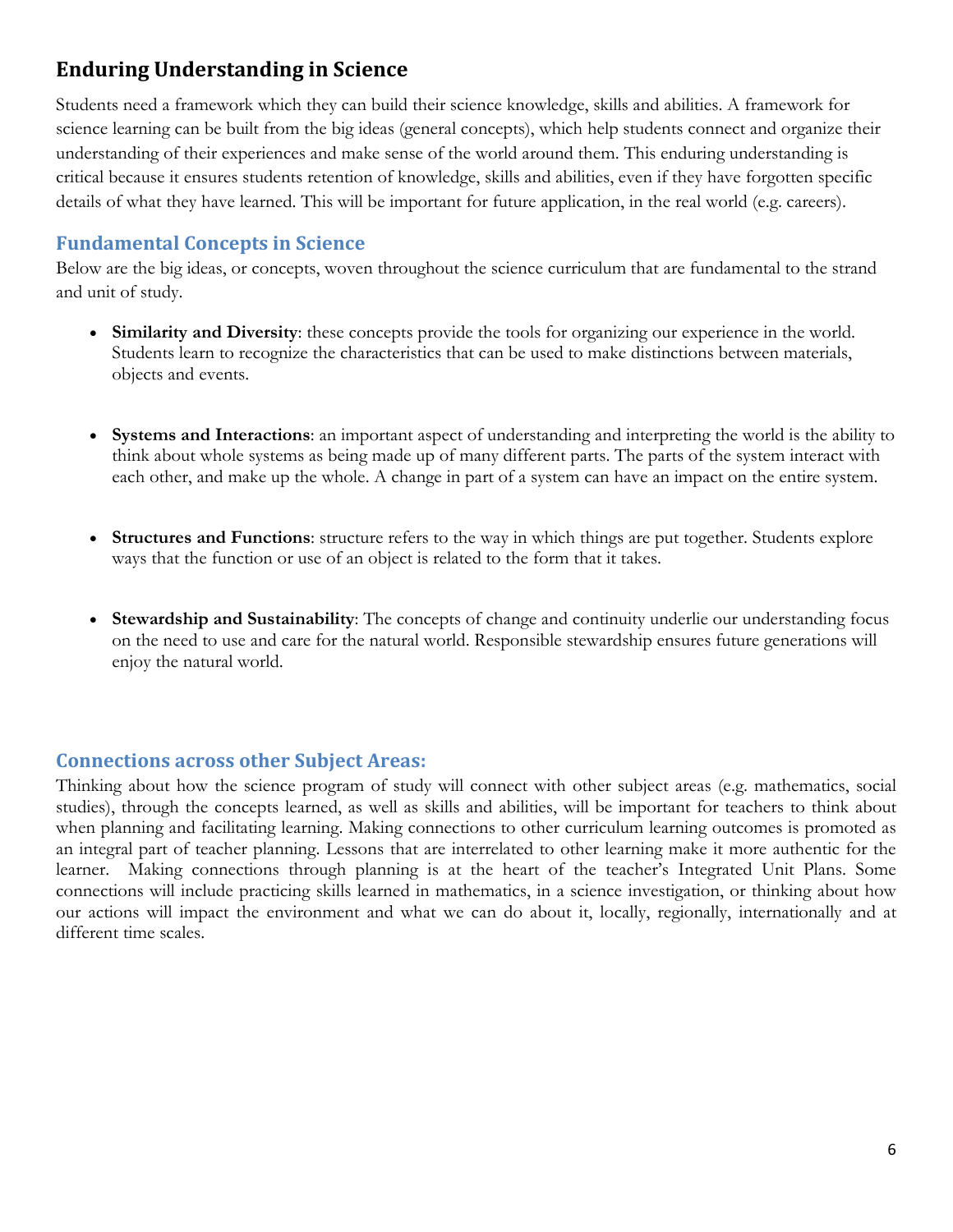## <span id="page-10-0"></span>**Outdoor Instruction in Science: Exploring Where we live**

It is important to access and use the natural world to teach the science concepts and develop students' knowledge and skills. Outdoor spaces immediately outside the classroom, as well as in the local area around your school and at a distance, hold tremendous opportunities for children to investigate. Think of outdoor spaces as a resource to help facilitate learning through experience and hands-on inquiry. In the absence of making the child meet the outside world, teachers should try at best to bring or capture it within the classroom. This can be achieved through samples, videos, photographs and other relevant media material for instruction. Knowing where we live is important in developing an understanding of the human role and connection....

## <span id="page-10-1"></span>**Assessment Strategies in Science**

In order for teachers to understand how students are progressing through the science program, teachers need to use appropriate assessment strategies, particularly those appropriate for inquiry-based learning. Assessment is information-gathering that encompasses all activities where students are asked to demonstrate what they know, understand and can perform. Assessment strategies should combine techniques to evaluate students' learning of concepts and process skills through cognitive, manipulative and procedural dimensions. Assessment uses information gathered to evaluate progress of skill attainment and comprehension, as well as identify gaps in student learning where more time may need to be spent. Through assessment, teachers will report on students' successes and challenges, as well as use information from assessment to modify their instructional strategies or instructional objectives to continue to meet students needs.

- **Formative Assessment**: is continuous assessment that is used to monitor students' ongoing progress to help students learn and help teachers reflect on/modify their instructional strategies.
- **Summative assessment:** provides a summary of each student's learning, usually in the form of a unit-ending test, showing thinking and understanding has shifted and the nature of final comprehension.
- **Diagnostic assessment:** gathers in-depth information about a specific area of understanding to determine what students actually know and what they can do with that knowledge.

Assessment needs to be fair and authentic. Fair and authentic assessment is based on what the teacher has taught and measures achievements accurately. When developing fair and authentic assessment, keep the following in mind:

- the needs of students, including special needs (inclusiveness and modifications);
- avoid gender, racial, political, or religious bias;
- be sensitive to contexts in which students live (relevant to their lives);
- maintain alignment with curriculum outcomes;
- promote self-assessment to encourage personal responsibility in learning;
- allow students to apply knowledge and skills in situations in and out the classroom;
- needs to be manageable for students;
- needs to include information that students are familiar with, so they can understand how to answer questions or complete tasks; and
- reliability in results, to accurately demonstrate students learning.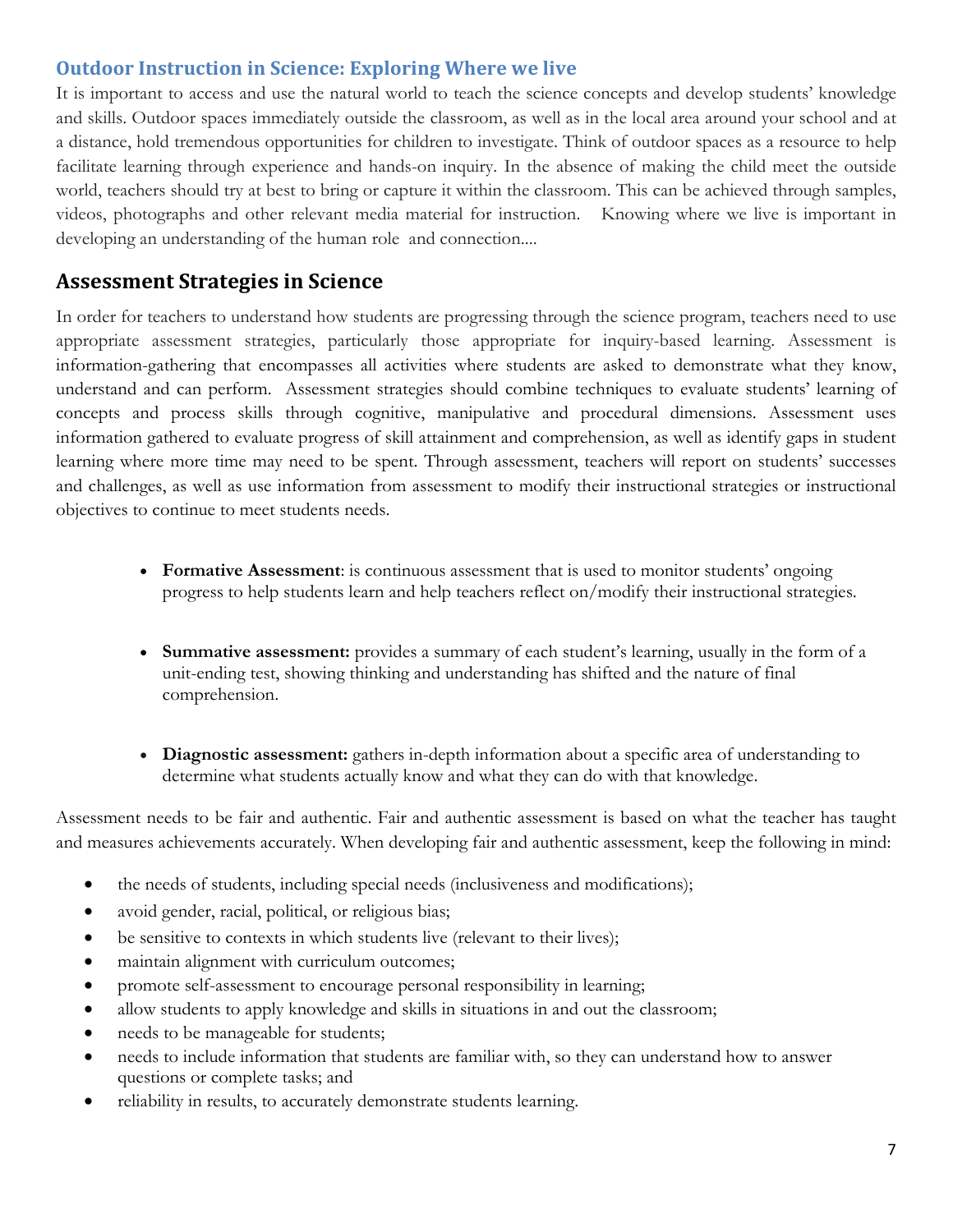**Traditional assessment** such as: multiple choice tests, matching tests, true-false tests and short answers are useful. On the other hand, **alternative forms of assessment** are also advocated. However, it is of paramount importance for the teacher to be *impartial* when considering the use of alternative assessments. Subjectivity is an outstanding feature of alternative assessment, therefore, *ethical issues* like teacher's misuse of judgement and favouritism surface. To lessen accusations of partiality, the teacher should ensure that students fully understand what they are expected to do and how they will be assessed. In the event of group tasks, each member should be fully aware of his/her contribution to the group.

The benefits of alternative forms of assessments are many; the tasks assigned are usually motivating to students. It also promotes interaction and collaboration among peers which allow pupils to share their learning with others and build self esteem.

Alternative forms of assessment promote higher level thinking and problem solving skills, students will demonstrate knowledge and skills through performance of tasks. Students' performance is measured using devices such as checklists, rating scales, or rubrics(the quality, criteria and standards by which a product or performance will be developed and/or assessed).

## Projects which may be assigned include:

| <b>Brochures</b>  | graphs                     | diagrams           | models                             |
|-------------------|----------------------------|--------------------|------------------------------------|
| cartoons          | displays                   | graphic organizers | photographs                        |
| collages          | drawings                   | journals           | posters                            |
| crossword puzzles | games                      | mobiles            | scrapbooks                         |
| charts            | research                   |                    |                                    |
| Performances      |                            |                    |                                    |
| commercials/ads   | experiments/investigations |                    | reports (news reports, interviews) |
| role plays        | debates                    | field trips        |                                    |

presentations (impromptu or prepared)

**Note:** There are credible websites which teachers may access to download worksheets and rubrics, it is advisable to alter the materials to suit class.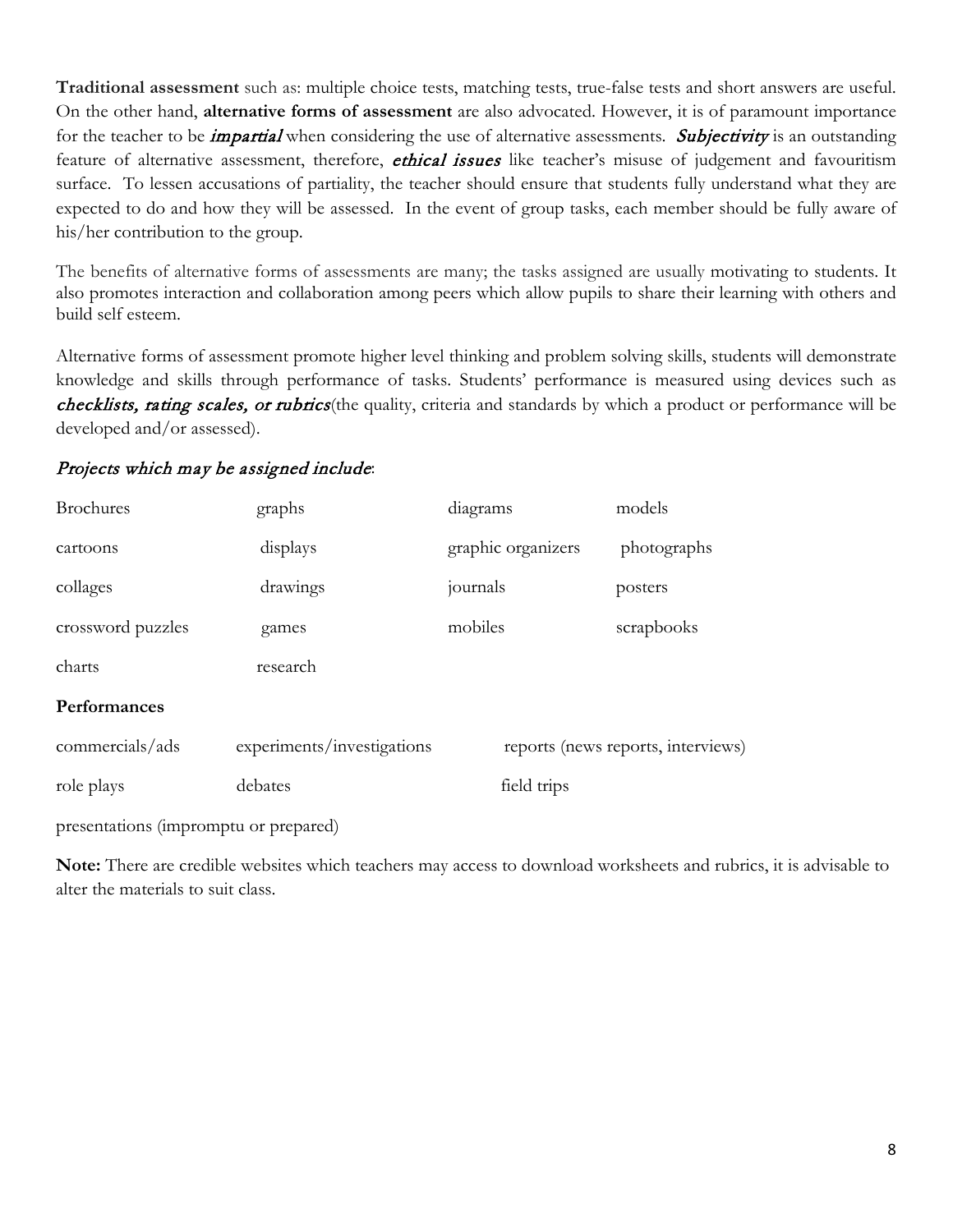## <span id="page-12-0"></span>**Examples of Skills in Science:**

- Observing, using senses and inferring based on observations
- Communicating about ideas, expressing prior knowledge
- Explaining observations using evidence and demonstrating understanding that all explanations are tentative and findings can change
- Predicting the outcomes of investigations by gathering some evidence and explaining how evidence has been used
- Experimenting through posing questions, planning for investigations, identifying important variables involved in fair tests, and conducting fair tests with single variables manipulated
- Using knowledge of planning and building (using manipulative and procedural skills), to design, evaluate and work out manufacturing ideas prior to building
- Implementing a proposed solution by choosing tools and materials appropriately to achieve outcomes
- Evaluating a product or design by identifying criteria positive and/or negative attributes
- Understanding the issues in order to locate relevant information and assess the reliability of information sources
- Analyzing and synthesizing information to compare and contrast different points of view
- Displaying open-mindedness and respect for others through individual and group collaboration

## <span id="page-12-1"></span>**Examples of Attitudes in Science:**

- Showing confidence in technological use and decision-making abilities by demonstrating what is appropriate and for what purpose
- Displaying inventiveness by using materials and equipment in original and constructive ways
- Developing conclusions and posing new questions and ideas

Science has many opportunities for both teachers and pupils to learn in a fun filled environment. The shift from note taking and 'chalk and talk' must be visible in science instruction. Therefore it is imperative that teachers take charge of the learning process by employing instructional strategies which will yield meaningful, challenging and interactive lessons. All teachers must embrace the change in science instruction; teach our children through activity based lessons. Science is alive through active engagement!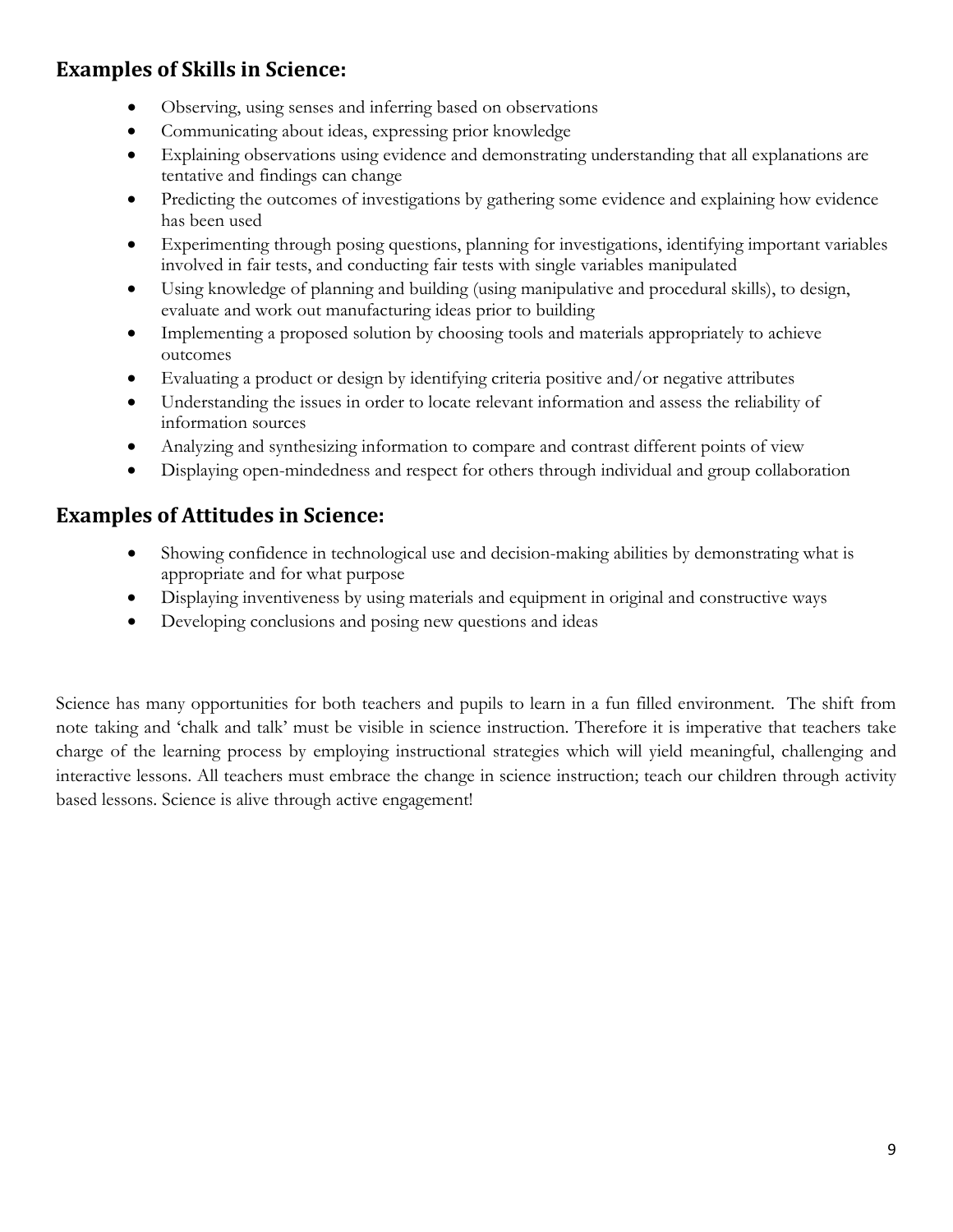## <span id="page-13-0"></span>**Belize Science Curriculum: Scope and Sequence**

| <b>Class</b><br>Level | <b>Living Things</b>                   | <b>Healthy</b><br><b>Environments</b>  | <b>The Human</b><br><b>Body</b>                   | <b>Matter and</b><br><b>Energy</b>        | <b>Structures and</b><br><b>Mechanisms</b> | <b>Earth and</b><br><b>Space Science</b> |
|-----------------------|----------------------------------------|----------------------------------------|---------------------------------------------------|-------------------------------------------|--------------------------------------------|------------------------------------------|
| Inf. $1$              | People, Plants<br>and Animals          | Keeping<br>Around us<br>Clean and Safe | Parts of the<br>Body and<br>Senses                |                                           |                                            |                                          |
| Inf. 2                | Plant and<br>Animal Growth             | Keeping Safe in<br>our<br>Environment  | <b>Healthy Food</b><br>Choices                    |                                           |                                            |                                          |
| <b>Std. 1</b>         | Plant and<br>Animal<br><b>Habitats</b> | Keeping our<br>Environment<br>Clean    | <b>Healthy Bodies</b>                             |                                           |                                            |                                          |
| Std. 2                | Animal Growth<br>and<br>Development    | Waste and Our<br>World                 | <b>Body Parts</b><br>Organs and Life<br>Processes | Hearing and<br>Sound                      | Forces and<br>Motion                       | <b>Rocks and Soils</b>                   |
| Std. 3                | Plant Growth<br>and<br>Development     | Discover an<br>Ecosystem               | Eating for<br>Health                              | Heat                                      | Simple<br><b>Machines</b>                  | Landforms and<br>Changes                 |
| Std. 4                | Animal<br>Diversity                    | Water for Life                         | <b>Staying Healthy</b>                            | Pure<br>Substances and<br><b>Mixtures</b> | Floaters and<br>Flyers                     | Space Science                            |
| <b>Std. 5</b>         | <b>Plant Diversity</b>                 | Interactions in<br>Ecosystems          | Cells and<br>Systems                              | Light and<br>Optics                       | Mechanical and<br>Electrical<br>Systems    | Weather and<br>Climate                   |
| Std. 6                | Heredity and<br>Reproduction           | Changes to<br>Ecosystems               | Human<br>Reproduction                             | Energy and<br>Conversions                 | Energy<br>Resources                        | Aquatic<br>Ecosystems                    |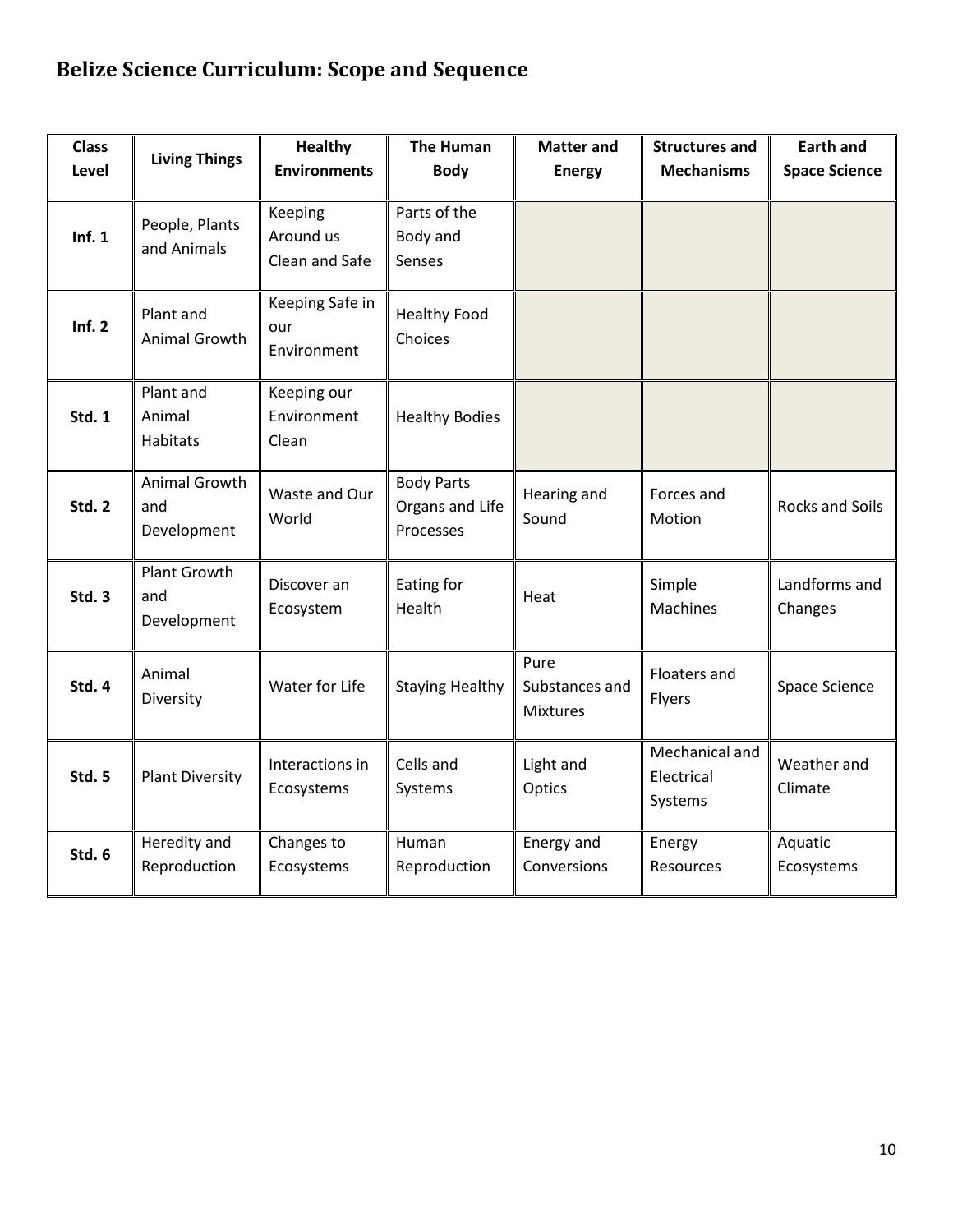# **Living Things**

<span id="page-14-0"></span>This strand moves through the basic differences between people, plants and pets (animals), where students will develop an understanding of the basic needs and growth cycles of people, plants and pets (animals) through to developing an understanding of habitat needs of locally found animals and plants. Additionally, students comprehend the diversity of plant and animal life and how heredity and reproduction can influence biodiversity in Belize.

Throughout this strand, students will investigate, with guidance and on their own, the nature of things, demonstrating an understanding of the processes in growth, development, habitat needs and selection, and so on. Students will also identify patterns and order in the natural world and, with guidance and on their own, record their observations, using pictures, words and illustrations as well as make predictions and evaluate, based on observations. Most of the learning outcomes in this section are interconnected with aspects of environmental education as well as link to social studies.

Throughout this strand, students will acquire, develop and apply:

- curiosity and inventiveness;
- confidence in personal ability to explore materials and learn by direct study;
- team work skills and abilities;
- receptiveness to other ideas;
- a sense of responsibility for actions, and
- respect for living things, the environment, and commitment to their stewardship.

### **Suggested Teaching Strategies**

- Ask questions that lead to exploration and investigation
- Construct ideas by making predictions and hypotheses
- Identify one or more possible answers to questions asked by themselves and others
- Manipulate materials and make observations that are relevant to questions asked
- Carry out simple procedures that have been developed by others and by the students themselves
- Identify materials that will be used, as well as why they were chosen and how they were used
- Make inferences and describe observation, using illustrations, written and oral language
- Evaluate, describe and explain results
- Use, with guidance and individually, print and other sources of information provided. Sources may include library, classroom, community and computer-based resources
- Communicate results of investigations and activities, using illustrations, written and oral language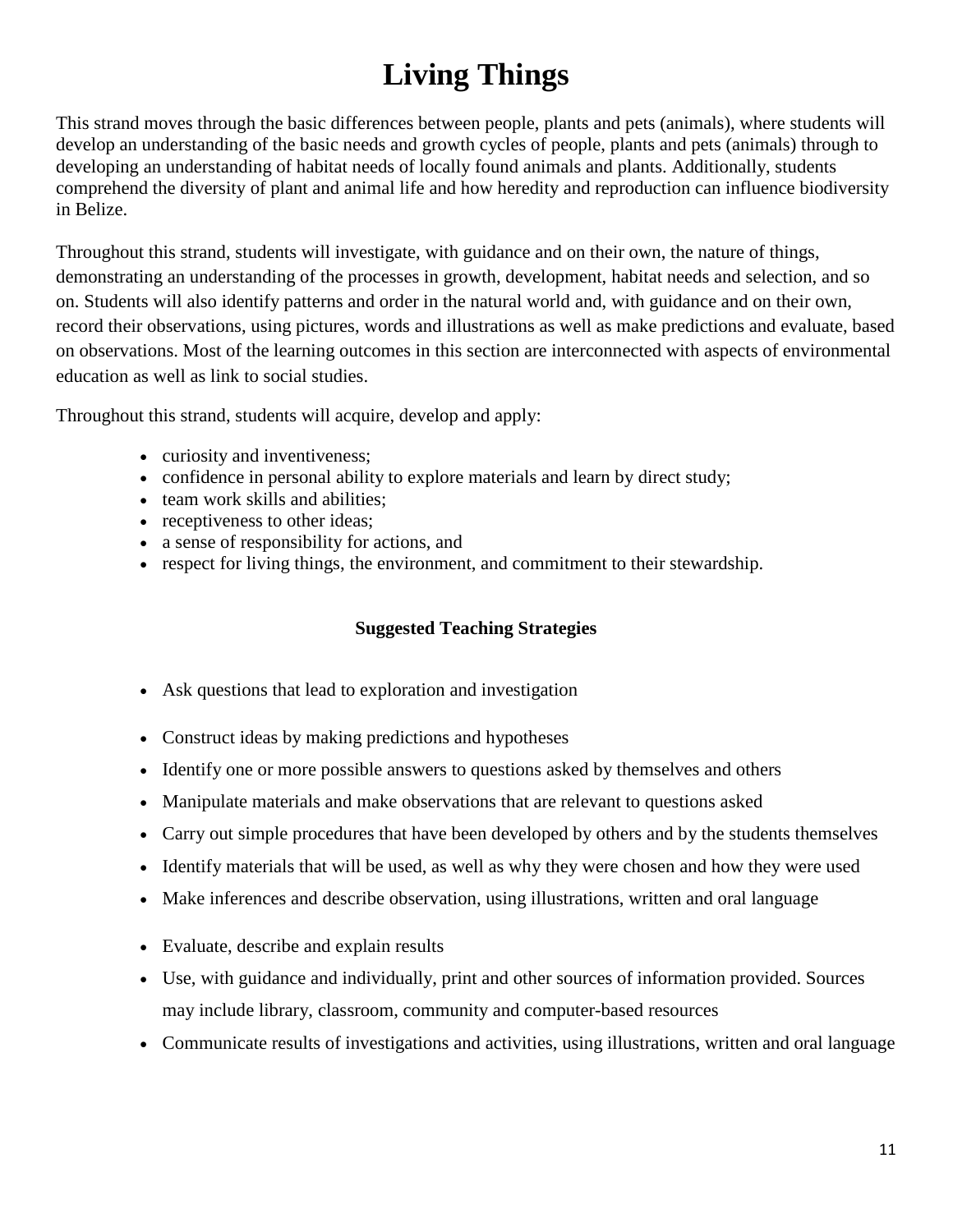# **Living Things**

<span id="page-15-0"></span>Students will develop a basic understanding of the differences between people, plants and animals, by identifying common characteristics of each group. Students will also develop a basic understanding of the needs of people, plants and animals.

**Fundamental Concepts:** Similarity and Diversity, Structures and Functions

**Enduring Science Understanding:** The differences between people, local plants and local animals (e.g. pets, common trees and plants) at a basic level, based on basic physical characteristics and the basic needs of people, local plants and local animals.

## **Standard: S1: Students will identify the differences and similarities between people, local plants and local animals, based on their characteristics and basic needs.**

| <b>Focusing Questions:</b>                                                                                         | <b>Specific Outcomes:</b>                                                                                                                                                                                                                                                                                                                                                                                                                                          |
|--------------------------------------------------------------------------------------------------------------------|--------------------------------------------------------------------------------------------------------------------------------------------------------------------------------------------------------------------------------------------------------------------------------------------------------------------------------------------------------------------------------------------------------------------------------------------------------------------|
| What plants and animals are<br>found locally?<br>What are similarities and<br>differences between people,          | 1.1 Students will be able recognize and identify a range of common animals and plants<br>(living things). (use terms such as fly, goldfish, tadpole, fruit tree, flowering tree -<br>seen at home, on the way to school, in and around school or on a school visit)<br>1.2 Students will be able to observe and identify similarities and differences between                                                                                                      |
| plants and animals?                                                                                                | people, plant and animal species in their immediate surroundings. (Observe using<br>the 5 senses -see, hear, touch, smell, taste $-$ as appropriate)<br>1.3 Students will be able to classify the similarities and differences between people,                                                                                                                                                                                                                     |
| What are the basic needs of<br>people, plants and animals?<br>What are similarities and<br>differences between the | plants and animals based on the observations made in 1.2. (e.g., in charts record<br>and sort living things, in terms of features such the similarities and differences<br>between what was seen - as colour of coat, or size of leaf, heard- sounds they make,<br>smelt - odor, felt-texture of leaf.)<br>1.4 Students will be able to make observations and identify the basic needs of people,<br>plants and animals. (e.g. food, water, air, protection, love) |
| needs of people, plants and<br>animals?                                                                            | 1.5. Students will be able to discuss how the needs of people, plants and animals are<br>alike and how they are different.                                                                                                                                                                                                                                                                                                                                         |
| Communicate<br>understanding:                                                                                      | Students will use their communication skills throughout this unit to convey their<br>understanding of similarities and differences between people, plants and animals to<br>different audiences and for a variety of purposes. (e.g., using pictures / drawings to<br>group plants and animals based on similarities or differences between them)                                                                                                                  |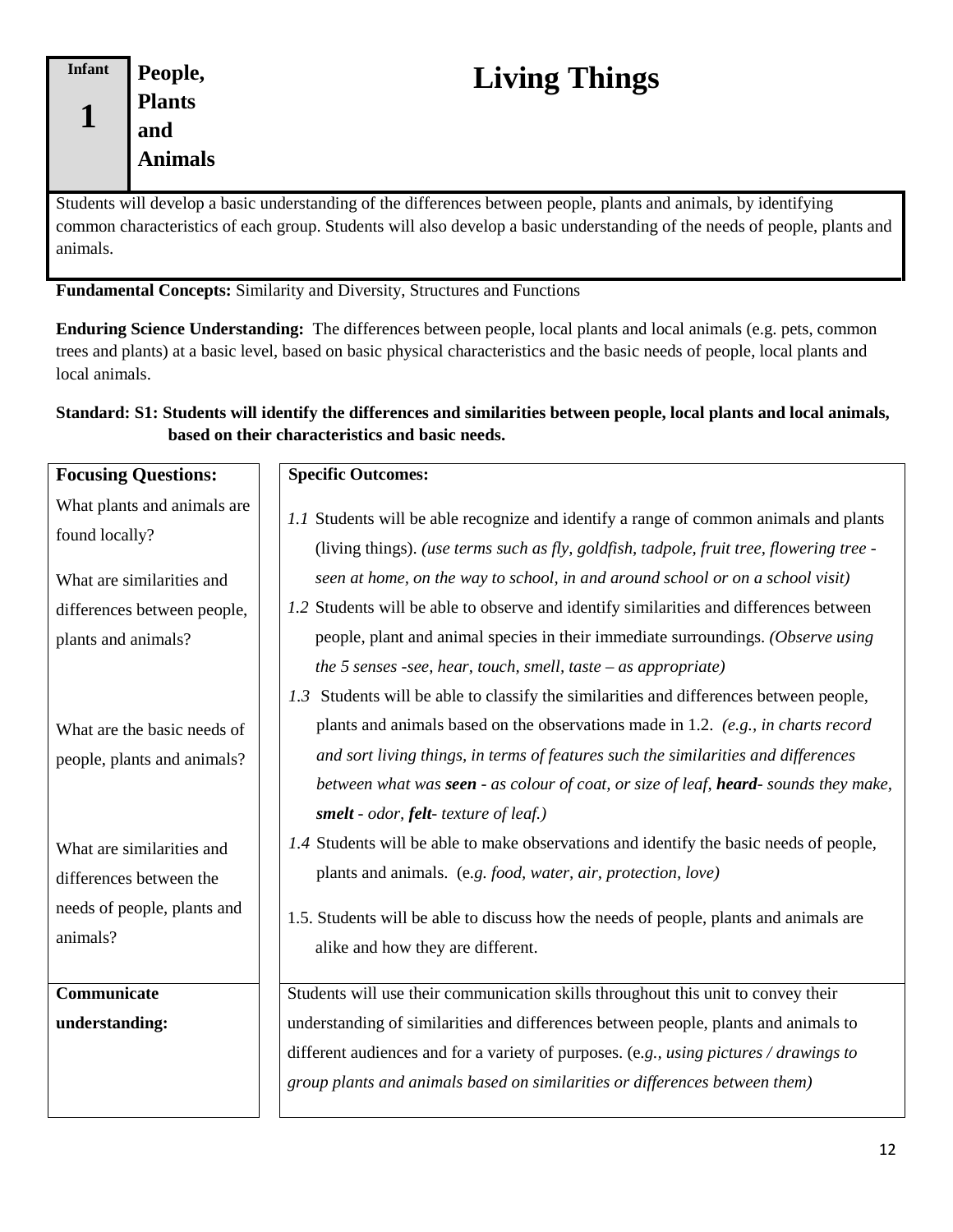<span id="page-16-0"></span>

| Infant | <b>Plant</b>  |
|--------|---------------|
|        | and           |
|        | <b>Animal</b> |
|        | Growth        |
|        |               |

# **Living Things**

Students will distinguish between living and non-living things, develop a basic understanding of how living things grow, and identify what living things need for growth. The use of their experiences with pets and plants around them are used to explore, recall and make connections with how living things grow.

**Fundamental concepts:** similarity and diversity, systems and interactions

**Enduring Science Understanding:** There are similarities and differences between living and non-living things. Living things are made of cells. Living things have growth needs.

## **Standard: S2: Students will differentiate between living and non-living things, and develop an understanding of how and what makes living things grow.**

| <b>Focusing Questions:</b>                                                                 | <b>Specific Outcomes:</b>                                                                                                                                                                                                                                                                                                                                                                                                                                                              |
|--------------------------------------------------------------------------------------------|----------------------------------------------------------------------------------------------------------------------------------------------------------------------------------------------------------------------------------------------------------------------------------------------------------------------------------------------------------------------------------------------------------------------------------------------------------------------------------------|
| How are living things<br>different from non-living<br>things?<br>How do living things grow | 2.1 Students will be able to differentiate between living and non-living things. ( <i>i.e.</i> ,<br>identify the visible characteristics of living things vs visible characteristics of non-<br>living things; growth, feeding, movement and reproduction)<br>2.2 Students will be able to name cells as the building blocks that make up all living<br>things. (i.e., know that living things are made of cells but not be responsible for<br>details of cell structure or functions) |
| physically?<br>What do living things need<br>in order to grow?                             | 2.3 Students will be able to describe physical growth of living things in terms of the<br>increase in the number of cells that make up their bodies. (i.e., the more cells there<br>are the bigger the organism; puppy $\rightarrow$ dog, seedling $\rightarrow$ tree, thin person $\rightarrow$ fat<br>person; monitor growth by measuring height, weight of persons and other animals<br>and plants)                                                                                 |
|                                                                                            | 2.4 Students will be able to identify needs for physical growth of local plant and animal<br>species. (e.g., use inquiry approach to determine plants need for: water, sunlight;<br>use "what if" situations for animal needs: food, water, air, warmth, cold)                                                                                                                                                                                                                         |
| Communicate<br>understanding:                                                              | Students will use their communication skills to convey their understanding of plant and<br>animal physical growth to different audiences, and for a variety of purposes. (e.g.<br>tables and pictograph, drawings, use leggo or connecting blocks for models to<br>communicate to peers, carry out plant investigations at home for family members)                                                                                                                                    |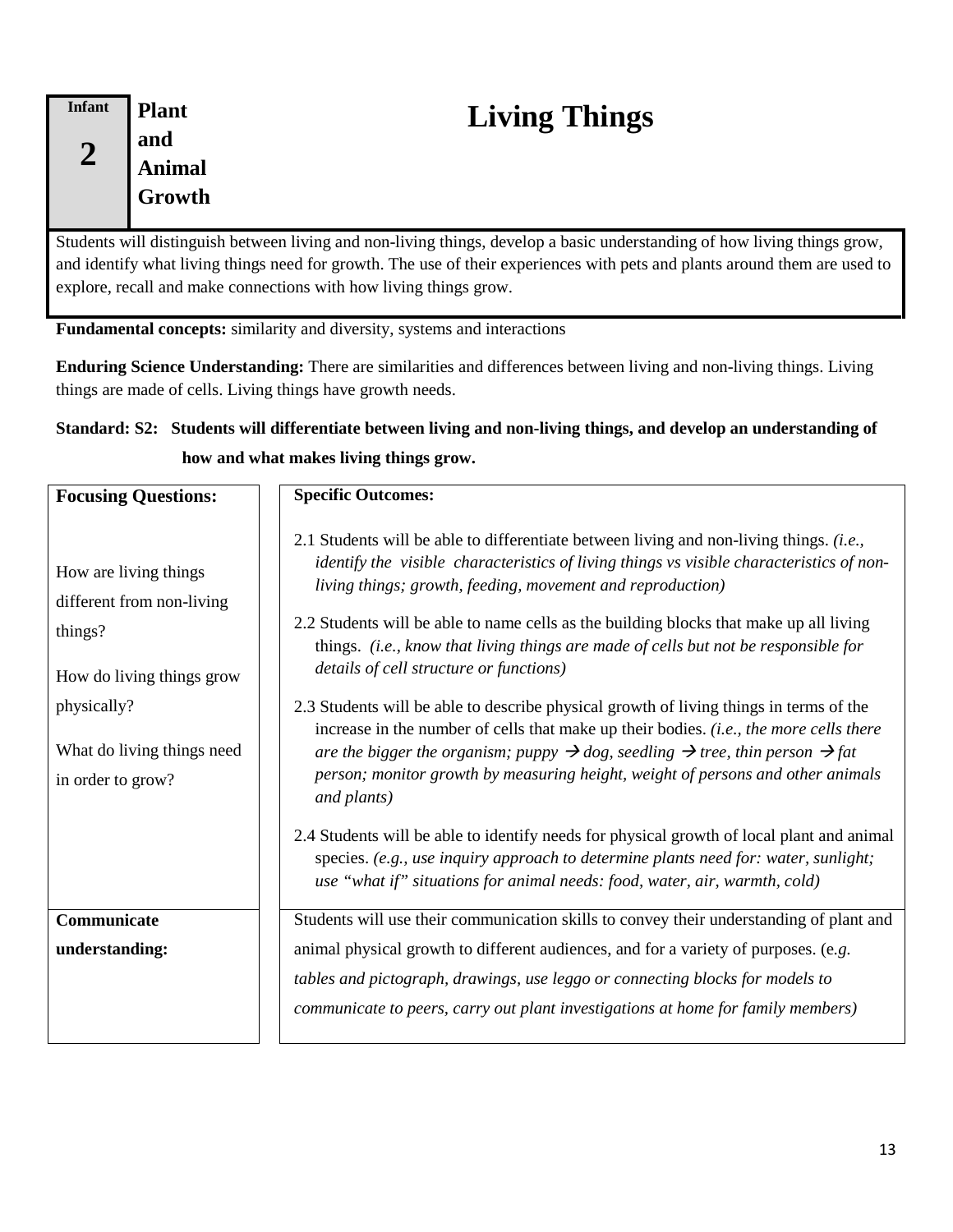<span id="page-17-0"></span>**Standard 1 Plant and Animal Habitats**

# **Living Things**

Students will develop their understanding of the habitat that plants and animals are found in, throughout different ecosystems in Belize (aerial, aquatic, terrestrial, fossorial). Students will be able to identify the basic habitat needs of plants and animals in the ecosystem which they are found. Students will make comparisons between the habitat of plants and animals.

**Connections within Science:** Infant 1 and 2 Living Things

**Fundamental Concepts:** Similarity and diversity, systems and interactions.

**Enduring Science Understanding:** There are similarities and differences between various habitats found in Belize. There are specific plants and animals that use these habitats. Which habitats are used and needed by both plants and animals/people.

#### **StandardS3: Students will compare and describe the different habitats found in Belize and identify what type of plants and animals are found in these habitats, and explain how the characteristics of living things are supported by the habitats.**

| <b>Focusing Questions:</b>                                                                 | <b>Specific Outcomes:</b>                                                                                                                                                                                                                                                                                                          |
|--------------------------------------------------------------------------------------------|------------------------------------------------------------------------------------------------------------------------------------------------------------------------------------------------------------------------------------------------------------------------------------------------------------------------------------|
| What are the different<br>habitats found locally?                                          | 3.1 Students will be able to describe the different types of habitats found in Belize. (e.g.,<br>aerial, arboreal, aquatic, terrestrial, fossorial)                                                                                                                                                                                |
| Where would you find<br>animals and plants?<br>(habitats)                                  | 3.2 Students will be able make comparisons between the different types of habitats<br>found in Belize. (e.g., aerial, arboreal, aquatic, terrestrial, fossorial)                                                                                                                                                                   |
| What types of animals and<br>plants would you find in a<br>particular habitat?             | 3.3 Students will be able to make observations of a habitat in a local ecosystem and<br>identify the living organisms occupying it. ( <i>Use inquiry approach using a variety of</i><br>resources such as the school yard, gardens, nearby parks and open areas, books,<br>videos, websites)                                       |
| What are the seven<br>characteristics of all living<br>things?<br>Why would certain plants | 3.4. Students will be able to name the characteristics of all living things and cite<br>examples of how these are shown in local organisms. (i.e., how plants and animals<br>grow, reproduce, respire, move and respond to stimuli, excrete, circulate fluids,<br>obtain food)                                                     |
| and animals be found in a<br>particular habitat?                                           | 3.5 Students will be able to explain how the habitat observed in 3.3 supports the<br>characteristics of the living things found there. (i.e., collect evidence and suggest<br>reasons why the various plants and animals live in the habitat as related to their<br><i>living characteristics</i> )                                |
| Communicate<br>understanding:                                                              | Students will use their communication skills throughout this unit to convey their<br>understanding of plant and animal habitats to different audiences and for a variety of<br>purposes. (e.g., make posters, drawings of habitats, cite examples, 3-D models of<br>habitats, set up a terrarium or aquarium, ant or insect farms) |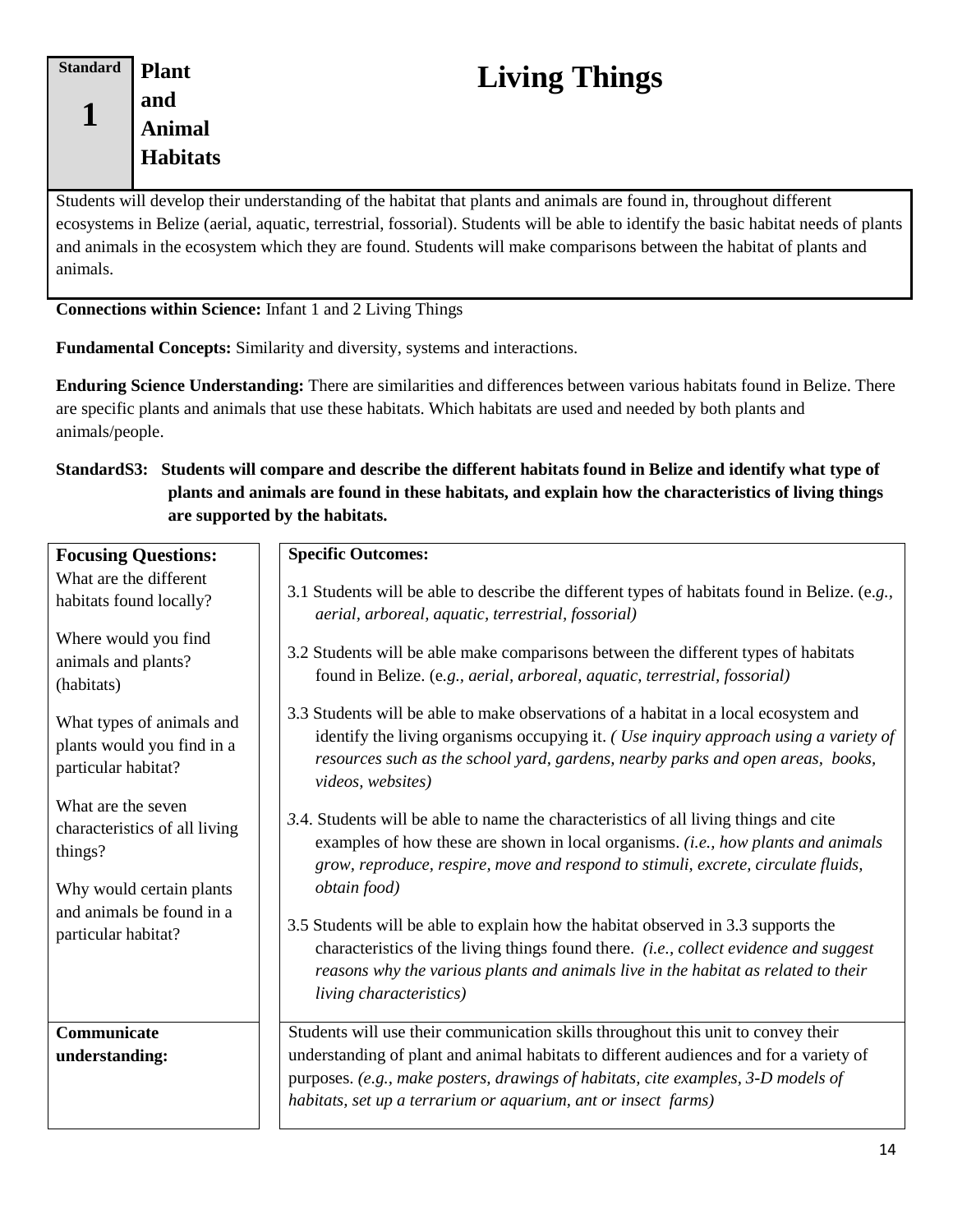#### **Standard**

**2**

## <span id="page-18-1"></span><span id="page-18-0"></span>**Animal Growth and Development**

# **Living Things**

Students will understand the growth cycles of different local animal species, and how their habitat supports their physical growth and life cycles, and how different stages may require different habitats. Students will compare and contrast this understanding to what they know about human growth and life cycles.

#### **Connections within Science:** Infant 2 and Std.1

**Fundamental Concepts:** Similarity and diversity, systems and interactions

**Enduring Science Understanding:** The physical growth cycles of different local animal species. Animals need different habitats during their growth cycle. Compare the growth cycles of humans and other animals.

## **StandardS4: Students will understand the physical growth cycles of different local animal species, as well as understand that some animals require different habitats during their growth cycle and how human growth cycle is similar to or different from that of other animals.**

| <b>Focusing Questions:</b>                                                                                                                  | <b>Specific Outcomes:</b>                                                                                                                                                                                                                                                                                                                                                                                                                                                                                                                                                                                                                                                                                                                                                                                         |
|---------------------------------------------------------------------------------------------------------------------------------------------|-------------------------------------------------------------------------------------------------------------------------------------------------------------------------------------------------------------------------------------------------------------------------------------------------------------------------------------------------------------------------------------------------------------------------------------------------------------------------------------------------------------------------------------------------------------------------------------------------------------------------------------------------------------------------------------------------------------------------------------------------------------------------------------------------------------------|
| Can you describe a typical<br>animal growth cycle?                                                                                          | 4.1 Students will be able to observe the growth cycle of specific animals in order to<br>identify the growth stages. $(e.g., students will include eggs - lizard, chicken,$<br>butterfly, mosquito, fish $-$ in order to monitor their growth)                                                                                                                                                                                                                                                                                                                                                                                                                                                                                                                                                                    |
| What are the growth stages<br>of different animals?<br>How is the human's growth<br>cycle different or similar to<br>that of other animals? | 4.2 Students will be able to describe typical physical growth cycles of animals. <i>(i.e.,</i><br>$egg$ > immature form >mature organism; describe using line drawing and labeling<br>as an example, measure height, weight and age of persons and other animals)<br>4.3 Students will be able to identify the habitats needed to support different stages in<br>the growth cycle of a variety of local animals. (e.g., mosquitos need water in the<br>egg and larval stages and aerial in the adult stage; lobsters need mangroves for egg<br>and larval stage and coral reefs for adult stage)<br>4.4 Students will be able to compare the life cycle of human beings with that of a<br>variety of local animal species. (i.e., compare in terms of growth stages and habitats<br>required, to that of animals) |
| Communicate                                                                                                                                 | Students will use their communication skills throughout this unit to convey their                                                                                                                                                                                                                                                                                                                                                                                                                                                                                                                                                                                                                                                                                                                                 |
| understanding:                                                                                                                              | understanding animal growth and development to different audiences and for a variety<br>of purposes. (e.g., Create posters, drawings, jingles, charts or graphs, role plays or<br>drama presentations.)                                                                                                                                                                                                                                                                                                                                                                                                                                                                                                                                                                                                           |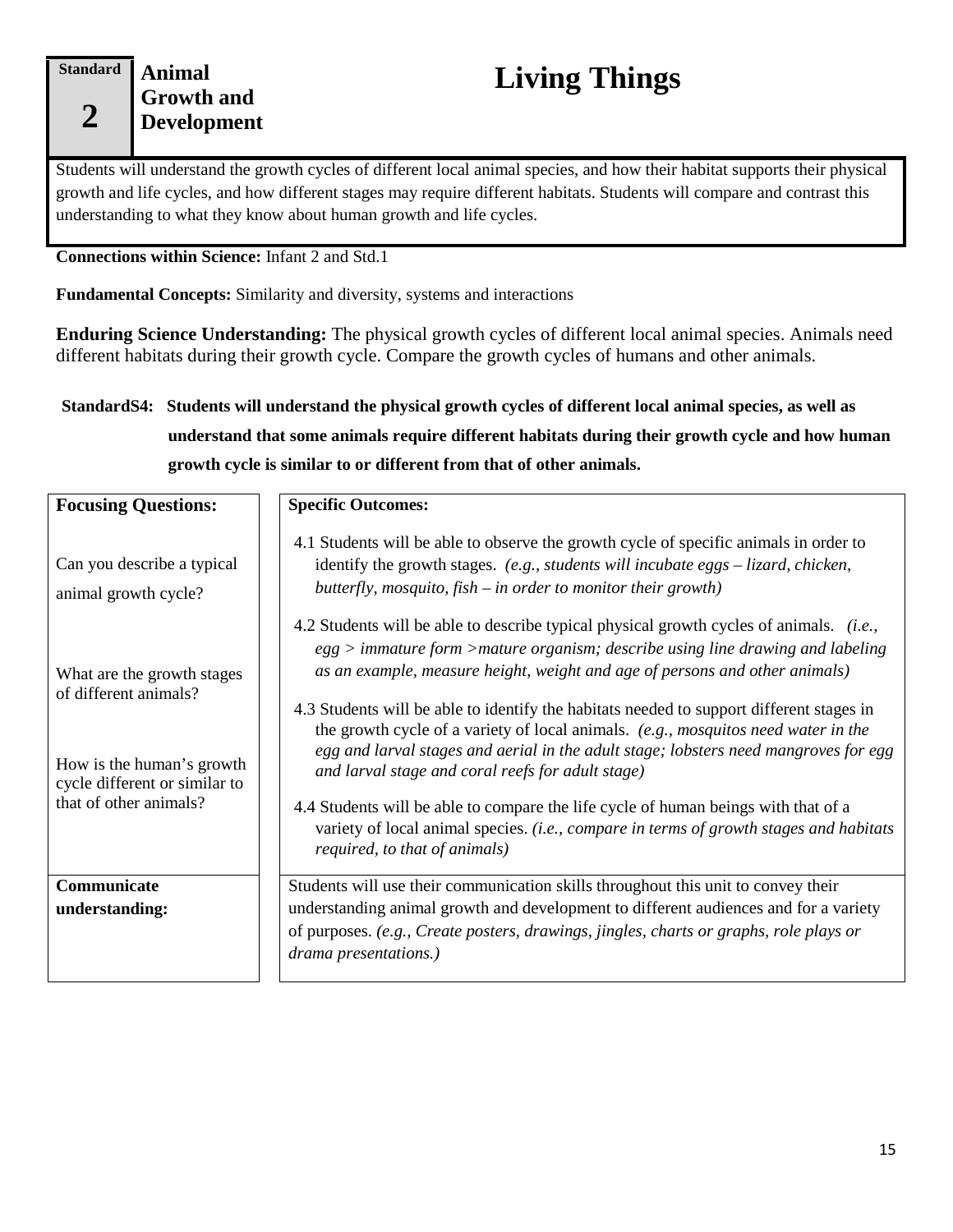#### **Standard**

**3**

## <span id="page-19-0"></span>**Plant Growth and Development**

# **Living Things**

Students will initially distinguish between flowering and non-flowering plants. For flowering plants, students will be able to describe the physical growth cycle and development. Students will also be able to determine, through observations and measurement, the growth of local flowering plant species.

**Connections within Science:** Standard 2: Plant and Animal Habitats

**Fundamental Concepts:** Similarity and diversity, systems and interactions.

**Enduring Science Understanding:** Plants can be classified as flowering or non-flowering. Local flowering plant species have a typical cycle of physical growth and development.

## **Standard: S5: Students will distinguish between flowering and non-flowering plants and describe the physical growth and development cycles of local flowering plant species by observing and measuring growth at different stages of development.**

| <b>Focusing Questions:</b>                       | <b>Specific Outcomes:</b>                                                                                                                                                                                                                                                                                                                                                           |  |
|--------------------------------------------------|-------------------------------------------------------------------------------------------------------------------------------------------------------------------------------------------------------------------------------------------------------------------------------------------------------------------------------------------------------------------------------------|--|
| What are the main parts of a<br>flowering plant? | 5.1 Students will be able to distinguish between flowering and non-flowering plant<br>species found locally.                                                                                                                                                                                                                                                                        |  |
| What is the growth cycle of<br>flowering plants? | 5.2 Students will be able to describe typical physical growth cycles of flowering plants.<br>$(i.e., seed > immature form > mature organism; describe using line drawing and$<br><i>labeling</i> )                                                                                                                                                                                  |  |
| How does a seed grow?                            | 5.3 Students will be able to observe the growth cycle of specific plants in order to<br>identify the growth stages and the main parts of flowering plants: root, stem, leaf<br>and flower. <i>(i.e., students will plant seeds in order to monitor their growth)</i>                                                                                                                |  |
| How can we measure plant<br>growth?              | 5.4 Students will be able to use appropriate measures for plant growth at different<br>stages in the growth cycle of a variety of local flowering plants. (e.g., seedling -<br>length of roots, stems and leaves; young plant - number of leaves; mature plant -<br>height of plant over time (height of tree by scale drawing), number of growth rings,<br>circumference of trunk) |  |
| Communicate<br>understanding:                    | Students will use their communication skills to convey their understanding of plant<br>growth and development to different audiences and for a variety of purposes.                                                                                                                                                                                                                 |  |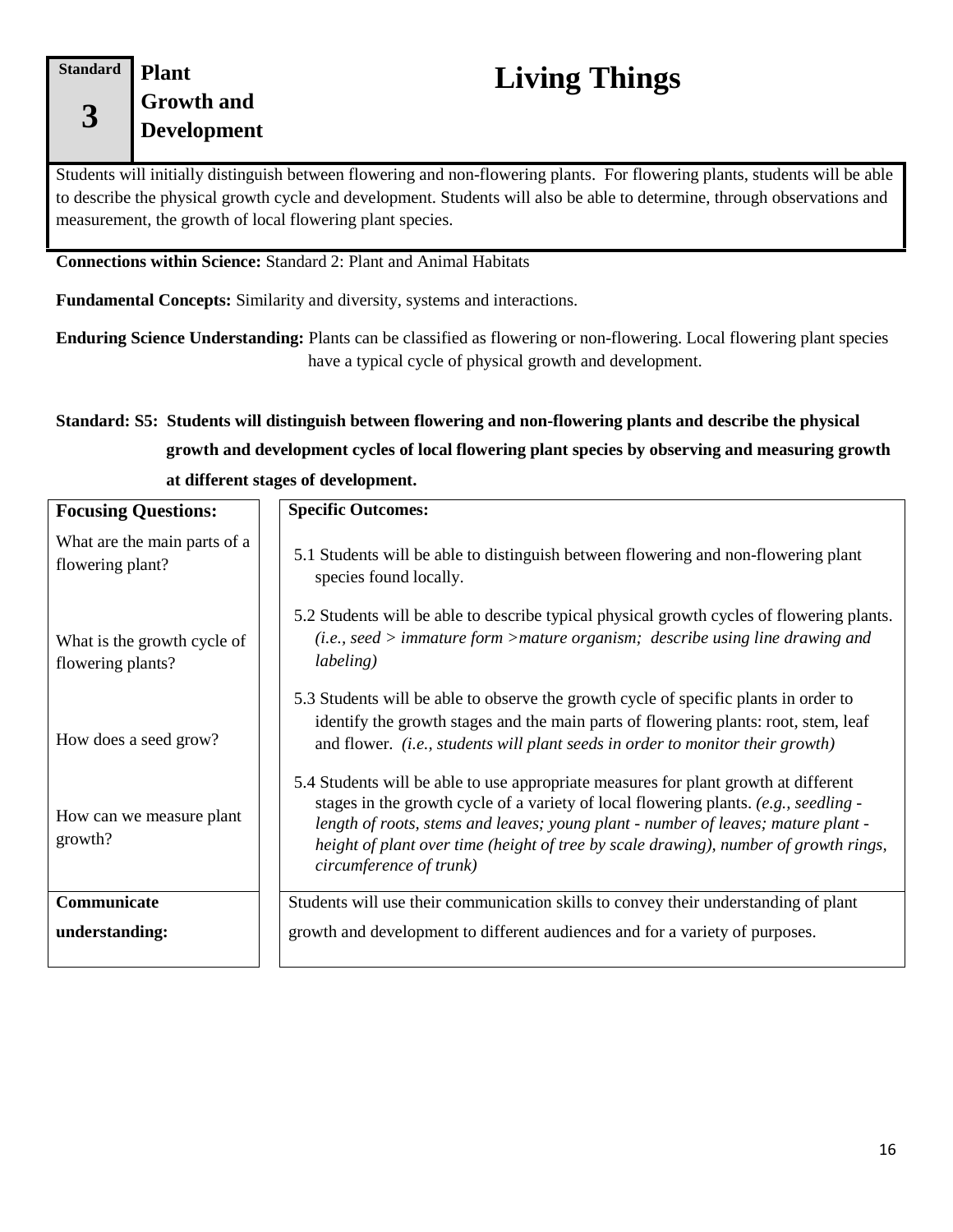**Animal** 

# <span id="page-20-0"></span>**Diversity Living Things**

Students will learn to use and construct simple dichotomous keys as tools for classifying organisms. Students will identify and explain what migration is, what adaptation is, and how migration, adaptation and natural changes to an ecosystem can affect the diversity of animal species. Lastly, students will identify and explain how various human activities can impact, either positively or negatively, the diversity of local animal species and suggest possible solutions to mitigate the impact.

#### **Connections within Science:** Standard 2 and 3.

**Fundamental Concepts:** Similarity and diversity, systems and interactions, stewardship and sustainability

**Enduring Science Understanding:** Adaptations, migrations, natural changes in ecosystems, and human activities impact the diversity of animals found in an ecosystem. The similarities among animals can be used as the basis for classification.

#### **StandardS6: Students will understand the diversity of different local animal species and how adaptations, migrations, natural changes in ecosystems, and human activities contribute to diversity. Students will learn to construct and use dichotomous keys.**

| <b>Focusing Questions:</b> | <b>Specific Outcomes:</b>                                                                |
|----------------------------|------------------------------------------------------------------------------------------|
|                            |                                                                                          |
| What is animal diversity?  | 6.1 Students will be able to observe the diversity of animals in different ecosystems of |
|                            | Belize. (i.e., typical animals found in aerial, arboreal, aquatic, terrestrial and       |
|                            | fossorial ecosystems of Belize.)                                                         |
| What are different animal  |                                                                                          |
| adaptations for survival?  | 6.2 Students will be able to discuss adaptations as physical differences in local animal |
|                            | species that enable them to survive in their ecosystem. $(e.g., shapes and sizes of$     |
|                            | birds' beaks suited for the food they eat, eye sizes of animals active during the day    |
| What is a dichotomous key? | versus those at night, animal coat color to blend into their environment).               |
|                            | 6.3 Students will be able to construct and use simple dichotomous keys to classify       |
|                            | different local animal species. (i.e., make and use dichotomous keys to classify         |
|                            | animals based on observable physical characteristic such as number of body parts,        |
|                            | colour, size, shape, smell, feel; reference can be made to the Linnaean                  |
|                            | classification system as dichotomous keys widely used by scientists)                     |
| What is migration and why  |                                                                                          |
| do animals migrate?        | 6.4 Students will be able to discuss migration as the movement of animals from one       |
|                            | ecosystem to another, how this contributes to the diversity of animals found in local    |
|                            | ecosystems and why it occurs. (e.g., migration of birds, whales, turtles, crabs,         |
|                            |                                                                                          |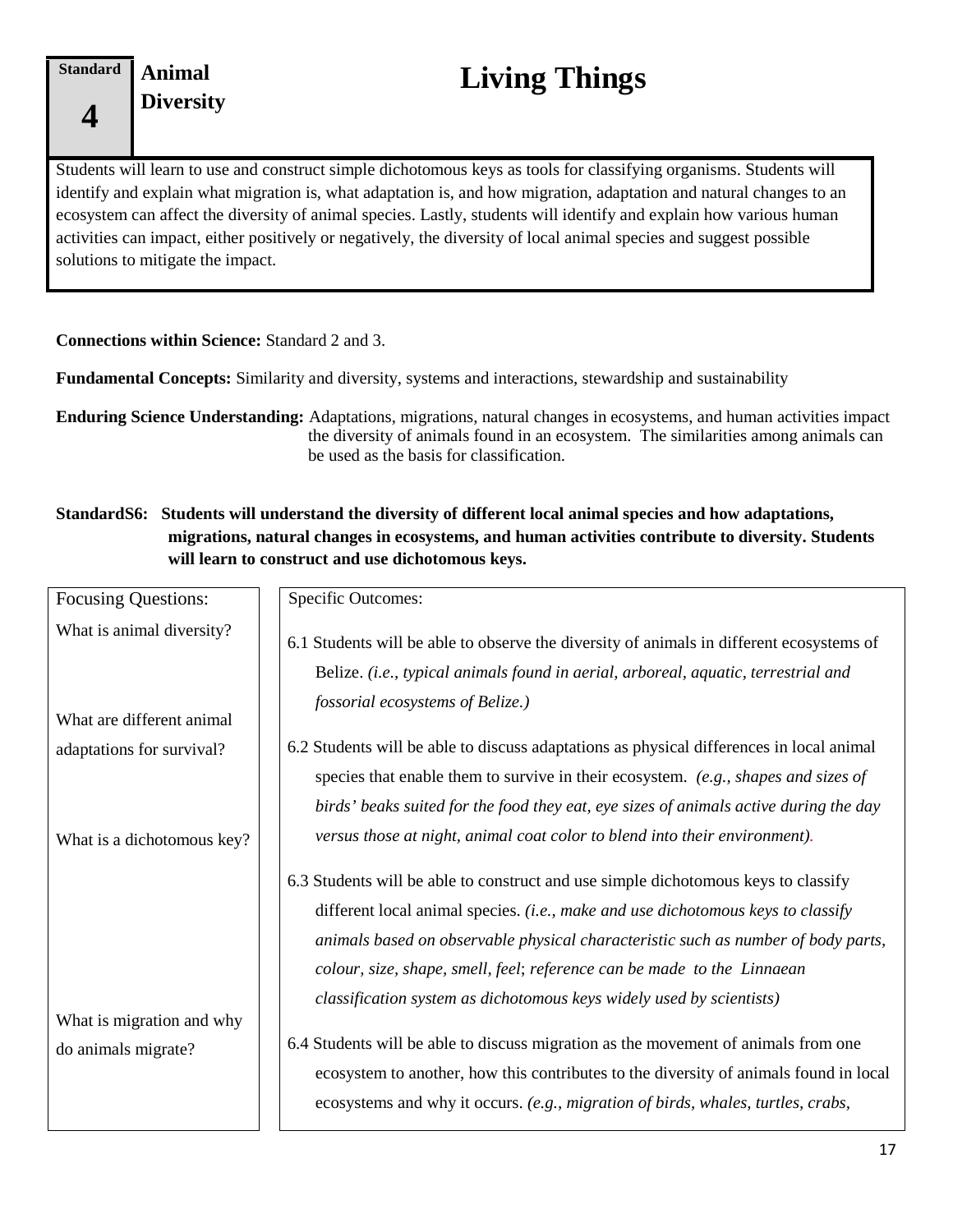How do natural changes impact animal diversity in an ecosystem?

How do humans' activities affect animal diversity?

How can we minimize human impact on animal diversity?

**Communicate understanding:** *lobster, locust to meet their specific needs at different points in their growth cycle)*

6.5 Students will be able to discuss different natural changes to the ecosystem that can affect the diversity of local animal species. *(e.g., how do hurricanes, flooding, drought change the composition and distribution of animals in an ecosystem)*

6.6 Students will be able to discuss how various human activities can impact animal diversity in Belize and suggest possible solutions to mitigate the impact. *(e.g., unsustainable commercial use of wild animals, importation of diseased animals and foreign species, selective breeding of animals)*

Students will use their communication skills throughout this unit to convey their understanding of issues/factors related to animal diversity to different audiences and for a variety of purposes.*(e.g. display projects, make a booklet, letter to newspaper)*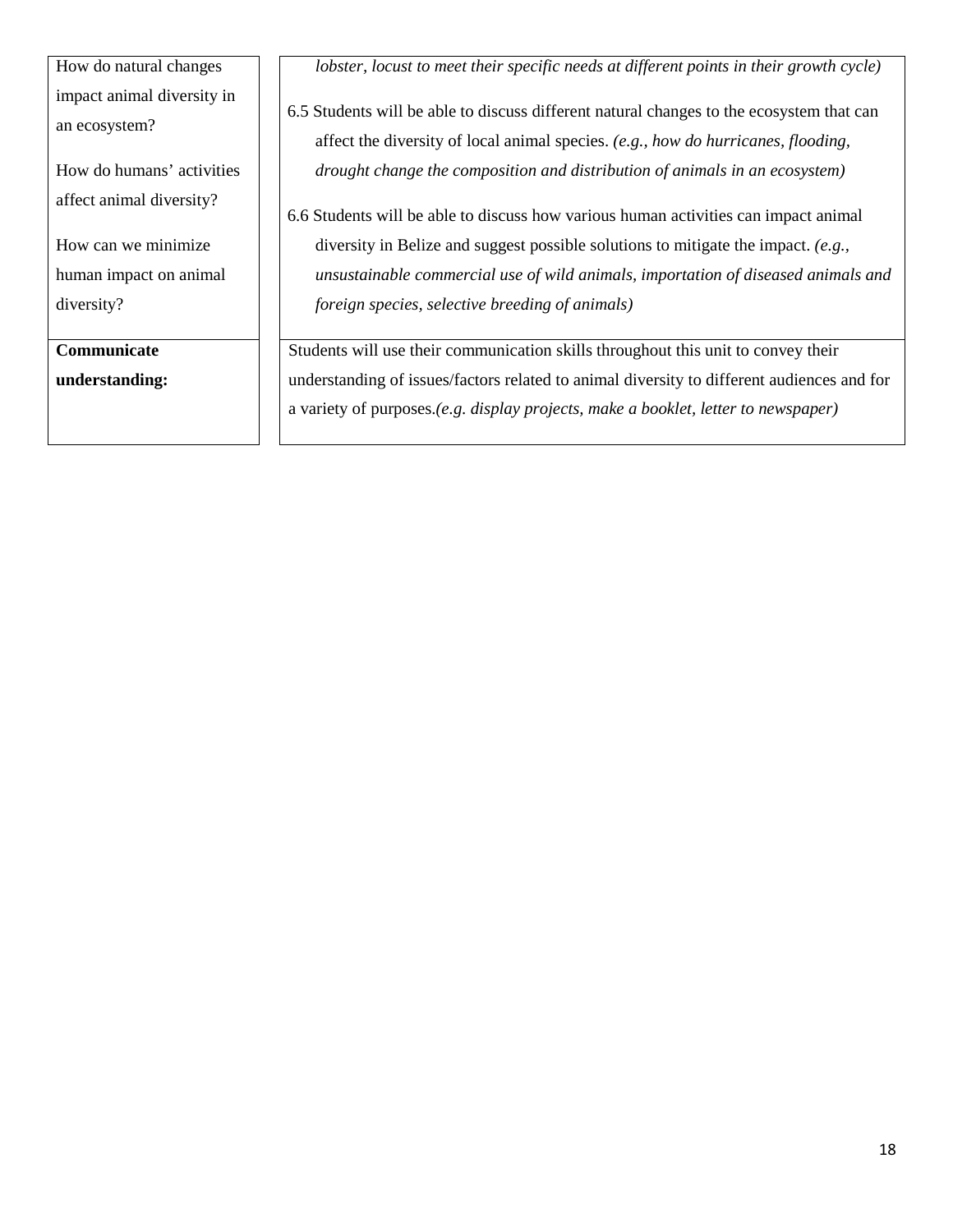# **Plant**

# <span id="page-22-0"></span>**Diversity Living Things**

Students will identify and explain what adaptation is, and how adaptation and natural changes to an ecosystem can affect the diversity of plant species. Students will identify and explain how various human activities can impact, either positively or negatively, the diversity of local plant species and suggest possible solutions to mitigate the impact.

**Connections within Science:** Standard 2, 3, 4

**Fundamental Concepts:** similarities and diversity, systems and interactions, stewardship and sustainability.

**Enduring Science Understanding:** Adaptations, natural changes in ecosystems, and human activities impact the diversity of plants found in an ecosystem**.**

**Standard:7.0 Students will understand the diversity of different local plant species and how adaptations, natural changes in ecosystems, and human activities contribute to diversity.**

| <b>Focusing Questions:</b>                                                                                                                          | <b>Specific Outcomes:</b>                                                                                                                                                                                                                                                                                                                                                                                                                                                                                                                                                                                                                                         |  |
|-----------------------------------------------------------------------------------------------------------------------------------------------------|-------------------------------------------------------------------------------------------------------------------------------------------------------------------------------------------------------------------------------------------------------------------------------------------------------------------------------------------------------------------------------------------------------------------------------------------------------------------------------------------------------------------------------------------------------------------------------------------------------------------------------------------------------------------|--|
| What is plant diversity?                                                                                                                            | 7.1 Students will be able to observe plant diversity (flowering and non-flowering), in                                                                                                                                                                                                                                                                                                                                                                                                                                                                                                                                                                            |  |
| What are different plant<br>adaptations for survival?                                                                                               | different ecosystems of Belize. (i.e., typical plants found in aerial, arboreal,<br>aquatic, and terrestrial ecosystems of Belize.)                                                                                                                                                                                                                                                                                                                                                                                                                                                                                                                               |  |
| How do natural changes<br>impact plant diversity in an<br>ecosystem?<br>How do humans' activities<br>affect plant diversity?<br>How can we minimize | 7.2 Students will be able to discuss adaptations as physical differences in local plant<br>species that enable them to survive in their ecosystem. (e.g., shapes, sizes and<br>colour of leaves, shapes and size of seeds for dispersal, presence of thorns and<br>prickles, fleshy, hairy or waxy surfaces).<br>7.3 Students will be able to discuss different natural changes to the ecosystem that can<br>affect the diversity of local plant species. (e.g., how do hurricanes, flooding,<br>drought change the composition and distribution of plants in an ecosystem)<br>7.4 Students will be able to discuss how various human activities can impact plant |  |
| human impact on plant<br>diversity?                                                                                                                 | diversity in Belize and suggest possible solutions to mitigate the impact. (e.g.,<br>unsustainable commercial use of plants, importation of diseased plant material and<br>foreign species, hybridization of plants)                                                                                                                                                                                                                                                                                                                                                                                                                                              |  |
| Communicate<br>understanding:                                                                                                                       | Students will use their communication skills throughout this unit to convey their<br>understanding of plant diversity to different audiences and for a variety of purposes                                                                                                                                                                                                                                                                                                                                                                                                                                                                                        |  |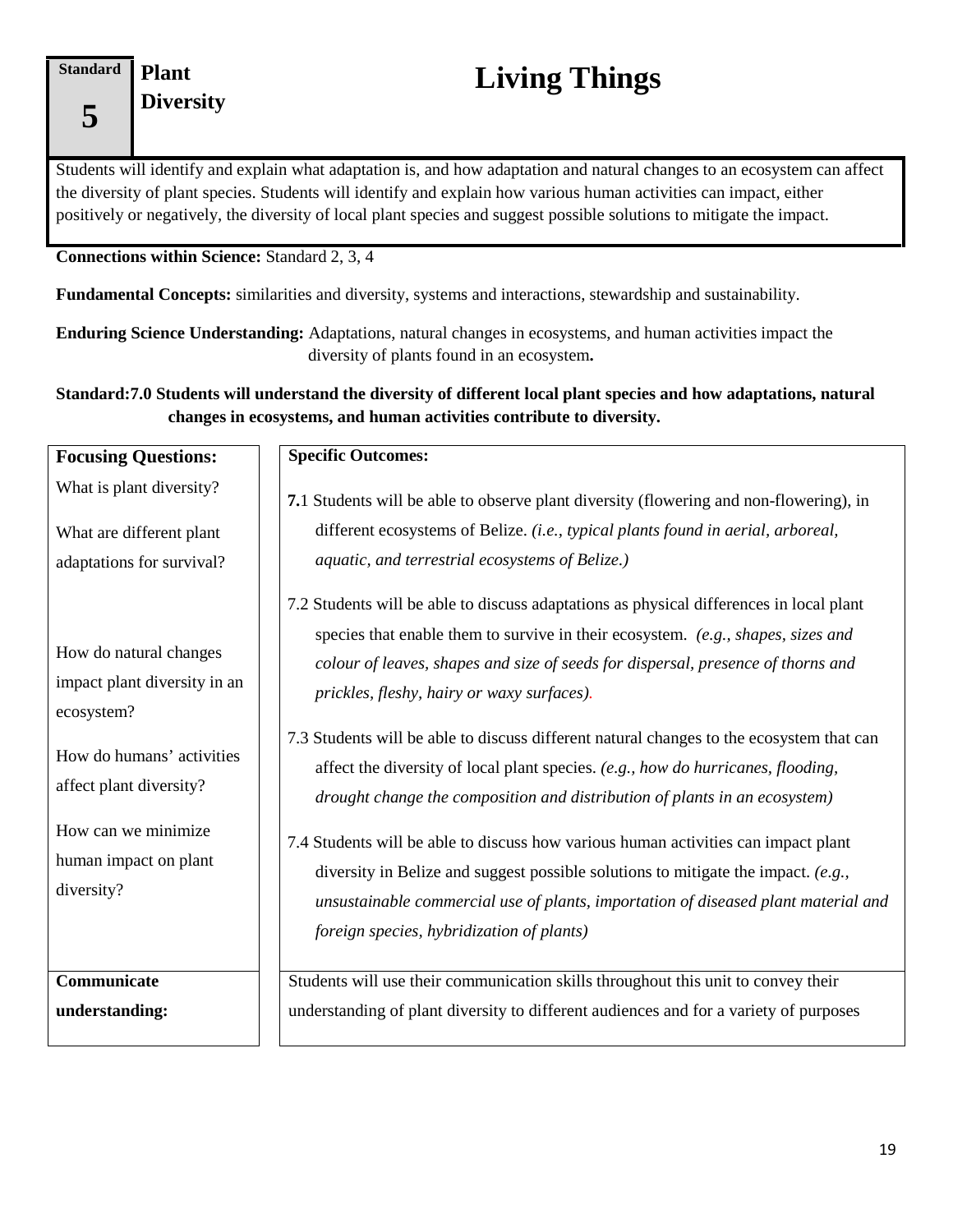**Standard**

**6**

# **Heredity and**

# <span id="page-23-0"></span>**Reproduction Living Things**

Students will develop their understanding of heredity and reproduction of different, local plant and animal species throughout Belize. Students will understand the differences and similarities in reproduction of flowering versus nonflowering plants, and internal versus external reproduction in animals. Students will also develop and enhance their understanding of the concept of genes and genetic diversity, and how this can help create or maintain a viable population of breeding species, both plant or animal. Further, students will use this knowledge to compare and contrast how genes and genetic diversity can be used to help explain the differences and similarities in people. Lastly, students will use this knowledge to identify and explain how human activities can affect the genetic diversity of various local plant and/or animal species.

#### **Connections within Science:** Standard 4 and 5

**Fundamental Concepts:** similarities and diversity, systems and interactions, sustainability and stewardship.

**Enduring Science Understanding:** Heredity and reproduction contribute to diversity and survival of life on Earth.

#### **Standard: S8.0 Students will understand how heredity and reproduction in different local plants and animals contribute to diversity of life on Earth, and why this is important.**

| <b>Focusing Questions:</b>                                                                        | <b>Specific Outcomes:</b>                                                                                                                                                                                                                                                                                                        |  |
|---------------------------------------------------------------------------------------------------|----------------------------------------------------------------------------------------------------------------------------------------------------------------------------------------------------------------------------------------------------------------------------------------------------------------------------------|--|
| What are some similarities<br>and differences of<br>traits/characteristics in<br>specific specie? | 8.1 Students will identify and compare (similarities and differences) traits or<br>characteristics within different local plant and animal species in Belize. (i.e.,<br>diversity within a plant and an animal species)                                                                                                          |  |
| What are living things made<br>up of?                                                             | 8.2 Students will be able to explain that living organisms are made up of cells which are<br>the basic units of all living things.                                                                                                                                                                                               |  |
| What is the basic structure<br>of a typical animal cell?                                          | 8.3 Students will identify the basic structure of a typical animal cell and be able to<br>describe the major functions of its parts. (cell membrane, , nucleus, , and<br>cytoplasm)                                                                                                                                              |  |
| What is the basic structure<br>of a typical plant cell?                                           | 8.4 Students will identify the basic structure of a typical plant cell and be able to<br>describe the major functions of its parts, (cell membrane, cell wall, nucleus, vacuole,                                                                                                                                                 |  |
| How does reproduction<br>produce desirable and<br>undesirable traits in animals<br>and plants?    | cytoplasm, chloroplasts).<br>8.5 Students will explain the role of sexual reproduction in determining genetic<br>diversity (i.e. how different combinations of genes determine traits or<br>characteristics in local plants and animals. Limit vocabulary to heredity, genes,<br>alleles, dominance, co-dominance and recessive) |  |
| How is diversity beneficial                                                                       |                                                                                                                                                                                                                                                                                                                                  |  |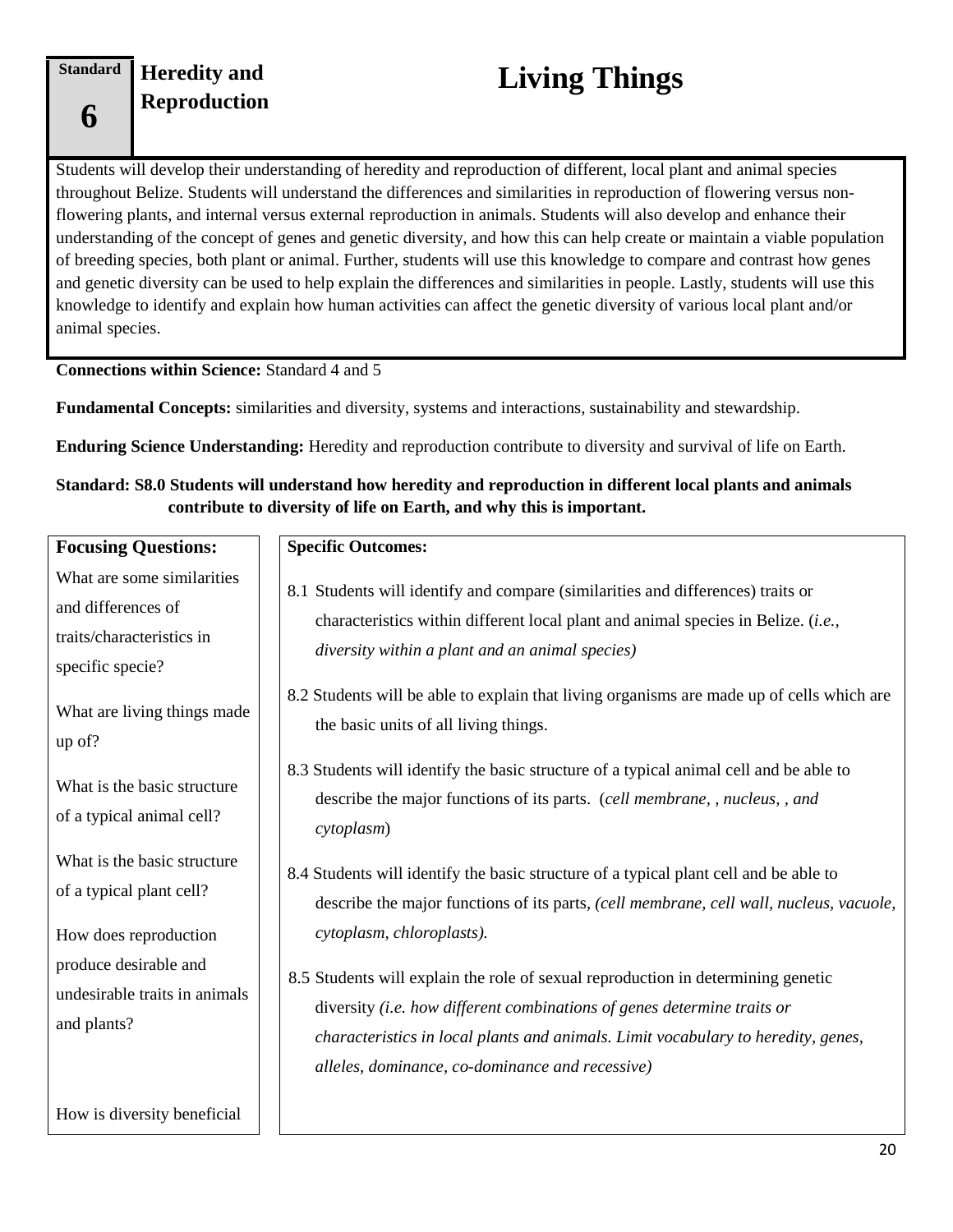| to plants and animals       | 8.6 Students will explain, using examples, how the expression of various traits          |  |  |
|-----------------------------|------------------------------------------------------------------------------------------|--|--|
| survival and for the        | (adaptations or characteristics) in local plant or animal species can be beneficial or   |  |  |
| ecosystems where they       | detrimental in an ecosystem. (e.g., the spotted coat of the jaguar is beneficial         |  |  |
| exist?                      | since it allows the jaguar to blend in with the rain forest but would be detrimental     |  |  |
|                             | in a dry savannah ecosystem where the jaguar cannot blend in with the colour of          |  |  |
| What is selective breeding? | the vegetation. Darker skin color provides more protection from the sun's rays           |  |  |
| What are some negative      | than lighter skin color.)                                                                |  |  |
| impact through cross-       |                                                                                          |  |  |
| breeding of plants and      | 8.7 Students will research and discuss how and why human beings use selective            |  |  |
| animals?                    | reproduction (breeding) to ensure the expression of specific traits in plant and         |  |  |
|                             | animal species. (e.g., through cross-breeding certain varieties of corn so that          |  |  |
|                             | there is a higher yield with less water usage; breeding certain varieties of dogs to     |  |  |
|                             | produce the most desirable hunting traits)                                               |  |  |
|                             | 8.8 Students will research and discuss possible negative impacts of the use of selective |  |  |
|                             | reproduction. (e.g., artificial insemination, Genetically Modified Organisms -           |  |  |
|                             | modified grains, cloning)                                                                |  |  |
| Communicate                 | Students will use their communication skills throughout this unit to convey their        |  |  |
| understanding:              | understanding of Heredity and Reproduction to different audiences and for a variety of   |  |  |
|                             | purposes. (e.g., Family tree, research reports, presentations)                           |  |  |
|                             |                                                                                          |  |  |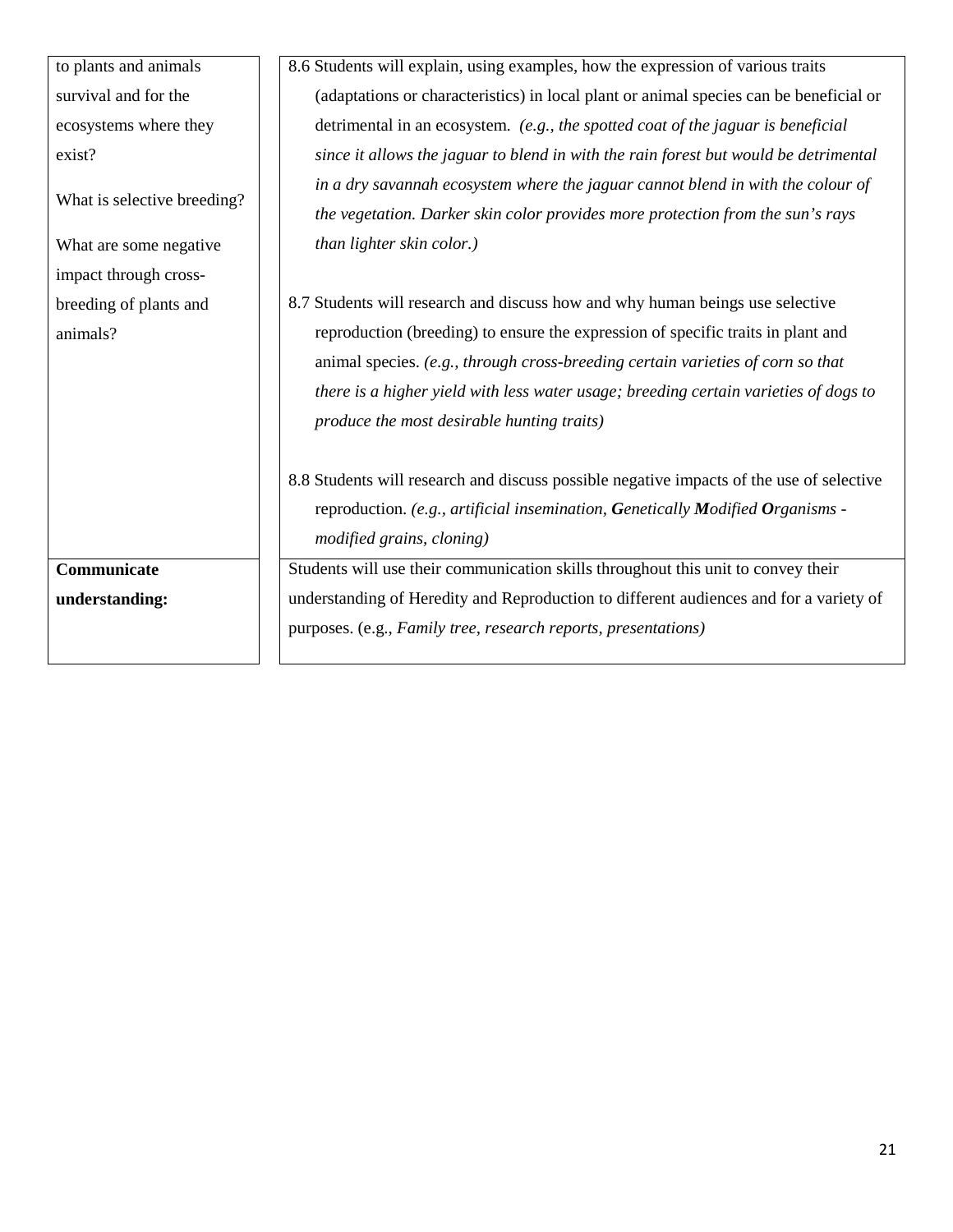## **Healthy Environments**

<span id="page-25-0"></span>In this section students will learn about physical characteristics in the environment that can be unsafe in certain circumstances. Additionally, students will develop an understanding of how human actions and activities can have negative effects on the environment and what we can do to keep our environment clean. Students will also develop their knowledge and understanding related to their local environment and the ecosystems found within Belize, and connect this understanding to identifying and evaluating human actions in the environment and the effects our activities can have on ecosystem dynamics.

Most of the learning outcomes in this section are interconnected with aspects of environmental education as well as link to social studies.

Throughout this strand, students will acquire, develop and apply:

- curiosity and inventiveness;
- confidence in personal ability to explore materials and learn by direct study;
- team work skills and abilities;
- receptiveness to other ideas;
- a sense of responsibility for actions, and
- respect for living things, the environment, and commitment to their stewardship.

#### **Suggested Teaching Strategies**

- Ask questions that lead to exploration and investigation
- Construct ideas by making predictions and hypotheses
- Identify one or more possible answers to questions asked by themselves and others
- Manipulate materials and make observations that are relevant to questions asked
- Carry out simple procedures that have been developed by other and by the student themselves
- Identify materials that will be used, as well as why they were chosen and how they were used
- Make inferences and describe observation, using illustrations, written and oral language
- Evaluate, describe and explain results
- Use, with guidance and individually, print and other sources of information provided. Sources may include library, classroom, community and computer-based resources
- Communicate results of investigations and activities, using illustrations, written and oral language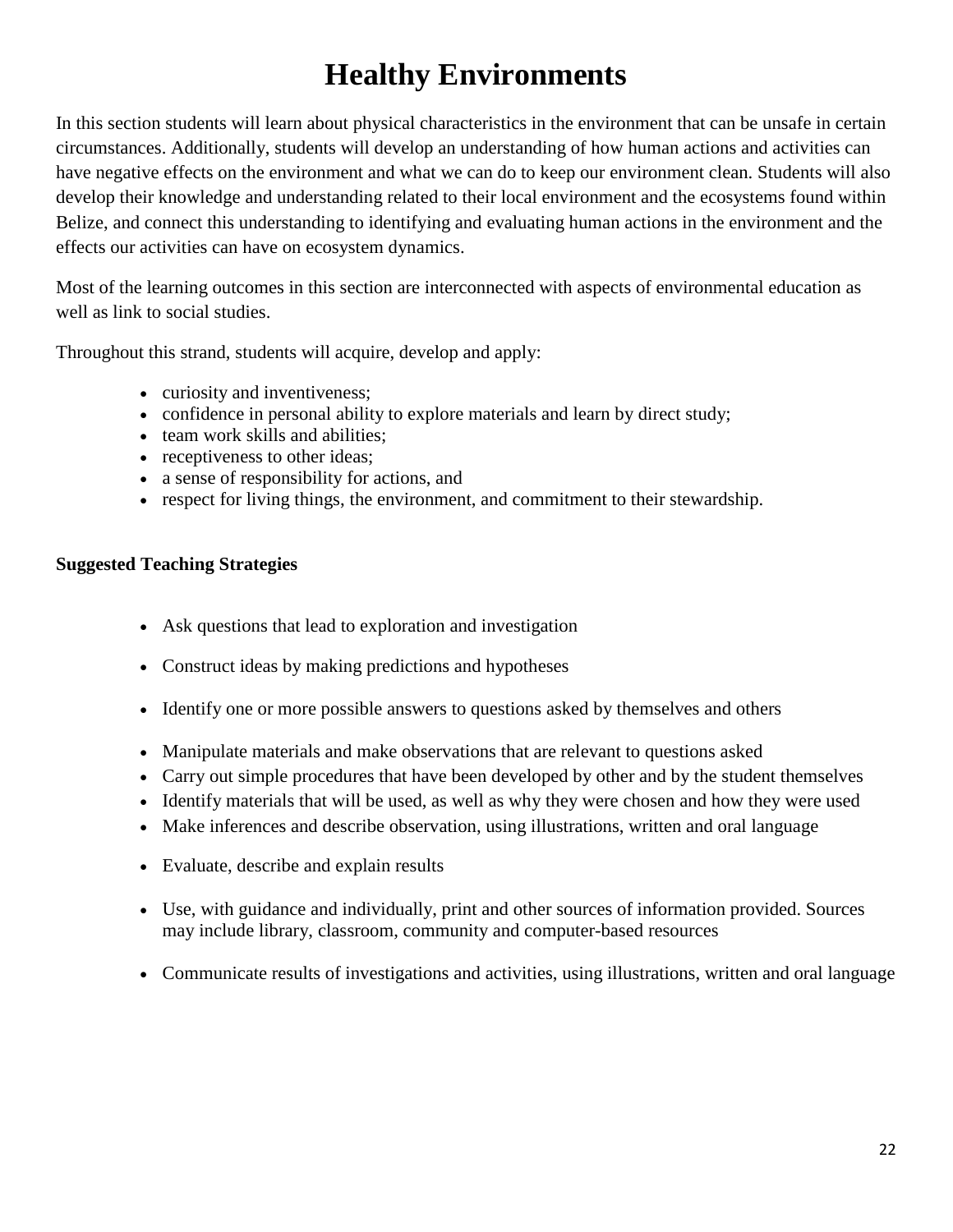<span id="page-26-0"></span>

| <b>Infant</b> | <b>Keeping</b><br><b>Around</b><br><b>us</b><br><b>Clean</b><br>and<br><b>Safe</b> | <b>Healthy Environments</b>                                                                                         |
|---------------|------------------------------------------------------------------------------------|---------------------------------------------------------------------------------------------------------------------|
|               |                                                                                    | Students will recognize what a healthy and clean space is as well as begin to understand how human activities       |
|               |                                                                                    | determine the quality of their immediate surroundings. Students will recognize that unclean and unsafe surroundings |
|               |                                                                                    | pose health and safety risks. Students will participate in activities that keep spaces clean and safe.              |

**Fundamental Concepts:** Stewardship and sustainability, Systems and interactions

**Enduring Science Understanding:** Cleanliness and safety practices create a healthy environment.

**Standard: S9A.0 Students will recognise clean and safe spaces in school and at home and, recognise and practice activities that contribute to these qualities.**

| <b>Focusing Questions:</b>                                                                                                                     | <b>Specific Outcomes:</b>                                                                                                                                                                                                                                                                                                                                                                                                                                                                                                                                                                                                                                                                                                                                                 |  |
|------------------------------------------------------------------------------------------------------------------------------------------------|---------------------------------------------------------------------------------------------------------------------------------------------------------------------------------------------------------------------------------------------------------------------------------------------------------------------------------------------------------------------------------------------------------------------------------------------------------------------------------------------------------------------------------------------------------------------------------------------------------------------------------------------------------------------------------------------------------------------------------------------------------------------------|--|
| What makes a room<br>unclean?<br>What makes a space safe or<br>unsafe?<br>What are some things you<br>can do to keep a room clean<br>and safe? | 9A.1 Students will be able to use observation skills to identify the differences between<br>clean and unclean spaces in their school and homes. (e.g., spaces are organised,<br>free of dirt & garbage)<br>9A.2 Students will be able to recognise objects or conditions in spaces that make them<br>safe or unsafe. (e.g., unsafe: broom or toys on the floor, sharp objects within<br>easy reach of small children, dangerous objects & hazardous materials not<br>safely stored; conditions such as - wet floors, cluttered spaces, overgrown<br>vegetation, exposed garbage heaps, stagnant water)<br>9A.3 Students will be able to identify and participate in activities that keep spaces<br>clean and safe and help improve the quality of their immediate spaces. |  |
| Communicate<br>understanding:                                                                                                                  | Students will use their communication skills throughout this unit to convey their<br>understanding of keeping their surroundings clean and safe to different audiences and<br>for a variety of purposes. (role play cleaning practices, organizing spaces, checking for<br>cleanliness, safe practices)                                                                                                                                                                                                                                                                                                                                                                                                                                                                   |  |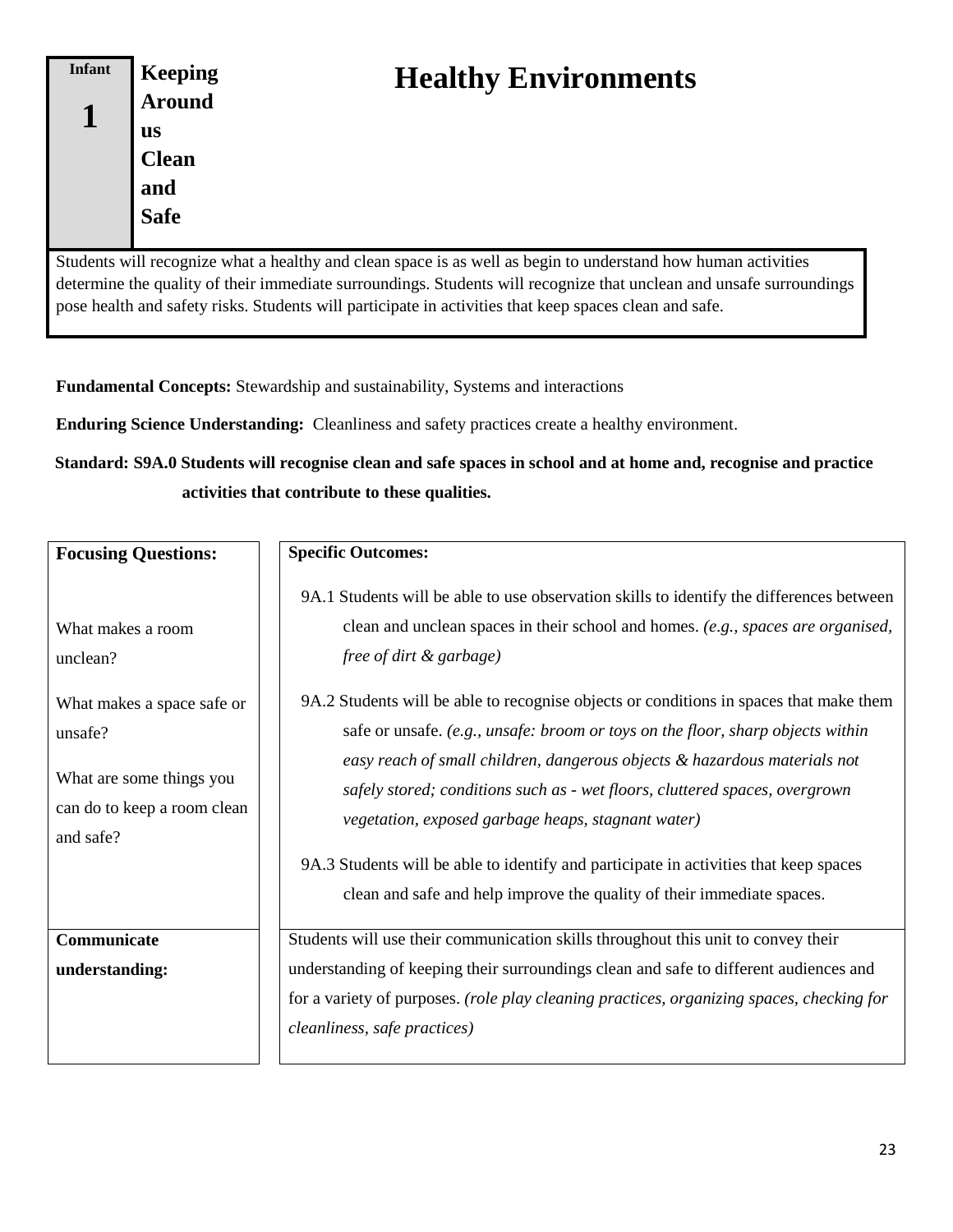**2**

<span id="page-27-0"></span>**Keeping Safe in Our Environment**

## **Healthy Environments**

Students will distinguish between natural and human-built environments and specific components that illustrate their differences. With either type there exist potential dangers. Students will learn to identify potential dangers in the human built and natural environments and respond accordingly. Students recognize that to obey rules is one measure to keeping safe within these environments.

**Fundamental Concepts:** Systems and interactions

**Enduring Science Understanding:** Safety should be practiced in our natural and human-built environments.

**Standard: S9.0 Students will understand what a safe environment - natural and human-built - constitutes.**

| <b>Focusing Questions:</b>                       | <b>Specific Outcomes:</b>                                                                                                                                                                                                                                                                    |  |
|--------------------------------------------------|----------------------------------------------------------------------------------------------------------------------------------------------------------------------------------------------------------------------------------------------------------------------------------------------|--|
| What are the two types of<br>environments?       | 9.1 Students will be able to give examples of human-built and natural environments.<br>(use nearby examples for each - e.g., human-built: cities, villages, towns; natural:                                                                                                                  |  |
| What are the components of                       | forest, mangrove, river, mountain, wetlands)                                                                                                                                                                                                                                                 |  |
| a human built environment?                       | 9.2 Students will be able to identify basic and common components of the human-built                                                                                                                                                                                                         |  |
| What dangers can be found                        | and natural environments identified in 9.1. (i.e., human-built: man-made structures                                                                                                                                                                                                          |  |
| in the environment?                              | such as buildings, streets, drains, vehicles, roads, parks and playground; natural:                                                                                                                                                                                                          |  |
|                                                  | rivers, forest, rocks, hills, sea, reef, mangroves, swamps)                                                                                                                                                                                                                                  |  |
| How to respond to dangers<br>in the environment? | 9.3 Students will be able to observe and identify the potential and common dangers in<br>human-built and natural environments. (e.g., accidents, while working or playing,,<br>crime, sickness attacks by animals, natural disasters, pollution and negative impacts<br>of human behaviours) |  |
|                                                  | 9.4 Students will be able to suggest how to best respond to common dangers in the                                                                                                                                                                                                            |  |
|                                                  | human-built and natural environment. (i.e., use cause and effect thinking to make                                                                                                                                                                                                            |  |
|                                                  | best judgment for safety, such as: obey rules and signs; avoid dangerous situations;                                                                                                                                                                                                         |  |
|                                                  | follow good advice; 'think before you act')                                                                                                                                                                                                                                                  |  |
| Communicate                                      | Students will use their communication skills throughout this unit to convey their                                                                                                                                                                                                            |  |
| understanding:                                   | understanding of keeping safe in our environment to different audiences and for a                                                                                                                                                                                                            |  |
|                                                  | variety of purposes. (e.g., make poster showing an environment, make appropriate                                                                                                                                                                                                             |  |
|                                                  | safety signs, draw unsafe/safe pictures, role play safe and unsafe practices)                                                                                                                                                                                                                |  |
|                                                  |                                                                                                                                                                                                                                                                                              |  |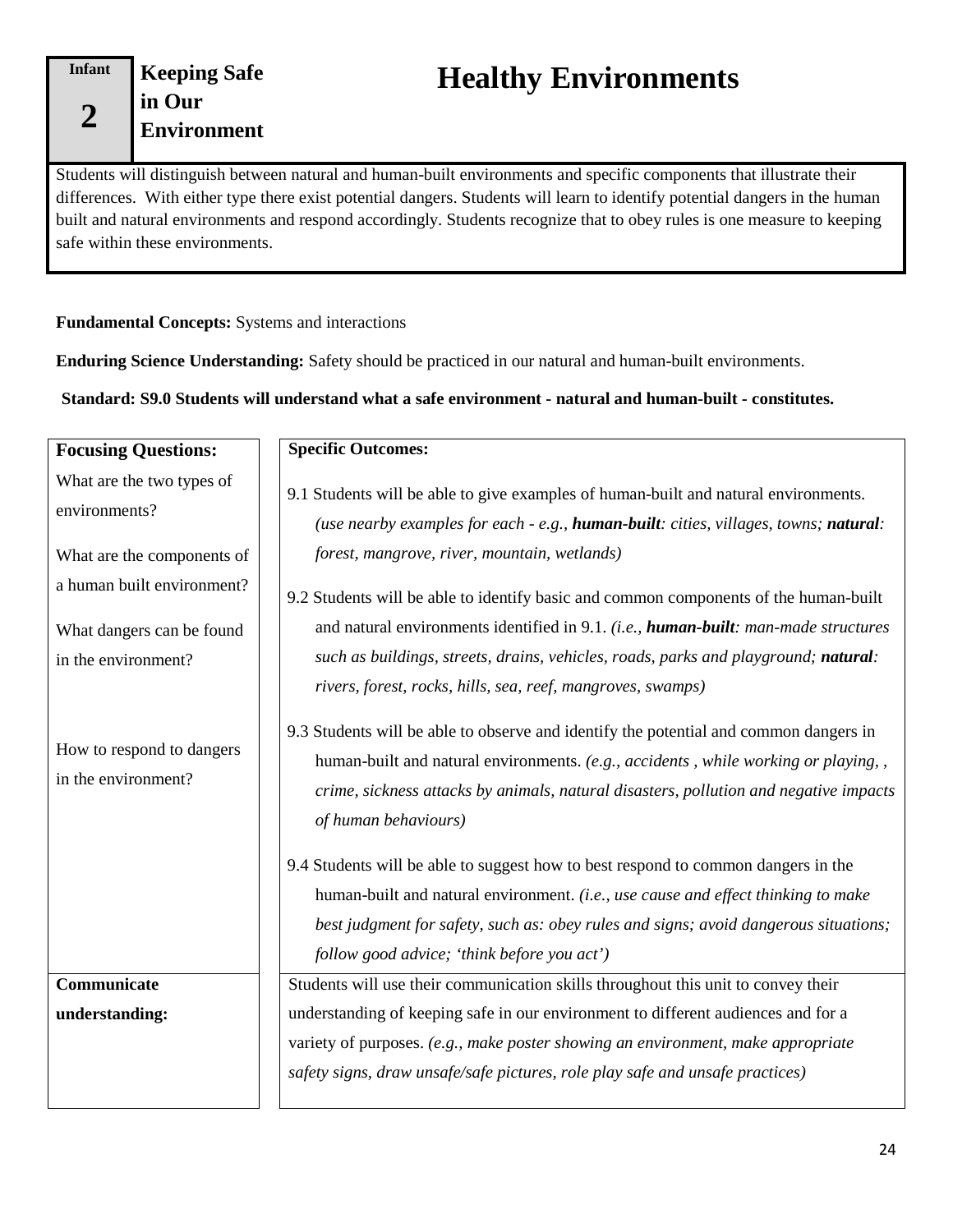<span id="page-28-0"></span>**Keeping Our Environment Clean**

Students will develop their understanding of what a healthy and clean environment is, as well as begin to understand what actions humans undertake that can reduce the quality of the environment. Develop plans and actions to improve the quality of the environment.

**Connections within Science:** Infant 2

**Fundamental Concepts:** Stewardship and sustainability, systems and functions

**Enduring Science Understanding:** Responsible human actions ensure a clean and healthy environment.

**Standard: S10.0 Students will understand what a healthy environmental is, identify human actions that degrade the environment and activities that improve the quality of the environment.**

| <b>Focusing Questions:</b>                | <b>Specific Outcomes:</b>                                                                                                                                                                                                                                                                                                                                                                                                                               |
|-------------------------------------------|---------------------------------------------------------------------------------------------------------------------------------------------------------------------------------------------------------------------------------------------------------------------------------------------------------------------------------------------------------------------------------------------------------------------------------------------------------|
| What is a healthy<br>environment?         | 10.1 Students will be able to identify a healthy environment. (e.g., clean and controlled<br>land use, controlled system for disposal of human waste; land spaces in their<br>natural forms- lush natural forest and vegetation, clean water ways and natural<br>catchments, clean air rich in oxygen,)                                                                                                                                                 |
| How do we harm our<br>environment?        | 10.2 Students will identify different human activities that can degrade the quality of the<br>environment. (e.g., air: air pollution, oxygen depletion; land: erosion, clearing,<br>overuse, mining, flooding, improper disposal of wastes; water: pollution, depletion;<br>wildlife: depletion, extinction)                                                                                                                                            |
| How can we keep our<br>environment clean? | 10.3 Students will be able to plan and carry out activities that can help improve the<br>quality of the environment. (e.g., local community clean-up activities, recycling,<br>reusing and reducing activities, find out about activities organised by environmental<br>groups in Belize)                                                                                                                                                               |
| Communicate<br>understanding              | Students will use their communication skills throughout this unit to convey their<br>understanding of keeping our environment clean to different audiences and for a variety<br>of purposes. (e.g., make posters, signs, flyers to advertise clean-up activities, posters of<br>before and after the clean-up activities, give oral reports of their actions, make posters<br>& signs advocating positive behaviours for keeping the environment clean) |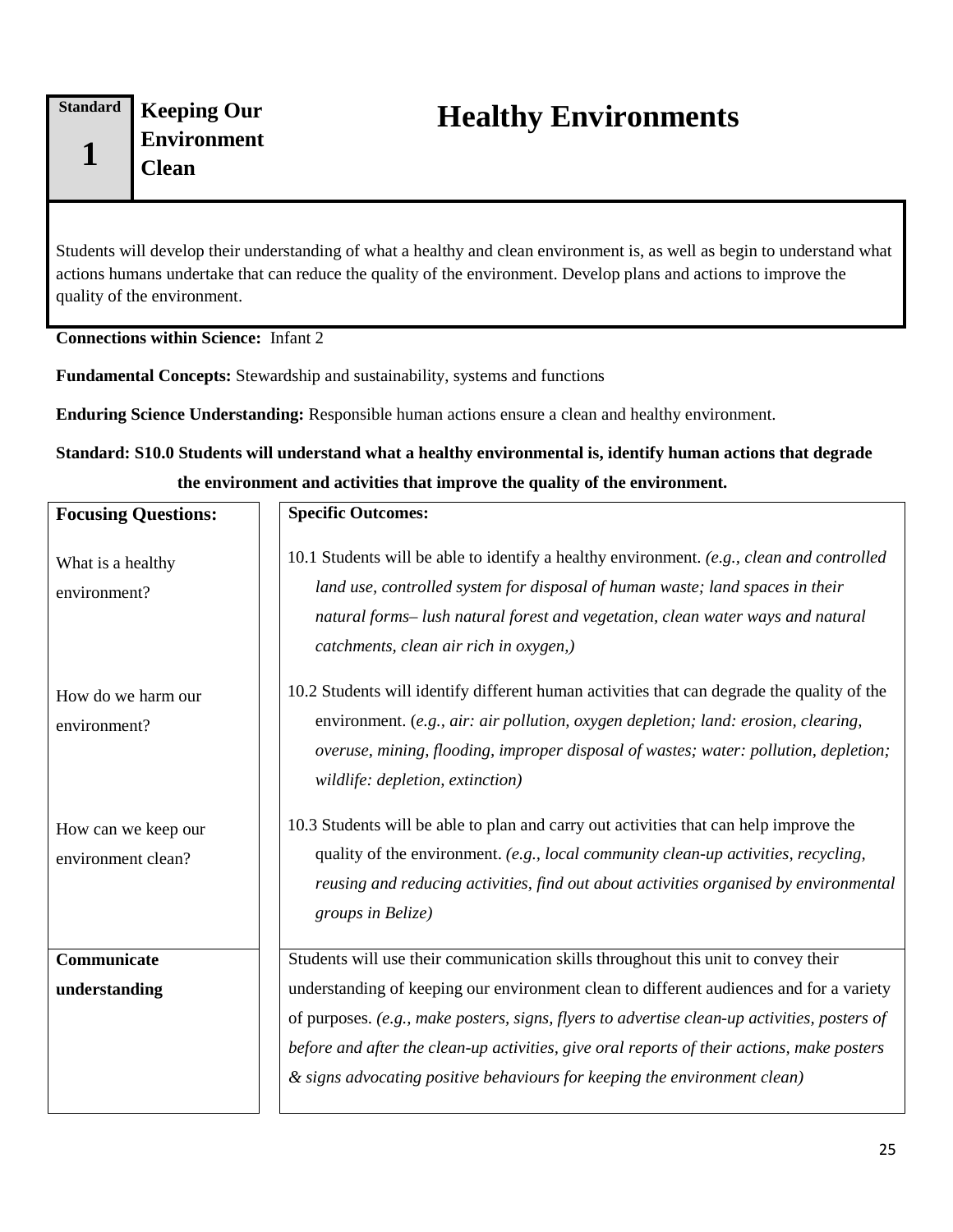<span id="page-29-0"></span>**Standard 2 Waste and Our World**

## **Healthy Environments**

Students will be able to describe what waste is, and explain the differences between waste and compostable materials, as well as materials that can be recycled or reused in a variety of ways. Students will understand that humans and many other organisms produce waste and that this can result in positive or negative impacts on the natural systems.

Connections within Science: Standard1, Standard 5

**Fundamental Concepts:** Systems and interactions, sustainability and stewardship.

**Enduring Science Understanding:** Humans and animals produce various types of waste. Human activities resulting in waste production can contribute to negative effects on the environment.

## **Standard: S11.0 Students will understand and differentiate between different types of waste and how human activities can contribute to the negative effects of waste production.**

| <b>Focusing Questions:</b>                                                                    | <b>Specific Outcomes:</b>                                                                                                                                                                                                                                                                                                                                                                                                                                      |  |
|-----------------------------------------------------------------------------------------------|----------------------------------------------------------------------------------------------------------------------------------------------------------------------------------------------------------------------------------------------------------------------------------------------------------------------------------------------------------------------------------------------------------------------------------------------------------------|--|
| What do the following<br>mean: waste, compost,<br>recyclable and reusable<br>materials?       | 11.1 Students will be able to explain the differences between waste, compost, recyclable<br>and reusable materials.<br>11.2 Students will be able to identify and classify different types of waste (i.e.,<br>compostable materials, recycled materials and reused materials.)                                                                                                                                                                                 |  |
| What are the different types<br>of waste?                                                     | 11.3 Students will be able to recognize that plants, animals and human-made systems<br>produce waste of different types and give examples of the waste materials produced<br>by each. (i.e., examples of the various solid, liquid and gaseous wastes produced by<br>animals, plants and human- made systems)                                                                                                                                                  |  |
| What are some negative<br>impacts of waste on natural<br>systems?<br>How can we reduce waste? | 11.4 Students will explore negative impacts of waste on various natural systems and be<br>able to suggest ways in which these effects can be reduced. (e.g., negative impacts<br>of sewage and garbage on terrestrial, aquatic, arboreal and fossorial systems)<br>11.5 Students will plan for and be able to implement actions they can take to reduce<br>waste. (e.g., practice the three $Rs$ – reduce, reuse, recycle, including composting<br>materials.) |  |
| Communicate                                                                                   | Students will use their communication skills throughout this unit to convey their                                                                                                                                                                                                                                                                                                                                                                              |  |
| understanding                                                                                 | understanding of waste and the impact on our world to different audiences and for a                                                                                                                                                                                                                                                                                                                                                                            |  |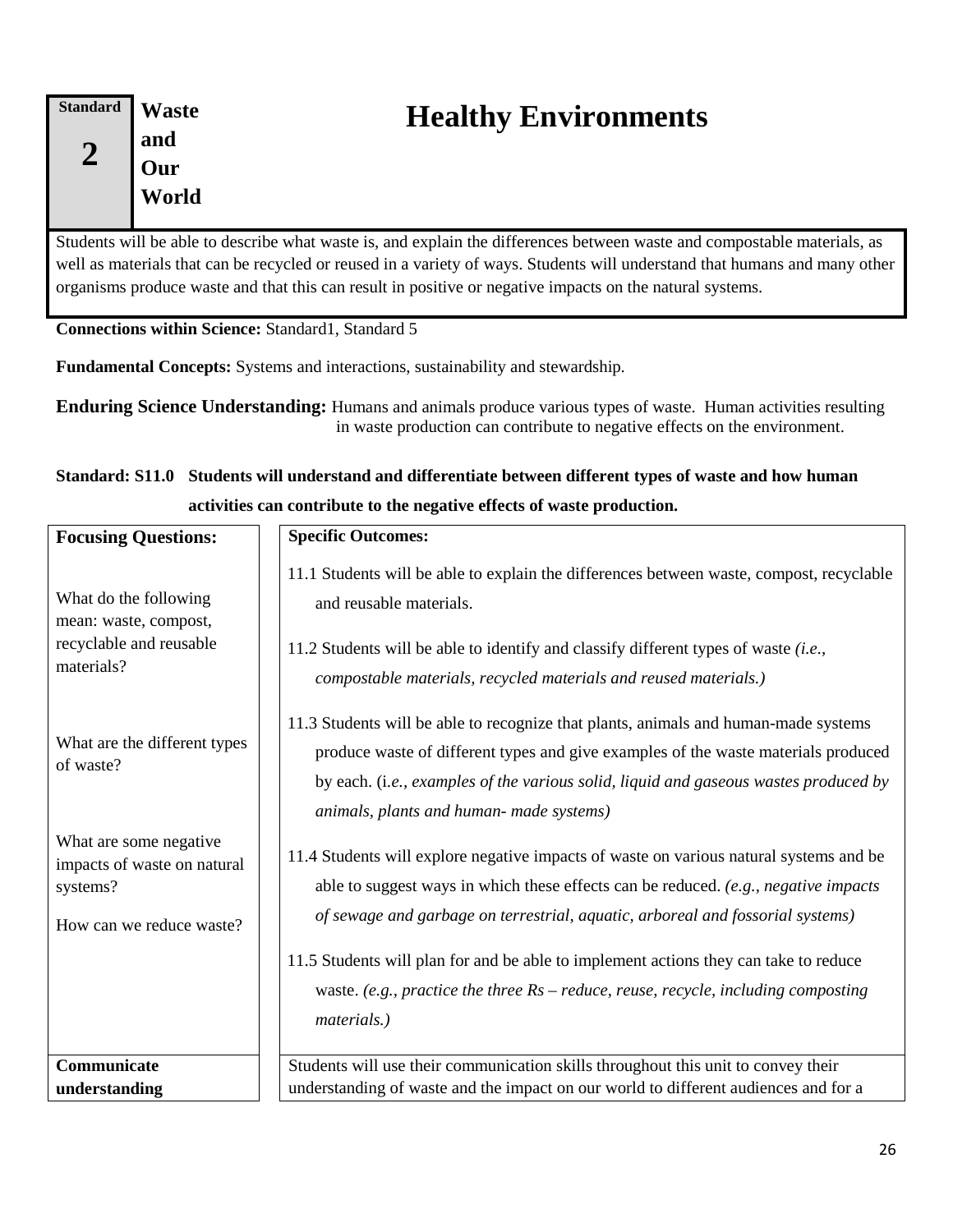<span id="page-30-0"></span>

## **Healthy Environments**

In this unit, students will learn about ecosystems found within Belize (terrestrial, arboreal, aquatic and fossorial). They will focus on a local ecosystem (e.g. wetland, broadleaf forest, pine forest, savannah, farm, stream, mangrove or coral reef). Through studies in the field and classroom, students will learn about plants and animals that share the ecosystem, their interdependency with respect to obtaining food, and make predictions on the possible impact of a change in the occurrence of one organism in an ecosystem on other organisms of the same ecosystem.

#### **Connections within Science:**

Standard 2: *Waste and Our World* 

Standard 4: *Water for Life*

Standard 5: *Interactions and Environments*

**Fundamental Concepts:** similarity and diversity, interdependence

#### **Enduring Science Understanding:**

There is ongoing interaction between organisms in the natural environment.

## **Standard: S12.0 Students will describe ecosystems found in Belize. They will observe and identify interactions among organisms in an ecosystem and identify the role of each organism as part of a food chain.**

| <b>Focusing Questions:</b>                                                     | <b>Specific Outcomes:</b>                                                                                                                                                                                                                                                                                                                                                                                 |
|--------------------------------------------------------------------------------|-----------------------------------------------------------------------------------------------------------------------------------------------------------------------------------------------------------------------------------------------------------------------------------------------------------------------------------------------------------------------------------------------------------|
| What is an ecosystem?                                                          | 12.1 Students will be able to explain what an ecosystem is and identify the general<br>components of an ecosystem. (i.e., <i>identifying living and non-living things in an</i><br>ecosystem)                                                                                                                                                                                                             |
| What are the different types<br>of ecosystems in Belize?                       | 12.2 Students will be able to identify and describe examples of aquatic and terrestrial<br>ecosystems in Belize (e.g., wetland, broadleaf forest, pine forest, savanna<br>(grassland), stream, mangrove, sea grass beds, coral reef)                                                                                                                                                                      |
| What features of an<br>ecosystem allow plants and<br>animals to survive there? | 12.3 Students will be able to investigate and observe non-living features of a local<br>ecosystem that help determine which plants and animals successfully live there.<br>$(e.g., climate—particularly temperature and rainfall; slope of the land or sea$<br>bottom; the presence of rock or soil on which plants might grow, certain food<br>sources available, shelter provided to different animals) |
|                                                                                | 12.4 Students will be able to identify different types of animals and plants that live in                                                                                                                                                                                                                                                                                                                 |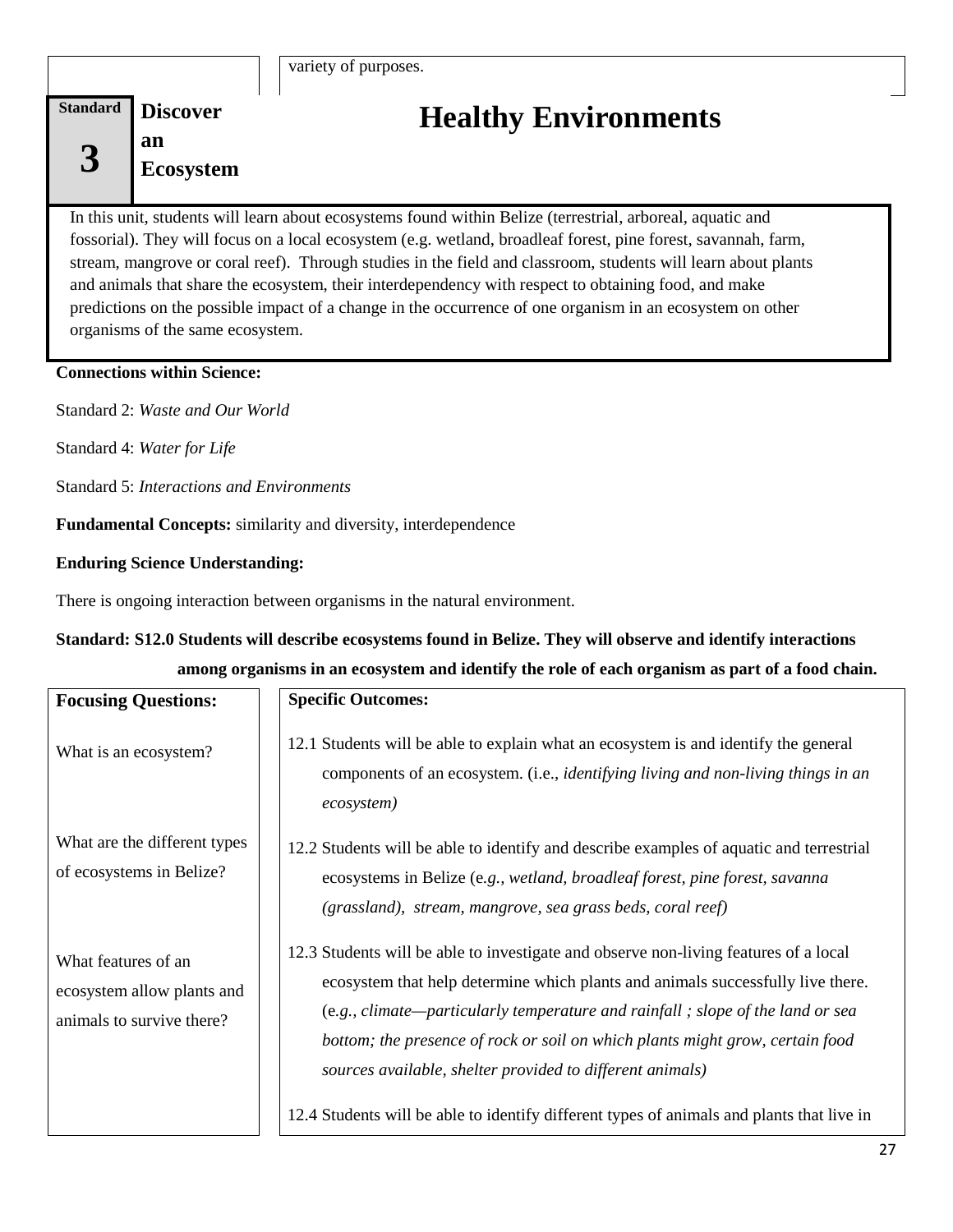|                           | different local ecosystems. (e.g., plants: trees, grasses, shrubs, flowering, non-                           |
|---------------------------|--------------------------------------------------------------------------------------------------------------|
|                           | flowering; animals: aquatic, terrestrial, arboreal and fossorial)                                            |
| What roles do organisms   | 12.5 Students will be able to explain the roles of different organisms in a food chain as:                   |
| play in a food chain?     | Producers - organisms that make their own food using sunlight                                                |
|                           | Consumers - organisms that eat living plants and/or animals                                                  |
|                           | Decomposers - organisms such as molds, fungi, insects and worms that reuse                                   |
|                           | and recycle materials that were formerly living.                                                             |
|                           | 12.6 Students will observe interactions for obtaining food among organisms in a local                        |
|                           | ecosystem and be able to construct food chains on the basis of the observations                              |
|                           | made. (e.g., observe body structures that are used to obtain food; observe                                   |
|                           | adaptations for producing, gathering, capturing and/or ingesting food to determine<br>position on the chain) |
|                           | 12.7 Students will be able to predict the possible impact of a change in the occurrence of                   |
| What is the impact of     | one organism in an ecosystem on other organisms of the same ecosystem (i.e.,                                 |
| changes in the occurrence | describe what would happen if the number of particular organisms in a food chain                             |
| of one organism on other  | increased, decreased or the organism disappeared from the ecosystem)                                         |
| organisms?                |                                                                                                              |
| Communicate               | Students will use their communication skills throughout this unit to convey their                            |
| understanding:            | understanding of local ecosystems to different audiences and for a variety of purposes.                      |
|                           | (e.g., Projects, news presentations, debates, charts, posters)                                               |
|                           |                                                                                                              |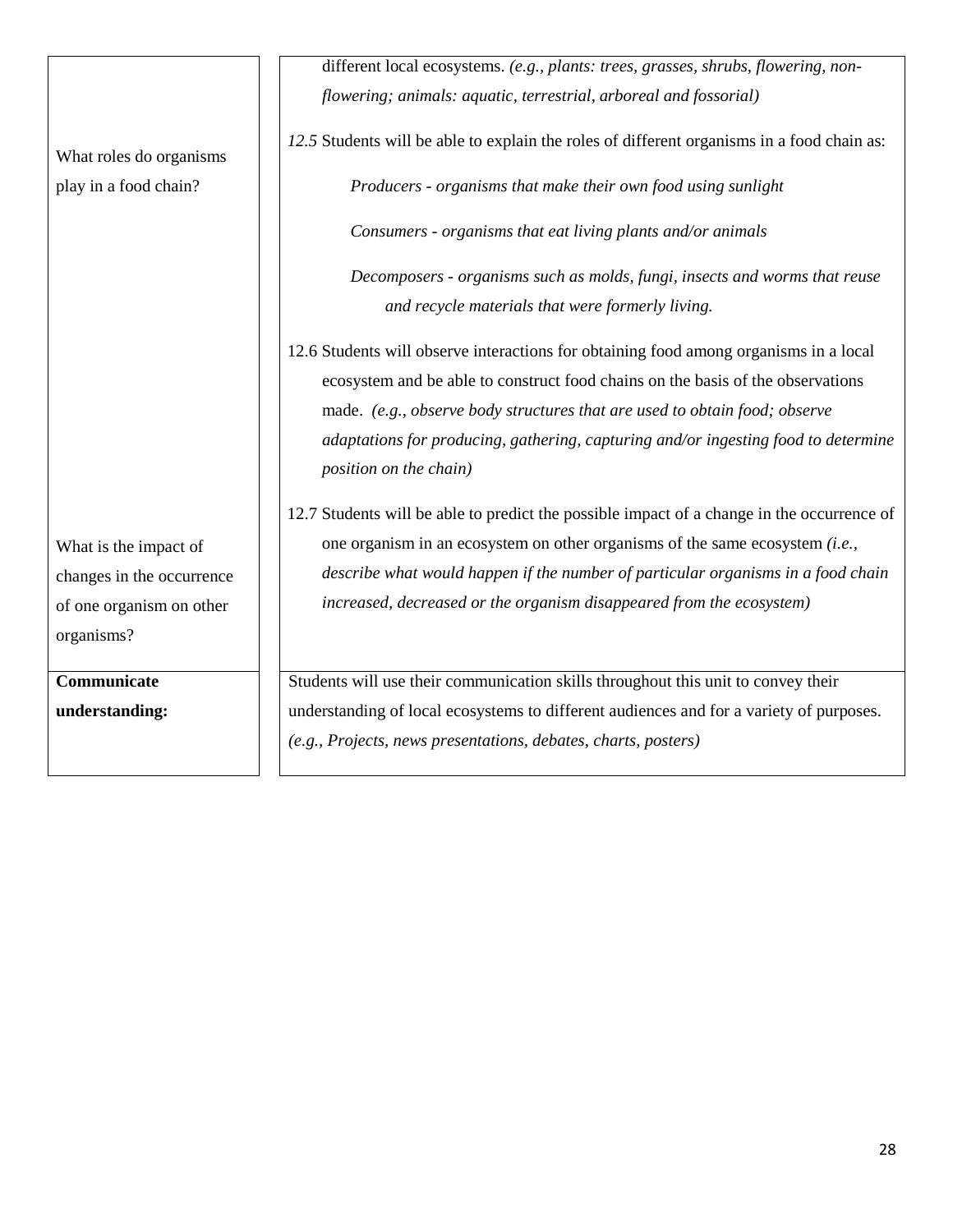#### <span id="page-32-0"></span>**Standard 4 Water for Life**

## **Healthy Environments**

Students will learn about water on earth in its various forms. Students will understand the water cycle and that the water cycle and water are necessary for maintaining life on earth. Students will also understand how human activities can degrade water quality and deplete the quantity of water available to sustain life and that we are responsible for conserving water now and into the future.

#### **Connections within Science:**

Std. 1: Keeping Our Environment Clean

Standard 3: Discover an Ecosystem

**Fundamental Concepts:** systems and interactions, stewardship and sustainability

#### **Enduring Science Understanding:**

Water exists in different states and is replenished through a cycle. The cycle and water is necessary for life (humans, animals and plants). Human activities may have a positive or negative effect on water.

## **Standard: S13.0 Students will understand that water exists in different states, the water cycle and the importance of water and the water cycle to all living things, how different human activities impact the quantity and quality of fresh water and the responses needed to safeguard water sources.**

| <b>Focusing Questions:</b>                                                 | <b>Specific Outcomes:</b>                                                                                                                                                                                                                                                                      |
|----------------------------------------------------------------------------|------------------------------------------------------------------------------------------------------------------------------------------------------------------------------------------------------------------------------------------------------------------------------------------------|
| What are the states in which<br>water exists?                              | 13.1 Students will be able to demonstrate that water changes from one state to another<br>and explain how the change in state is brought about. <i>(i.e., solid</i> $\leftarrow \rightarrow$ liquid $\leftarrow \rightarrow$<br>gas due to water in a particular state being cooled or heated) |
| What is the water cycle?                                                   | 13.2 Students will be able describe the water cycle and explain the changes in state<br>water undergoes at each step in the cycle. (Limit to basic cycle due to melting of ice,<br>evaporation, condensation and precipitation.)                                                               |
| What is the importance of<br>the water cycle?<br>Why is water important to | 13.3 Students will be able to explain the importance of the water cycle to plant, animal<br>and human life. <i>(i.e., Water is the main component of all living systems; life cannot</i><br>be supported without water. Fresh water is a finite resource largely replenished                   |
| living things?                                                             | <i>through the water cycle.)</i><br>13.4 Students will be able to give examples of how water in its different forms sustains<br>life. (e.g., water is an essential nutrient; water – fresh and salt - as the habitat for                                                                       |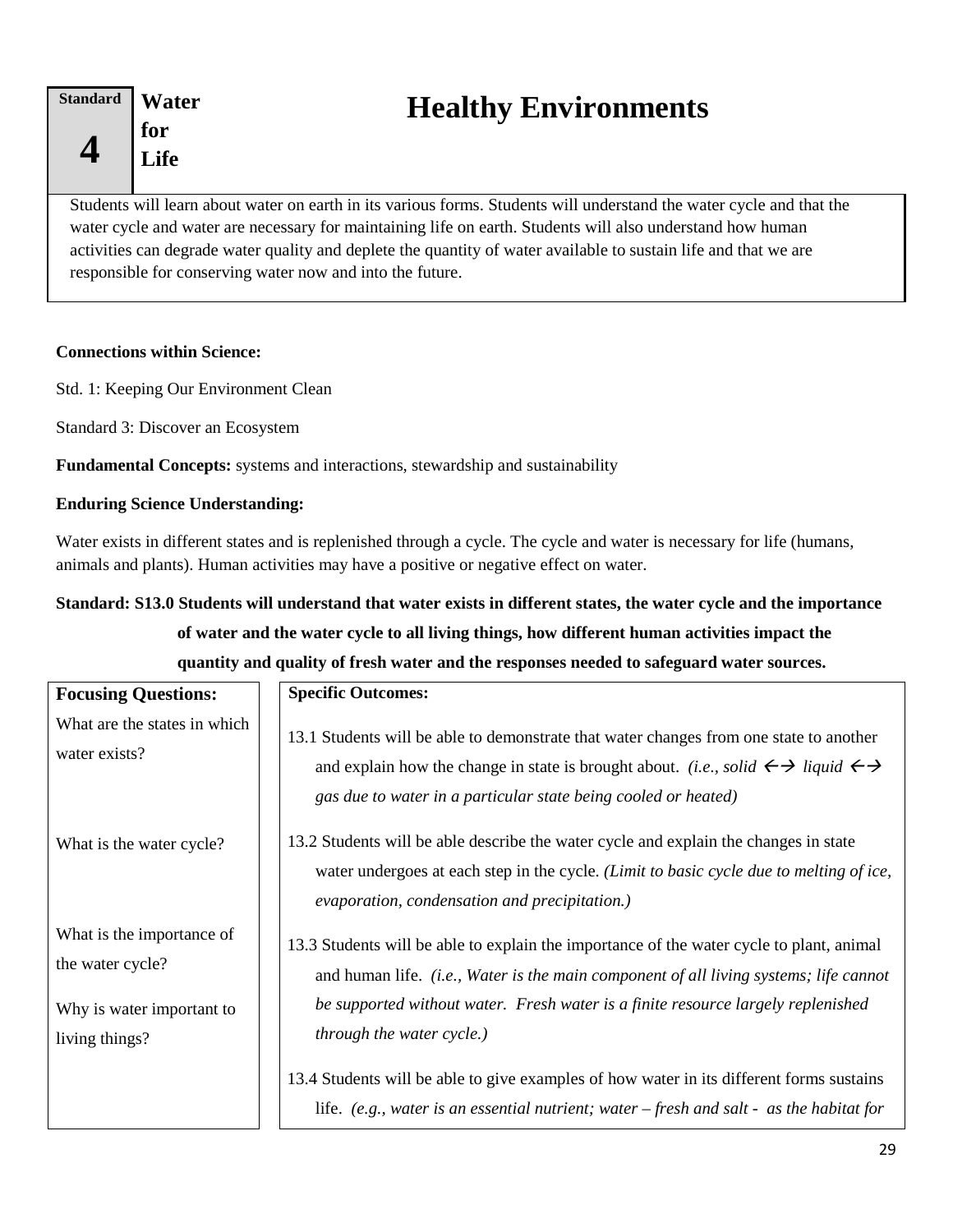| In what ways is water used                            | some plants and animals; ice is used as resting places, for protection and                                                                                    |
|-------------------------------------------------------|---------------------------------------------------------------------------------------------------------------------------------------------------------------|
| for life?                                             | <i>transportation by animals in cold regions; water droplets in the air are used by</i>                                                                       |
| How does human use of<br>water impact its quality and | some plants in tropical forests; many animals need water for reproductive<br><i>processes</i> )                                                               |
| quantity?                                             | 13.5 Students will be able to discuss how different human activities impact the quantity                                                                      |
| How can we conserve and<br>protect our water sources? | and quality of fresh water in Belize and other parts of the world.<br>13.6 Students will be able to plan and implement activities to help conserve or protect |
|                                                       | water sources in Belize.                                                                                                                                      |
| Communicate                                           | Students will use their communication skills throughout this unit to convey their                                                                             |
| understanding:                                        | understanding of how water sustains life to different audiences and for a variety of                                                                          |
|                                                       | purposes.                                                                                                                                                     |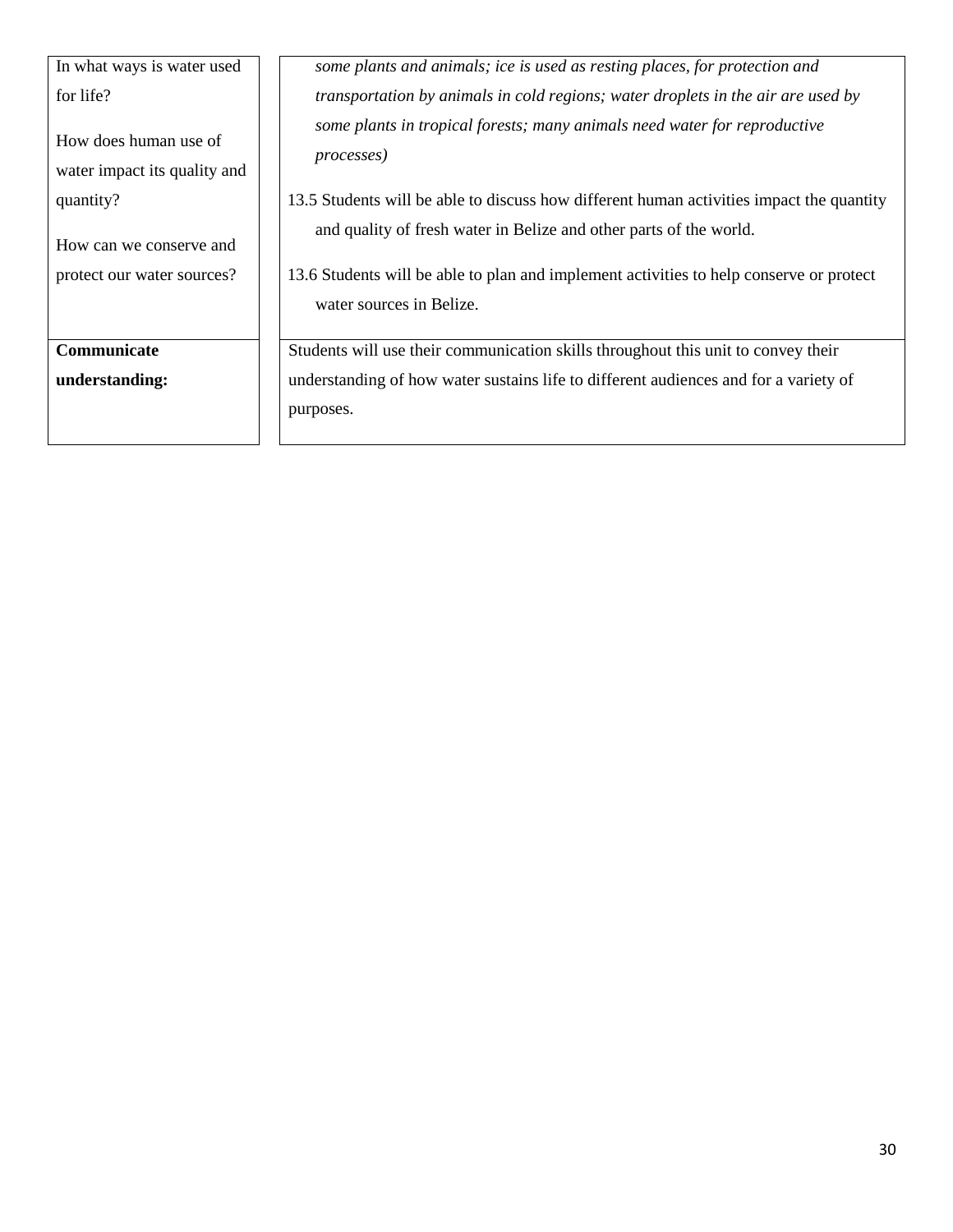**5**

<span id="page-34-0"></span>**in Ecosystems**

# **Healthy Environments**

Students will understand and explain how ecosystems function as a system. Students will be able to identify various interactions in different types of ecosystems (terrestrial, aquatic, arboreal and fossorial) and examine how humans impact on ecosystems changes over time.

#### **Connections within Science:**

Standard 2: *Waste and Our World*

Standard 3: *Examining a Local Ecosystem*

**Fundamental Concepts:** Similarity and diversity, systems and interactions, stewardship and sustainability

**Enduring Science Understanding:** Many interactions occur within an ecosystem.

#### **Standard: S14.0 Students will identify and explain interactions in a variety of ecosystems.**

| <b>Focusing Questions:</b>                                                                                                                                                                                                 | <b>Specific Outcomes:</b>                                                                                                                                                                                                                                                                                                                                                                                                                                                                                                                                                                    |
|----------------------------------------------------------------------------------------------------------------------------------------------------------------------------------------------------------------------------|----------------------------------------------------------------------------------------------------------------------------------------------------------------------------------------------------------------------------------------------------------------------------------------------------------------------------------------------------------------------------------------------------------------------------------------------------------------------------------------------------------------------------------------------------------------------------------------------|
| What is an ecosystem?                                                                                                                                                                                                      | 14.1 Students will be able to explain what an ecosystem is and identify the various<br>components and classify the components as living or non-living. (Include a review<br>of SO12.1 and 12.2)                                                                                                                                                                                                                                                                                                                                                                                              |
| What types of interactions<br>occur between the living<br>and non-living components<br>of an ecosystem?<br>What are some reasons why<br>living things interact with<br>each other and with the<br>non-living things in the | 14.2 Students will be able to give examples of interactions between the living and non-<br>living components of an ecosystem and suggest reasons for the interactions. (e.g.,<br>armadillos, crabs and worms burrow into the ground to make their homes; bats hide<br>in caves; fish and other aquatic animals live in water; birds fly through air; small<br>plants grow on rocks, large plants grow on soils)<br>14.3 Students will be able to give examples of interactions that occur among living<br>things in an ecosystem and suggest reasons for the interactions. (e.g., birds make |
| ecosystem?                                                                                                                                                                                                                 | nests in trees, prey-predator relationships, cleaning shrimp and fish, animals eat<br><i>plants</i> )                                                                                                                                                                                                                                                                                                                                                                                                                                                                                        |
| What is a food web?                                                                                                                                                                                                        | 14.4 Students will be able to construct food webs to illustrate interactions based on food<br>getting activities among living things. (Review SO 12.6 and expand to food webs)                                                                                                                                                                                                                                                                                                                                                                                                               |
| What are the effects of<br>humans on ecosystems?                                                                                                                                                                           | 14.5 Students will observe and explain how humans are a part of many different<br>ecosystems, how our interactions with the ecosystems have changed over time, and<br>how our actions can positively or negatively affect the functioning of the                                                                                                                                                                                                                                                                                                                                             |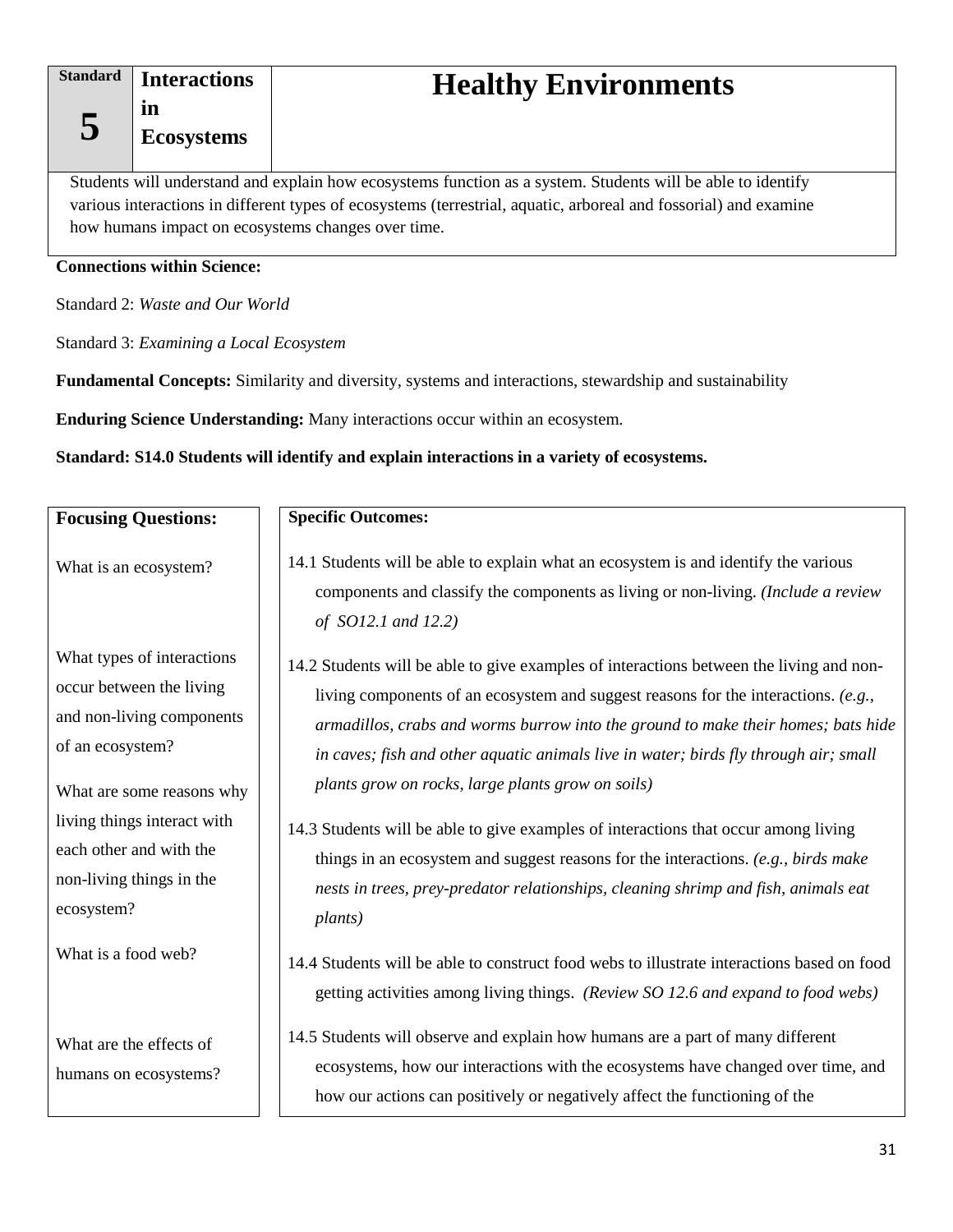ecosystems. (e*.g., human interactions with the Belize Barrier Reef over time has changed from source of food for local populations to food for export markets, a site for small local tourism to cite of large scale cruise tourism; harvesting of lumber for local construction to harvesting for export markets; hunting of game meat for small local consumption to hunting for market produce; use of pesticides to kill insects ; human activities geared to conservation and protection of plant and animal life forms – designating areas as reserves or protected areas)* 

## **Communicate**

**understanding**

Students will use their communication skills throughout this unit to convey their understanding of interactions in ecosystems to different audiences and for a variety of purposes.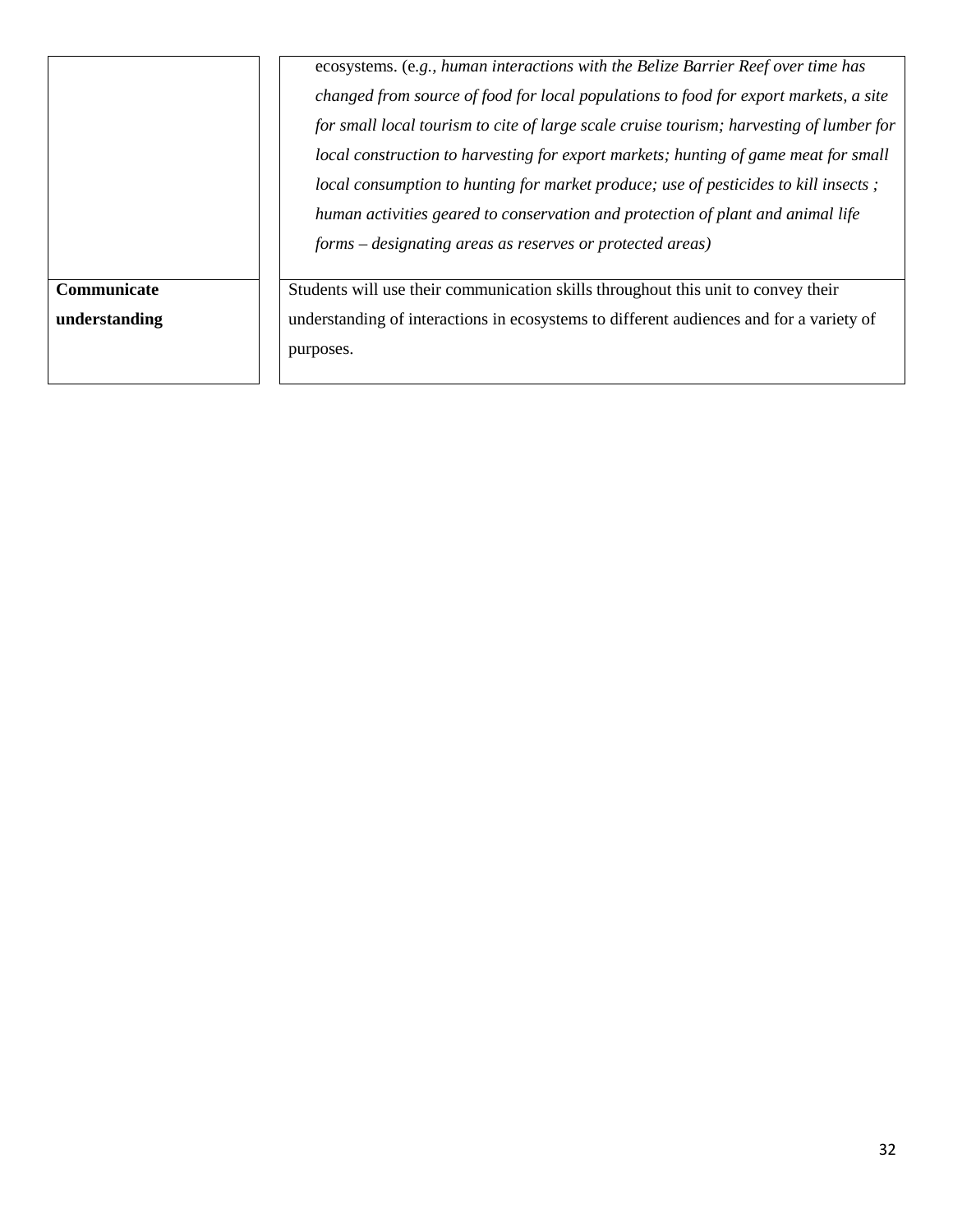**Changes to** 

# **Example 3 Ecosystems Healthy Environments**

Students will learn how ecosystems undergo change (both naturally and human-caused). Students will be able to identify changes in ecosystems caused by human activities. Students will be able to describe what actions they can take to help conserve, protect and minimize impacts on ecosystems.

#### **Connections within Science:**

Standard 2: *Waste and Our World*

Standard 3: *Examining a Local Ecosystem*

Standard 5: *Interactions in Ecosystems*

**Fundamental Concepts:** similarity and diversity, systems and interactions, stewardship and sustainability

**Enduring Science Understanding:** There are interactions and diversity within ecosystems.

### **Standard: S15.0 Students will examine changes – natural and man-made – to an ecosystem, identify the effects of the changes and make suggestions of actions which humans can undertake to conserve, protect and minimize impacts on ecosystems.**

| <b>Focusing Questions:</b>                                                   | <b>Specific Outcomes:</b>                                                                                                                                                                                                                                                                                                                                                                                                                                                                                                                  |
|------------------------------------------------------------------------------|--------------------------------------------------------------------------------------------------------------------------------------------------------------------------------------------------------------------------------------------------------------------------------------------------------------------------------------------------------------------------------------------------------------------------------------------------------------------------------------------------------------------------------------------|
| How are ecosystems<br>affected by human-caused<br>and natural changes?       | 15.1 Students will be able to identify and explain how changes resulting from natural<br>causes affect ecosystems. (e.g., earthquakes, floods, tropical depressions $\&$<br>storms, drought, hurricanes)<br>15.2 Students will be able to identify and explain how human-caused changes have and<br>can impact ecosystems. (e.g., land clearing, dredging, land reclamation, draining<br>of wetlands, building of dams, cities, roads, diverting of rivers, damage of coral<br>reefs, cutting of mangroves, pollution [air, noise, waste]) |
| What can you do to prevent<br>or minimize negative<br>impacts to ecosystems? | 15.3 Students will be able to research and plan actions humans can take to prevent or<br>minimize the negative impacts that would result from changes to an ecosystem.<br>(e.g., advocate for environmentally safe practices; support protection legislation;<br>decrease personal ecological footprints; practice the 3Rs- reduce, reuse, recycle)                                                                                                                                                                                        |
| Communicate<br>understanding                                                 | Students will use their communication skills throughout this unit to convey their<br>understanding of changes to ecosystems which can be positive or negative to different<br>audiences and for a variety of purposes.                                                                                                                                                                                                                                                                                                                     |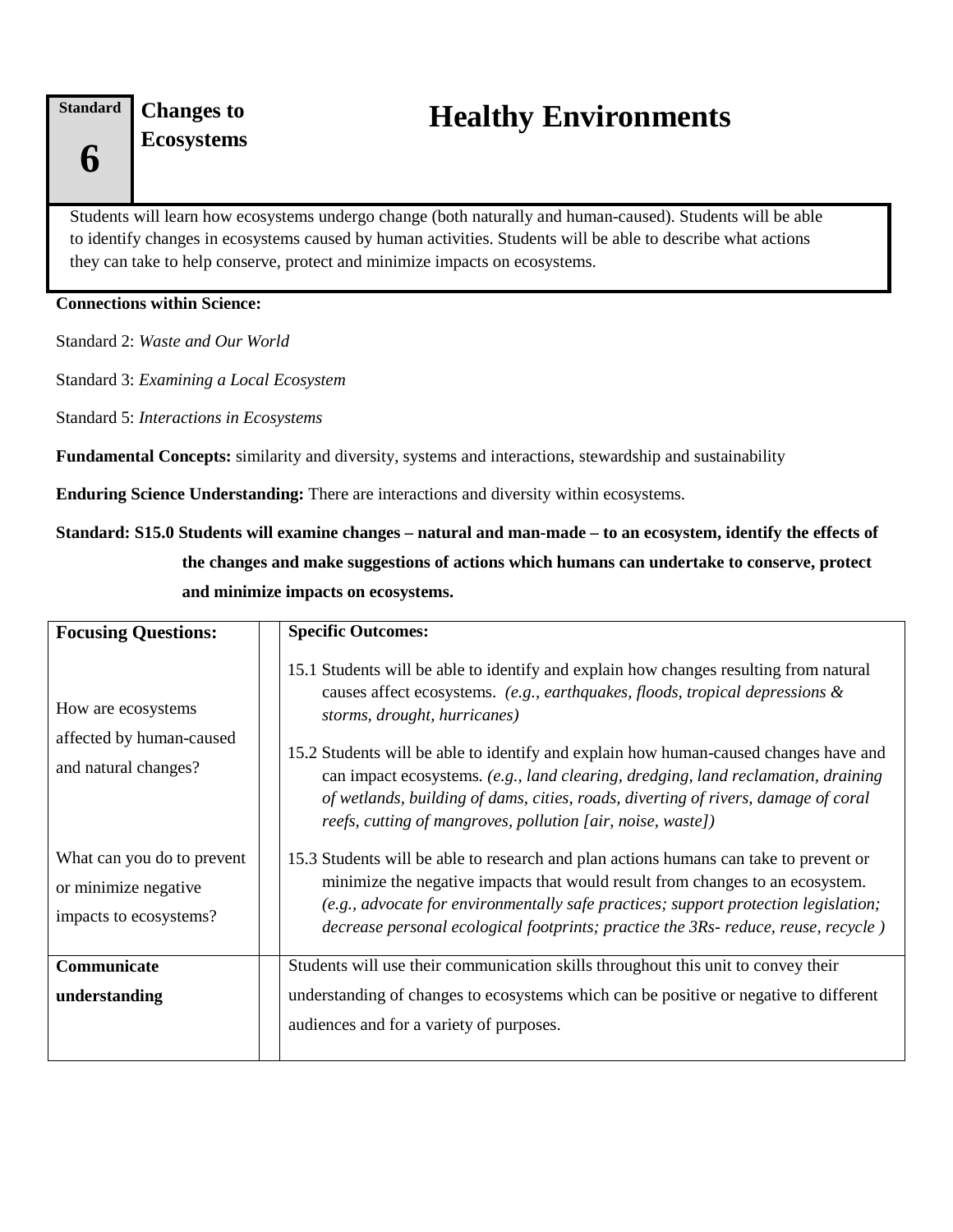## The Human Body

Students will develop their knowledge and understanding related to the human body, their body parts, senses and systems, and how the body functions. Additionally, knowledge of what constitutes a healthy diet, the effects of proper nutrition, and participating in regular or daily exercise will be explored. It is expected that students will develop healthy practices. Students will also learn about disease prevention, human reproduction and how certain activities can put people at higher risk for various illnesses.

Throughout this strand, students will acquire, develop and apply:

- curiosity and inventiveness;
- confidence in personal ability to explore materials and learn by direct study;
- team work skills and abilities:
- receptiveness to other ideas;
- a sense of responsibility for actions ;
- respect for each other, the role the environment plays in their health; and
- commitment to a balanced and healthy lifestyle.

#### **Suggested Teaching Strategies**

- $\Rightarrow$  Ask questions that lead to exploration and investigation
- $\Rightarrow$  Construct ideas by making predictions and hypotheses
- $\Rightarrow$  Identify one or more possible answers to questions asked by themselves and others
- $\Rightarrow$  Manipulate materials and make observations that are relevant to questions asked
- $\Rightarrow$  Carry out simple procedures that have been developed by others and by the students themselves
- $\Rightarrow$  Identify materials that will be used, as well as why they were chosen and how they were used
- $\Rightarrow$  Make inferences and describe observation, using illustrations, written and oral language
- $\Rightarrow$  Evaluate, describe and explain results
- $\Rightarrow$  Use, with guidance and individually, print and other sources of information provided. Sources may include library, classroom, community and computer-based resources
- $\Rightarrow$  Communicate results of investigations and activities, using illustrations, written and oral language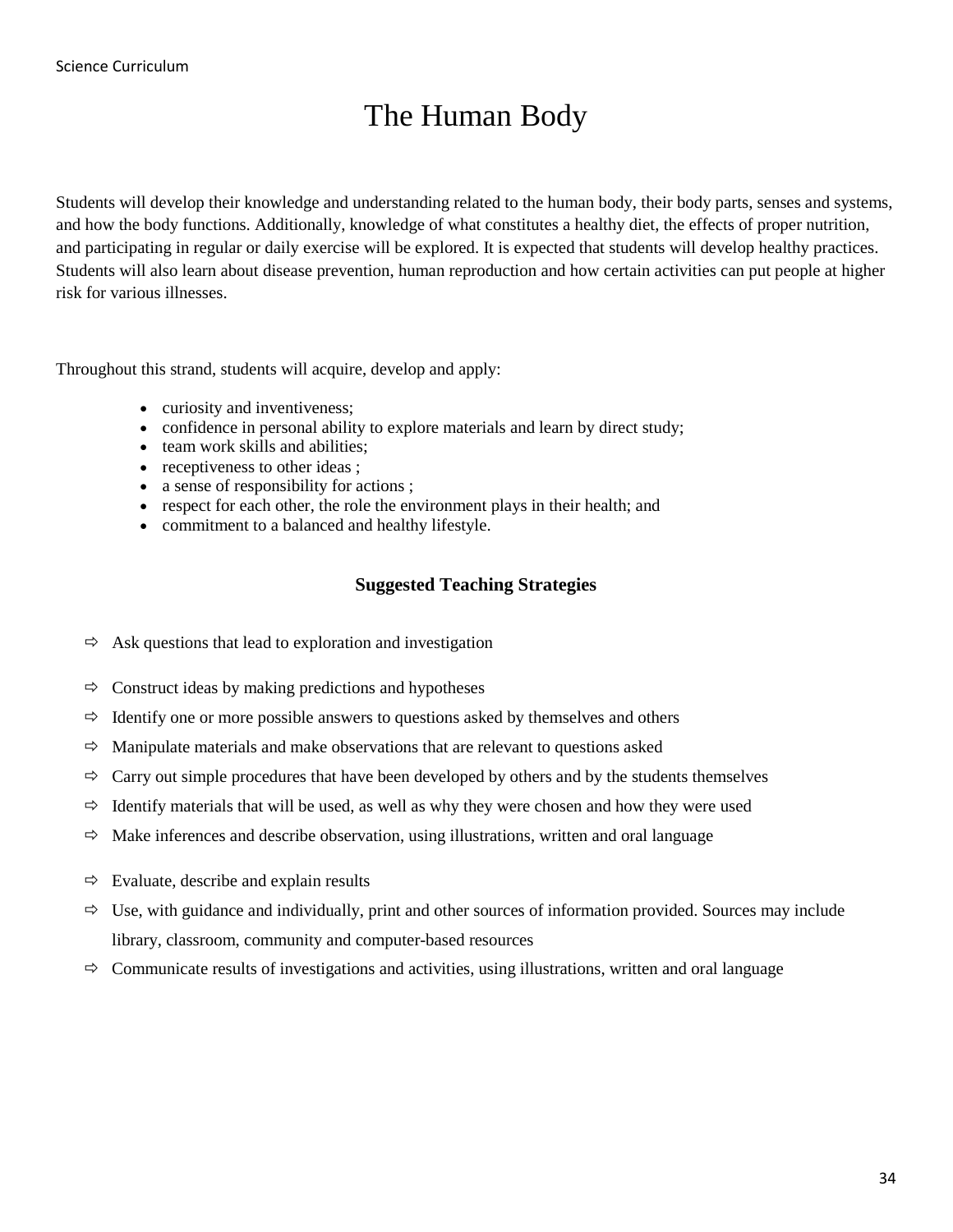#### **Infant 1 Parts of the Body and Senses**

# **The Human Body**

Students will explore their clothed bodies. Identify all external body parts and name them. Students compare themselves with others. Students will also learn about the different senses, how they are used in everyday life and why they are important.

**Fundamental Concepts:** Similarity and diversity, systems and interactions

**Enduring Science Understanding:** The body consists of different parts. The senses are used for making observations.

**Standard: S16.0 Students will recognise the different parts of the human body and the five major sense organs, the use of each sense organ and why they are important. Identify similarities and differences among their peers and recognise that we change as a result of growth.**

| <b>Focusing Questions:</b>                                                                                                   | <b>Specific Outcomes:</b>                                                                                                                                                                                                                                                                                                                                                                                                                                                                                            |
|------------------------------------------------------------------------------------------------------------------------------|----------------------------------------------------------------------------------------------------------------------------------------------------------------------------------------------------------------------------------------------------------------------------------------------------------------------------------------------------------------------------------------------------------------------------------------------------------------------------------------------------------------------|
| What are the different parts<br>of the body?<br>What are the five senses?<br>How are we similar or<br>different from others? | 16.1 Students will be able to recognize and name the main external parts of the human<br>body (e.g., identify main parts such as head, hand, abdomen, knee on a diagram)<br>16.2 Students will be able to identify the five major sense organs that humans have, give<br>the function of each and suggest why they are important. <i>(i.e., eye</i> $\rightarrow$ <i>seeing,</i><br>nose $\rightarrow$ smelling, skin $\rightarrow$ touch, ears $\rightarrow$ hearing, tongue $\rightarrow$ tasting; the senses give |
| In what ways we change as<br>we grow?                                                                                        | us information about our surroundings and are used in making observations in<br>science)<br>16.3 Students will be able to identify similarities and differences between themselves<br>and other children, (e.g., compare eye colour, hair colour, height or weight.)<br>16.4 Students will be able to identify general physical changes they have undergone<br>since birth and link them to the concept of growth. (e.g., sequence pictures from                                                                     |
|                                                                                                                              | birth to present showing differences in height, size of feet, weight and body shape).                                                                                                                                                                                                                                                                                                                                                                                                                                |
| Communicate                                                                                                                  | Students will use their communication skills throughout this unit to convey their                                                                                                                                                                                                                                                                                                                                                                                                                                    |
| understanding:                                                                                                               | understanding of their body parts and senses to different audiences and for a variety of<br>purposes.                                                                                                                                                                                                                                                                                                                                                                                                                |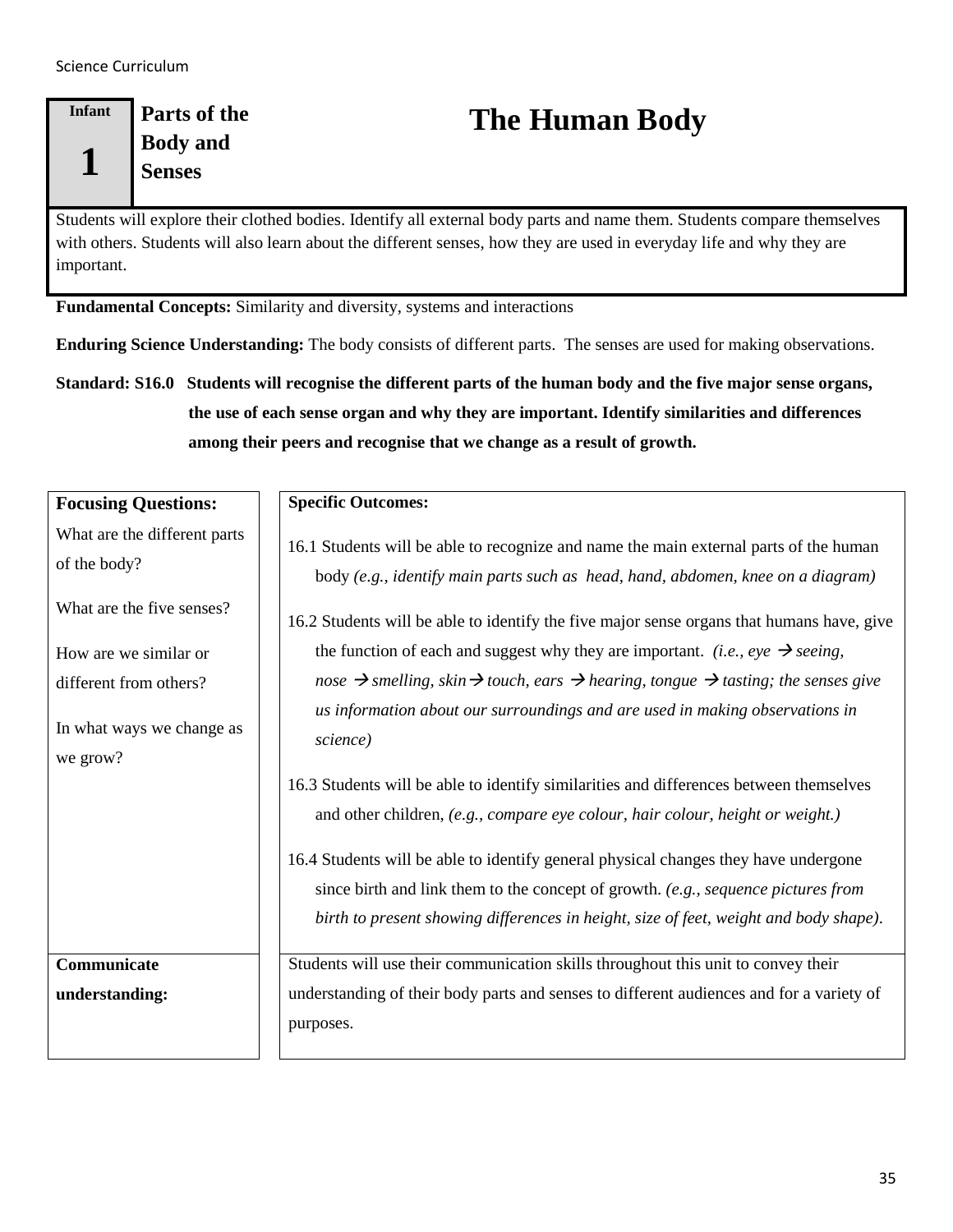#### **Infant 2 2 Healthy Food Choices**

# **The Human Body**

Students will be introduced to the concept that foods are placed into groups based on the nutrients they provide. They will place a variety of local foods into their appropriate food groups and tell what each food contributes to growth and energy needs. They will suggest healthy food choices for meals and snacks as well as offer reasons why making healthy food choices are important.

#### **Connections within Science:**

Infant 1: *Parts of the Body and Senses*

**Fundamental Concepts:** Similarity and diversity, systems and interactions

**Enduring Science Understandings:** Foods are classified into food groups based on their nutritional content.

### **Standard: S17.0 Students will know the different food groups and begin to develop an understanding of how healthy food choices can positively impact their lifestyles.**

| <b>Focusing Questions:</b>                                       | <b>Specific Outcomes:</b>                                                                                                                                                                                                 |
|------------------------------------------------------------------|---------------------------------------------------------------------------------------------------------------------------------------------------------------------------------------------------------------------------|
| What are food groups?<br>What are nutritious foods?              | 17.1 Students will be able to match different types of local foods to the food groups they<br>belong to.                                                                                                                  |
| What constitutes a healthy<br>meal?                              | 17.2 Students will be able to give examples of nutritious foods and tell how they<br>contribute to their growth and energy needs. (e.g., fruits, vegetables, fish, meat,<br>eggs, milk)                                   |
| What would a healthy<br>breakfast contain?<br>Why should we make | 17.3 Students will be able to suggest healthy food choices for balanced meals and as<br>snacks. (e.g., typical healthy snacks and balanced meals made from locally<br><i>available food,)</i>                             |
| healthy food choices?                                            | 17.4 Students will be able to discuss the significance of making healthy food choices.<br>(i.e., eating healthy foods helps us to avoid some types of illness / eating healthy<br>foods helps us to maintain good health) |
| Communicate                                                      | Students will use their communication skills throughout this unit to convey their                                                                                                                                         |
| understanding                                                    | understanding for making healthy food choices to different audiences and for a variety<br>of purposes.                                                                                                                    |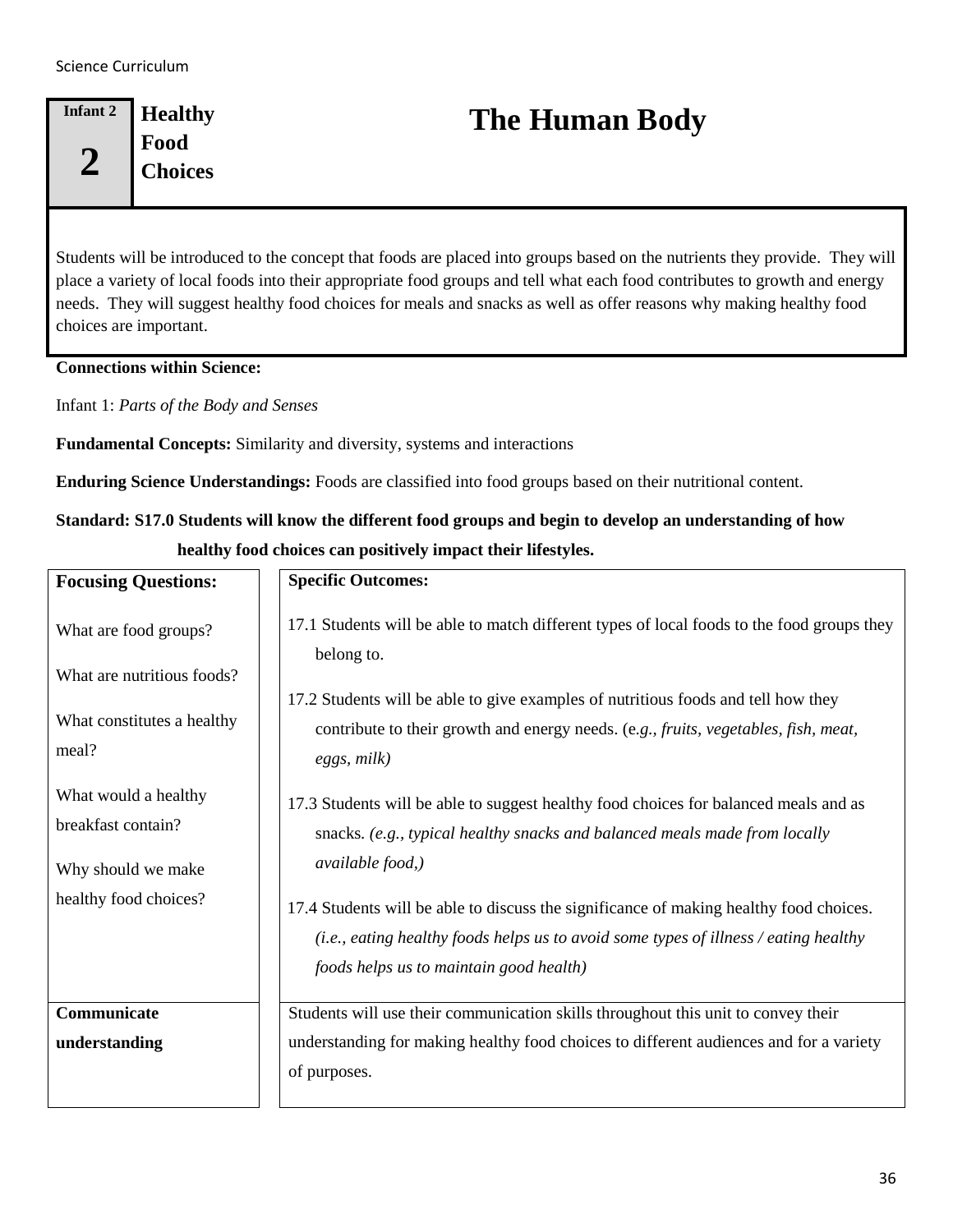### **Standard 1 Healthy Bodies**

# **The Human Body**

Students will understand what healthy eating and an active lifestyle constitute, and why they are important for maintaining healthy bodies. The dietary guidelines for Belize will be used to evaluate meals and make suggestions for balancing the meals. In addition, students will discuss the importance of practicing good hygiene, resting and engaging in recreational activities.

#### **Connections within Science:**

Infant 2: *Healthy Food Choices*.

**Fundamental Concepts:** Systems and interactions, Health and wellness

**Enduring Science Understanding:** A healthy balanced diet, regular physical activity, good hygiene, rest and recreation are important to our wellbeing.

| <b>Focusing Questions:</b>                          | <b>Specific Outcomes:</b>                                                                                                                                                                                                                                                                                          |
|-----------------------------------------------------|--------------------------------------------------------------------------------------------------------------------------------------------------------------------------------------------------------------------------------------------------------------------------------------------------------------------|
| What is a balanced diet?                            | 18.1 Students will be able to define a balanced diet. (i.e., A balanced diet contains<br>sufficient amounts of fibre and the various nutrients - carbohydrates, proteins, fats,<br>vitamins, minerals and water - to maintain good health.)                                                                        |
| What are the different food<br>groups?              | 18.2 Students will be able to use the dietary guidelines for Belize to make suggestions<br>for improving the composition of sample meals. (e.g., given a sample meal,<br>students will use the recommended portions for each food group to make<br>suggestions for balancing the meal)                             |
| What are different types of<br>physical activity?   | 18.3 Students will be able to discuss the importance of regular physical activity to<br>maintaining good health and give examples of different ways they can be active<br>every day. (e.g., going for a walk, helping with vigorous chores, running,<br>swimming, climbing, jumping rope, playing physical sports) |
| How do we practice good<br>hygiene?                 | 18.4 Students will be able to discuss good hygiene practices and the importance of<br>good hygiene in maintaining healthy bodies. (e.g., personal hygiene -role play how<br>to bathe properly; food preparation hygiene - washing fruits and vegetables; home<br>hygiene – washing dishes and clothes)             |
| How do rest and recreation<br>help us stay healthy? | 18.5 Students will be able to discuss the importance of rest and recreation for emotional<br>wellness and maintenance of good health. (e.g., getting enough sleep per day;<br>engaging in relaxing, fun activities - taking leisurely walks)                                                                       |
| Communicate<br>understanding                        | Students will use their communication skills throughout this unit to convey their<br>understanding of diet and physical activity to different audiences and for a variety of<br>purposes.                                                                                                                          |

#### **Standard: S18.0 Students will explain different ways of maintaining a healthy body.**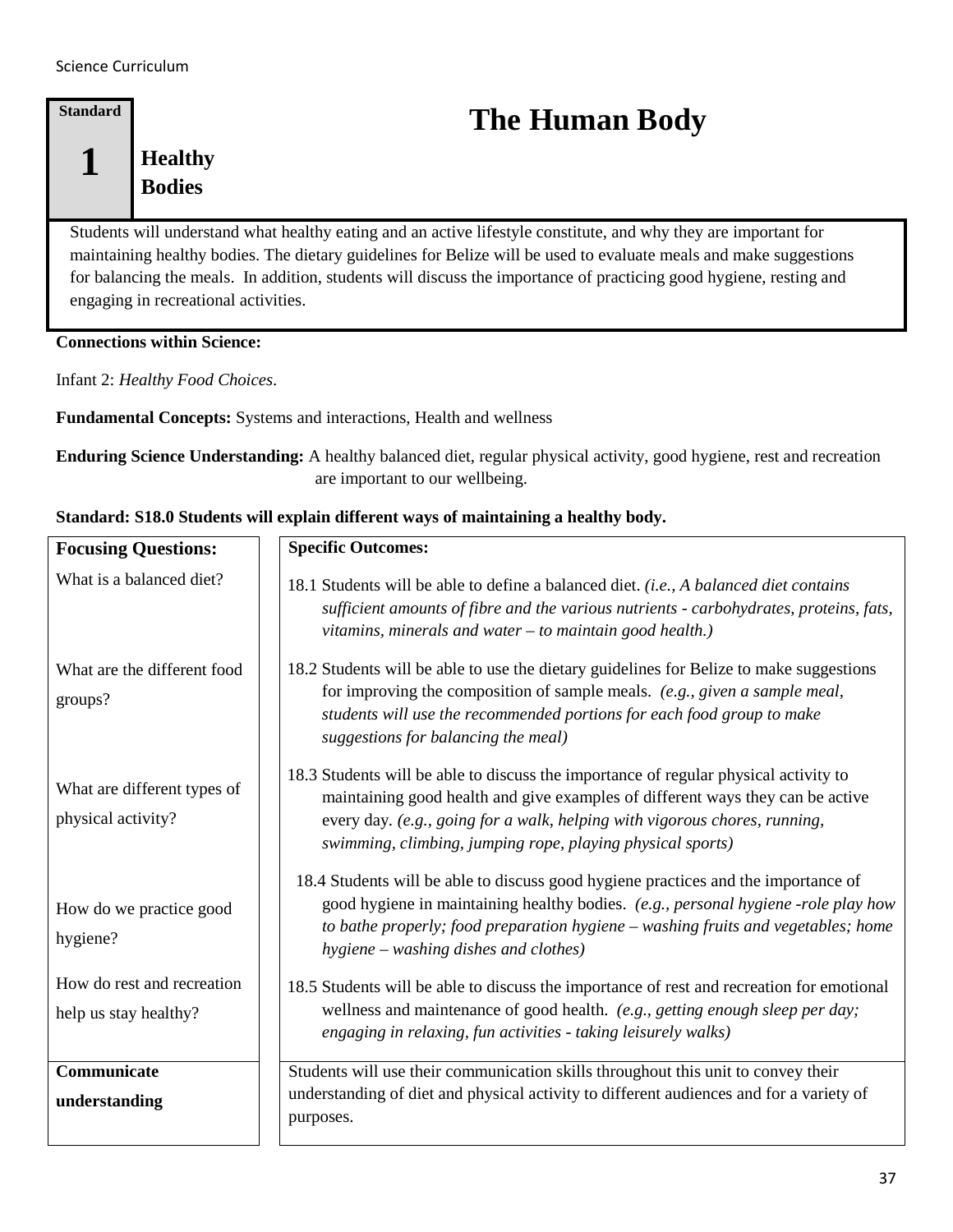#### **Standard 2 Body Parts Organs and Life Processes**

## **The Human Body**

Students will understand that the body is made up of many different parts (external and internal) and systems that all work together in various ways (life processes), to accomplish various tasks to support everyday life. Students will relate these life processes to living healthy through proper functioning body parts.

**Connections within Science:** 

Infant 1: *Parts of the Body and Senses*

**Fundamental Concepts:** similarity and diversity, systems and interactions

**Enduring Science Understanding:** The body has external and internal parts supporting essential life processes.

**Standard: S19.0: Students will understand different external parts of the body and internal organs and how they interrelate to support basic life processes, for maintaining healthy bodies.**

| <b>Focusing Questions:</b>                                                       | <b>Specific Outcomes:</b>                                                                                                                                                                                                                                                                                                                                                                                                                                                                                                              |
|----------------------------------------------------------------------------------|----------------------------------------------------------------------------------------------------------------------------------------------------------------------------------------------------------------------------------------------------------------------------------------------------------------------------------------------------------------------------------------------------------------------------------------------------------------------------------------------------------------------------------------|
| What are the functions of<br>the external body parts?                            | 19.1 Students will be able to identify major external parts of the human body, describe<br>the function of each and how they relate to each other. (e.g., arms and hands; head                                                                                                                                                                                                                                                                                                                                                         |
| What are the skeleton and                                                        | and neck; legs and feet; ears, skin, eyes, nose and tongue)                                                                                                                                                                                                                                                                                                                                                                                                                                                                            |
| muscles of the body?                                                             | 19.2 Students will be able to name major organs of the human body such as the brain,                                                                                                                                                                                                                                                                                                                                                                                                                                                   |
| What are some of the major                                                       | heart, lungs, stomach, liver, urinary bladder, small and large intestines, kidneys, and                                                                                                                                                                                                                                                                                                                                                                                                                                                |
| organs of the body?                                                              | identify these organs on an outline of the human body.                                                                                                                                                                                                                                                                                                                                                                                                                                                                                 |
| How are does life process<br>relate in order to maintain a<br>healthy body/life? | 19.3 Students will be able to tell that humans have an internal skeleton and muscles and<br>demonstrate how the skeleton and muscles work together to support their bodies and<br>help them move efficiently (e.g., make a hinged cardboard model of joints and<br>muscles to demonstrate how a movement occurs)                                                                                                                                                                                                                       |
| How can we care for our<br>body?                                                 | 19.4 Students will be able to investigate how basic life processes such as circulation,<br>simple respiration, excretion and digestion interact with each other in order to<br>maintain healthy bodies (e.g., conduct simple investigations to compare breathing<br>and pulse rates before and after exercise; compare sweating rate before, during and<br>after exercise and explain the differences noted in terms of the life processes that<br>are involved; link food consumption to meeting energy need for physical activities) |
|                                                                                  | 19.5 Students will be able to explain how and why they need to appreciate and care for                                                                                                                                                                                                                                                                                                                                                                                                                                                 |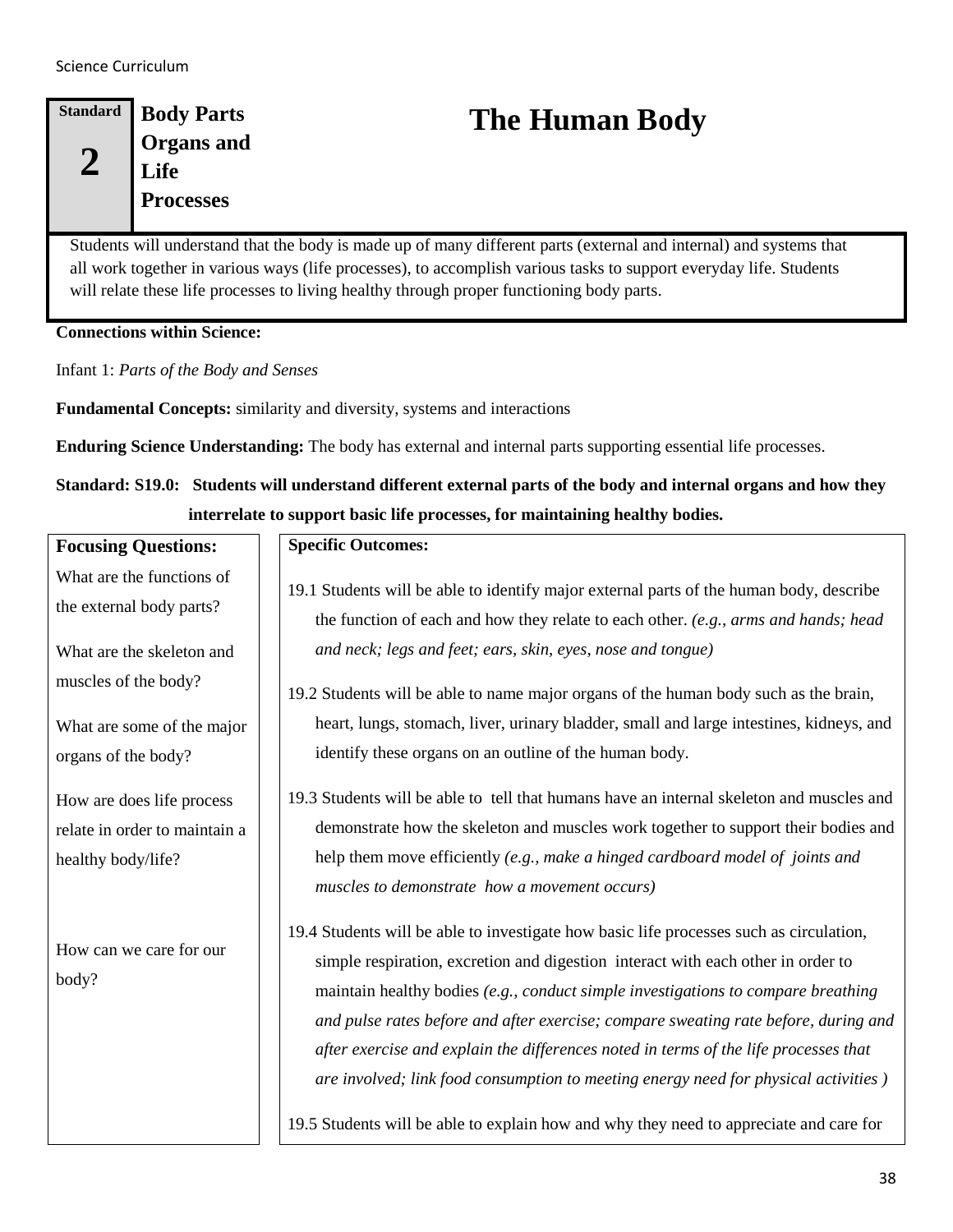**Communicate** 

**understanding:**

their own body. *(e.g., keep our body healthy - maintaining healthy life processes by eating a healthy diet, regular exercising, and practice good hygiene.)*

Students will use their communication skills throughout this unit to convey their understanding of body parts, organs and life processes to different audiences and for a variety of purposes.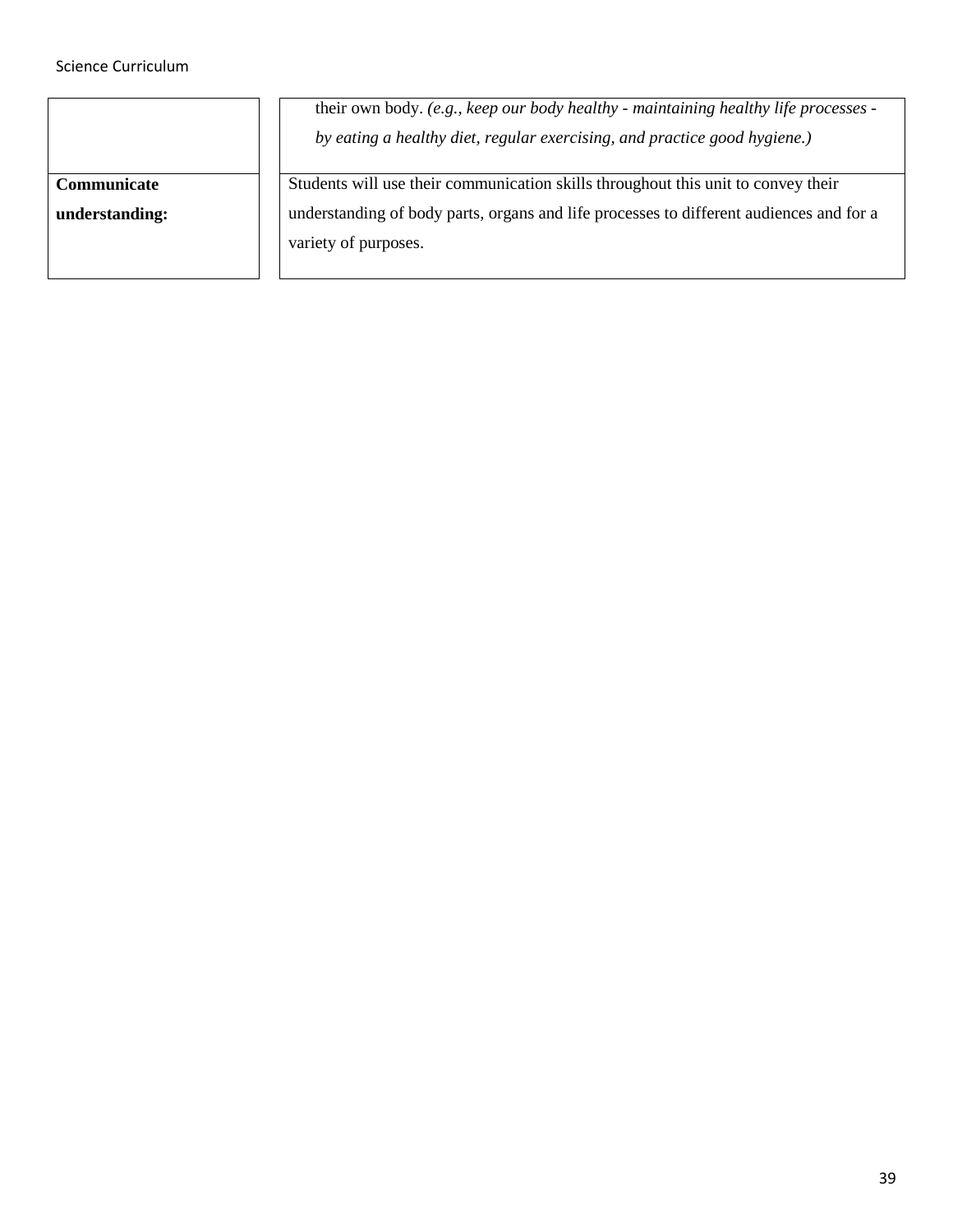### **Standard 3 Eating for**

# Eating for **The Human Body**<br>Health

Students will explore the Belizean food basket and use the Dietary Guidelines for Belize to inform the making of choices for healthy foods in the right proportions to create balanced meals. They will investigate the factors that influence their personal food choices and discuss the impact of caffeine, alcohol, tobacco and drugs may have on food choices.

#### **Connections within Science:**

Infant 1: *Parts of the Body and Senses*

Standard 2: *Body Parts and Systems*

**Fundamental Concepts:** Similarity and diversity, systems and interactions

**Enduring Science Understanding:** Good nutrition is based on healthy food choices.

### **Standard: S20.0 Students will understand what nutrition is, and how making healthy and balanced food choices contribute to proper nutrition**

| <b>Focusing Questions:</b>                                 | <b>Specific Outcomes:</b>                                                                                        |
|------------------------------------------------------------|------------------------------------------------------------------------------------------------------------------|
| What is a balanced diet?                                   | 20.1 Students will be able to identify and communicate the need for variety of foods and                         |
| What affects our eating                                    | moderation in the amount of food consumed in a balanced diet for good health. (e.g.,                             |
| habits?                                                    | importance of protein, fats, carbohydrates, minerals, water, vitamins; dangers of                                |
| How can we care for our                                    | consuming excessive amounts of fats and carbohydrates)                                                           |
| body?                                                      | 20.2 Students will be able to plan a healthy daily diet. (i.e., select healthy foods in the                      |
| How does caffeine, alcohol,<br>tobacco and drugs affect or | right proportions to make a balanced meal - refer to the Dietary Guidelines for<br>Belize)                       |
| health?                                                    | 20.3 Students will be able to identify and evaluate factors that affect choices for healthy                      |
| What are some negative<br>effects from substance           | eating. (e.g., the impact of technology/media; cost of food; variety of food<br>available; cultural preferences) |
| abuse?                                                     | 20.4 Students will be able to discuss the impact of caffeine, alcohol, tobacco and drugs                         |
|                                                            | on personal food choices. (e.g., alcohol depresses hunger, tobacco affects taste and                             |
|                                                            | smell, some drugs stimulate appétit, others decrease appetite)                                                   |
| Communicate                                                | Students will use their communication skills throughout this unit to convey their                                |
| understanding:                                             | understanding of good nutrition to different audiences and for a variety of purposes                             |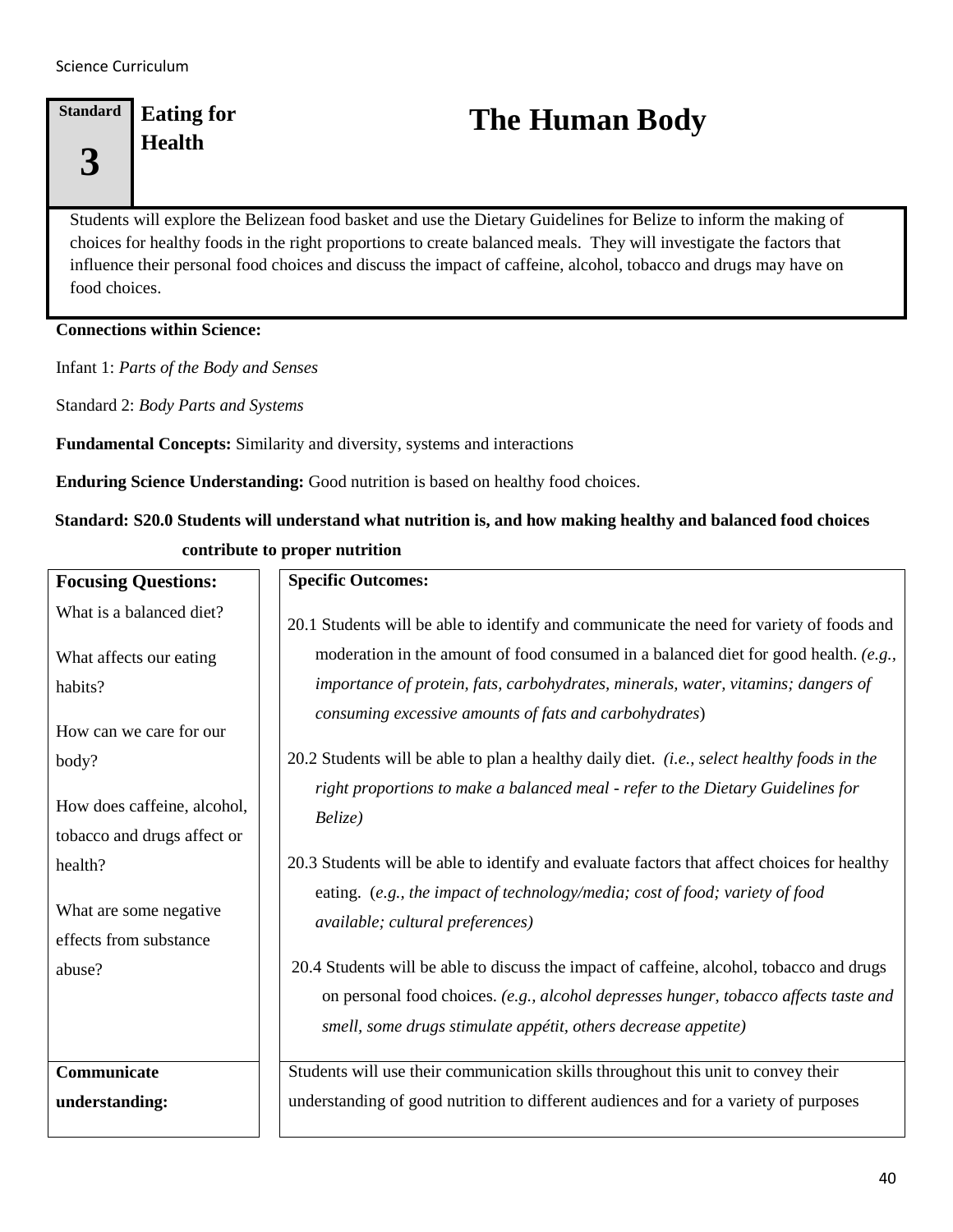### **Standard 4 Staying**

# **Finding Staying The Human Body**<br>**Healthy**

Students will be able to explain that proper care of the human body means maintaining healthy organs and organ systems. This can be accomplished by practising proper hygiene, breathing clean air, consuming adequate amounts of clean water and nutritious foods, engaging in regular physical exercise and obtaining enough sleep. A healthy lifestyle makes the body feel better and helps it resist disease.

#### **Connections within Science:**

Std. 1: *Diet and Exercise*

Standard 3: *Eating for Health*

**Fundamental Concepts:** systems and interactions

**Enduring Science Understanding:** Unhealthy lifestyles can result in a variety of diseases.

### **Standard: S21.0 Students will identify conditions necessary for maintaining good health, diseases that can result when these conditions are not met and be able to suggest how to prevent them.**

| <b>Focusing Questions:</b>                                                                                                               | <b>Specific Outcomes:</b>                                                                                                                                                                                                                                                                                                                                                                                                                                                                                                                                                                                                                                                                                                                            |
|------------------------------------------------------------------------------------------------------------------------------------------|------------------------------------------------------------------------------------------------------------------------------------------------------------------------------------------------------------------------------------------------------------------------------------------------------------------------------------------------------------------------------------------------------------------------------------------------------------------------------------------------------------------------------------------------------------------------------------------------------------------------------------------------------------------------------------------------------------------------------------------------------|
| What conditions are.<br>necessary for maintaining<br>good health?<br>What are some diseases that<br>result from unhealthy<br>lifestyles? | 21.1 Students will be able to identify the conditions required to maintain a healthy life<br>style. (i.e., clean surroundings, air and water, good personal hygiene, nutritious<br>foods, exercise and sleep)<br>21.2 Students will be able to link diseases that may result when conditions for<br>maintaining a healthy life style are not being met. (e.g., diseases resulting from<br>poor nutrition - diabetes, hypertension, high cholesterol, constipation, vitamin $\&$<br>mineral deficiencies; resulting from poor hygiene - gingivitis, tooth cavities, acne,<br>lice infestation; resulting from unmanaged stress - ulcers, headaches, mental<br>distress; other diseases resulting from poor lifestyle choices - lung cancer (cigarette |
| How do you practice good<br>personal hygiene?<br>What are some risk factors<br>associated with diseases?                                 | smoking), cirrhosis of liver (excessive drinking of alcohol), HIV, STIs, hepatitis C)<br>21.3 Students will be able to demonstrate positive personal hygiene and health care<br>habits. (e.g., hand washing, other habits to reduce germ transmission, habits for<br>dental hygiene, wearing clean clothing, covering open wounds, bathing)<br>21.4 Students will be able to discuss selected diseases (addressed in 21.2) in terms of<br>their cause(s) and risk factors, and suggest choices and behaviours which will<br>prevent acquiring the disease. (e.g., blood-borne diseases—HIV, AIDS, hepatitis<br>B/C; risk factors: sharing needles, body piercing, tattooing, helping someone who is<br>bleeding, being sexually active)              |
| Communicate<br>understanding                                                                                                             | Students will use their communication skills throughout this unit to convey their<br>understanding of how healthy lifestyles prevent some diseases to different audiences<br>and for a variety of purposes.                                                                                                                                                                                                                                                                                                                                                                                                                                                                                                                                          |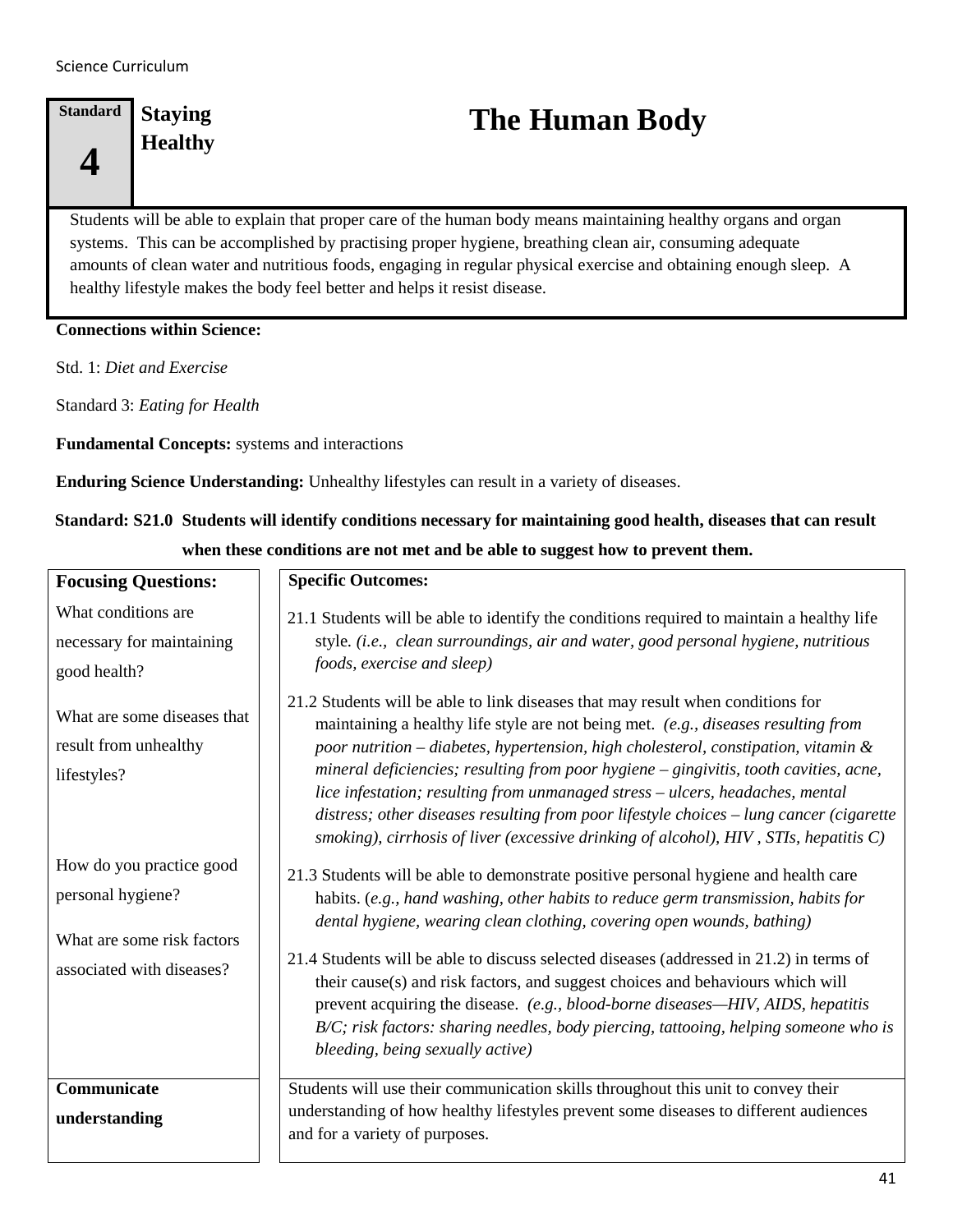### **Standard 5 Cells and**

**Systems The Human Body**

Students will discuss the relationship between cells, tissues, organs and organ systems in the human body and describe the basic function of selected organ systems.

#### **Connections within Science:**

Standard 2: *Body Parts and Systems*

**Fundamental Concepts:** systems and interactions

**Enduring Science Understanding:** There are different types of cells, tissues and organ systems in the human body.

### **Standard: 22.0 Students will discuss how cells, tissues and organs are related in the human body and describe the basic function of selected systems.**

| <b>Focusing Questions:</b>                                                                                                                                     | <b>Specific Outcomes:</b>                                                                                                                                                                                                                                                                                                                                                                                                                                                                                                                                                                                                                                                  |
|----------------------------------------------------------------------------------------------------------------------------------------------------------------|----------------------------------------------------------------------------------------------------------------------------------------------------------------------------------------------------------------------------------------------------------------------------------------------------------------------------------------------------------------------------------------------------------------------------------------------------------------------------------------------------------------------------------------------------------------------------------------------------------------------------------------------------------------------------|
| What are cells?<br>What role do cells play in<br>making up the human<br>body?<br>What are the different body<br>systems and what are their<br>basic functions? | 22.1 Students will be able to recall that cells are the building blocks of all living things<br>and give examples of specialized cells that make up the human body. (e.g., skin<br>cells, bold cells, nerve cells, muscle cells, fat cells)<br>22.2 Students will be able to discuss the relationship between cells, tissues, organs and<br>organ systems. (i.e., cells organise to form tissues, tissues organise to form organs,<br>groups of organs form organ systems)<br>22.3 Students will be able to describe the basic function of different organ systems in the<br>human body. (digestive, excretory, circulatory, skeletal, nervous and, respiratory<br>system) |
| Communicate<br>understanding:                                                                                                                                  | Students will use their communication skills throughout this unit to convey their<br>understanding of cells and body systems to different audiences and for a variety of<br>purposes. (e.g. Models, diagramming, role play, songs, poems)                                                                                                                                                                                                                                                                                                                                                                                                                                  |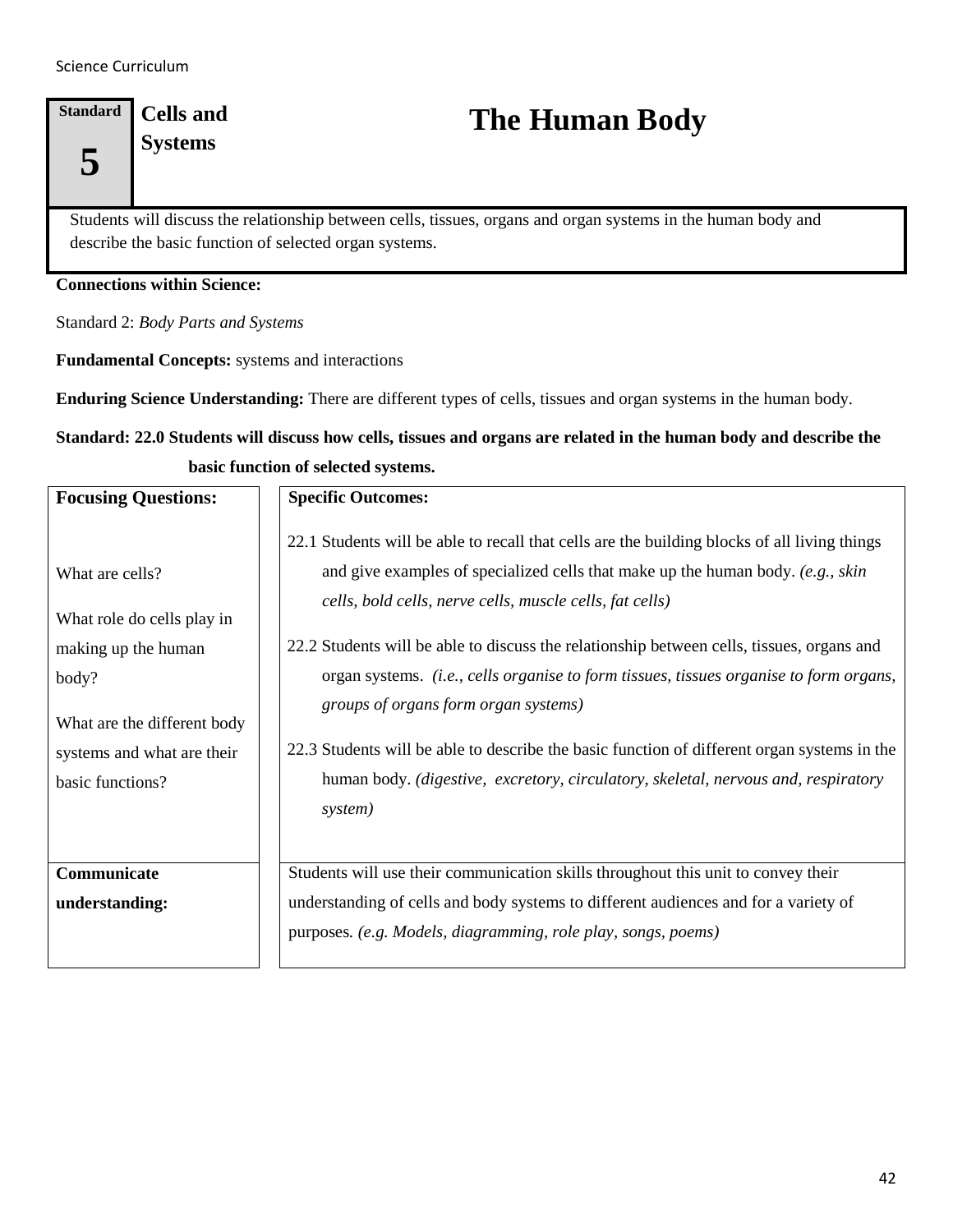**6**

### **Standard Human**

# **Reproduction The Human Body**

Students will know the structure and function of the reproductive system and the basic process of reproduction in humans. Additionally, students will explore issues related to reproductive health and identify different actions they can make to support good reproductive health choices.

#### **Connections within Science:**

Standard 4: *Keeping Healthy*

Standard 5: *Cells and Systems*

**Fundamental Concepts:** Similarity and diversity, systems and interactions

**Enduring Science Understanding:** To continue existence species must reproduce.

**Standard: S23.0: Students will understand human reproduction, reproductive systems and their functions, and the necessity for safe choices where reproduction is concerned.**

| <b>Focusing Questions:</b>    | <b>Specific Outcomes:</b>                                                                                                                                                         |
|-------------------------------|-----------------------------------------------------------------------------------------------------------------------------------------------------------------------------------|
| What are the components of    | 23.1 Students will be able to identify and describe the basic components of the human                                                                                             |
| the reproductive system?      | male and female reproductive systems.                                                                                                                                             |
| What is the basic process of  | 23.2 Students will be able to describe the basic process of reproduction in humans. <i>(i.e.,</i>                                                                                 |
| reproduction in human         | fertilization, implantation of embryo, fetal development, birth)                                                                                                                  |
| beings?                       | 23.3 Students will be able to discuss issues associated with human reproduction and                                                                                               |
| What is puberty?              | maturity - physical, emotional and social. (i.e., physical changes: puberty and                                                                                                   |
| What are some emotional       | secondary sexual characteristics; emotional changes: mood swings, sexual                                                                                                          |
| changes that occur during     | attraction; social issues: teenage parents, sexual exploitation, health risks -                                                                                                   |
| puberty?                      | <i>teenage pregnancy, STIs)</i>                                                                                                                                                   |
| What are some social issues   | 23.4 Students will be able to identify actions they can take to ensure their reproductive                                                                                         |
| associated with becoming      | health and safety. (e.g., access accurate information on reproduction, avoid risky                                                                                                |
| sexually mature?              | behaviours, talking with a 'safe person')                                                                                                                                         |
| Communicate<br>understanding: | Students will use their communication skills throughout this unit to convey their<br>understanding of human reproduction to different audiences and for a variety of<br>purposes. |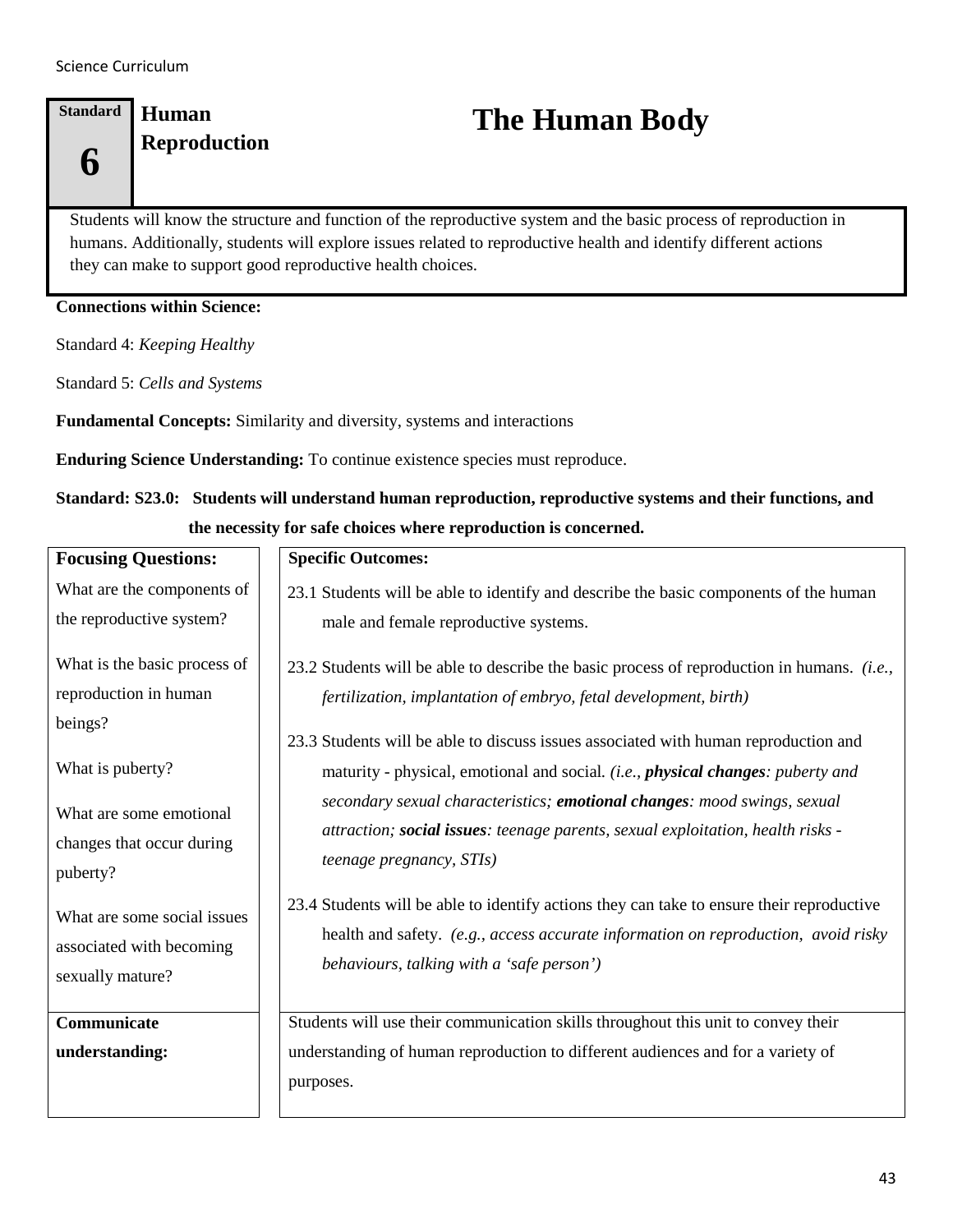## **Matter and Energy**

This strand introduces students to the concepts of hearing and sound, where sound will be understood as a form of energy that can be transmitted through a variety of mediums. students will explore other fundamental concepts related to matter and energy such as heat energy and how it is used in human and animal life; pure substances and mixtures, what they are and why they are important; light and optics and what uses humans have for various light sources, types and optics; and, energy conversions and how this relates to human energy production and use.

Throughout this strand, students will learn how to design and carry out an investigation, using procedures that provide a fair test of the question being investigated. They will identify and evaluate the importance of observations, measurement and the application of various methods to record, compile, interpret and communicate observations and measurements.

Throughout this strand, students will acquire, develop and apply:

- curiosity and inventiveness;
- confidence in personal ability to explore materials and learn by direct study;
- team work skills and abilities;
- receptiveness to other ideas:
- a sense of responsibility for actions; and
- understanding of the interconnectedness humans have with the environment.

#### **Suggested Teaching Strategies**

- Ask questions that lead to exploration and investigation
- Construct ideas by making predictions and hypotheses
- Identify one or more possible answers to questions asked by themselves and others
- Manipulate materials and make observations that are relevant to questions asked
- Carry out simple procedures that have been developed by other s and by the students themselves
- Identify materials that will be used, as well as why they were chosen and how they were used
- Make inferences and describe observation, using illustrations, written and oral language
- Evaluate, describe and explain results
- Use, with guidance and individually, print and other sources of information provided. Sources may include library, classroom, community and computer-based resources
- Communicate results of investigations and activities, using illustrations, written and oral language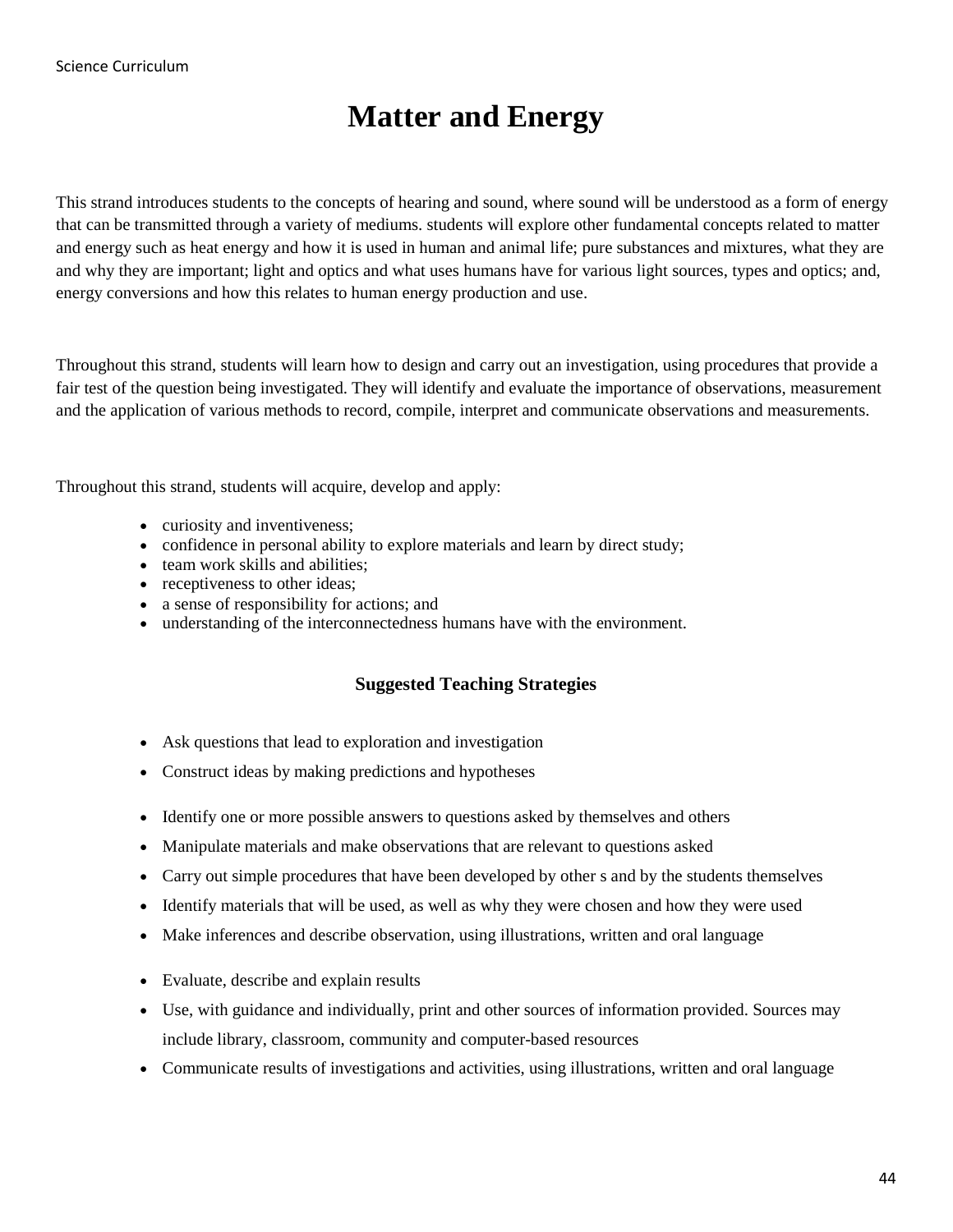### **Standard 2 Hearing and**

# **Hearing and <b>Matter and Energy**<br>
Sound

Students will develop an awareness of their sense of sound and how it is used in daily life, as well as how animals use hearing. Students will also learn how sound travels.

**Connections within Science:** Standard 2: Body Parts and Systems

**Fundamental Concepts:** Similarity and diversity, systems and interactions

**Enduring Science Understanding:** Our ears allow us to hear sounds. Sound travels as waves.

#### **Standard: S24.0 Students will explore the nature of sound and hearing, sources of sound, qualities of sound, and the importance of hearing for animals and man.**

| <b>Focusing Questions:</b>                              | <b>Specific Outcomes:</b>                                                                                                                                                                                                                                                                                                                         |
|---------------------------------------------------------|---------------------------------------------------------------------------------------------------------------------------------------------------------------------------------------------------------------------------------------------------------------------------------------------------------------------------------------------------|
| What are some ways we can<br>make sound?                | 24.1 Students will be able to explain that sounds are made as a result of different types<br>of vibrations and will investigate ways to produce different sounds. $(e.g., by)$                                                                                                                                                                    |
| How do we hear sound?                                   | striking a drum, a gong, a triangle, an empty glass; by blowing air into a bottle; by<br>plucking an elastic band; by constructing a device that involves vibrating strings                                                                                                                                                                       |
| What are some examples of<br>vibrations?                | which produce sounds.)                                                                                                                                                                                                                                                                                                                            |
| How does the size of the<br>vibration affect the sound? | 24.2 Students will be able to explain what is meant by the pitch and loudness of a sound<br>and demonstrate, using simple devices, change in pitch and loudness of sound.                                                                                                                                                                         |
| What ways can you produce<br>sounds?                    | (.e.g., investigate vibrating different lengths of a ruler to produce differing pitch;<br>hitting a drum with various degrees of force to produce louder or softer sounds(the<br>larger the vibration, the louder the sound.))                                                                                                                    |
| How does sound travel?                                  | 24.3 Students will be able to demonstrate that sounds travel as sound waves and<br>investigate things that carry sound. (e.g., air, water, through solid objects (walls,<br>floors), string in a string telephone, metal when tapping pipes.)<br>24.4 Students will be able to name the parts of the ear and explain how the ear detects          |
| How is hearing important to<br>humans and animals?      | sounds. (i.e., use terms such as outer, middle and inner ear, eardrum, cochlea,<br>nerve, brain)                                                                                                                                                                                                                                                  |
|                                                         | 24.5 Students will be able to explain why and how hearing is important to humans and<br>animals. (e.g., animals: sensing danger (some have large ears), finding food,<br>recognizing their own young, recognizing a potential mate; humans: as a sense for<br>observation and safety, listen to music and speech, use of two ears to detect sound |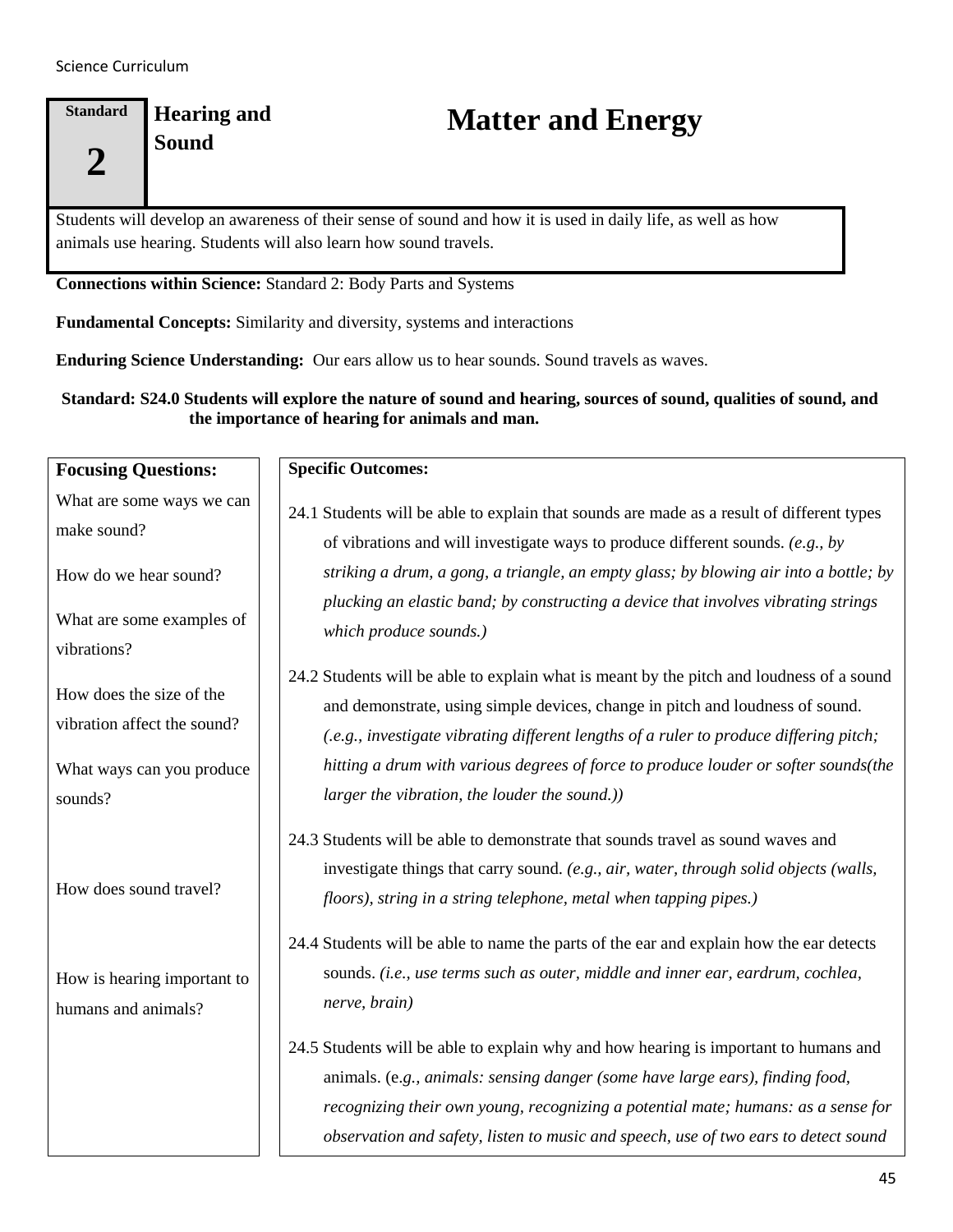|                | <i>location</i> )<br>24.6 Students will be able to discuss sources of sound pollution and investigate<br>different ways of sound insulation. (e.g., dampen the vibrating object with<br>different materials: newspaper, cloth, cotton, wool, sponge, bubble wrap) |
|----------------|-------------------------------------------------------------------------------------------------------------------------------------------------------------------------------------------------------------------------------------------------------------------|
| Communicate    | Students will use their communication skills throughout this unit to convey their                                                                                                                                                                                 |
| understanding: | understanding of hearing and sound to different audiences and for a variety of purposes.                                                                                                                                                                          |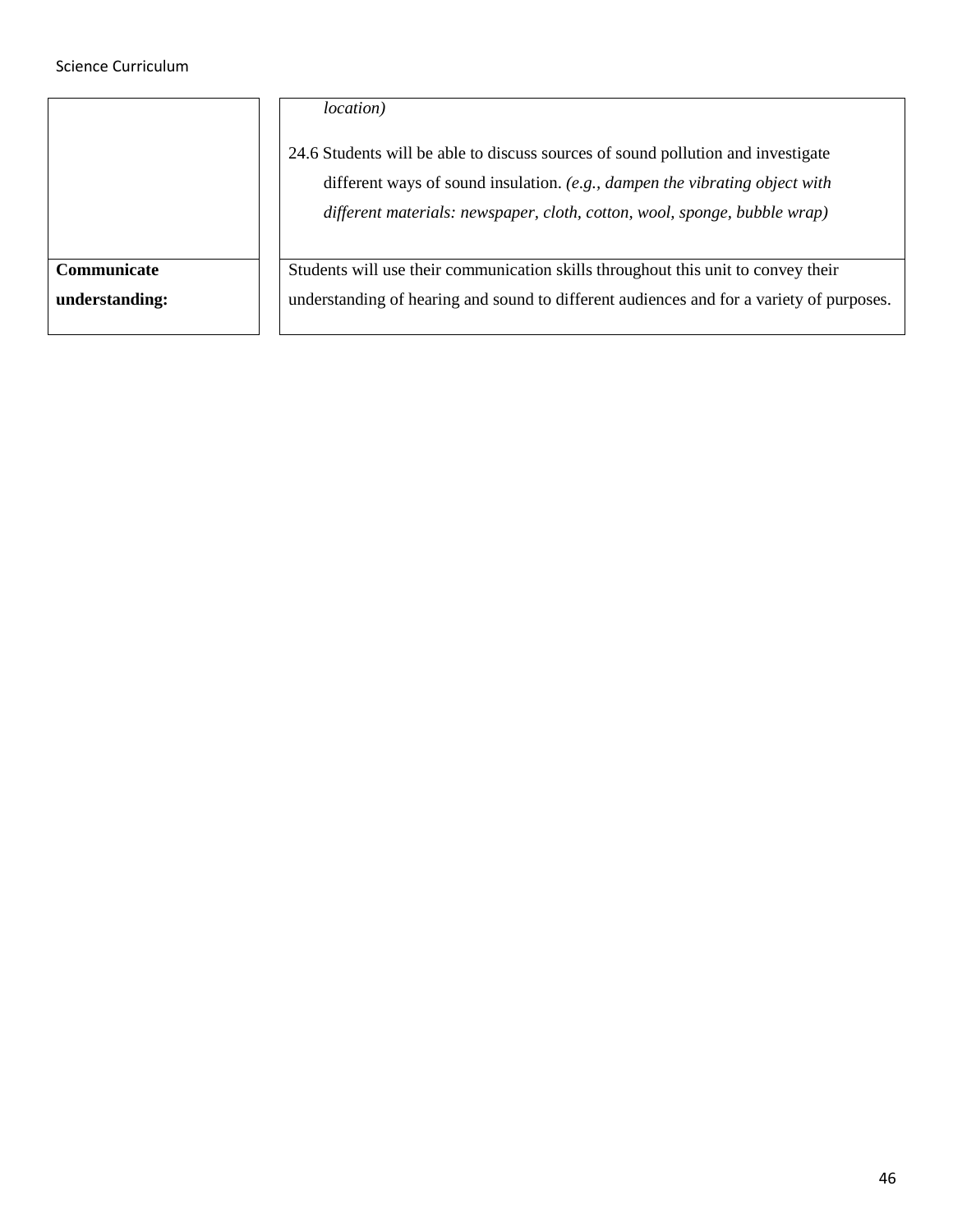# **Standard 3**

## **Heat Matter and Energy**

Students will understand that heat is a form of energy. Adding or removing heat affect substances in different ways. Students will explore the way heat travels by conduction, convection and radiation. Heat is used by humans in a variety of ways for various purposes and care must be taken during its use.

#### **Connections within Science: Our environment**

**Fundamental Concepts:** Systems and interactions, structures and functions

**Enduring Science Understanding:** Heat is a form of energy. Heat travels by conduction, convection and radiation.

### **Standard: S25.0 Students will understand what is heat how it affects substances and us, how it is measured, how it travels and when it can be harmful.**

| <b>Focusing Questions:</b> | <b>Specific Outcomes:</b>                                                                                                                                                      |
|----------------------------|--------------------------------------------------------------------------------------------------------------------------------------------------------------------------------|
| What is heat?              | 25.1 Students will be able to explain what heat is and suggest sources of heat. (i.e., Heat                                                                                    |
| What are some sources of   | is energy. Sources of heat e.g., sun, fire, light bulbs, electrical appliances, rubbing                                                                                        |
| heat?                      | two things against each other)                                                                                                                                                 |
| How does adding or         | 25.2 Students will be able to investigate how adding or removing heat affects                                                                                                  |
| removing heat affect       | substances. (e.g., use instruments to measure the temperature of different                                                                                                     |
| different substances?      | substances before and after adding (or removing) heat from them, record and                                                                                                    |
|                            | discuss the changes observed, e.g., melt ice to water, bend a thin wire or metal                                                                                               |
| How does heat travel?      | strip back and forth, rub the palms of your hand together briskly)                                                                                                             |
| How do we use heat?        | 25.3 Students will be able to demonstrate how heat travels (i.e., conduct experiments to                                                                                       |
| In what ways can heat be   | demonstrate conduction, convection and radiation).                                                                                                                             |
| dangerous?                 | 25.4 Students will be able to discuss different ways that heat is used by humans, dangers<br>in using heat and ways we can exhibit care around objects that are hot or produce |
|                            | heat. (e.g., heat is used for cooking food; a hot stove top will burn your hand).                                                                                              |
| Communicate                | Students will use their communication skills throughout this unit to convey their                                                                                              |
| understanding              | understanding of heat to different audiences and for a variety of purposes.                                                                                                    |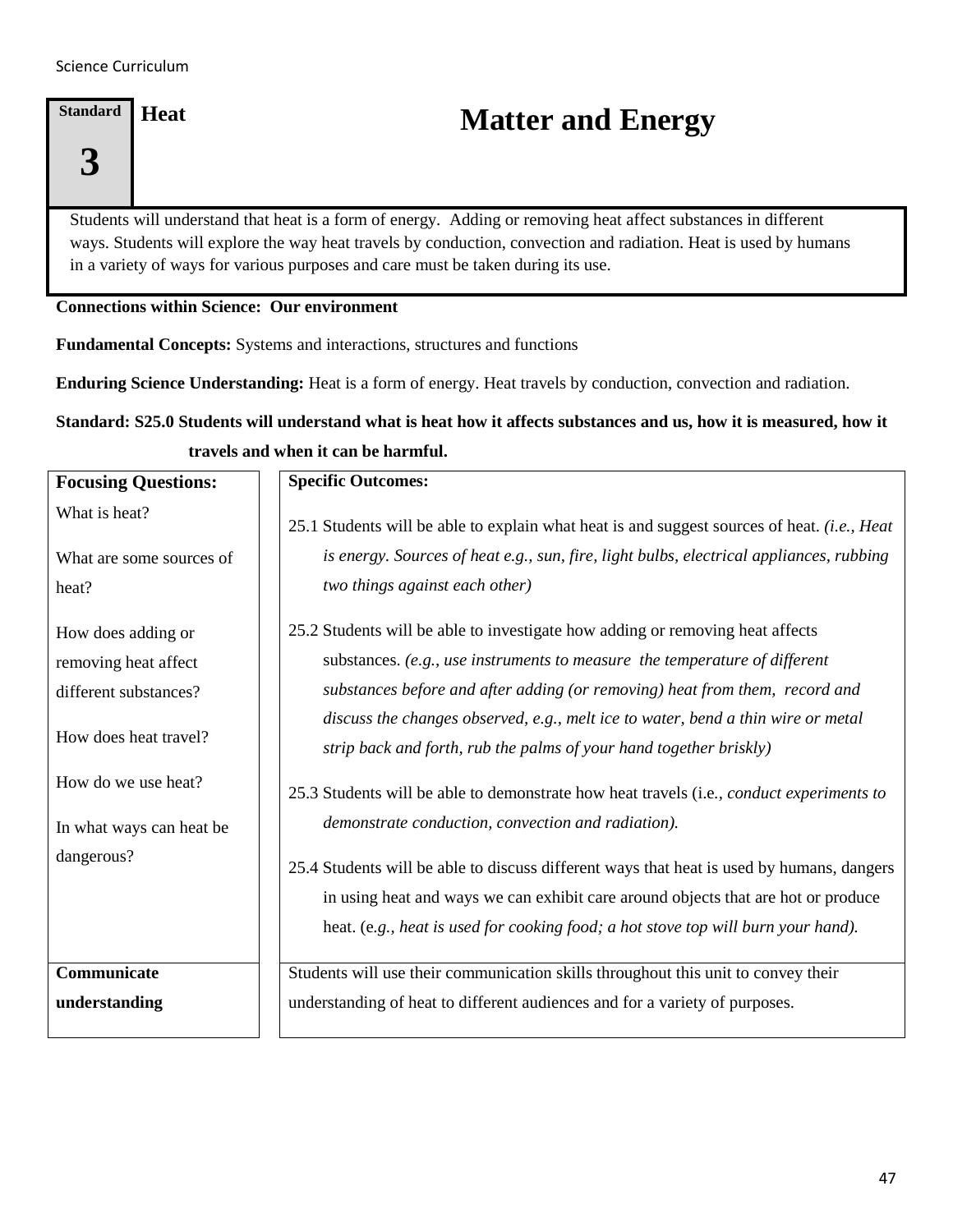| <b>Standard</b> | Pure              |
|-----------------|-------------------|
|                 | <b>Substances</b> |
|                 | and               |
|                 | <b>Mixtures</b>   |
|                 |                   |

# **Matter and Energy**

We interact with substances on a daily basis, understanding their chemistry allows us to better use or avoid them when necessary. Students will understand the differences between a pure substance and a mixture, as they relate to gases, liquids and solids. Students will be able to analyze, identify and communicate the results from mixing and separating substances, and explain how and why substances and/or mixtures can be used in daily life.

**Fundamental Concepts:** Similarity and diversity, systems and interactions

**Enduring Science Understanding:** Pure substances and mixtures are significant to human life.

#### **Standard: S26.0 Students will understand what pure substances and mixtures are, and how they are significant to**

**human life.**

| <b>Focusing Questions:</b>                                         | <b>Specific Outcomes:</b>                                                                                                                                                                                                                                                                                             |
|--------------------------------------------------------------------|-----------------------------------------------------------------------------------------------------------------------------------------------------------------------------------------------------------------------------------------------------------------------------------------------------------------------|
| What is matter?                                                    | 26.1 Students will define matter and be able to describe and model differences in the<br>arrangement of molecules of matter in its three states. (e.g. models showing the<br>spacing of molecules of water in its three states: gas, liquid, solid)                                                                   |
| What is a pure substance?<br>What is an element and a<br>compound? | 26.2 Students will be able to differentiate between and state examples of pure substances<br>and mixtures. (i.e., pure substances -element and compounds- consist of one type<br>of substance and can exist as a gas, liquid, solid; mixtures contain two or more<br>substances and normally exist in only one state) |
| What is a mixture?                                                 | 26.3 Students will be able to differentiate between and state examples of elements and<br>compounds. (e.g., elements: iron, gold, oxygen; compounds: water, salt, sugar)                                                                                                                                              |
| How can you separate                                               | 26.4 Students will be able to observe and describe different mixtures. (e.g., solutions:<br>vinegar, air; mechanical mixtures: soil, blood, concrete; combinations of gases,<br>liquids, solids)                                                                                                                      |
| mixtures?<br>How do we use pure                                    | 26.5 Students will be able to investigate what happens when different substances are<br>mixed. (i.e., observe what happens when different substances are mixed and offer<br>explanations for the results. Ensure safe substances are used)                                                                            |
| substances and mixtures?                                           | 26.6 Students will be able to design and conduct investigations to separate various<br>mixtures and report on the results. (i.e., plan and test ways of separating mixtures,<br>observe what happens and explain what happened Ensure safe substances are<br>used)                                                    |
|                                                                    | 26.7 Students will be able to give examples of and explain how pure substances and<br>mixtures are used in everyday life by humans.                                                                                                                                                                                   |
| Communicate<br>understanding:                                      | Students will use their communication skills throughout this unit to convey their<br>understanding of substances and mixtures to different audiences and for a variety of<br>purposes.                                                                                                                                |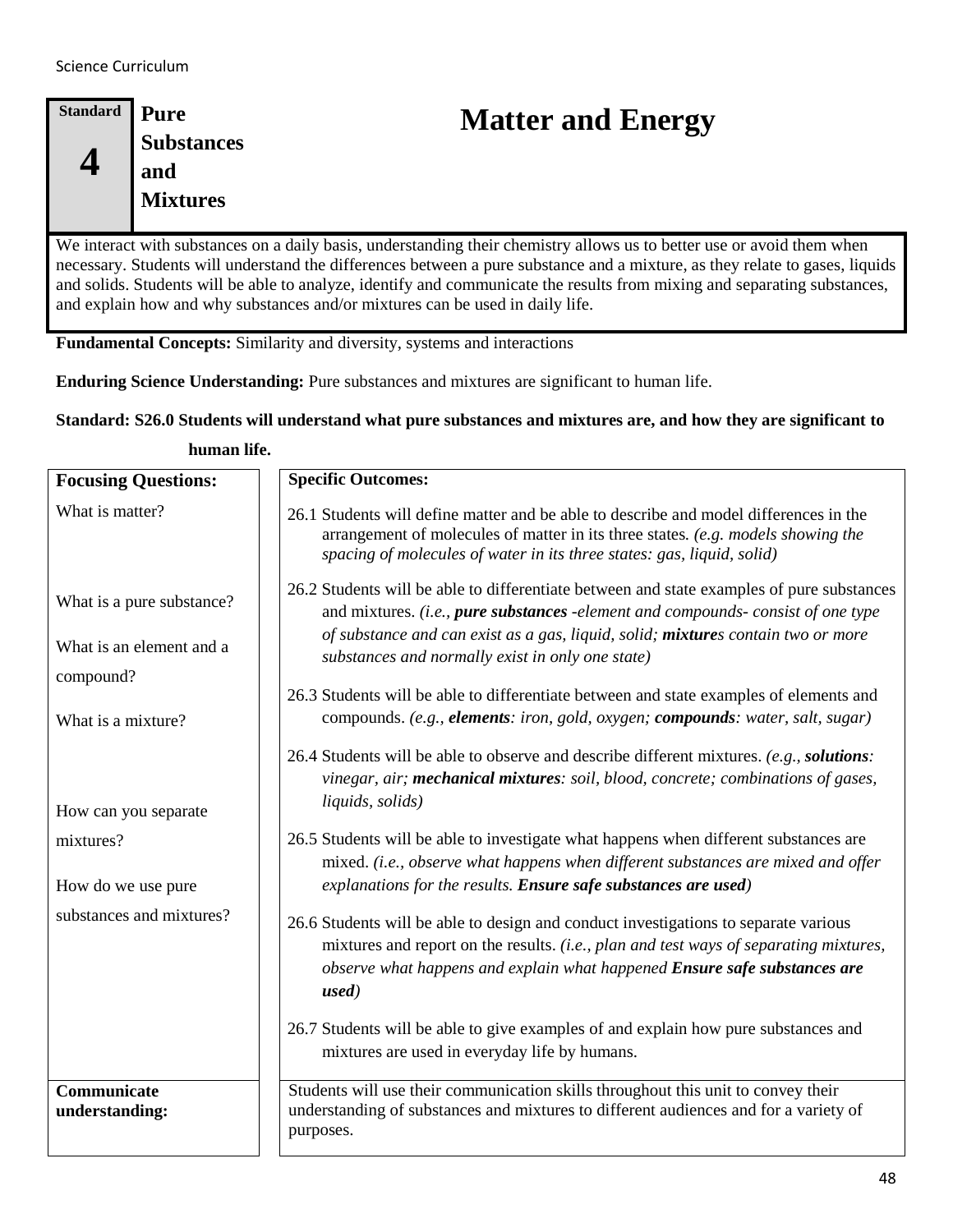### **Standard 5 Light and**

# Light and **Matter and Energy**<br>Optics

The world we see through our eyes and how we see it makes it utterly important for us to study light and optics.Students will learn about light by studying the effects of light on things within their environment. Students will learn about the properties of light and how optical instruments help to improve our work and lives.

**Connections within Science:** Body parts – the eye

**Fundamental Concepts:** Similarity and diversity, systems and interactions, structures and functions

**Enduring Science Understanding:** Light and its properties are significant to human life.

**Standard: S27.0 Students will identify light sources, how light travels, how the path of light changes due to refraction and reflection, and how some optical devices are used.**

| <b>Focusing Questions:</b>                                                                            | <b>Specific Outcomes:</b>                                                                                                                                                                                                                                                                                                                                                                                                                                                                                                      |
|-------------------------------------------------------------------------------------------------------|--------------------------------------------------------------------------------------------------------------------------------------------------------------------------------------------------------------------------------------------------------------------------------------------------------------------------------------------------------------------------------------------------------------------------------------------------------------------------------------------------------------------------------|
| What are some light<br>sources?<br>How does light travel?                                             | 27.1 Students will be able to identify a range of light sources and distinguish between<br>objects that emit their own light and those that require an external source of light.<br>(e.g., emit own light: sun, lightening, fire, luminous materials, electrical lamps<br>(bulbs, tubes), bioluminescent plants and animals; require external source: moon,<br>bicycle & car reflectors)                                                                                                                                       |
| Light passes through<br>different object in different<br>ways, how do we classify<br>them?            | 27.2 Students will be able to investigate how light travels. (i.e., light travels in a<br>straight line. Use simple activities of light traveling through pinholes)<br>27.3 Students will be able to classify materials as transparent, partly transparent<br>(translucent) or opaque. (i.e., conduct simple activities to determine whether or not<br>light passes through a material)                                                                                                                                        |
| How does a light cast a<br>shadow?<br>What is the difference<br>between reflecting and<br>refracting? | 27.4 Students will be able to create shadows and investigate how the size and shape of<br>the shadows can be changed. (e.g., create shadow figures using hands or paper<br>cutouts; alter shadow size by moving the light source closer or farther away; alter<br>shape by changing the plane of the shade-casting object or the screen)<br>27.5 Students will be able to investigate the reflection of light using plane mirrors. (i.e.,<br>trace the path of light traveling into and out of a mirror and describe reflected |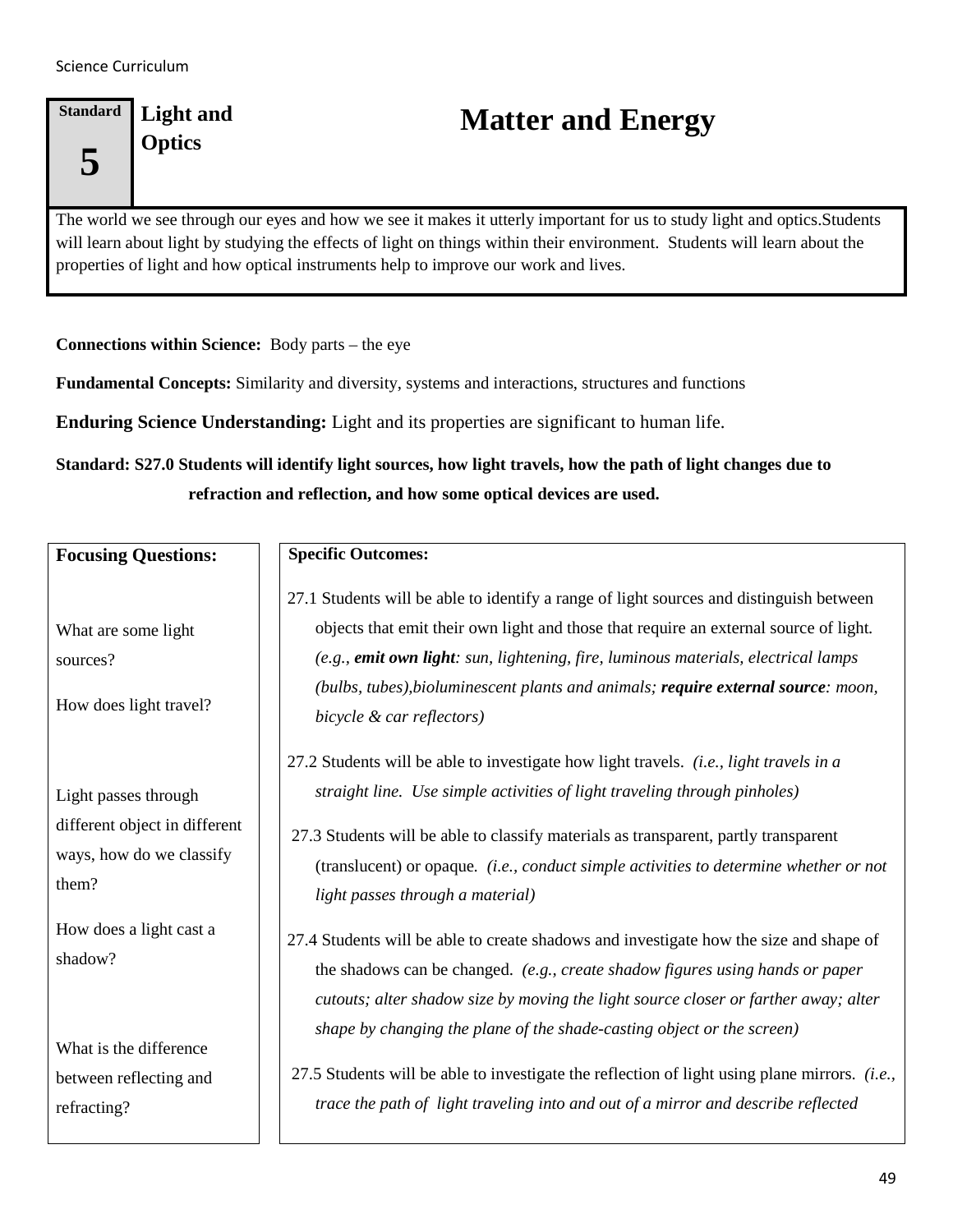| What are some optical     | images formed-lateral inversion of object)                                                                                                                                                                                                                                                                |
|---------------------------|-----------------------------------------------------------------------------------------------------------------------------------------------------------------------------------------------------------------------------------------------------------------------------------------------------------|
| devices we use?           | 27.6 Students will be able to investigate the refraction of light using a glass of water.                                                                                                                                                                                                                 |
| What are the parts of the | (i.e., trace the path of light traveling into and out of the water and describe                                                                                                                                                                                                                           |
| eye?                      | refracted mages formed - pencil in water appears bent)                                                                                                                                                                                                                                                    |
| How are objects seen?     | 27.7 Students will be able to identify optical devices and describe how they affect light<br>and the images they create. (e.g. hand lens, telescope, pinhole camera, camera,<br>kaleidoscope; Extended activities can involve students in making lenses, telescopes,<br>pinhole camera and kaleidoscopes) |
|                           | 27.8 Students will be able to explain the structure of the human eye and how an object is<br>seen. (i.e., use terms eyelid, pupil, lens, retina, nerve, brain; use brief descriptions<br>of how an object is 'seen'; <b>do not</b> use ray diagrams)                                                      |
| Communicate               | Students will use their communication skills throughout this unit to convey their                                                                                                                                                                                                                         |
| understanding:            | understanding of light and optics to different audiences and for a variety of purposes.                                                                                                                                                                                                                   |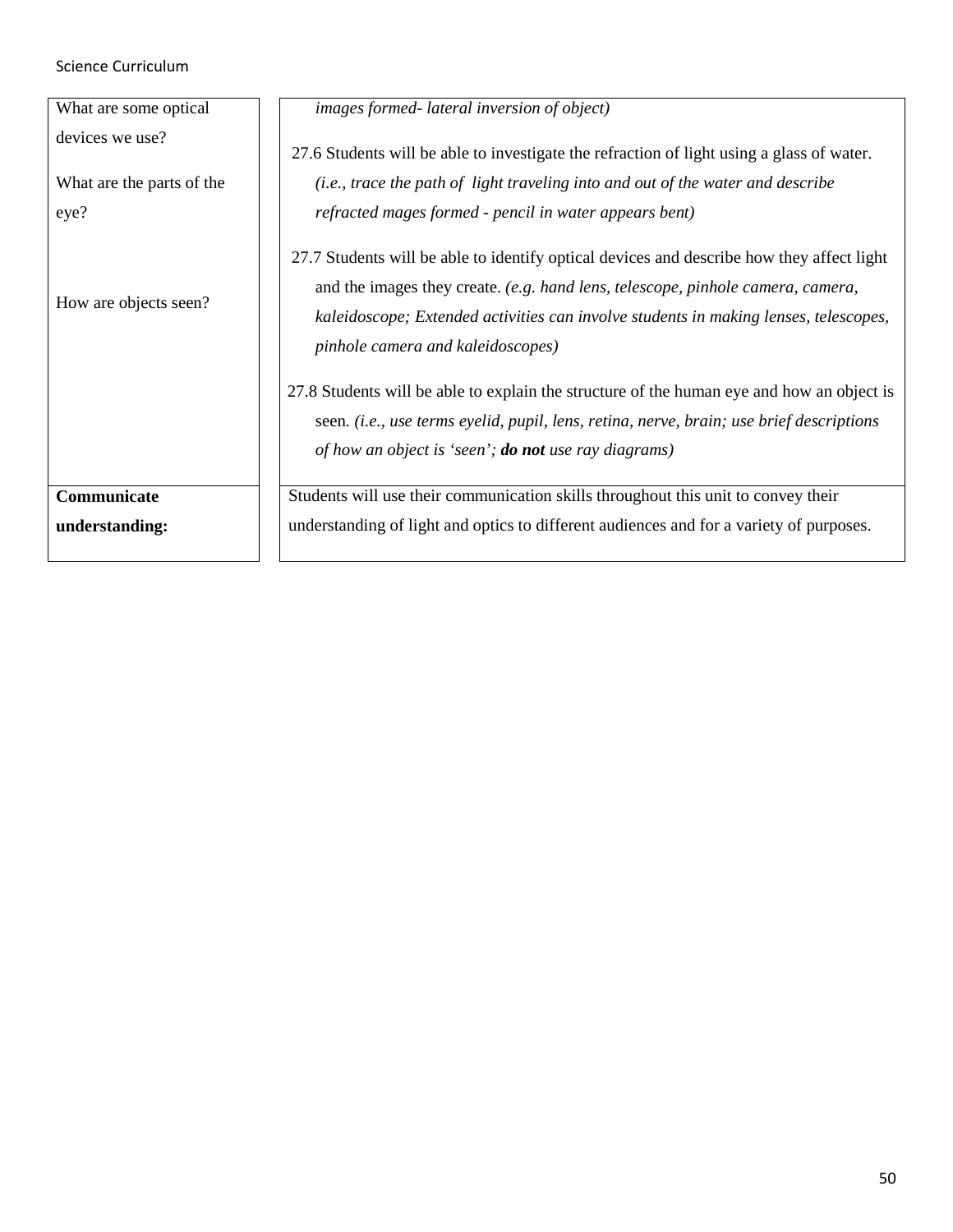### **Standard 6 Energy and**

# Energy and **Matter and Energy**<br>
Conversions

The concept of energy is central to scientific study and must be explored to its fullest. Energy exists in various forms and can convert from one form to another. Students will explore conversion of energy to and from electrical energy and, in given scenarios, use flow charts to trace the flow of energy from one step to another and identify the energy conversions that occur.

#### **Connections within Science: Hearing and Sound, Heat, Light and Optics**

**Fundamental Concepts:** Similarity and diversity, systems and interactions, structures and functions

**Enduring Science Understanding:** The uses of the various forms of energy and the resources they are derived from impact the environment.

#### **Standard: S28.0 Students will define energy, identify forms of energy, demonstrate that energy converts from one form to another and given different scenarios trace the conversions of energy and identify the form at each stage.**

| TOLIH AT CACH STAGU.                                                                                        |                                                                                                                                                                                                                                                                                                                                                                                                                                                                                                                                                                                                                                                                                                                                                        |  |
|-------------------------------------------------------------------------------------------------------------|--------------------------------------------------------------------------------------------------------------------------------------------------------------------------------------------------------------------------------------------------------------------------------------------------------------------------------------------------------------------------------------------------------------------------------------------------------------------------------------------------------------------------------------------------------------------------------------------------------------------------------------------------------------------------------------------------------------------------------------------------------|--|
| <b>Focusing Questions:</b>                                                                                  | <b>Specific Outcomes:</b>                                                                                                                                                                                                                                                                                                                                                                                                                                                                                                                                                                                                                                                                                                                              |  |
| What is energy?<br>What are the different types<br>of energy?                                               | 28.1 Students will be able to define energy and give examples of forms of energy. (i.e.,<br>energy is the ability to do work; <b>kinetic energy</b> $-$ radial, motion, sound, heat $\&$<br>electrical; potential energy - chemical, nuclear, gravitational, & mechanical)                                                                                                                                                                                                                                                                                                                                                                                                                                                                             |  |
| What is meant by<br>conversion of energy?<br>Into what other forms can<br>electrical energy be<br>converted | 28.2 Students will be able to conduct simple demonstrations to show that energy<br>converts from one form to another and recognize that energy cannot be created or<br>destroyed. (e.g., rubbing hands briskly together causes them to feel warm; shake a<br>wind chime to make sound; use a potato to light a flashlight bulb; use a battery to<br>light a bulb, make a radio emit sounds)                                                                                                                                                                                                                                                                                                                                                            |  |
| What forms of energy can<br>be converted into electrical<br>energy?                                         | 28.3 Students will be able to give examples of situations in which other forms of energy<br>convert to electrical energy and instances where electrical energy is converted to<br>other forms of energy. (e.g., energy converted to electrical energy: chemical energy<br>in batteries; motion energy of running water at hydroelectric plants; nuclear energy<br>of radioactive materials at nuclear generating stations; motion energy of wind<br>turning wind turbines; heat energy of the sun in solar panels; motion energy from<br>ocean waves at wave power stations; electrical energy converted to: electrical<br>energy is converted to heat energy in a toaster, light and sound energy in a<br>television, mechanical energy in a blender) |  |
|                                                                                                             | 28.4 Students will be able to trace the energy conversions for a given scenario. (i.e., use<br>a flow chart to identify the type of energy at each step; trace the flow of energy and<br>energy conversions through a food web)                                                                                                                                                                                                                                                                                                                                                                                                                                                                                                                        |  |
| Communicate<br>understanding:                                                                               | Students will use their communication skills throughout this unit to convey their<br>understanding of energy and conversions to different audiences and for a variety of<br>purposes                                                                                                                                                                                                                                                                                                                                                                                                                                                                                                                                                                   |  |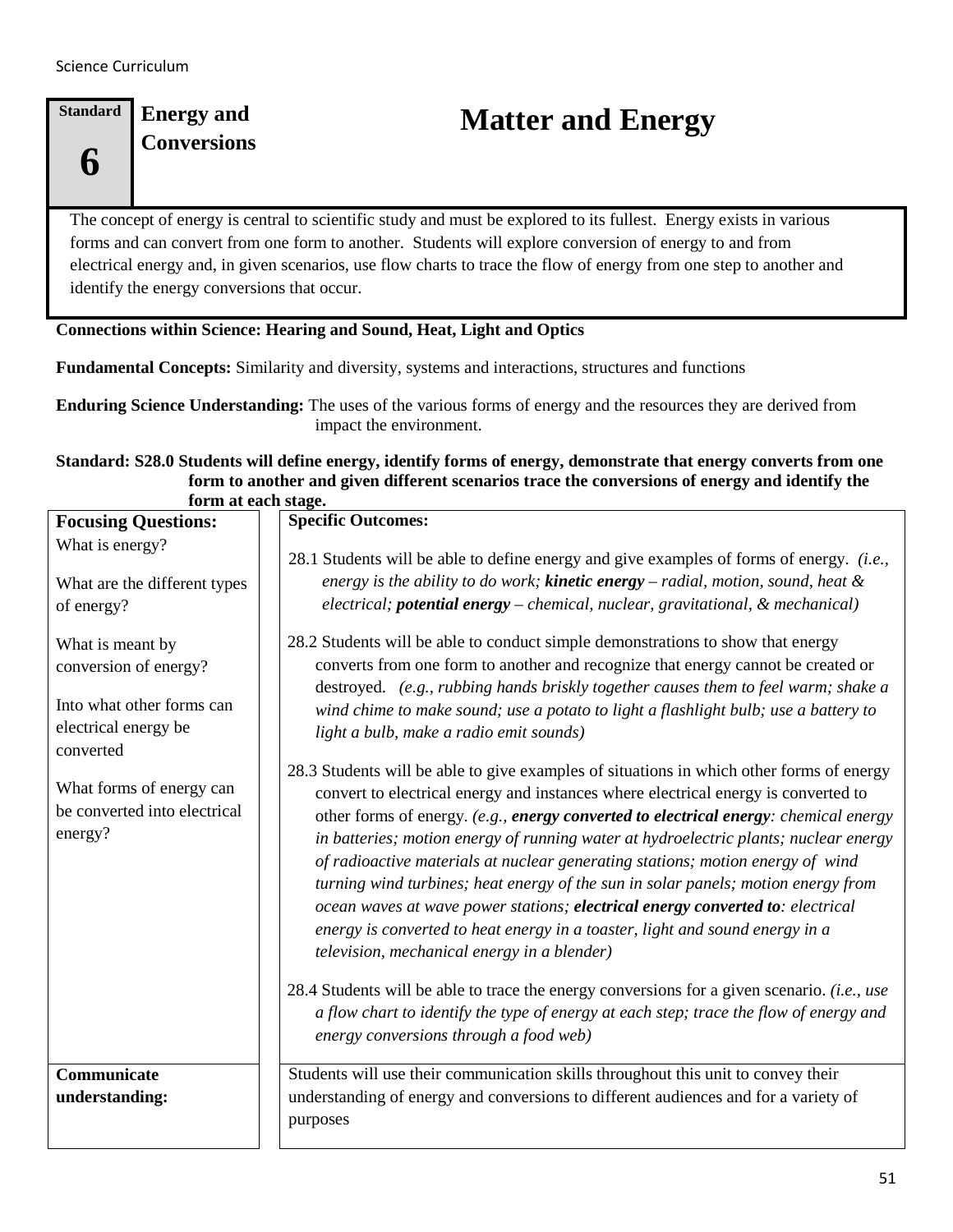### **Structures and Mechanisms**

Throughout this strand, students will learn how to design and carry out an investigation, using procedures that provide a fair test of the question being investigated, as well as identify and evaluate the importance of observations, measurement and the application of various methods to record, compile, interpret and communicate observations and measurements.

Throughout this strand, students will acquire, develop and apply:

- curiosity and inventiveness;
- confidence in personal ability to explore materials and learn by direct study;
- team work skills and abilities;
- receptiveness to other ideas;
- a sense of responsibility for actions; and
- understanding of how systems in structures and mechanisms work.

#### **Suggested Teaching Strategies**

- o Ask questions that lead to exploration and investigation
- o Construct ideas by making predictions and hypotheses
- o Identify one or more possible answers to questions asked by themselves and others
- o Manipulate materials and make observations that are relevant to questions asked
- o Carry out simple procedures that have been developed by other and by the student themselves
- o Identify materials that will be used, as well as why they were chosen and how they were used
- o Make inferences and describe observation, using illustrations, written and oral language
- o Evaluate, describe and explain results
- o Use, with guidance and individually, print and other sources of information provided. Sources may include library, classroom, community and computer-based resources
- o Communicate results of investigations and activities, using illustrations, written and oral language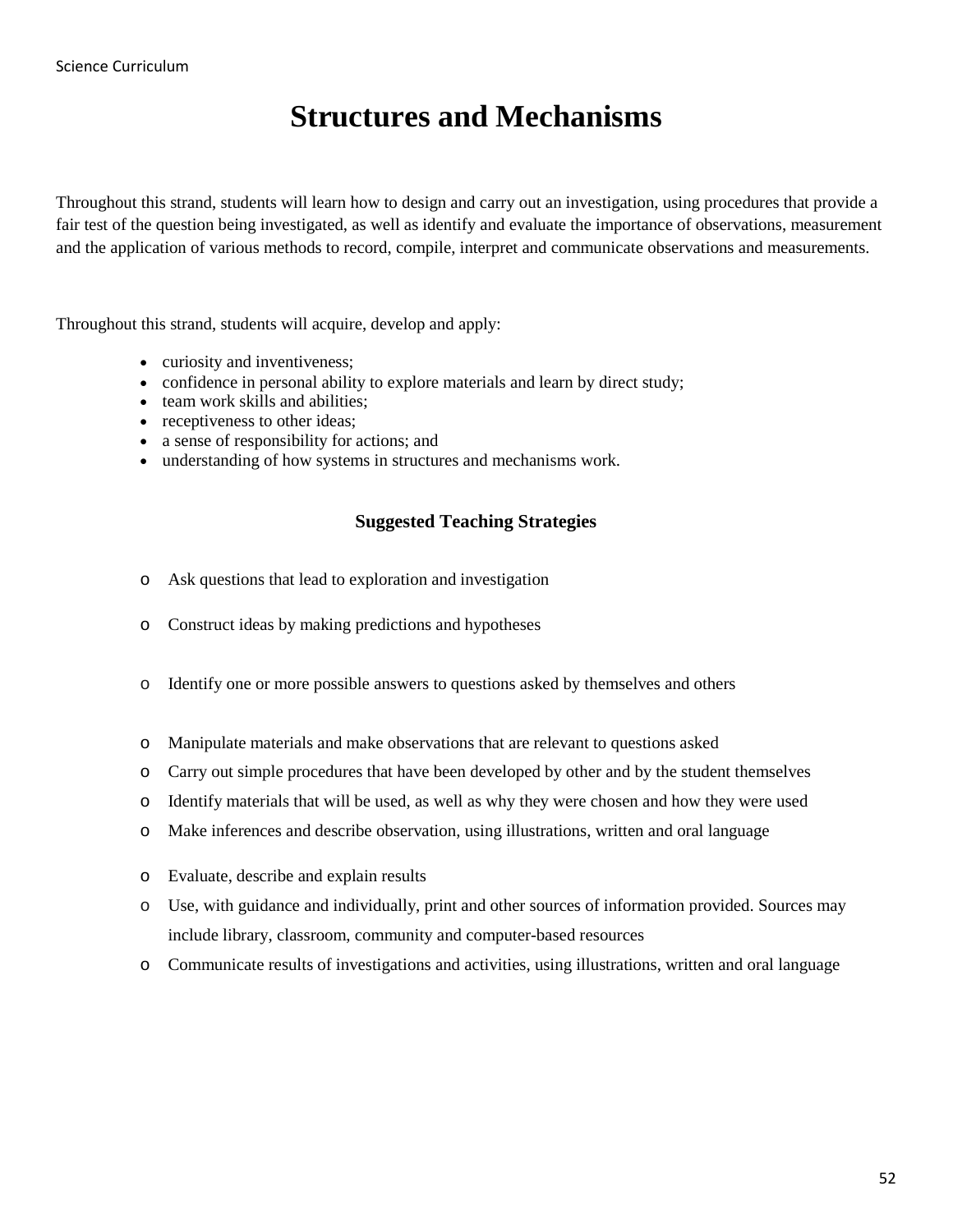**Standard 2 Forces and Motion**

## **Structures and Mechanisms**

Students will develop an understanding that the movement of an object can be initiated by pushing or pulling the object and that gravity, friction and weight affect the movement of the object.

#### **Connections within Science: Std. 3**

**Fundamental Concepts:** Similarity and diversity, systems and interactions, structures and functions

#### **Enduring Science Understanding:**

The movement of an object may be changed with a push or pull.

### **Standard: S29.0 Students will understand that the movement of objects is a result of forces being applied to it and that gravity, friction and weight affect movement.**

| <b>Focusing Questions:</b>                                                        | <b>Specific Outcomes:</b>                                                                                                                                                                                                                                                                           |
|-----------------------------------------------------------------------------------|-----------------------------------------------------------------------------------------------------------------------------------------------------------------------------------------------------------------------------------------------------------------------------------------------------|
| What is a force?                                                                  | 29.1 Students will be able to describe force as a push or a pull and explain how applying<br>a force can create motion. (i.e., pushing or pulling an object causes it to move)                                                                                                                      |
| What happens when a force<br>is applied to an object?                             | 29.2 Students will be able to demonstrate a basic understanding of the concepts of<br>gravity, friction and weight.                                                                                                                                                                                 |
| What is the effect of gravity<br>on an object that is thrown?                     | 29.3 Students will be able to relate the effect of gravity on the movement of an object.<br>(e.g., investigate the effect of gravity on: thrown objects $-$ eventually they will fall<br>to the ground; objects at $rest - they$ will stay in place)                                                |
| How do different surfaces<br>affect a moving object?                              | 29.4 Students will be able to explain how friction affects the movement of an object.<br>(i.e., investigate the effect of friction on the movement of an object on different<br>surfaces from smooth to rugged).                                                                                    |
| How differently will an<br>object move depending on<br>the size of force applied? | 29.5 Students will be able to correlate the weight of an object to the amount of force<br>required to move the object. (e.g., i.e., investigate to compare the force required<br>to move a heavy vs a light object from a position of rest; to keep a heavy vs a light<br><i>object in motion</i> ) |
| Communicate<br>understanding:                                                     | Throughout this unit student will use their communication skills to convey their<br>understanding of forces and motion to different audiences and for a variety of purposes.                                                                                                                        |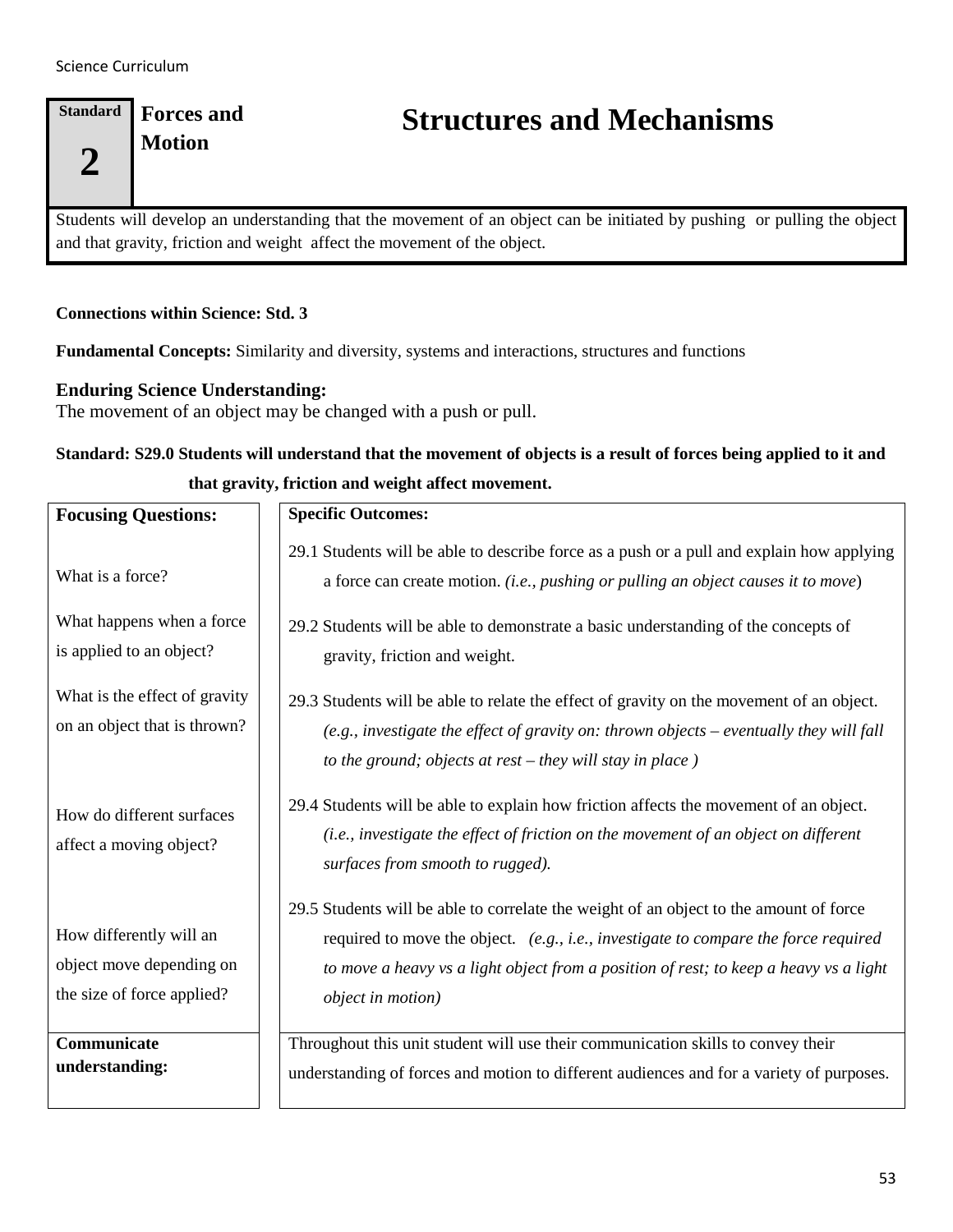**Standard 3 Simple Machines**

## **Structures and Mechanisms**

Students will explain what a simple machine is and will be able to identify and describe how levers, inclined planes, gears and pulleys are used as simple machines, as well as demonstrate an understanding of how simple machines can help humans do work. Students will plan for and test simple machines for making work easier.

#### **Connections within Science:**

Standard 2: *Forces and Machines*

Standard 5: *Mechanical Systems*

**Fundamental Concepts:** Systems and interactions, structures and functions

**Enduring Science Understanding:** Levers, inclined planes, pulleys and gears are simple mechanical machines used for doing work easier.

#### **Standard: S30.0 Students will explain what a simple machine is and give examples and will explore how simple machines can help humans do work.**

| <b>Focusing Questions:</b>  | <b>Specific Outcomes:</b>                                                                                                                                                                                                                                                                                                                                       |
|-----------------------------|-----------------------------------------------------------------------------------------------------------------------------------------------------------------------------------------------------------------------------------------------------------------------------------------------------------------------------------------------------------------|
| What are simple machines?   | 30.1 Students will be able to explain what a simple machine is based on observations                                                                                                                                                                                                                                                                            |
| What are levers?            | they have made. (i.e., a mechanical device that changes the direction or magnitude                                                                                                                                                                                                                                                                              |
| How do levers make work     | of a force; simplest mechanisms that use leverage to multiply force)                                                                                                                                                                                                                                                                                            |
| easier?                     | 30.2 Students will be able to identify levers as simple machines and identify examples                                                                                                                                                                                                                                                                          |
| What is an inclined plane?  | of levers in everyday life. (e.g., parts of the human body such as arms and legs<br>function as levers; common household tools/devices such as shovel, wheel barrow,                                                                                                                                                                                            |
| How do inclined planes      | bottle opener, can opener)                                                                                                                                                                                                                                                                                                                                      |
| make work easier?           | 30.3 Students will be able to explore how simple levers can be used to make work                                                                                                                                                                                                                                                                                |
| Where are some examples     | easier. (e.g., plan and conduct investigations, using a plank and a wedge, to lift                                                                                                                                                                                                                                                                              |
| of devices that use pulleys | objects and explore how shifting the wedge (fulcrum) can make lifting easier but                                                                                                                                                                                                                                                                                |
| and gear systems?           | reduces the height lifted,)                                                                                                                                                                                                                                                                                                                                     |
|                             | 30.4 Student will be able to explore how simple inclined planes can be used to make<br>work easier. (e.g., plan and conduct investigations, using an inclined plane to roll<br>a barrel onto the back of a truck and explore how changing the angle of the<br>inclined plane can make the effort easier but increases the distance the barrel must<br>$roll.$ ) |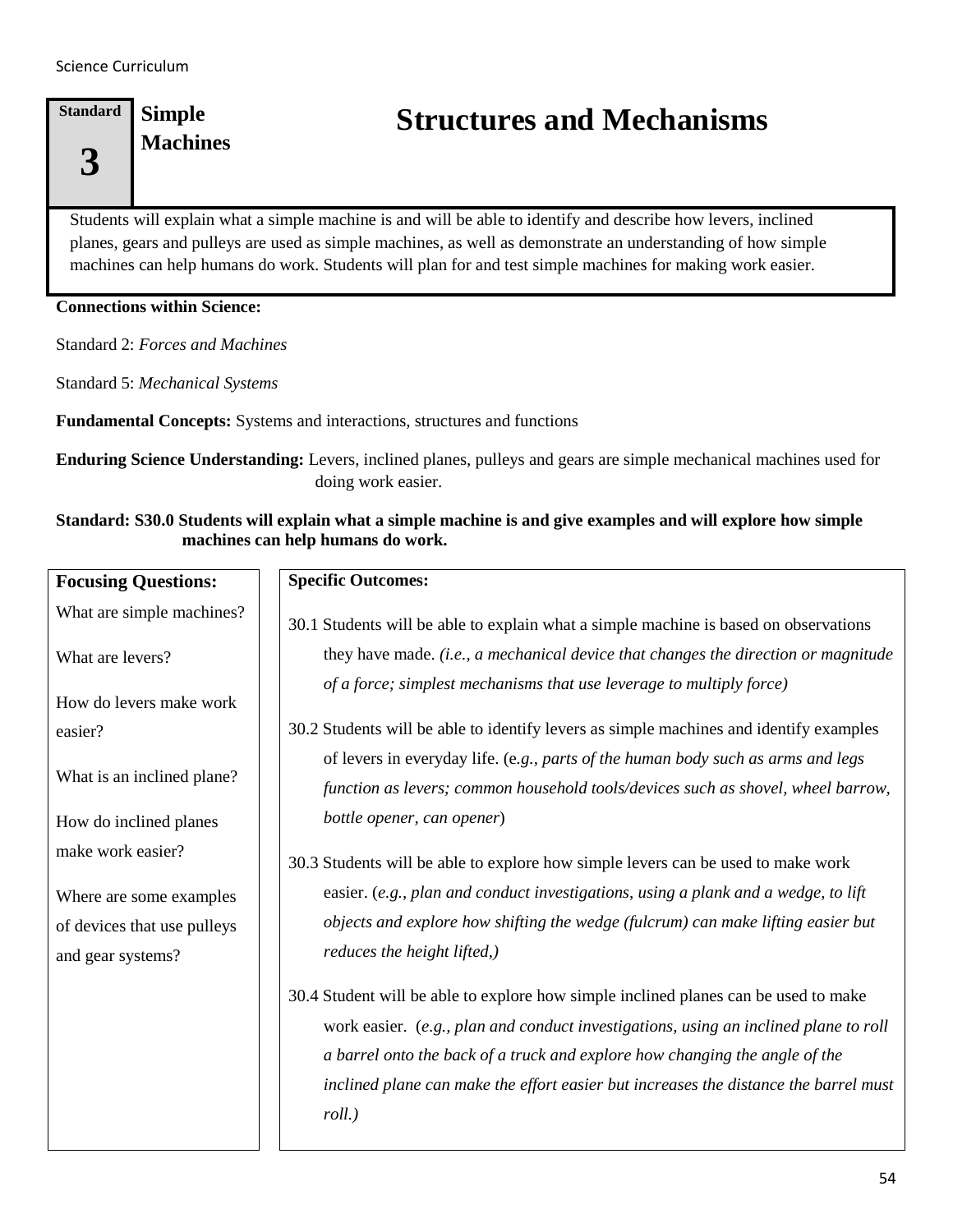|               | 30.5 Students will be able to identify pulley and gear systems and discuss the impact of       |  |
|---------------|------------------------------------------------------------------------------------------------|--|
|               | pulley and gear systems on daily life. ( <i>Identify impact as "they make work easier</i> ")   |  |
|               | to do" e.g. Elevators and other lifting devices use pulley and gear systems to lift            |  |
|               | heavy objects; , sewing machines, and windshield wipers on cars and trucks,                    |  |
|               | pulleys are used to raise flags and boat sails, gears are used to move ferries across          |  |
|               | water)                                                                                         |  |
|               | 30.6 Students will be able to demonstrate how a pulley or gear system performs a               |  |
|               | specific task (e.g. design, build, and test a mechanism that will raise and lower a            |  |
|               | flag or a changing billboard; a model elevator that could be used to lift things to            |  |
|               | the upper floor; a model drawbridge or ferry used for a river crossing).                       |  |
|               |                                                                                                |  |
|               |                                                                                                |  |
| Communicate   | Throughout this unit students will use their communication skills to convey their design       |  |
| understanding | skills to different audiences and for a variety of purposes. (e.g. write a set of instructions |  |
|               | for setting up a pulley system)                                                                |  |
|               |                                                                                                |  |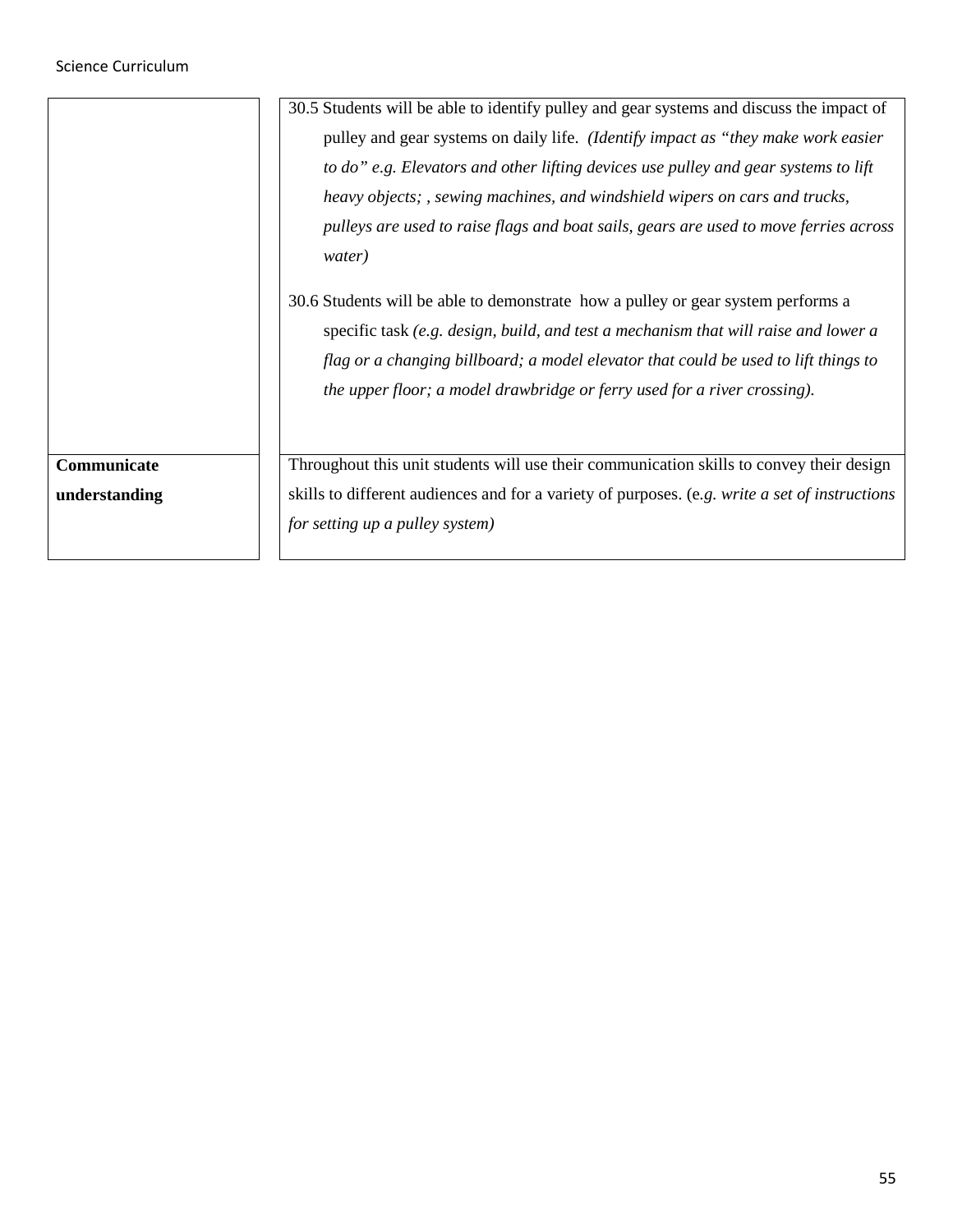#### **Standard 4 Floaters and Flyers**

## **Structures and Mechanisms**

Students will explore the feature of plants and animals that make them fly or float that assisted the designs of human-created floaters and flyers. They will explain basic principles of buoyancy and flying, as well as design and make models of aircrafts and water crafts. Students will test their models and make alterations to improve their buoyancy or flight.

#### **Connections within Science:** Simple machines

**Fundamental Concepts:** Similarity and diversity, systems and interactions, structures and functions

**Enduring Science Understanding**: Air and water crafts use principles of aerodynamics and floatation that are similar to animals and plants that float or fly.

**Standard: S31.0 Students will be able to explain basic principles of aerodynamics and floatation and compare the features of air and water crafts to those of animals and plants that float or fly, design, construct and test simple air and water crafts models.** 

| <b>Focusing Questions:</b>                                                                               | <b>Specific Outcomes:</b>                                                                                                                                                                                                                                                                                                                                                                                                                                                |
|----------------------------------------------------------------------------------------------------------|--------------------------------------------------------------------------------------------------------------------------------------------------------------------------------------------------------------------------------------------------------------------------------------------------------------------------------------------------------------------------------------------------------------------------------------------------------------------------|
| What are some features that<br>make animals and plants<br>float or fly?                                  | 31.1 Students will be able to recognize features of some plants and animals that enable<br>them to float or fly. (e.g., observe animals, plants and plant seeds - ducks, water<br>lilies, seed pods, birds - and identify the features of the plant, animal or plant seed<br>that help them to float or fly - light weight, feathers, impermeable/water-tight<br>surfaces, air bubbles or sacs, ability to flatten the body, long wings, body shape)                     |
| How human created floaters<br>and flyers are made similar<br>to animals and plants that<br>float or fly? | 31.2 Students will be able to make connections between the features of plants and<br>animals identified in 31.1 and the features of human-created floaters and flyers.<br>(i.e., for parachutes, aircraft, water craft their-weight, buoyancy, span, shape,<br>impermeable/water-tight materials).                                                                                                                                                                       |
| What are the four forces<br>that interact during flight?                                                 | 31.3 Students will be able to identify and describe on a diagram the four forces that<br>interact for flight – lift, weight, drag, and thrust - and the relationships between<br>these required for flight (i.e., lift must be greater than weight for a plane/bird to take<br>off; thrust must be greater than drag for a plane/bird to take off; lift must be less<br>than weight for a plane/bird to land; thrust must be less than drag for a plane/bird<br>to land) |
| What are ways you can alter<br>a model airplane to improve                                               | 31.4 Students will be able to plan, design and make model flyers and investigate through<br>altering the design how flight can be improved. (e.g., parachute - modifications can                                                                                                                                                                                                                                                                                         |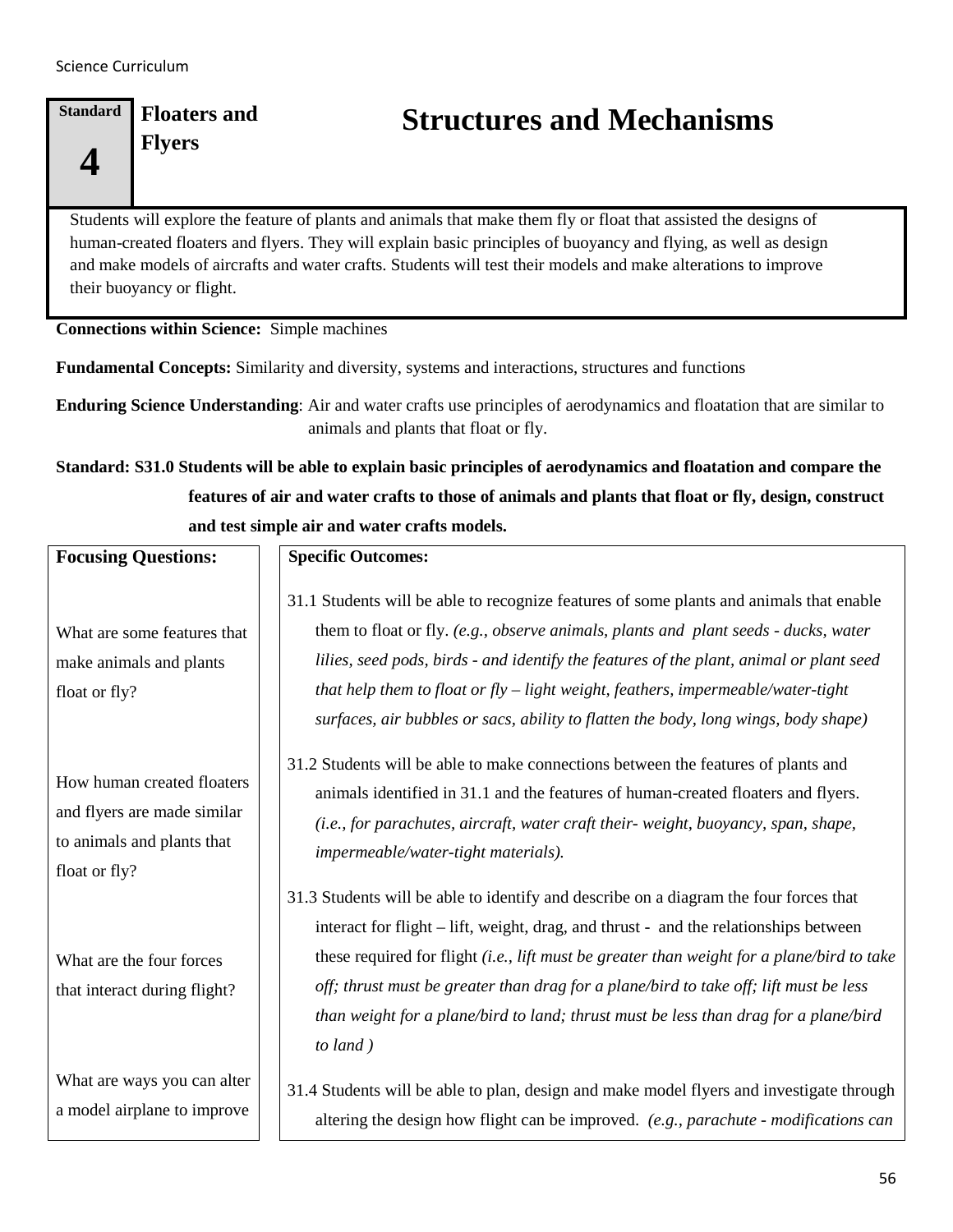| flight?                                            | include weight, diameter and type of material; a paper plane glider/kites -                                                              |
|----------------------------------------------------|------------------------------------------------------------------------------------------------------------------------------------------|
| What are the principles of<br>buoyancy/floatation? | modifications can include angle of flaps, materials, rudder and shape. Relate<br>modifications to the four forces that influence flight) |
|                                                    | 31.5 Students should be able to identify and describe on a diagram the principles of                                                     |
|                                                    | floatation – buoyancy, downward force (weight), upward force (thrust), displaced                                                         |
| What are ways you can alter                        | volume $\&$ density - and the relationships between them that are required for                                                           |
| a model watercraft to                              | floatation (i.e., Buoyancy is the loss in weight an object seems to undergo when                                                         |
| improve buoyancy?                                  | placed in a liquid. The object must make room for its own volume by pushing aside,                                                       |
|                                                    | or displacing, an equivalent (or equal) volume of liquid. The object is exerting a                                                       |
|                                                    | downward force on the liquid and the liquid is therefore exerting an upward force                                                        |
|                                                    | on the object. The solid body floats when it has displaced just enough liquid to equal                                                   |
|                                                    | its own original weight. A denser liquid exerts a greater upward force and makes                                                         |
|                                                    | floating easier)                                                                                                                         |
|                                                    | 31.6 Students will be able to plan, design and make model floaters (water craft) and                                                     |
|                                                    | investigate through altering the design how to improve its buoyancy. (e.g., boat and                                                     |
|                                                    | submersibles: modifications can include weight, depth of hull, materials, shape;                                                         |
|                                                    | liquid modifications: density - easier to float on salt water than fresh water)                                                          |
|                                                    |                                                                                                                                          |
| Communicate                                        | Throughout this unit students will be able to communicate various concepts related to                                                    |
| understanding                                      | floating and flying in a variety of ways and to different audiences.                                                                     |
|                                                    |                                                                                                                                          |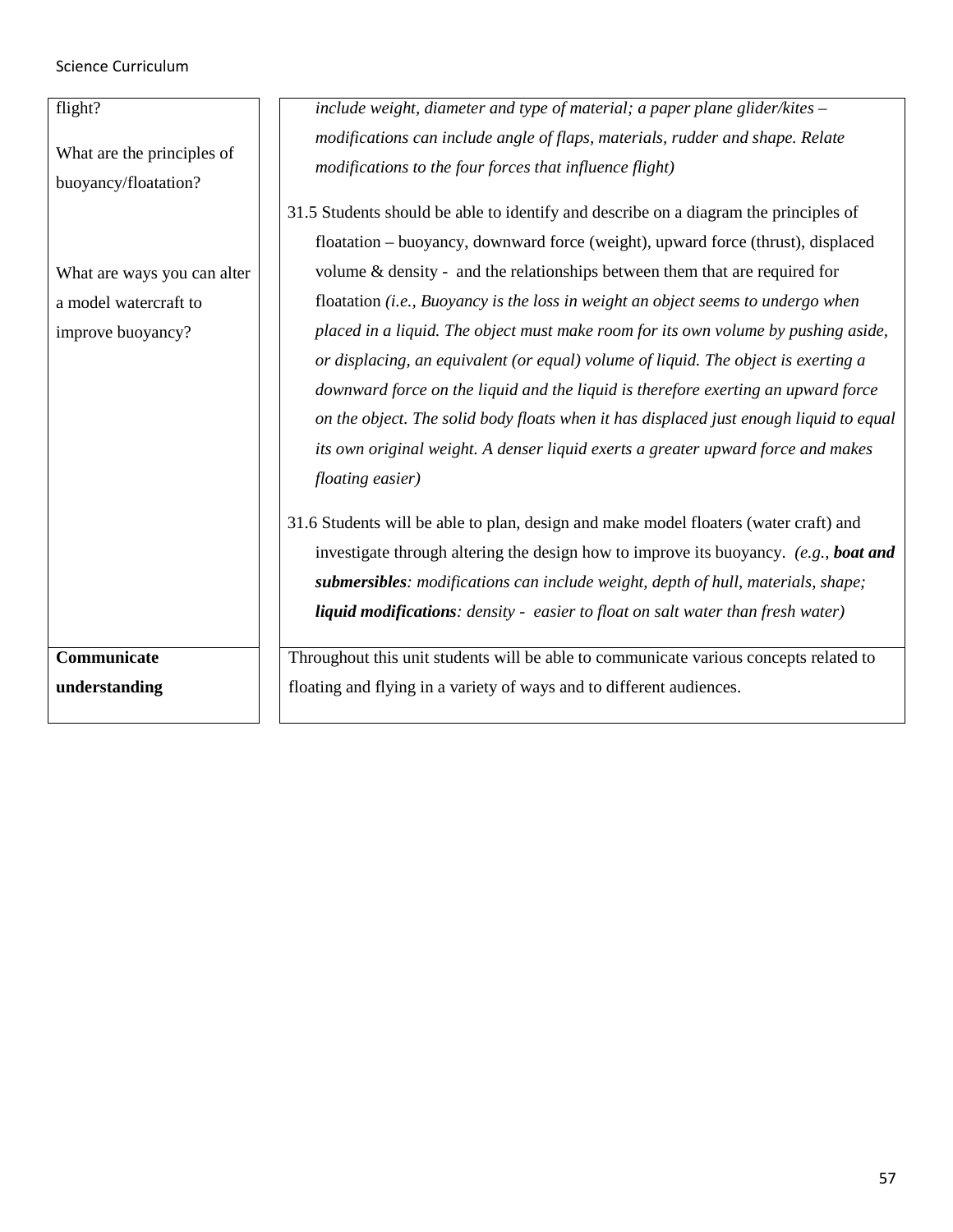| Standard | Mechanical        |
|----------|-------------------|
|          | and               |
|          | <b>Electrical</b> |
|          | <b>Systems</b>    |
|          |                   |

## **Structures and Mechanisms**

Students will be able to identify and describe what mechanical and electrical systems are, including their components and how they function. Students will explain how humans use both systems and for what purposes. Students will explore simple electrical circuits and determine the effects of varying the components of the circuit, and conclude that several components are critical for control and safety.

**Connections within Science:** Std. 2, Std. 3, Std. 4

**Fundamental Concepts:** Systems and interactions, structures and functions

**Enduring Science Understanding:** Mechanical and electrical systems assist us to make work easier.

**Standard: S32.0 Students will analyze simple mechanical systems, explain how forces are used to control moving mechanical devices, observe the effect of magnets on objects, explore simple magnetic devices and electrical circuits and how magnets and electrical devices are used by humans.**

| <b>Focusing Questions:</b>                                             | <b>Specific Outcomes:</b>                                                                                                                                                                                                                                                                                                                                                           |
|------------------------------------------------------------------------|-------------------------------------------------------------------------------------------------------------------------------------------------------------------------------------------------------------------------------------------------------------------------------------------------------------------------------------------------------------------------------------|
| What is a mechanical<br>system?                                        | 32.1 Students will explain what a mechanical system is and give examples. (i.e.,<br>combination of simple machines designed to interact with each other and perform a<br>given function – combinations of inclined planes, levers, pulleys, wheel & axle,<br>wedges and screws)                                                                                                     |
| What are some examples of                                              |                                                                                                                                                                                                                                                                                                                                                                                     |
| simple mechanical devices<br>used in the home?                         | 32.2 Students will be able to analyze a variety of simple mechanical systems. (i.e.,<br>examine common tools, toys, kitchen devices - identify components that act as<br>simple machines, determine the contribution of individual components to the overall<br>function of the devices, the operation of the devices, and how the input force or                                   |
| How do you slow down a<br>moving car?                                  | motion that is applied to one part of a device is transferred to other parts of the<br>device)                                                                                                                                                                                                                                                                                      |
| How do magnets behave?                                                 | 32.3 Students will be able to identify and demonstrate how simple forces can be used to<br>power or stop (control) a moving mechanical device. (e.g., force to initiate move:<br>demonstrate using toy cars - direct pushes, pulls, incline planes; make model rollers<br>with stored energy from rubber bands and springs; counter force: brakes, increased<br>resistive surfaces) |
| What are some examples of<br>how magnets are used in<br>everyday life? | 32.4 Students will observe the behavior of magnets on objects, identify ways in which<br>magnets are used in everyday life. (e.g., behavior: repulsion, attraction of other                                                                                                                                                                                                         |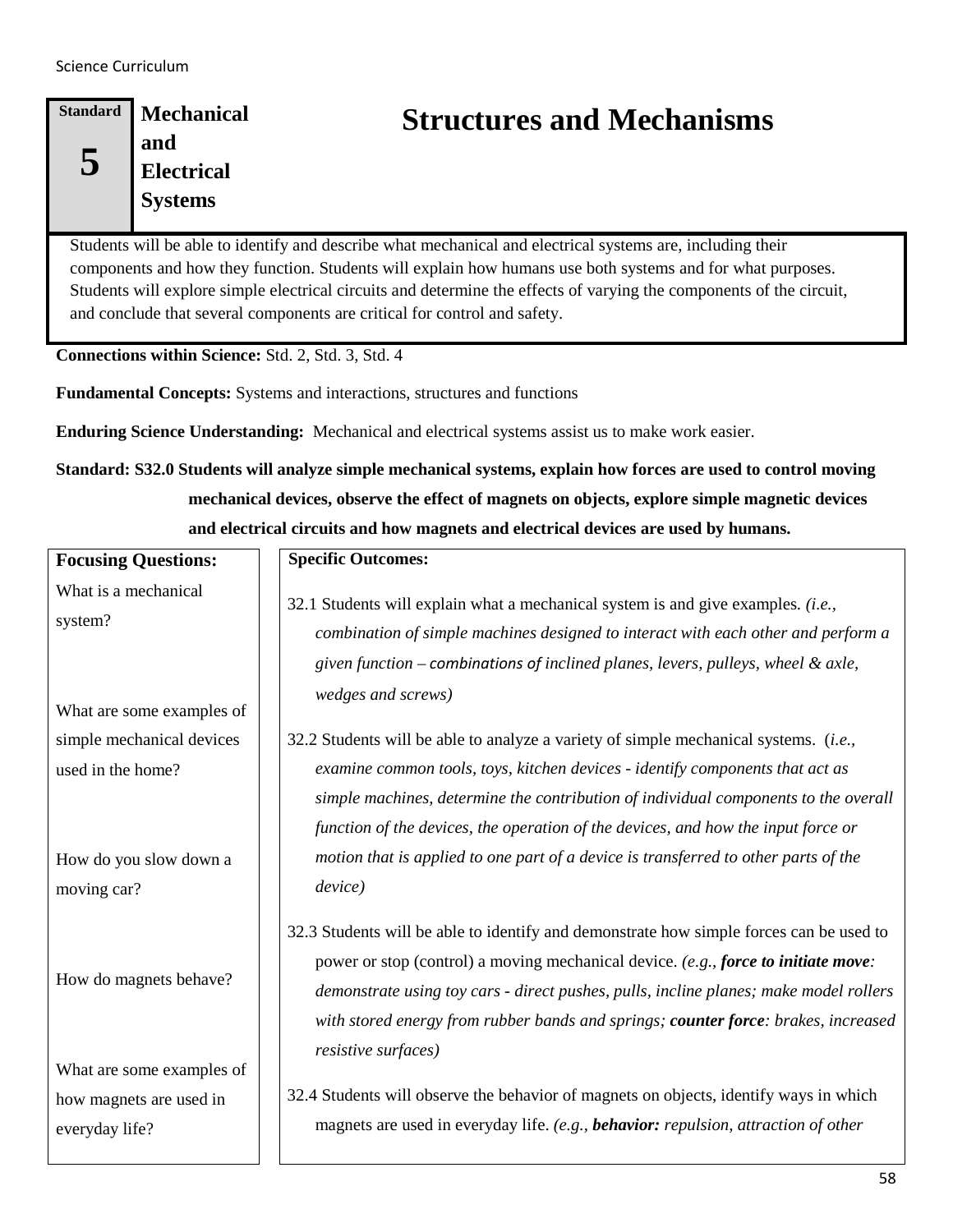| What are some components                                                                                                             | magnets and some metals, no effect on non-metals; uses: lifting derelict cars,                                                                                                                                                                                                                                                                                                                                                                                                                                  |
|--------------------------------------------------------------------------------------------------------------------------------------|-----------------------------------------------------------------------------------------------------------------------------------------------------------------------------------------------------------------------------------------------------------------------------------------------------------------------------------------------------------------------------------------------------------------------------------------------------------------------------------------------------------------|
| of an electrical circuit?                                                                                                            | separating small pieces of metals from non-metals, in compasses - attraction to                                                                                                                                                                                                                                                                                                                                                                                                                                 |
|                                                                                                                                      | magnetic north - make a floating needle compass; force: push and pull metal toy                                                                                                                                                                                                                                                                                                                                                                                                                                 |
|                                                                                                                                      | cars)                                                                                                                                                                                                                                                                                                                                                                                                                                                                                                           |
| How are switches, fuses and<br>breakers used in circuits<br>and electrical devices?<br>In what ways do we use<br>electrical systems? | 32.5 Students will be able to conduct investigations with different electrical circuits that<br>operate lights, a small motor or induced magnetism to determine what happens<br>when the components of the circuit are altered. $(e.g., provide simple circuits that$<br>operate motors, buzzers, LEDs, magnetic induction for students; have students make<br>variations to: the number and arrangement of the circuit's components; make and<br>record observations, offer explanations for the observations) |
|                                                                                                                                      | 32.6 Students will be able to explain the importance of switches and other safety control<br>mechanisms to the design and operation of electrical circuits and devices. $(e.g.,)$<br>switches, fuses, breakers, insulated wires, ground wire)<br>32.7 Students will be able to identify examples of applications of electrical systems in<br>the school, community and/or home and explain how they are used (e.g. cooling,<br>heating, lighting, communication, transportation.)                               |
| Communicate                                                                                                                          | Throughout this unit students will use their communication skills to convey their                                                                                                                                                                                                                                                                                                                                                                                                                               |
| understanding:                                                                                                                       | understanding of simple mechanical and electrical devices to different audiences and for                                                                                                                                                                                                                                                                                                                                                                                                                        |
|                                                                                                                                      | a variety of purposes.                                                                                                                                                                                                                                                                                                                                                                                                                                                                                          |
|                                                                                                                                      |                                                                                                                                                                                                                                                                                                                                                                                                                                                                                                                 |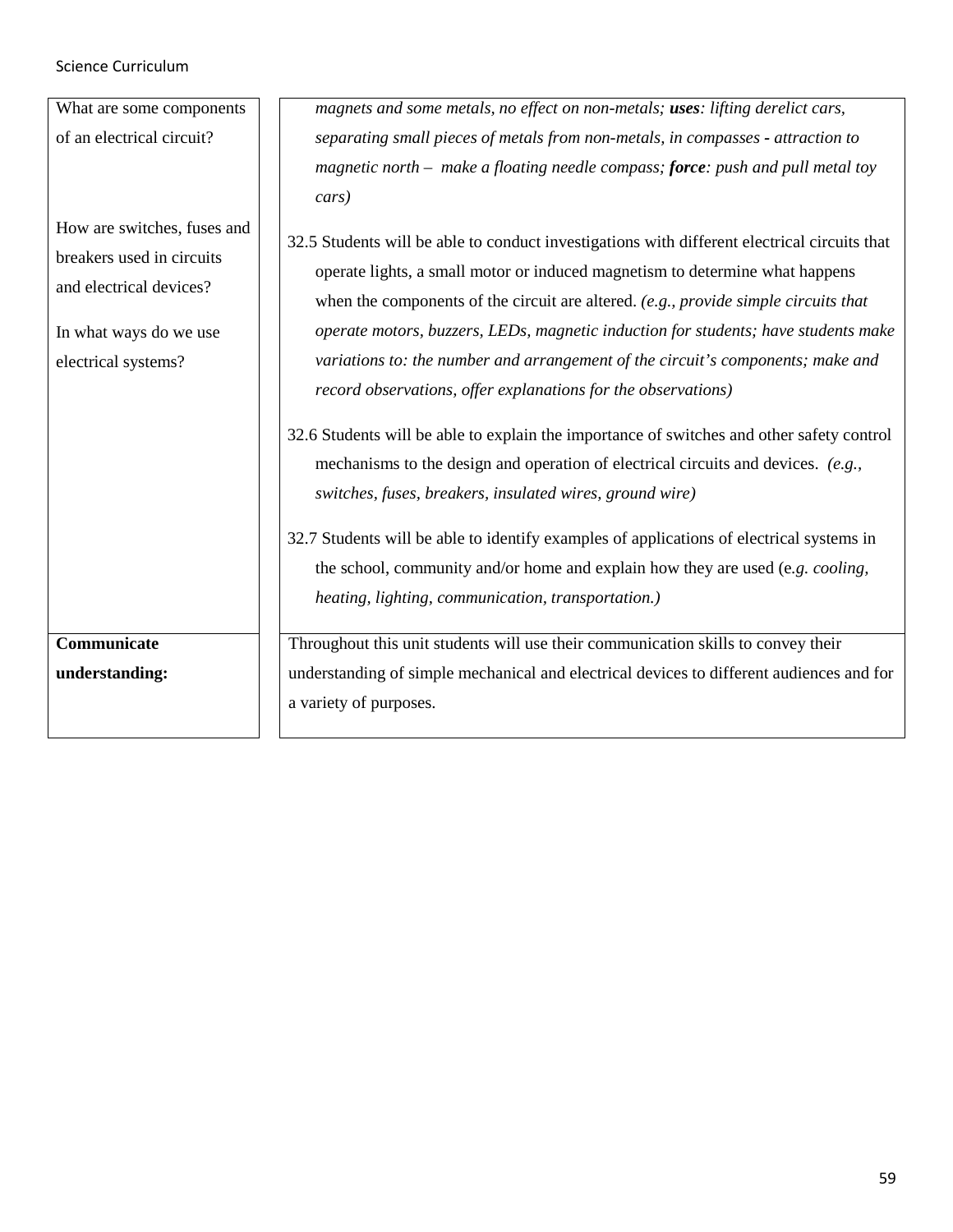**6**

**Standard Energy Resources**

## **Structures and Mechanisms**

Students will classify different forms of energy resources and identify the different energy sources humans use in daily life (e.g. food, fuels). Be able to describe where energy comes from and how we use it, as well as why it is important in our lives. Students will be able to explain how energy is harnessed from one source to another, and why this is significant to how we obtain energy. Students will analyse the effects of extracting non-renewable resources to provide for our energy needs and explain how these needs and the effects of energy use have changed over time. Lastly, students will plan for and undertake personal actions to help reduce energy use and/or use alternative forms of energy.

**Connections within Science:** Energy and Conversions

**Fundamental Concepts:** Similarity and diversity, systems and interactions, structures and functions

**Enduring Science Understanding:** Most of the energy needs of humans are derived from no-renewable resources.

**Standard: S33.0 Students will be able to classify different types of energy resources and describe how the energy stored in the resources can be harnessed for use by humans. Students will analyse the effects of extracting non-renewable resources to provide for our energy needs and explain how these needs and the use of energy have changed over time and identify ways to minimize negative effects on the environment.**

| <b>Focusing Questions:</b>                                               | <b>Specific Outcomes:</b>                                                                                                                                                                                                                                                                                                   |
|--------------------------------------------------------------------------|-----------------------------------------------------------------------------------------------------------------------------------------------------------------------------------------------------------------------------------------------------------------------------------------------------------------------------|
|                                                                          | 33.1 Students will be able to recall various forms and sources of energy (28.1).                                                                                                                                                                                                                                            |
| What are the different types<br>of energy resources?                     | 33.2 Students will be able to classify different types of energy resources and suggest for<br>each whether they are currently or potentially available in Belize. (i.e., renewable<br>and non-renewable resources; natural and human-created energy sources - burning<br>wood for fuel, coal, oil, gas, solar, wind, hydro) |
| How is energy harnessed?                                                 | 33.3 Students will be able to describe how energy can be harnessed from different<br>sources for use by humans. (e.g., food, solar, wind, water, oil and gas, electrical,<br>thermal, wave, ocean)                                                                                                                          |
| What are immediate and<br>long-term effects of energy<br>use by society? | 33.4 Students will be able to analyze the immediate and long-term effects extraction and<br>uses of natural resources for energy production has on society and the environment,<br>and make recommendations for minimizing the effects now and in the future.                                                               |
| In what ways can we<br>conserve energy resources?                        | 33.5 Students will be able to describe ways in which the use of energy by society, the<br>amount of energy used, and the effects on the environment have changed over time.                                                                                                                                                 |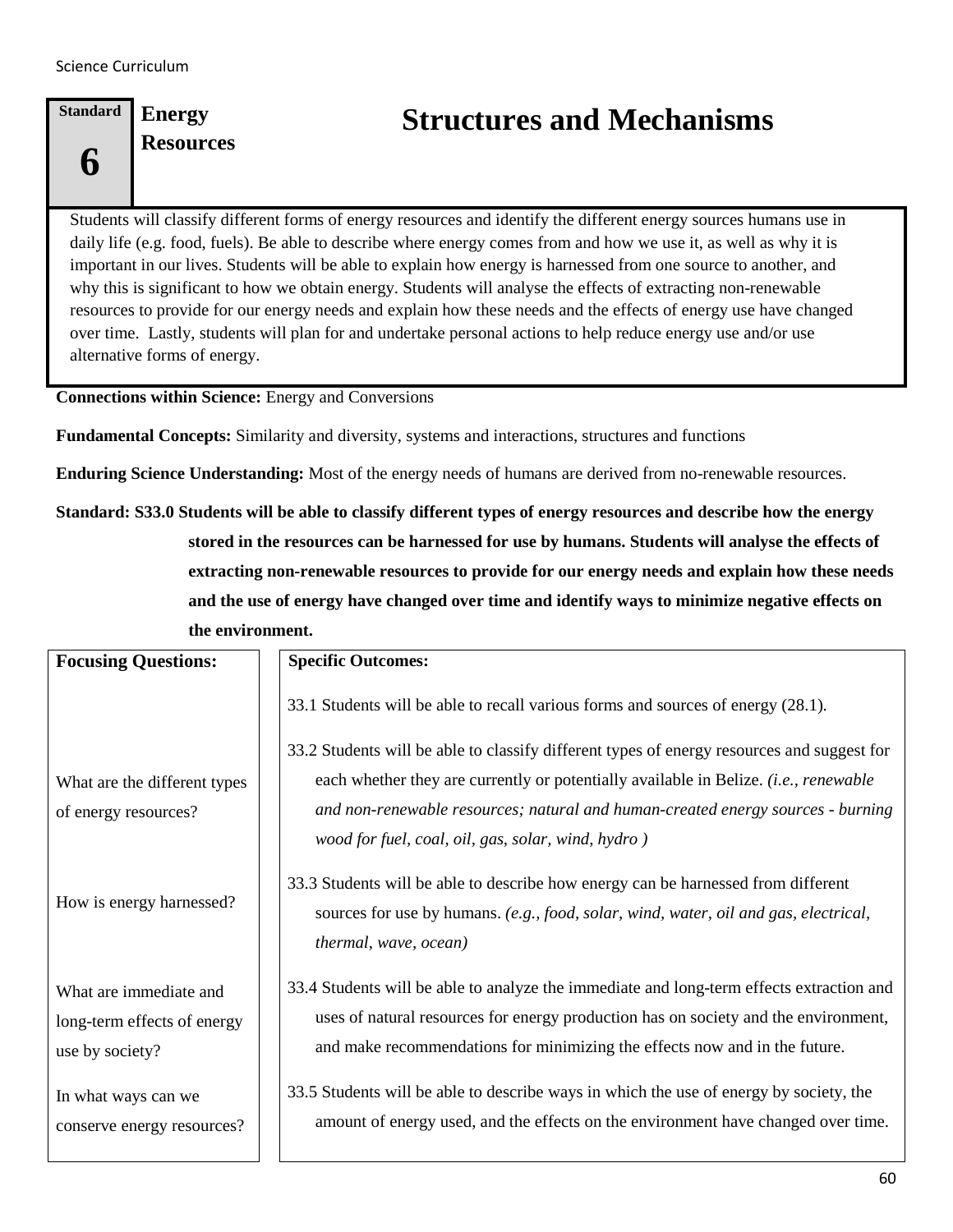| In what ways can we<br>conserve energy at home? | (e.g., drying clothes in a dryer instead of using a clothesline; playing video games<br>instead of playing board games; using electric lights instead of candles; types of<br>pollution created from energy production; increase in contributions of greenhouse<br>gases from fossil fuel use, travel in cars instead of walking or riding bicycles)                                                                                                                                                                                                                                                                                                                                                          |
|-------------------------------------------------|---------------------------------------------------------------------------------------------------------------------------------------------------------------------------------------------------------------------------------------------------------------------------------------------------------------------------------------------------------------------------------------------------------------------------------------------------------------------------------------------------------------------------------------------------------------------------------------------------------------------------------------------------------------------------------------------------------------|
|                                                 | 28.5 Students will identify, plan for and undertake personal actions that help reduce<br>energy use and/or use alternative forms of energy to illustrate that positive<br>conservation attitudes and behaviors are integral to stewardship and sustainable use<br>of energy. (e.g., as a class plan to turn off all the lights and/or fans in the<br>classroom and at home when not in use, use fluorescent bulbs, use appropriate size<br>burner on stove, iron clothes in bulk, turning off the faucet while brushing teeth or<br>washing and rinsing dishes to conserve water, reusing, reducing or recycling<br><i>products or using fewer products, use public transportation, daylight saving time)</i> |
| Communicate<br>understanding                    | Throughout this unit students will use their communication skills to convey their<br>understanding of energy resources and its conservation to different audiences and for a<br>variety of purposes.                                                                                                                                                                                                                                                                                                                                                                                                                                                                                                          |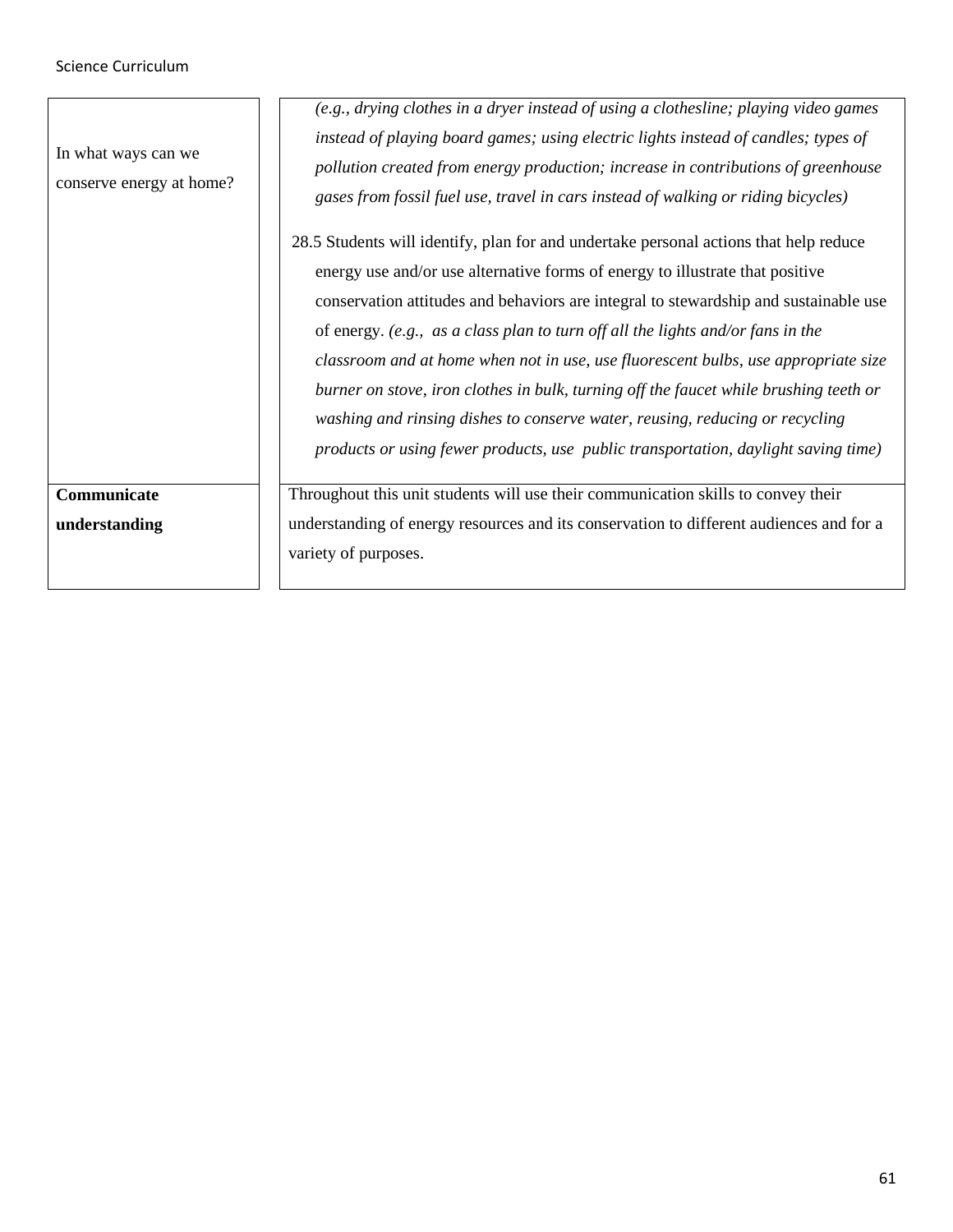## **Earth and Space Science**

This strand engages students in developing their understanding of the Earth's composition as well as landforms and how they can change over time as a result of a variety of processes, both natural and human-created. Additionally, students will learn what space science is and why it is significant to human life, as well as explore the differences and interconnections between weather and climate, and how human activity can have an effect on both weather and climate. Lastly, students will develop their understanding of Belize's marine ecosystems and how and why they are significant to Belizean life.

Throughout this strand, students will acquire, develop and apply:

- curiosity and inventiveness;
- confidence in personal ability to explore materials and learn by direct study;
- team work skills and abilities:
- receptiveness to other ideas;
- a sense of responsibility for actions; and
- respect for living things, the environment, and commitment to their stewardship.

#### **Suggested Teaching Strategies**

- Ask questions that lead to exploration and investigation
- Construct ideas by making predictions and hypotheses
- Identify one or more possible answers to questions asked by themselves and others
- Manipulate materials and make observations that are relevant to questions asked
- Carry out simple procedures that have been developed by others and by the students themselves
- Identify materials that will be used, as well as why they were chosen and how they were used
- Make inferences and describe observation, using illustrations, written and oral language
- Evaluate, describe and explain results
- Use, with guidance and individually, print and other sources of information provided. Sources may include library, classroom, community and computer-based resources
- Communicate results of investigations and activities, using illustrations, written and oral language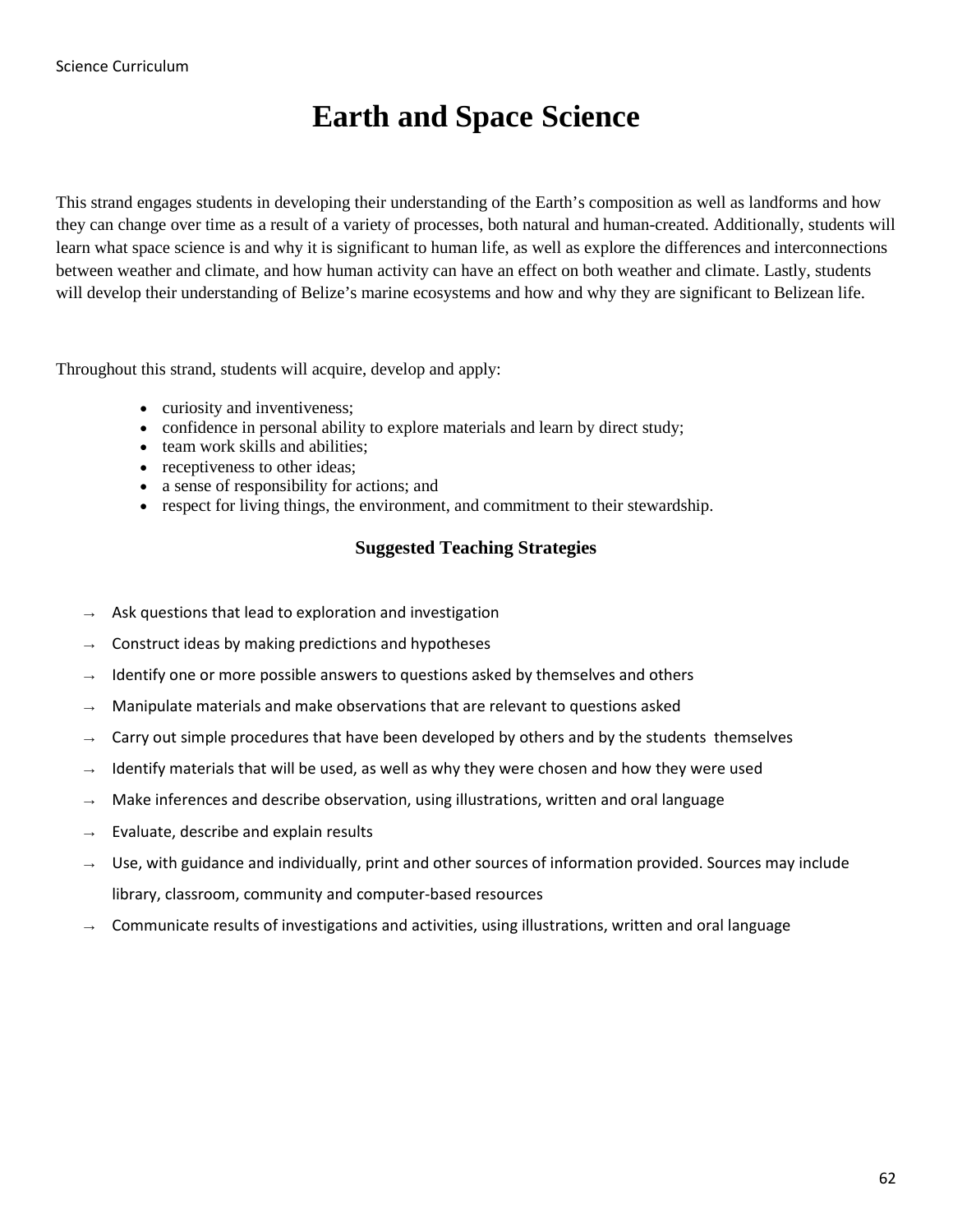| <b>Standard</b> | Rocks,          |
|-----------------|-----------------|
|                 | <b>Minerals</b> |
|                 | and Soils       |
|                 |                 |

# **Earth and Space Science**

Students will understand the differences between rocks and minerals. Students will identify similarities and differences, and classify different types of rocks they find through investigations. They will investigate how rocks contribute to the formation of soil and examine soil samples to identify the components of the samples. They will also investigate how a variety of rocks, minerals and soils are used in human life.

**Connections within Science:** Std. 2 Waste and our World

**Fundamental Concepts:** Similarity and diversity, systems and interactions

**Enduring Science Understanding:** There are different types of rocks and soils in Belize.

**Standard: S34.0 Student will be able to differentiate between rocks, minerals and soils, explain how they are used to support human life and how rocks contribute to the formation of soil.**

| <b>Focusing Questions:</b>                                                                                                                | <b>Specific Outcomes:</b>                                                                                                                                                                                                                                                                                                                                                                                                                                                                                                 |
|-------------------------------------------------------------------------------------------------------------------------------------------|---------------------------------------------------------------------------------------------------------------------------------------------------------------------------------------------------------------------------------------------------------------------------------------------------------------------------------------------------------------------------------------------------------------------------------------------------------------------------------------------------------------------------|
| How are rocks and                                                                                                                         | 34.1 Students will be able to differentiate between rocks and minerals. (i.e., rocks are                                                                                                                                                                                                                                                                                                                                                                                                                                  |
| minerals different?                                                                                                                       | made up of two or more minerals; minerals are made up of only one substance)                                                                                                                                                                                                                                                                                                                                                                                                                                              |
| What are different types of<br>rocks found locally?<br>What are some features you<br>can use to describe rocks?<br>How do rocks help form | 34.2 Students will be able to give examples of rocks and minerals found in Belize. $(e.g.,)$<br>Rocks: mountain, stone, boulder, pebbles; Minerals: dolomite, gold, petroleum)<br>34.3 Students will be able to classify local rocks on the basis of color, luster or<br>"shininess" (shiny, dull, glassy, metallic, earthy), texture (rough, smooth, uneven),<br>and hardness (based on scratch tests with available materials).<br>34.4 Students will be able to demonstrate one or more ways by which rocks break down |
| soil?                                                                                                                                     | to form the basis for soil. (e.g., by shaking a group of small soft rocks in a jar of<br>water; by striking rocks together)                                                                                                                                                                                                                                                                                                                                                                                               |
| What are the soils made up<br>of?<br>What do we use rocks, soils                                                                          | 34.5 Students will be able to describe soils as a combination of different minerals, rocks,<br>and organic materials layered together in various ways. (i.e., investigate a local soil<br>sample to identify its components)                                                                                                                                                                                                                                                                                              |
| and minerals?                                                                                                                             | 34.6 Students will be able to give examples of how minerals, rocks and soils are used by<br>humans. (e.g., gold is used for jewelry; rocks are used for construction; soils are<br>used for agriculture)                                                                                                                                                                                                                                                                                                                  |
| Communicate<br>understanding:                                                                                                             | Throughout this unit students will use their communication skills to convey their<br>understanding of rocks, minerals, and soils to different audiences.                                                                                                                                                                                                                                                                                                                                                                  |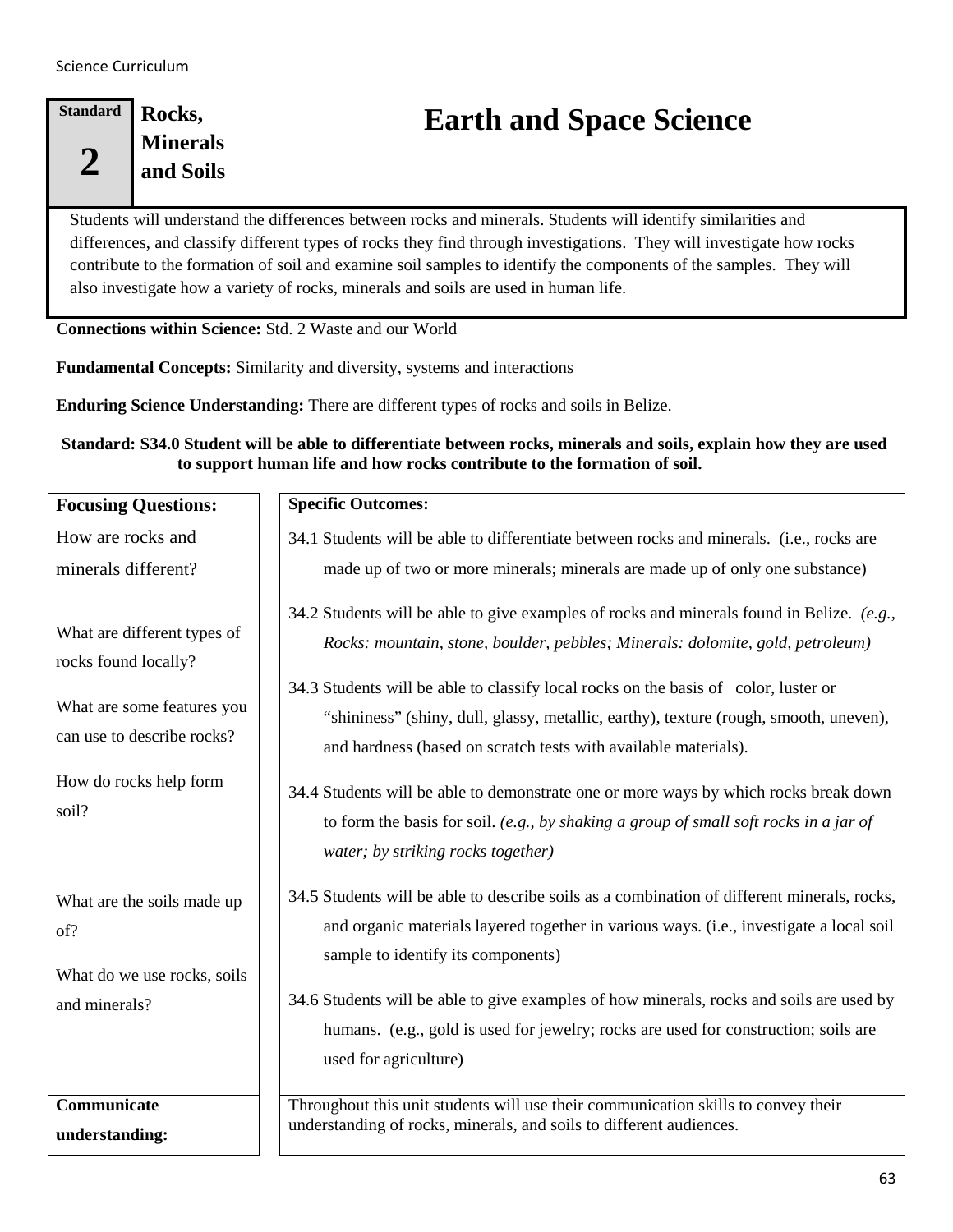### **Standard 3 Landforms**

# **and Changes Earth and Space Science**

Students will understand what landforms are, how different natural events and human activities shape them over time and how changes in landforms can be positive or negative for humans, animals and plants.

**Connections within Science:** Plant and Animal Habitats; Rocks and Soils;

**Fundamental Concepts:** similarity and diversity, systems and interactions, structure and function

**Enduring Science Understanding:** The earth's landforms and their formation vary across the globe.

#### **Standard: S35.0 Students will be able to discuss landforms, how they are changed and the impacts changes have on humans, animals and plants.**

| <b>Focusing Questions:</b>                                                                                     | <b>Specific Outcomes:</b>                                                                                                                                                                                                                                                                                                                                                                                                                                |
|----------------------------------------------------------------------------------------------------------------|----------------------------------------------------------------------------------------------------------------------------------------------------------------------------------------------------------------------------------------------------------------------------------------------------------------------------------------------------------------------------------------------------------------------------------------------------------|
| What are different<br>commonly found types of<br>landforms on earth?<br>What landforms are found<br>in Belize? | 35.1 Students will be able to identify a variety of earth's surface features that are<br>landforms. (e.g., mountains, valleys, hills, caves, flatlands, islands)<br>35.2 Students will be able to identify and describe natural landforms found in<br>their local area, within Belize and in other countries, and note similarities<br>and differences between them.<br>35.3 Students will be able to discuss how landform changes are brought about and |
| How are landforms<br>changed?                                                                                  | how changes can be positive or negative for humans, animals and plants. (e.g.,<br>earthquakes, erosion, hurricanes, human activities: construction, mining)                                                                                                                                                                                                                                                                                              |
| How do changes in<br>landforms affect humans,<br>animals and plants?                                           |                                                                                                                                                                                                                                                                                                                                                                                                                                                          |
| Communicate<br>understanding:                                                                                  | Throughout this unit, students will use their communication skills to convey their<br>understanding of landforms to different audiences and for a variety of purposes.                                                                                                                                                                                                                                                                                   |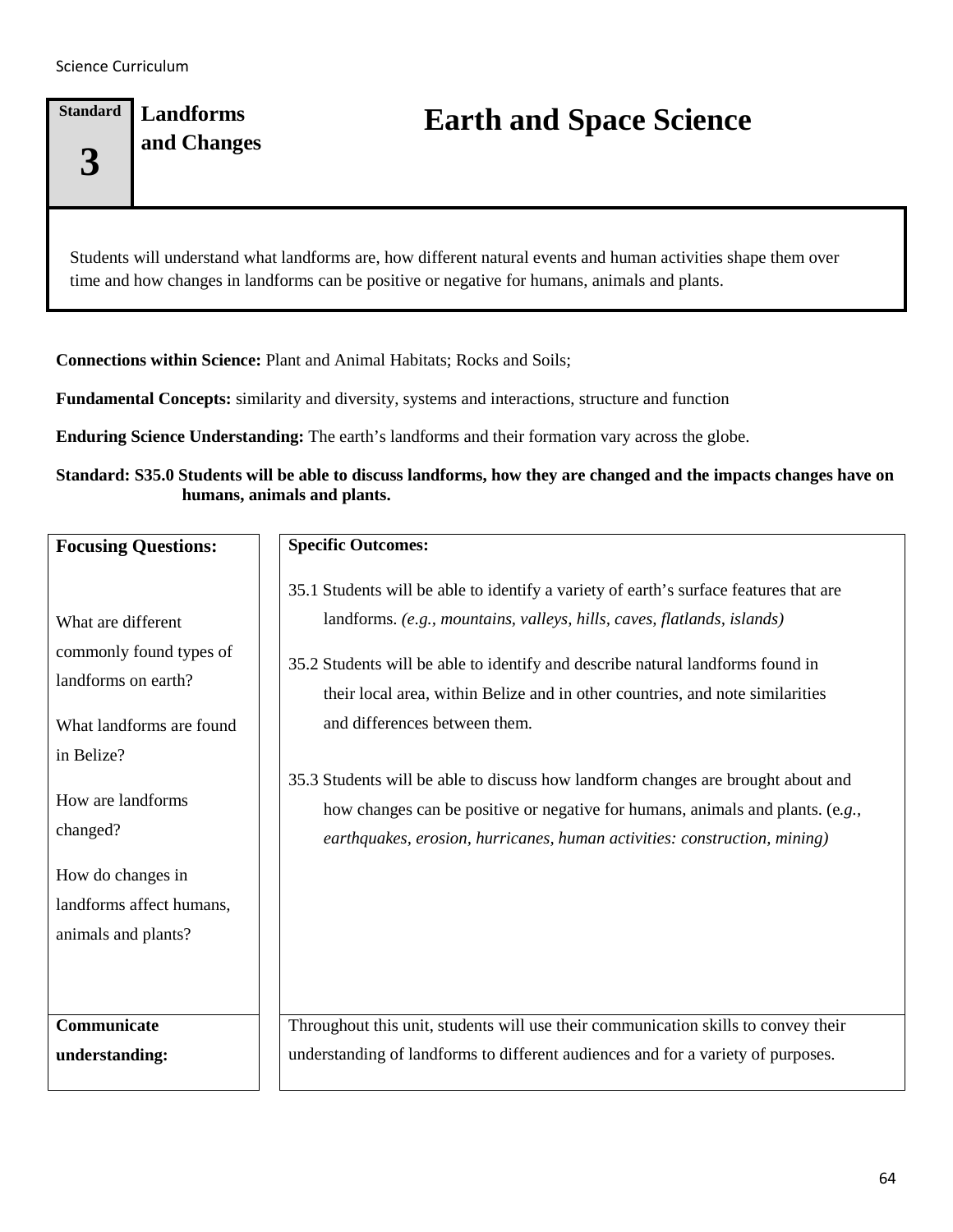**4**

**Standard Space** 

**Science Earth and Space Science**

Students will observe and identify objects in the day and night sky, as well as understand how the solar system works. Students will understand how seasonal cycles, phases of the moon and motion relate to human life and experience. Students will also be able to demonstrate an understanding of space exploration and what this knowledge has done for humankind.

**Connections within Science:** 

**Fundamental Concepts:** Similarity and diversity, systems and interactions

**Enduring Science Understanding:** Our planet earth is a part of the solar system.

**Standard: S36.0 Students will be able to describe the solar system and the impact celestial bodies have on the earth.**

| <b>Focusing Questions:</b>                                                     | <b>Specific Outcomes:</b>                                                                                                                                                                                                                                                                                                                       |
|--------------------------------------------------------------------------------|-------------------------------------------------------------------------------------------------------------------------------------------------------------------------------------------------------------------------------------------------------------------------------------------------------------------------------------------------|
| What is the difference<br>between a star and a planet,<br>a moon and a planet, | 36.1 Students will be able to differentiate between stars, moons, planets, meteors and<br>satellites.                                                                                                                                                                                                                                           |
| meteors and satellites?                                                        | 36.2 Students will be able to design and build a model of the solar system and<br>communicate their understanding of how the solar system works. (e.g., using simple<br>materials, such as balls and beads, create a model of the solar system to explore the                                                                                   |
| What four planets are<br>closest to the sun?                                   | relative position and sizes of the sun, earth's moon, earth and other planets that are<br>part of our solar system; draw line graph showing distances from the sun.)                                                                                                                                                                            |
| What causes day and night?                                                     | 36.3 Students will be able to demonstrate and explain how the earth's rotation around                                                                                                                                                                                                                                                           |
| What is a sun dial?                                                            | the sun results in cyclical changes from day to night. (i.e., rotation and revolution of<br>the earth causes night and day; build a device for plotting the apparent movement of<br>the sun over the course of $a$ day - $a$ sundial or shadow stick)                                                                                           |
| Why do we have seasons?                                                        | 36.4 Students will be able to explain seasonal changes as a result of the angle of the sun<br>above earth's horizon determining the amount of the sun's energy received at<br>different times throughout the year and how seasons affect humans, plants and<br>animals (e.g., yearly cycles of weather change benefits: farming crops, breeding |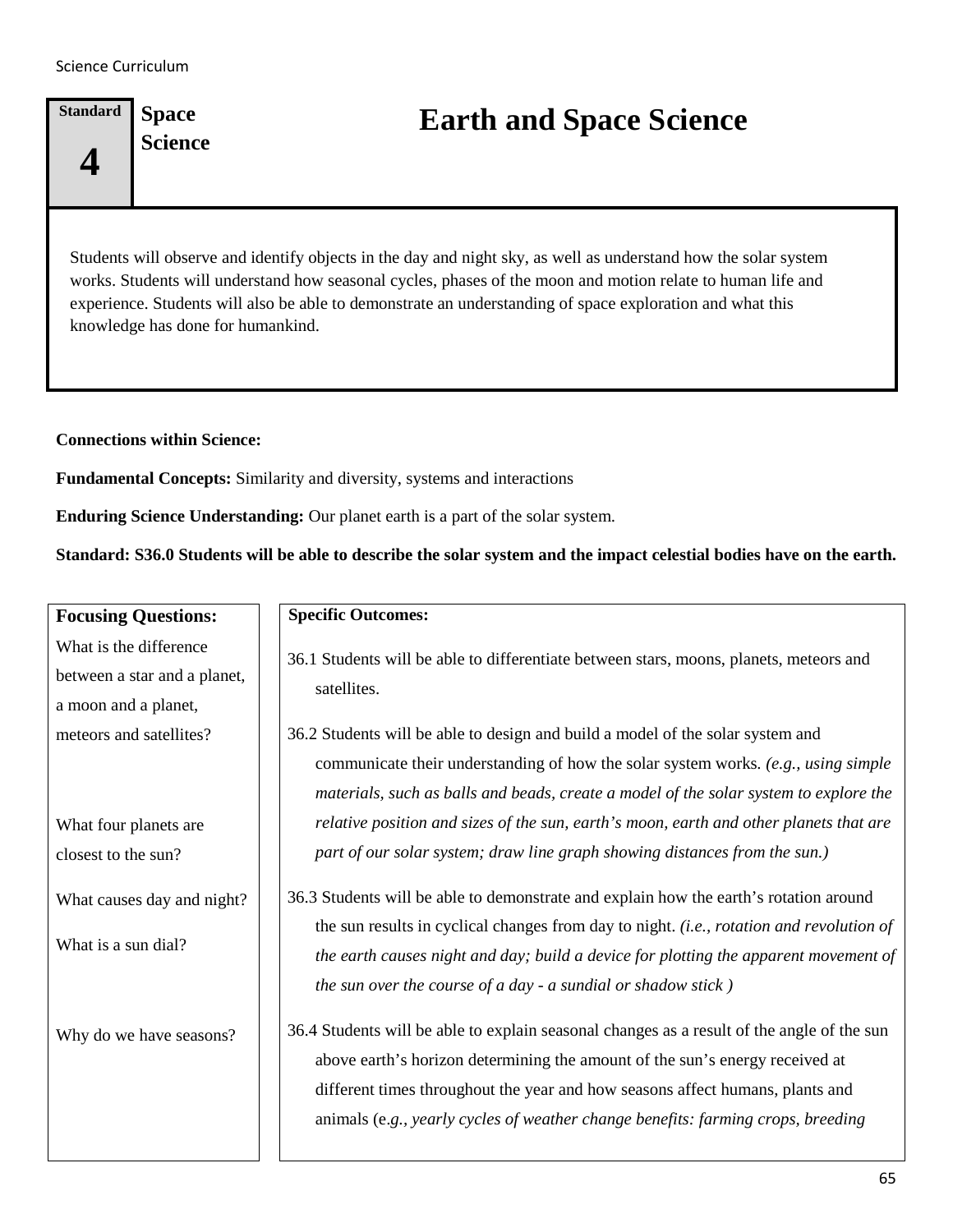| seasons, pollination, migration of animals)                                                                                                                                                                                                                                                                                                                                                |
|--------------------------------------------------------------------------------------------------------------------------------------------------------------------------------------------------------------------------------------------------------------------------------------------------------------------------------------------------------------------------------------------|
| 36.5 Students will be able to identify the phases of earth's moon, describe each phase,<br>and explain how this cycle of phases is important for humans and for some animals<br>and plants. (e.g., <i>descriptions include that monthly phases of the moon are regular</i><br>and predictable, impact tides and are used to inform appropriate times for farming,<br>breeding, harvesting) |
| Throughout this unit students will use their communication skills to convey their                                                                                                                                                                                                                                                                                                          |
| understanding of celestial bodies in our solar system to different audiences and for a                                                                                                                                                                                                                                                                                                     |
| variety of purposes                                                                                                                                                                                                                                                                                                                                                                        |
|                                                                                                                                                                                                                                                                                                                                                                                            |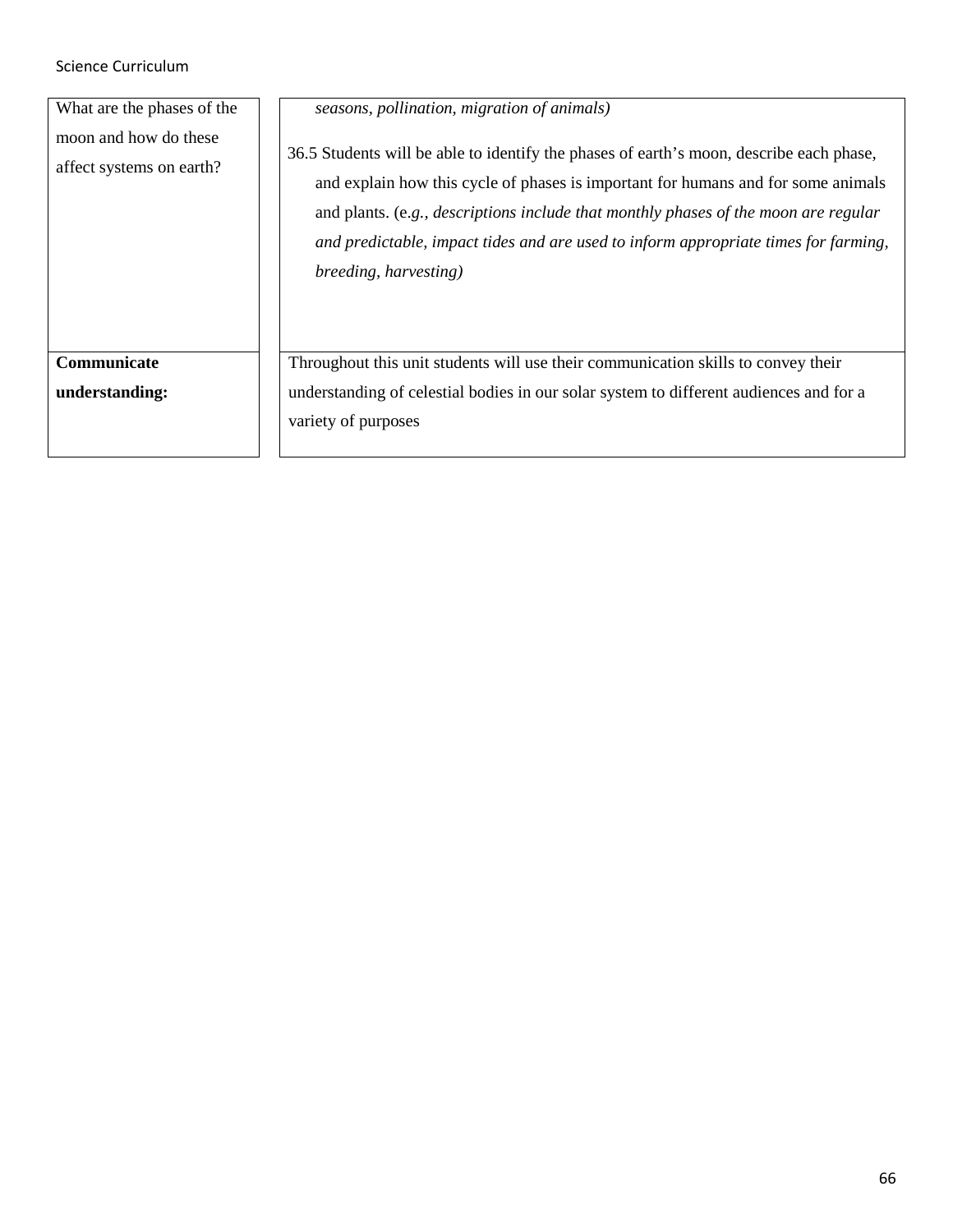### **Standard 5 Weather**

# **and Climate Earth and Space Science**

Students will be able to explain weather and climate and how they affect the world they live in. They will measure different weather conditions, explain how tropical weather systems develop and monitor the movement of a hurricane. Students will identify different weather and climate patterns and trends, and identify how humans may impact weather and/or climate.

#### **Connections within Science:**

**Fundamental Concepts:** similarity and diversity, systems and interactions

**Enduring Science Understanding:** Weather and climate vary. Natural elements and human activities may impact weather and climate.

**Standard: S37.0 Students will understand weather, climate and the interrelations between each, measure different weather conditions, how tropical weather systems form and are monitored, the effects of weather and climate on living things, and how humans have and are influencing climate.**

| <b>Focusing Questions:</b>                                                                                                                                                 | <b>Specific Outcomes:</b>                                                                                                                                                                                                                                                                                                                                                                                                                                                                                                                                                                                                                                                   |
|----------------------------------------------------------------------------------------------------------------------------------------------------------------------------|-----------------------------------------------------------------------------------------------------------------------------------------------------------------------------------------------------------------------------------------------------------------------------------------------------------------------------------------------------------------------------------------------------------------------------------------------------------------------------------------------------------------------------------------------------------------------------------------------------------------------------------------------------------------------------|
| What is the difference<br>between weather and<br>climate?<br>How can we tell which area<br>is warmer than another?<br>What is air convection and<br>how does it affect us? | 37.1 Students will be able to distinguish between climate and weather and explain<br>general effects of climate and weather on living and non-living things. (i.e., climate<br>refers to long-term weather trends in a particular region and that climate varies<br>throughout the world)<br>37.2 Students will be able to make observations and predict where, in any given indoor<br>or outdoor environment, one might find the warmest and coolest temperatures. $(e.g.,$<br>make predictions based on prevailing wind, location relative to a water body,<br>sunrise and sunset, reflective surfaces of roofing materials, immediate vegetation<br>and other landscape) |
| What are some devices used<br>to measure weather<br>conditions?<br>What are some common<br>types of clouds?<br>How are weather systems<br>formed?                          | 37.3 Students will be able to explain the patterns of air movement, in indoor and outdoor<br>environments, that occur when one area is warm and another area is cool. (e.g.<br>inversions - room natural ventilations, land and sea breezes)<br>37.4 Students will able to build and use simple devices to measure ambient temperature,<br>wind speed, wind direction and rainfall and use a barometer to measure atmospheric<br>pressure. (e.g., make and use a rain gauge; create a weather vane to determine wind<br>direction, use a classroom barometer and record changes - a drop in pressure                                                                        |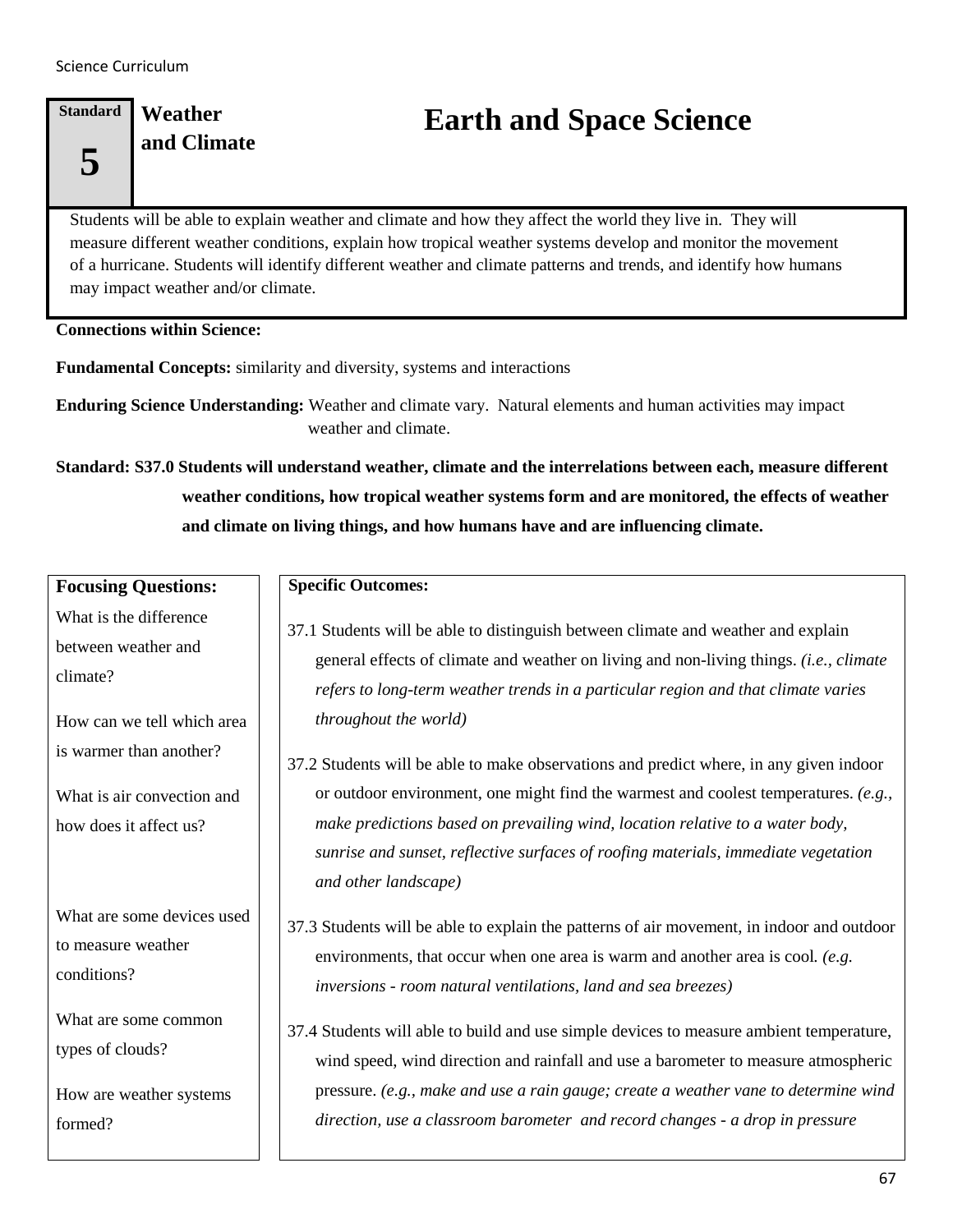|                            | indicates an increased chance of rain, a rise in pressure indicates an increased                                 |
|----------------------------|------------------------------------------------------------------------------------------------------------------|
| How do humans affect       | chance of clear skies)                                                                                           |
| climate?                   | 37.5 Students will be able to recognize common types of clouds and relate them to<br>different weather patterns. |
| What are greenhouse gasses |                                                                                                                  |
| and how do they affect our | 37.6 Students will be able to determine possible changes to the local weather by                                 |
| climate?                   | observing the amount of cloud cover, the type and color of clouds, the movement of                               |
|                            | clouds, changing wind direction and speed, air moisture, and other measured data<br>(37.4).                      |
| How can we reduce climate  | 37.7 Students will be able to make their own weather forecast by using their observation                         |
| change?                    |                                                                                                                  |
|                            | skills to record weather measurements over a period of time and analyzing trends in<br>the weather.              |
|                            | 37.8 Students will be able to explain how weather systems such as tropical depressions,                          |
|                            | tropical storms and hurricanes are generated and how their impacts affect humans,                                |
|                            | animals and plants. (i.e., different surfaces on earth retain and release heat at<br>different rates)            |
|                            | 37.9 Students will be able to track a hurricane over time and connect this to the                                |
|                            | hurricane warning system for Belize. (i.e., use latitude and longitude on a hurricane                            |
|                            | tracking chart to track the movement and forecast of hurricanes)                                                 |
|                            | 37.10 Students will be able to identify how various human actions contribute to                                  |
|                            | changing weather patterns and climate (e.g., increasing the amount of greenhouse                                 |
|                            | gases on earth, global warming, impacts on biodiversity; impacts on low-lying                                    |
|                            | coastal areas; impacts on water availability)                                                                    |
| Communicate                | Throughout this unit students will use their communication skills to convey their                                |
| understanding:             | understanding to different audiences and for a variety of purposes                                               |
|                            |                                                                                                                  |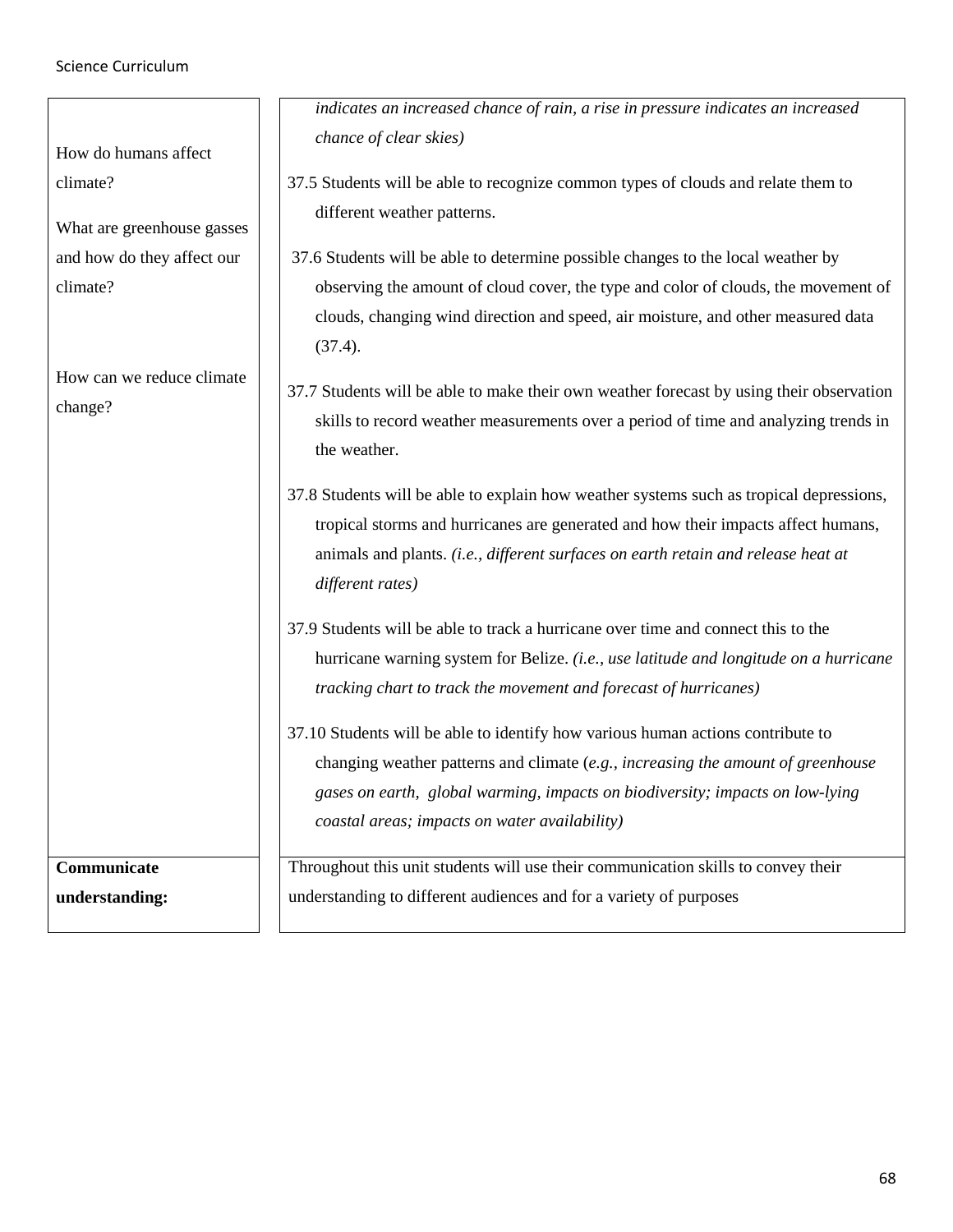# **Standard 6 Aquatic**

**Ecosystems Earth and Space Science**

Earth is described as the water planet: over two-thirds of earth's surface is covered by oceans and freshwater systems. By exploring examples of aquatic systems, students come to appreciate the dynamic nature of these systems and learn about the interrelationship of the aquatic systems and how they support life. Students will also investigate factors that affect the distribution and health of living things in aquatic environments and humans can protect aquatic systems.

#### **Connections within Science:**

Standard 4: *Water for All*

Standard 5: *Landforms and Changes*

**Fundamental Concepts:** Similarity and diversity, systems and interactions, structures and functions.

**Enduring Science Understanding:** A large portion of earth's surface is covered with bodies of salt and fresh water.

**Standard: S38.0 Students will be able to identify aquatic bodies, how aquatic systems are connected and support life and will investigate the relationship between aquatic systems and living things that are found in and around them, make predictions of the effect of changes to the water on living things that utilise the aquatic system and how humans affect aquatic systems and can reduce their impacts.**

#### **Focusing Questions:**

What are some fresh and salt water bodies in and around Belize?

How do sediments and nutrients flow from one water system to another?

What are the factors that affect the distribution and productivity of life in aquatic systems?

What are some of the living things found in fresh and salt water in and around

#### **Specific Outcomes:**

- 38.1 Students will be able to identify fresh and salt water systems in and around Belize and major water systems throughout the world *(e.g., Belize: sea, lagoons, estuaries, rivers, ponds, creeks, cenotes – other underground sources as repositories of the earth's water; world: great lakes, seas, oceans, ice sheets)*
- 38.2 Students will be able to describe how water flows through continental drainage systems to seas and ocean basins carrying sediments and nutrients with it as it empties from one water system to another. (*e.g., dissolved solids and stream-borne sediments wash into rivers and then intermix with seawater; surface water drains into the underground water table; connect to the water cycle 13.2/3)*

38.3 Students will be able to describe how the interconnections (38.2) between water systems are critical contributors for the distribution and productivity of aquatic animals and plants. *(e.g., river and ocean currents can affect food and nutrients available for sea life; water acidity limits coral growth; poor water quality or the*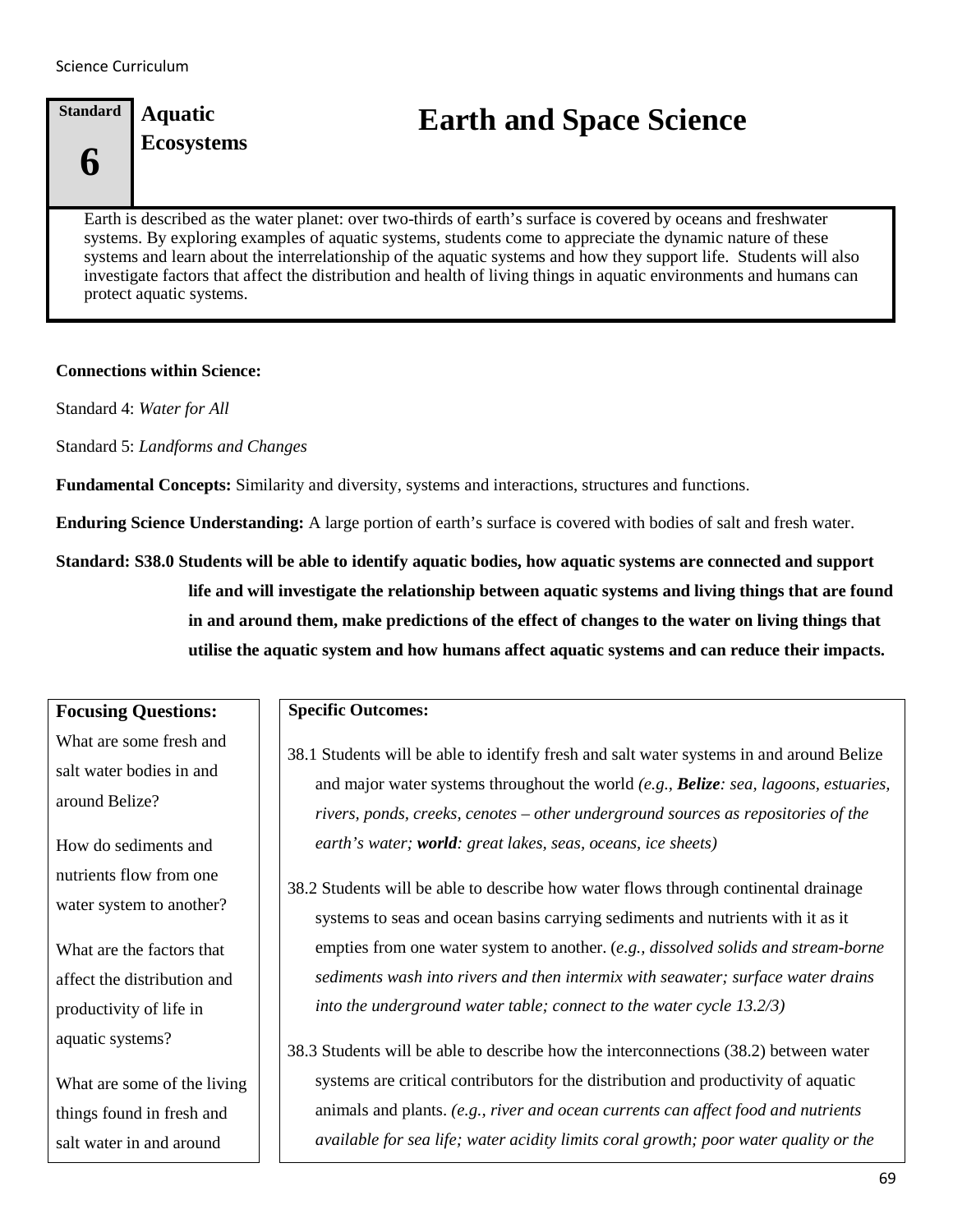| Belize?                                                                                                | presence of particular chemicals limits survival of sensitive populations; the oxygen<br>content of water determines what can live in it.)                                                                                                                                                                                                                                                                                                                                                                                                  |
|--------------------------------------------------------------------------------------------------------|---------------------------------------------------------------------------------------------------------------------------------------------------------------------------------------------------------------------------------------------------------------------------------------------------------------------------------------------------------------------------------------------------------------------------------------------------------------------------------------------------------------------------------------------|
| How do we negatively<br>impact water systems?<br>In what ways can we reduce<br>our impact on the water | 38.4 Students will be able to investigate select living things found in and around a body<br>of fresh or salt water in Belize and predict what might happen to the living things if<br>changes occur to the body of water. (e.g., investigate the distribution of a fish, a<br>mammal, a bird, a coral, a surface plant, a water weed in and around the body of<br>water, investigate its place in a food web, how it uses the body of water; predict the<br>effect on the organism if the water gets too hot / dries up / is contaminated) |
| systems?                                                                                               | 38.5 Students will be able to explain how humans affect freshwater and saltwater<br>systems and how humans can reduce those impacts. (e.g., use of adjacent lands,<br>methods used to dispose of wastes, the harvesting of aquatic species, pollution)                                                                                                                                                                                                                                                                                      |
| Communicate<br>understanding:                                                                          | Throughout this unit students will use their communication skills to convey their<br>understanding of aquatic systems to different audiences and for a variety of purposes.                                                                                                                                                                                                                                                                                                                                                                 |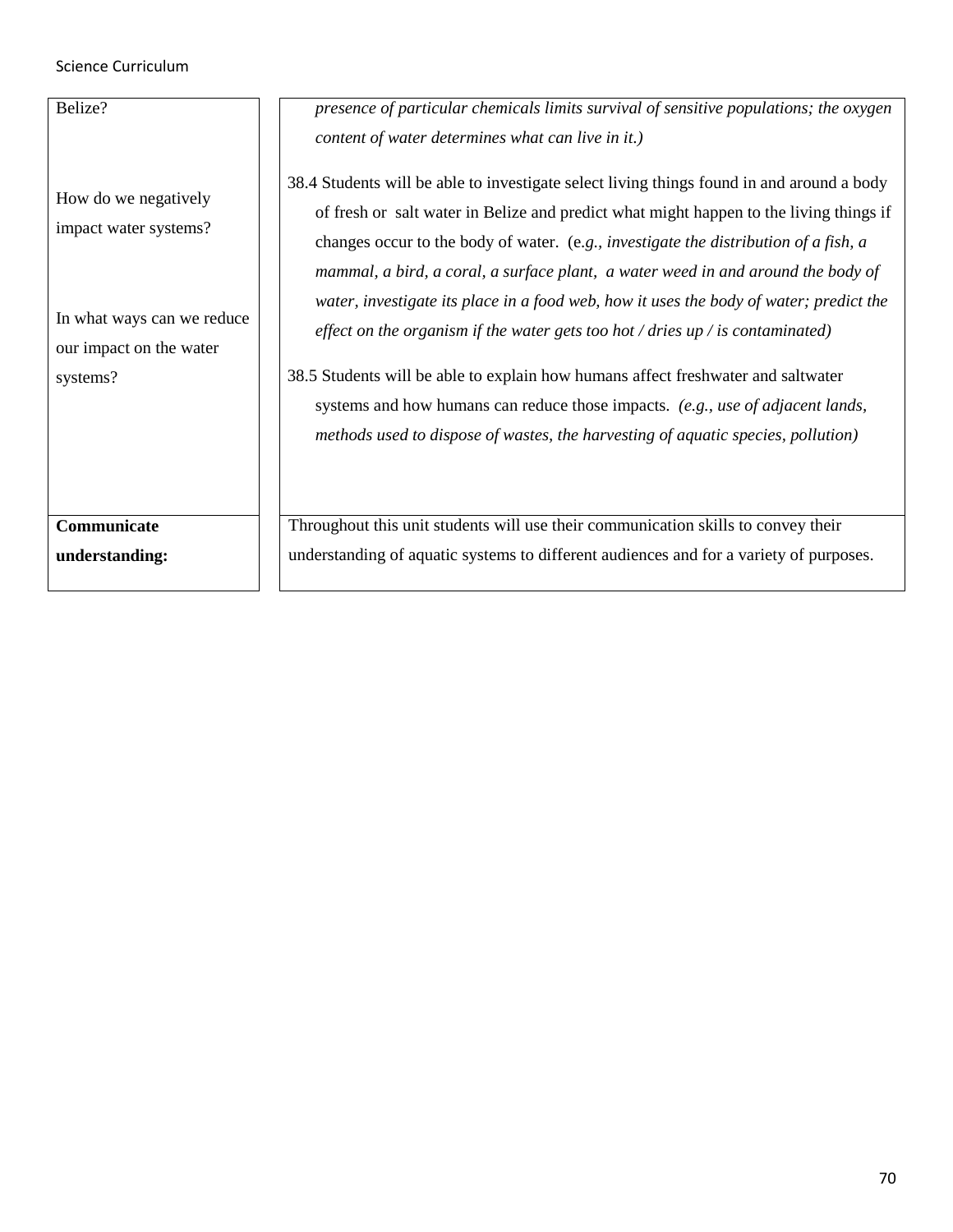# **General Guidelines in Science**

Instruction in Science should ensure pupils engagement to maximize retention. Activity based instruction in science motivates and enhances pupils social and cognitive development. Statements in the introduction (science curriculum) clearly explain and justify the importance of science instruction at the primary level. The scope and sequence chart, and learning outcomes clearly delineate what should be taught at each level of our primary education. Active engagement in science will enable pupils to recognize that science skills (scientific process skills) are intertwined.

Teachers need to provide a variety of learning experiences for students which promote understanding of self, their world, and their environment. Intellectual development is an ongoing process at the elementary level. During these years several stages of development are occurring, with this in mind, teachers need to ensure that the content and concepts presented are consistent with the developmental level of the children. Since not all pupils are learning at the same rate or have the same capabilities, teachers must tailor their lessons to engage all pupils despite their ability, interest, and developmental needs.

The table below shows some process skills which may be employed by teachers in science instruction that are age appropriate.

| Infant 1   | Infant 2    | Std. 1        | Std. 2        | Std. 3     | Std. 4        | Std 5       | Std. 6          |
|------------|-------------|---------------|---------------|------------|---------------|-------------|-----------------|
| sensing    | classifying | communicating | comparing     | inferring  | organizing    | analyzing   | inferring       |
| describing | observing   | measuring     | applying      | predicting | hypothesizing | forming     | evaluating      |
| recalling  | recording   |               | experimenting | concluding | interpreting  | conclusions | conceptualizing |
|            |             |               |               |            |               |             |                 |

The processes above will form a part of the vocabulary in science lessons. Pupils should be familiar with the terms and use them correctly to express self both orally and written. Engaging pupils in these processes will develop the thinking patterns appropriate for each cognitive level.

#### **Performance Objectives**

Each lesson should be purposeful; it should state clearly what should be achieved. Performance objectives tell what pupils should be able to after or during instruction. Objectives are also used to:

- decide what materials, arrangement of furniture, and teaching strategies will be used;
- diagnose students' abilities; and
- inform pupils of what they should expect in each lesson.

Performance objectives also inform teachers of what needs to be done after each lesson. Some behaviours which are observable include pupils:

• asking relevant questions at varying degrees (basic recall to higher order)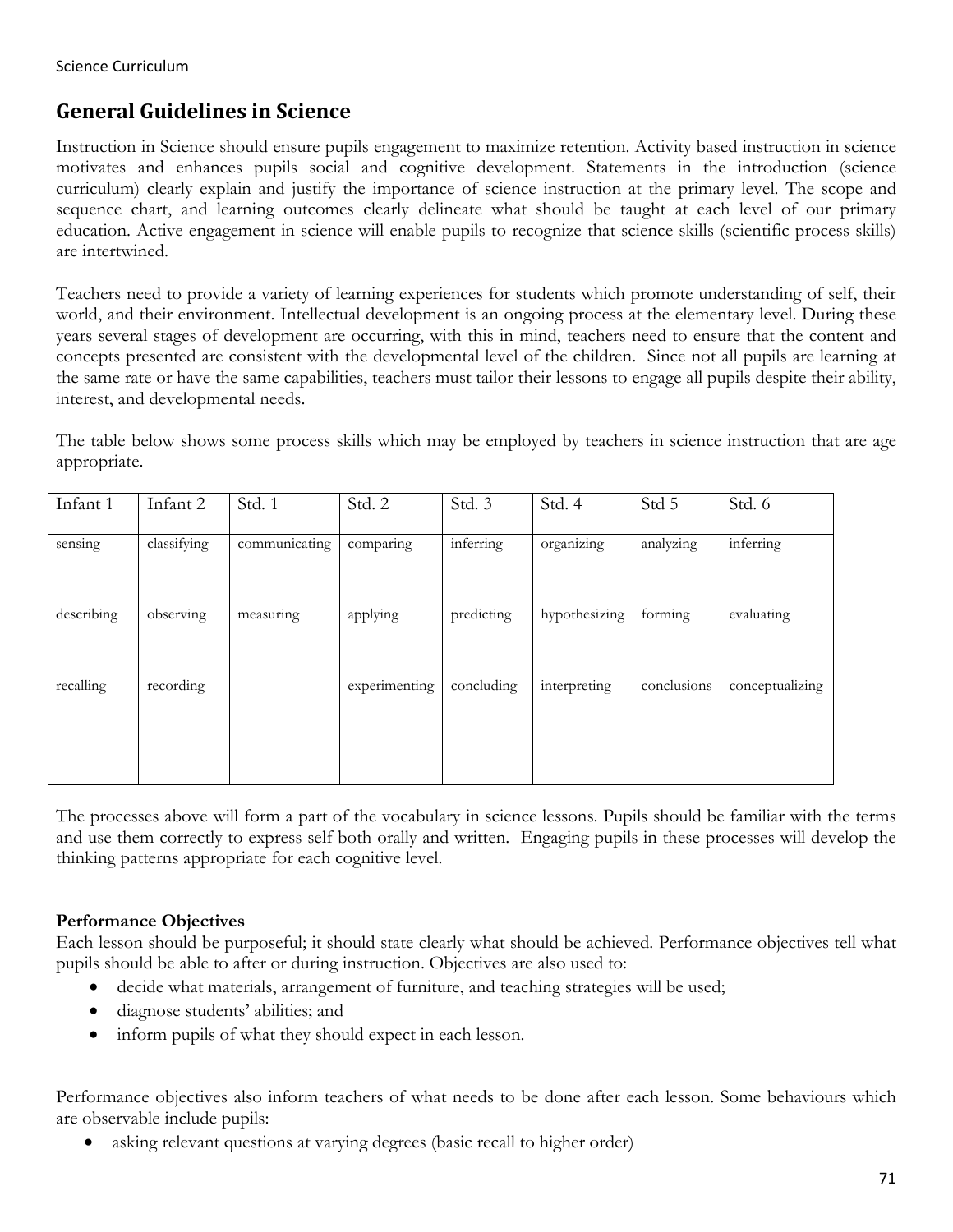- gathering data or sharing evidence which supports their answers
- suggesting alternate solutions to problems investigated
- rejecting ideas when evidence gathered does not support hypotheses

Teachers must be mindful of pupils' attitude toward learning. The checklist below may help keep track of the development of a positive attitude toward science.

|                                                      | never | sometimes | always |
|------------------------------------------------------|-------|-----------|--------|
| Student                                              |       |           |        |
|                                                      |       |           |        |
|                                                      |       |           |        |
|                                                      |       |           |        |
| 1. Expresses a liking for science.                   |       |           |        |
|                                                      |       |           |        |
| 2. Requests to use science materials.                |       |           |        |
|                                                      |       |           |        |
| 3. Reads science books.                              |       |           |        |
|                                                      |       |           |        |
| 4. Does science activities at home.                  |       |           |        |
|                                                      |       |           |        |
| 5. Volunteers to bring in materials for experiments. |       |           |        |
|                                                      |       |           |        |
| 6. Asks questions beyond text material.              |       |           |        |
|                                                      |       |           |        |
|                                                      |       |           |        |
|                                                      |       |           |        |

Sample, teachers may alter.

The checklist above automatically creates a record for the teacher, which will track the students during the term. A similar checklist may be developed to monitor the attainment of objectives in science lessons.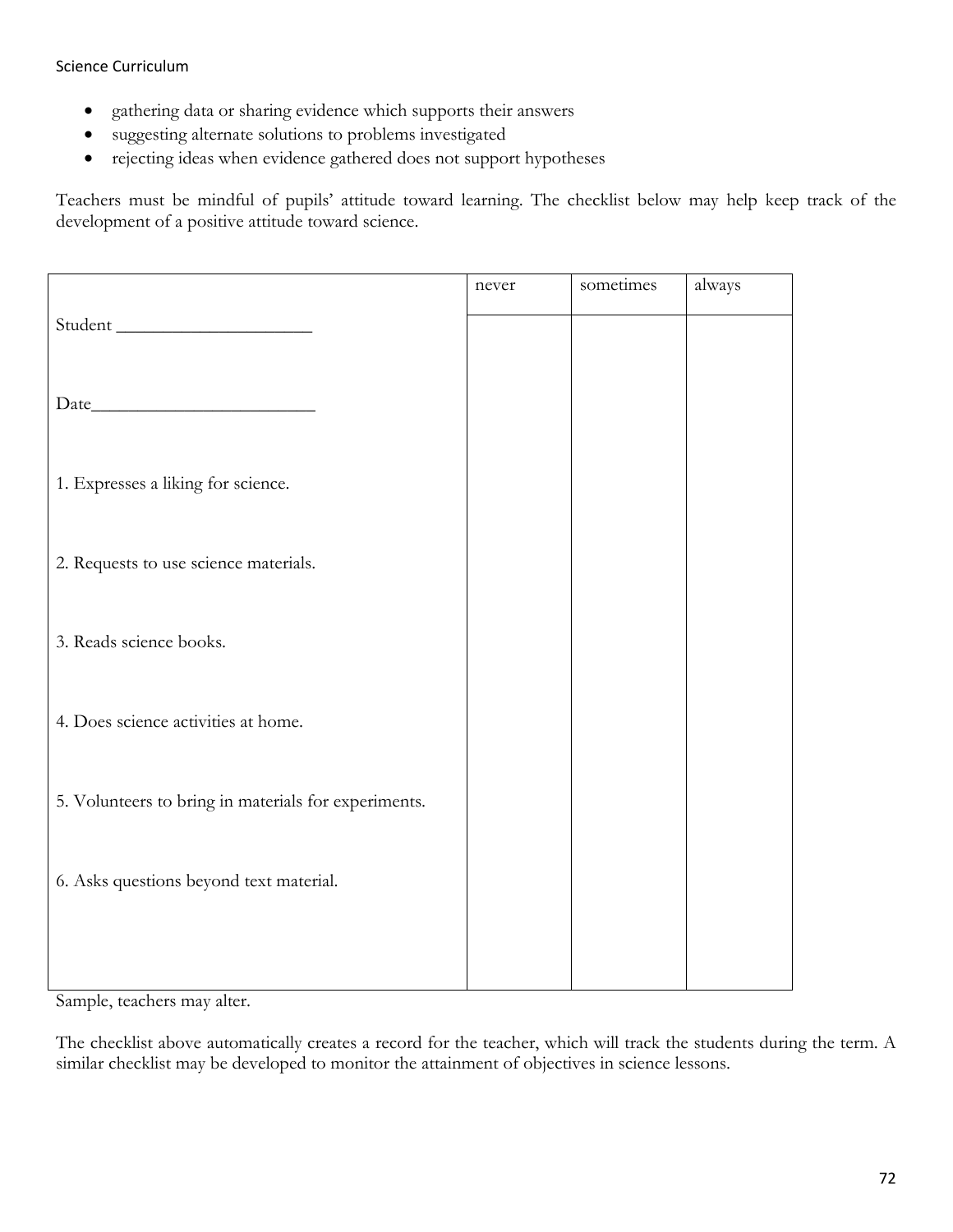# **Science Toolkit**

The science toolkit contains materials which will be kept in the classroom for use during lessons. It may include but is not limited to the following: Materials Materials

- cotton
- gloves
- rope
- water paint (primary colours)
- needles
- small bells
- inflatable balls
- scissors
- paint brush
- 1 inch nails
- string
- colored paper
- corks
- plastic spoons
- storage bins
- craft sticks
- flashlight bulbs
- magnifying glass
- small mirrors
- utility knives
- colored pencils
- play dough
- glass strips
- construction paper
- pencils
- markers
- skewers
- measuring cups
- measuring spoons
- paper plates
- markers
- thread
- charts & posters
- pictures
- erasers
- balloons
- tape measure
- adhesive tape (masking, clear)
- basins
- bins
- glue
- paper clips
- buttons
- scissors
- toothpicks
- bats
- candles
- magnets
- screws
- flashlights
- **batteries**
- pins
- drinking straws
- elastic
- rulers
- foam balls
- adhesive labels
- rubber bands
- funnel
- marbles
- spatulas
- goggles
- paper fasteners
- thermometers
- wheels
- steel rods for axils
- pulleys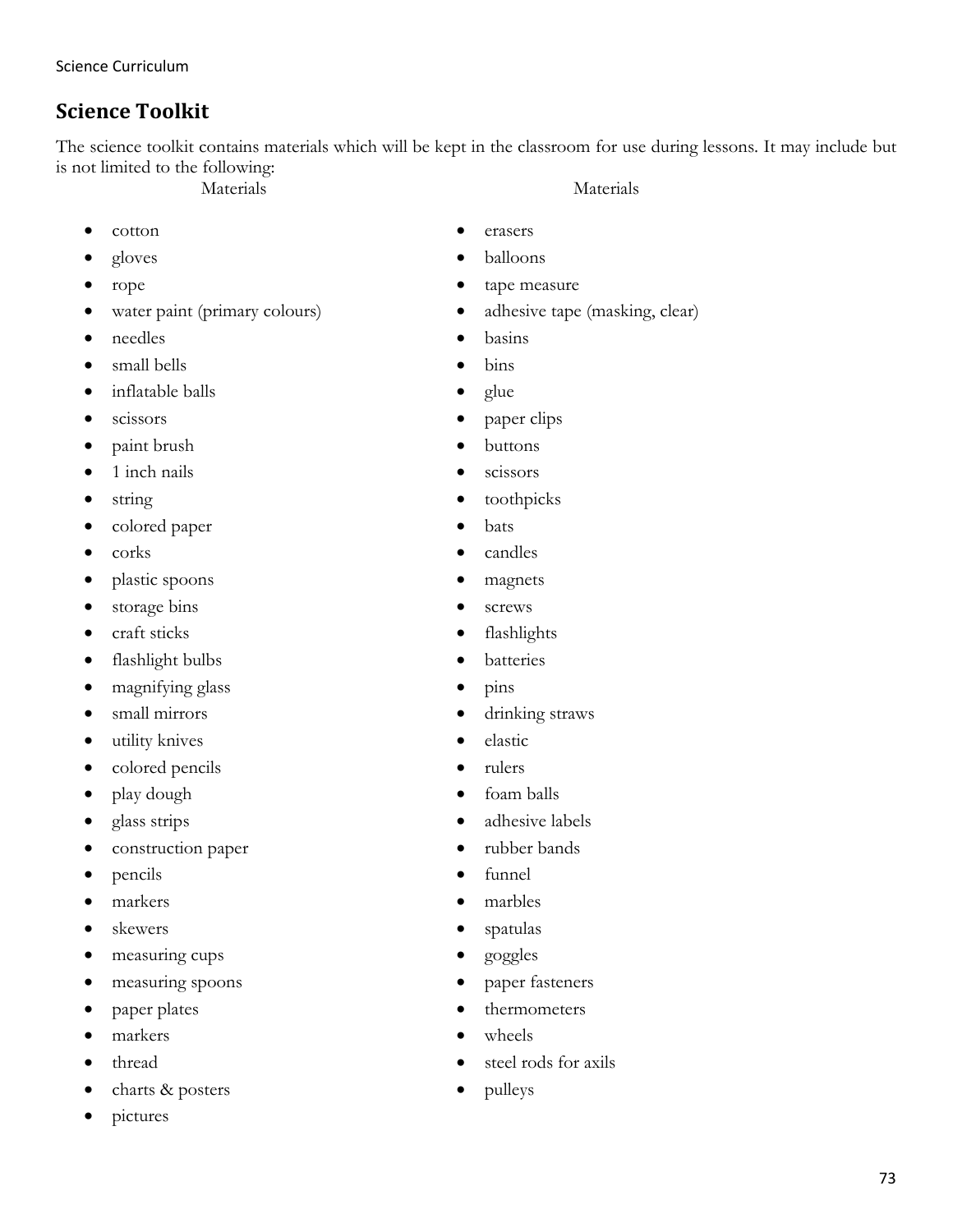## **Resources around the home/school**

There are many items which are disposed daily both at home and in school. These may be collected washed and stored for use in science lessons.

#### **School Home**

- seeds
- paper
- materials from other projects
- old brooms
- toilet paper rolls
- show boxes for sorting and organizing

- plastic bottles/gallons
- cans
- egg cartons
- food jar
- empty boxes
- damaged appliances
- old toys
- leaves
- feathers
- old clothing
- news papers
- magazines
- pennies
- pictures
- utensils

**Other Resources:** textbooks, encyclopedias, internet, educational CDs, index cards, magnets, hand lenses, etc.

#### **Places to Visit**

There are many places where teachers may take students to explore and investigate science concepts. These include:

- a processing plant
- a farm
- a local industry
- utility company (power station, water treatment plant, etc.)
- the zoo
- a market
- the beach/river bank
- weather bureau
- reserves/protected areas/local parks
- TV station
- A dump (solid waste disposal site)

#### **All visits should be planned and tasks assigned for pupils to benefit from visit/s.**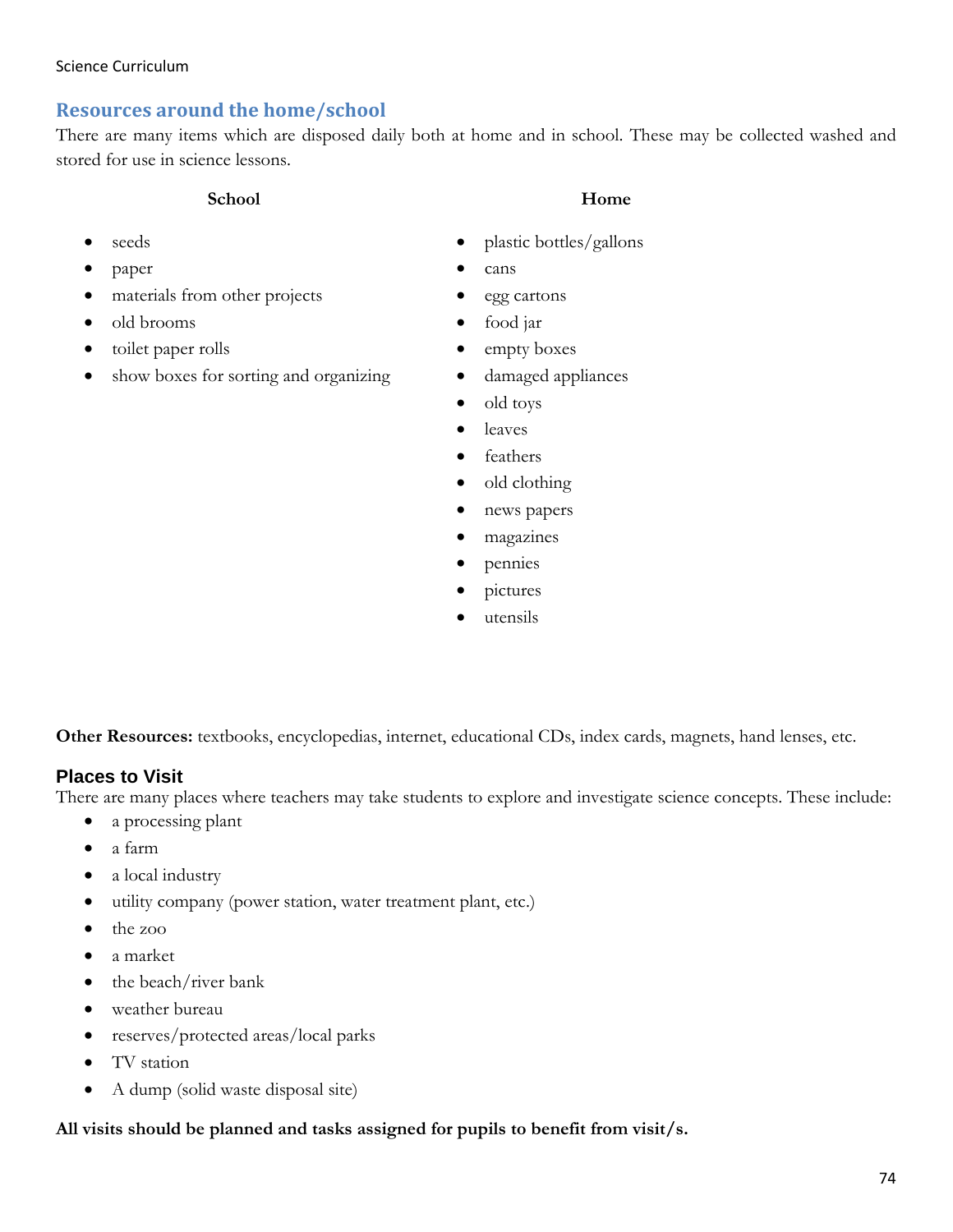## **General Safety Rules**

- store all materials properly
- harmful materials should be locked at all times and only accessible by adults
- demonstrate the proper use of all materials (follow instructions)
- give clear, complete directions before students begin each activity
- take appropriate precautions when using heat sources
- instruct pupils not to taste or touch substances or materials without permission
- stress the importance of not touching mouth, eyes, face or any body parts while working on activities
- always wash hands thoroughly after each activity
- stress the importance of appropriate behaviour during each activity
- expose pupils to emergency procedures e.g. first aid and fire drill
- make or purchase a poster with safety rules and review it regularly with pupils
- first aid kit should be stocked at all times, always replace items used
- seek medical attention immediately if there is an accident

All classrooms no matter the size of the room should develop and maintain a nature corner with real animals and plants or plant products. This will assist pupils to develop a greater appreciation for science. Science is alive!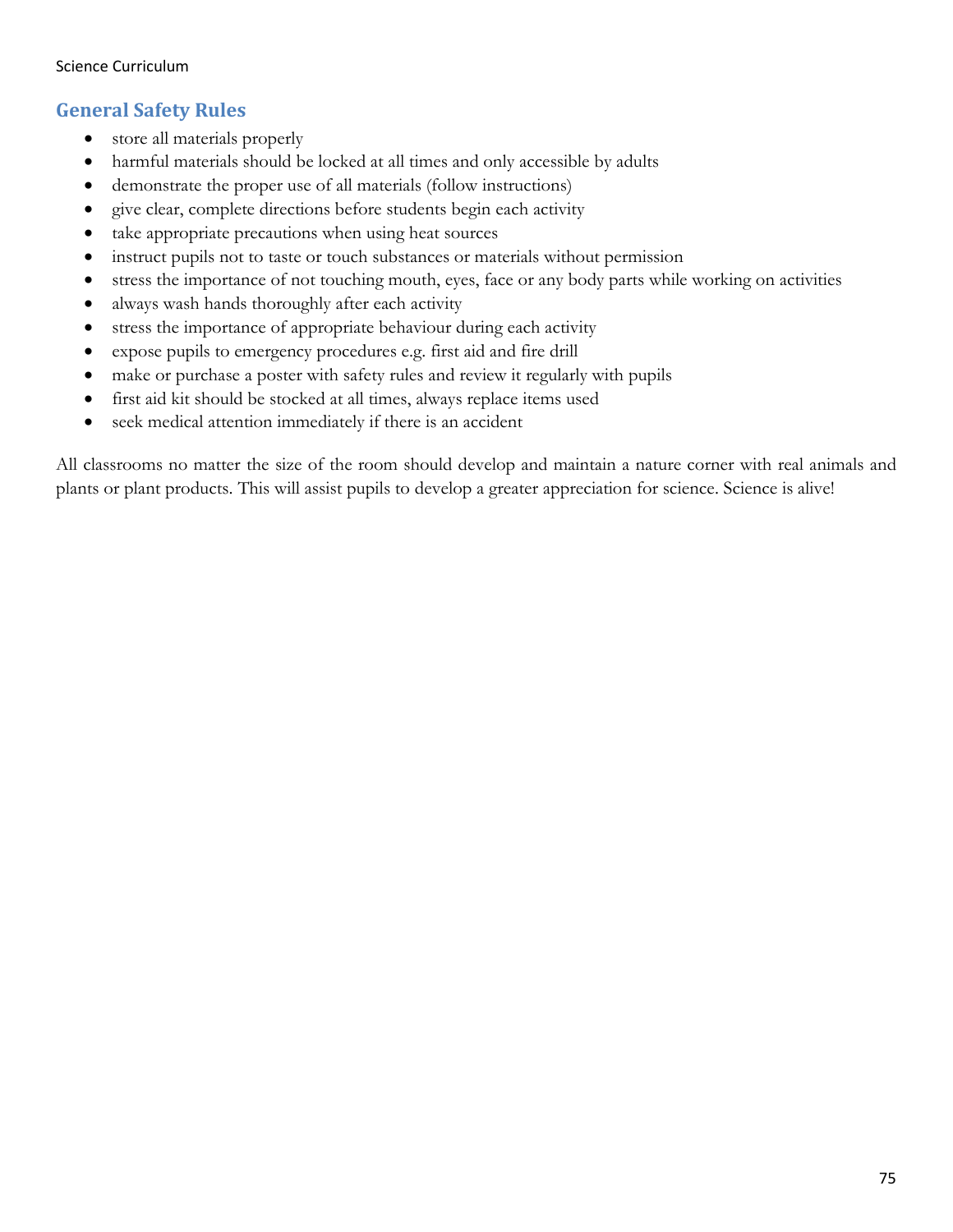

| Teacher:         |         |
|------------------|---------|
| School:          |         |
| Class:           |         |
| Subject:         |         |
| Date:            |         |
| <b>Duration:</b> | minutes |

| <b>Title</b>                                       |                                                                                                |                        |                              |
|----------------------------------------------------|------------------------------------------------------------------------------------------------|------------------------|------------------------------|
| Overview                                           |                                                                                                |                        |                              |
| <b>Big Idea or</b><br><b>Essential</b><br>Question |                                                                                                | <b>Key Vocabulary:</b> |                              |
| Objective(s)                                       |                                                                                                |                        |                              |
| <b>Introduction</b>                                |                                                                                                |                        |                              |
| <b>Activities</b>                                  | <b>Student-Centered</b>                                                                        |                        | <b>Teacher Support</b>       |
| <b>Wrap Up</b>                                     |                                                                                                | Assignment:            |                              |
| <b>What Next</b>                                   |                                                                                                |                        |                              |
| <b>Resources /</b><br><b>Materials</b>             |                                                                                                | Technology Use:        |                              |
| <b>Assessment</b>                                  | Check for Understanding:                                                                       | Formal:                |                              |
| <b>Evaluation</b>                                  | Things that worked very well:<br>Things that did not work well:<br>Things to change / improve: |                        | Other ideas to keep in mind: |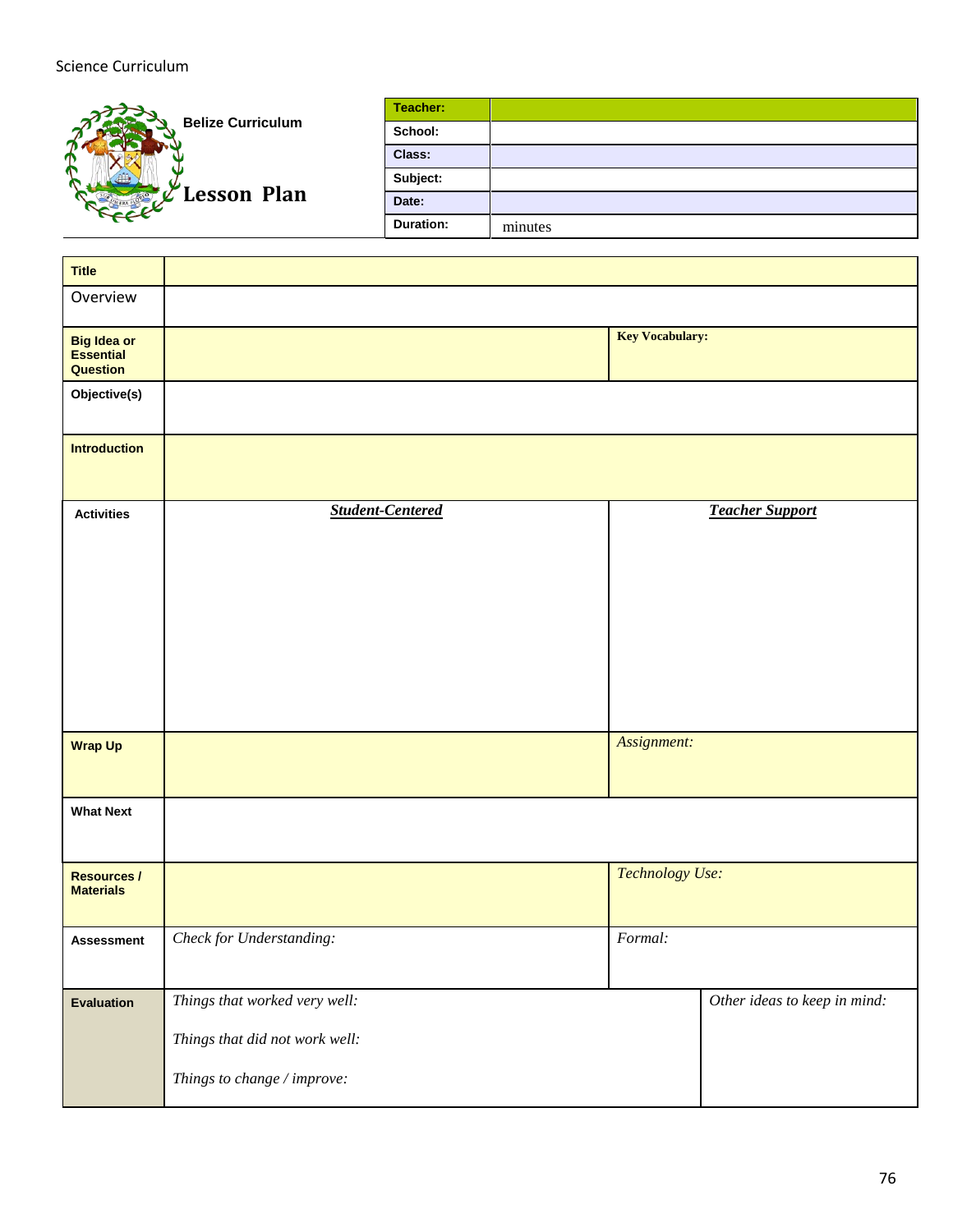# **Glossary**

The following terms are common terms that teachers and students should have knowledge about, as well as understand how they apply to conceptual learning. Students should be encouraged to use the correct vocabulary, as it allows them to articulate ideas more clearly, to better understand the ideas of others and to link their new learning to their existing understandings. As the students revisit concepts and vocabulary in new contexts throughout the grades, their understanding of them will become richer and more sophisticated.

The definitions below are provided for teacher reference. They are NOT intended for student memorization and assessment.

*Aquatic:* means relating to water; living in or near water or taking place in water

- *Arboreal locomotion:* is the locomotion of animals in trees. In every habitat in which trees are present, animals have evolved to move in them. Some animals may only scale trees occasionally, while others are exclusively arboreal. These habitats pose numerous mechanical challenges to animals moving through them, leading to a variety of anatomical, behavioural and ecological consequences
- *Climate:* encompasses the statistics of temperature, humidity, atmospheric pressure, wind, rainfall, atmospheric particle count and other meteorological elemental measurements in a given region over long periods. Climate can be contrasted to weather, which is the present condition of these elements and their variations over shorter periods.A region's climate is generated by the climate system, which has five components: Atmosphere, hydrosphere, cryosphere, land surface, and biosphere.

*Consumer*: organisms that eat living plants and/or animals.

- *Decomposers*: organisms such as moulds, fungi, insects and worms that reuse and recycle materials that were formerly living.
- *Energy:* is an indirectly observed quantity. It is often understood as the ability a physical system has to do work on other physical systems. Since work is defined as a force acting through a distance (a length of space), energy is always equivalent to the ability to exert pulls or pushes against the basic forces of nature, along a path of a certain length.
- *Force:* is any influence that causes a free body to undergo a change in speed, a change in direction, or a change in shape. Force can also be described by intuitive concepts such as a push or pull that can cause an object with mass to change its velocity (which includes to begin moving from a state of rest), i.e., to accelerate, or which can cause a flexible object to deform. A force has both magnitude and direction, making it a vector quantity
- *Fossorial:* a fossorial organism is one that is adapted to digging and life underground such as the badger, the naked mole rat. It is an adjective most commonly used to describe the habit of living underground, even if the physical adaptations are minimal - and a great many rodents are considered fossorial. Some organisms are fossorial to aid in temperature regulation, while others utilize the underground habitat for protection from predators or food storage.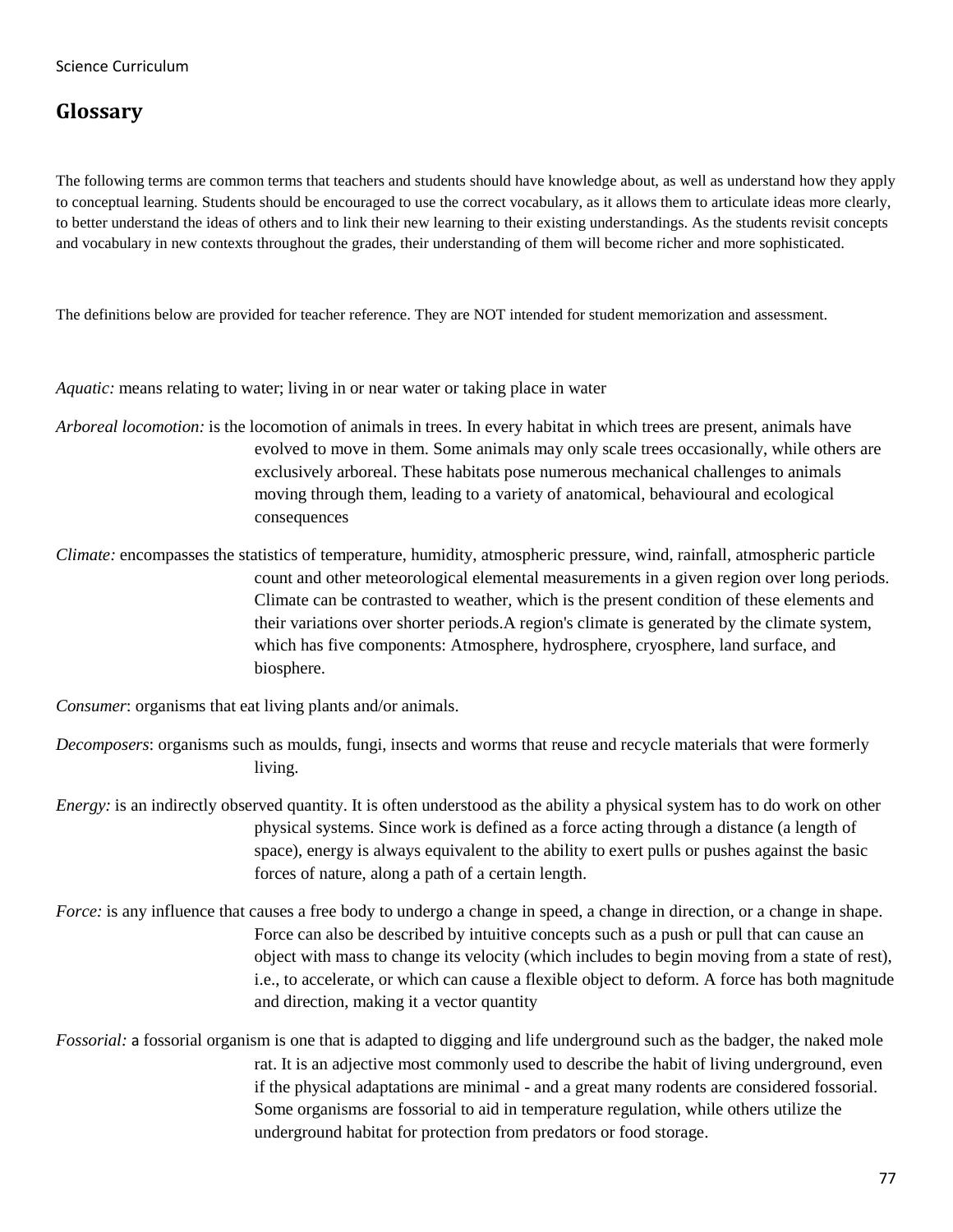*Food Web*: a network of interrelated food chains

*Food Chain*: a sequence of organisms eating other organisms to gain nourishment; a food chain starts with a primary energy source such as the sun, followed by a producer that makes its own food.

*Habitat*: Those parts of an ecosystem that support the survival and reproduction of an organism by providing food, water and shelter.

*Non-renewable Resources:* is a natural resource which cannot be produced, grown, generated, or used on a scale which can sustain its consumption rate, once used there is no more remaining. These resources often exist in a fixed amount and are consumed much faster than nature can create them. Fossil fuels (such as coal, petroleum and natural gas) and nuclear power (uranium) are examples

*Organism*: a living thing. Plants and animals are organisms

*Producers*: organism that make its own food using sunlight.

*Renewable Resources:* it is replaced by natural processes and if replenished with the passage of time. Renewable resources are part of our natural environment and form our eco-system

*Simple machine:* elementary "building blocks" of which all more complicated machines (compound machines) are composed. E.g. wheels, levers, and pulleys are all used in the mechanism of a bicycle. The mechanical advantage of a compound machine is just the product of the mechanical advantages of the simple machines of which it is composed. Simple machines fall into two classes; those dependent on the vector resolution of forces (inclined plane, wedge, screw) and those in which there is an equilibrium of torques (lever, pulley, wheel).

*Terrestrial:* refers to things related to land or the planet Earth

*Transformation (energy):* it resides in a different state

*Weather:* is the state of the atmosphere, to the degree that it is hot or cold, wet or dry, calm or stormy, clear or cloudy.

*Work:* the amount of energy transferred by a force (mechanical work),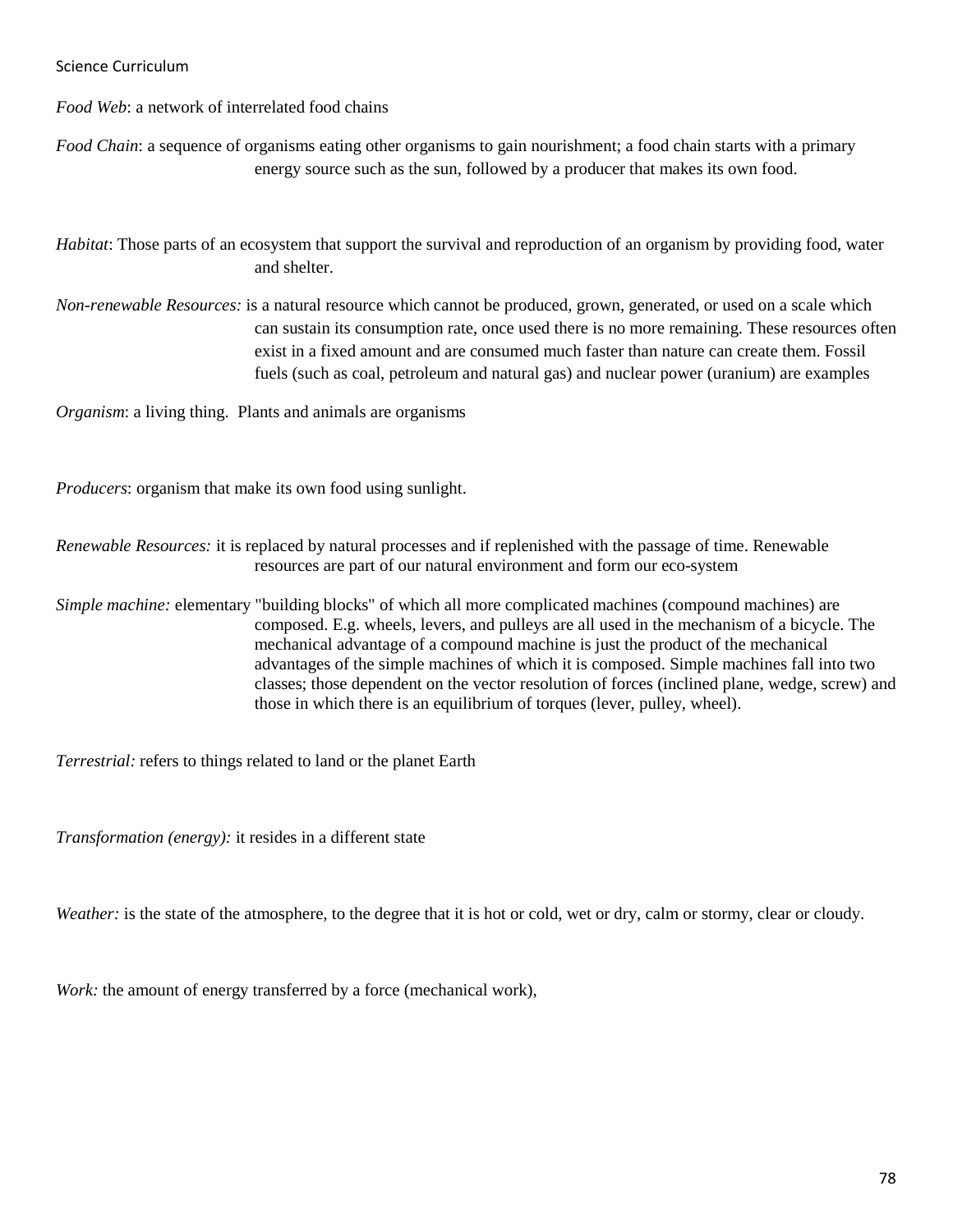# **Resource Considerations**

Alberta Education Learning Resources Center <http://www.lrc.education.gov.ab.ca/pro/default.html>

Alberta Environment Teacher Resources <http://environment.gov.ab.ca/edu/listingEd.asp?audience=Teachers&head=ED>

Link to Learning <http://www.linktolearning.com/>

Science Netlinks<http://www.sciencenetlinks.com/matrix.php>

United States Environment Program Teaching Resources <http://www.epa.gov/teachers/teachresources.htm>

United Nations Science Series [http://library.unesco](http://library.unesco-iicba.org/English/SECONDARY_SCIENCE_SERIES/index_pages/science_lessons_by_topic.htm)[iicba.org/English/SECONDARY\\_SCIENCE\\_SERIES/index\\_pages/science\\_lessons\\_by\\_topic.htm](http://library.unesco-iicba.org/English/SECONDARY_SCIENCE_SERIES/index_pages/science_lessons_by_topic.htm)

#### **Living Things.**

Belize Audubon Society <http://www.belizeaudubon.org/>

Belize Zoo <http://www.belizezoo.org/>

Science Teachers – Life Science <http://www.science-teachers.com/life.htm>

#### **Healthy Environments.**

Belize Audubon Society <http://www.belizeaudubon.org/>

Belize Zoo <http://www.belizezoo.org/>

Human-Environmental Interactions <http://www.outreachworld.org/resource.asp?curriculumid=629>

North American Association on Environmental Education <http://www.naaee.net/>

Reef Briefs – Marine Ecosystems <http://ambergriscaye.com/reefbriefs/index.html>

#### **Your Body and You.**

The Lesson Plans Page – Physical Education and Health <http://www.lessonplanspage.com/PE.htm>

BBC - Human Body <http://www.bbc.co.uk/science/humanbody/>

## **Matter and Energy.**

Discovery Education <http://www.discoveryeducation.com/teachers/free-lesson-plans/matter-and-energy.cfm>

Energy Kids <http://www.eia.doe.gov/kids/>

Explore Sound <http://www.exploresound.org/Home/Links.aspx>

Kids Konnect<http://www.kidskonnect.com/subject-index/15-science/91-matter-a-energy.html>

Renewable Energy Center <http://www.therenewableenergycentre.co.uk/educational-resources/>

The Science of Light <http://www.learner.org/teacherslab/science/light/index.html>